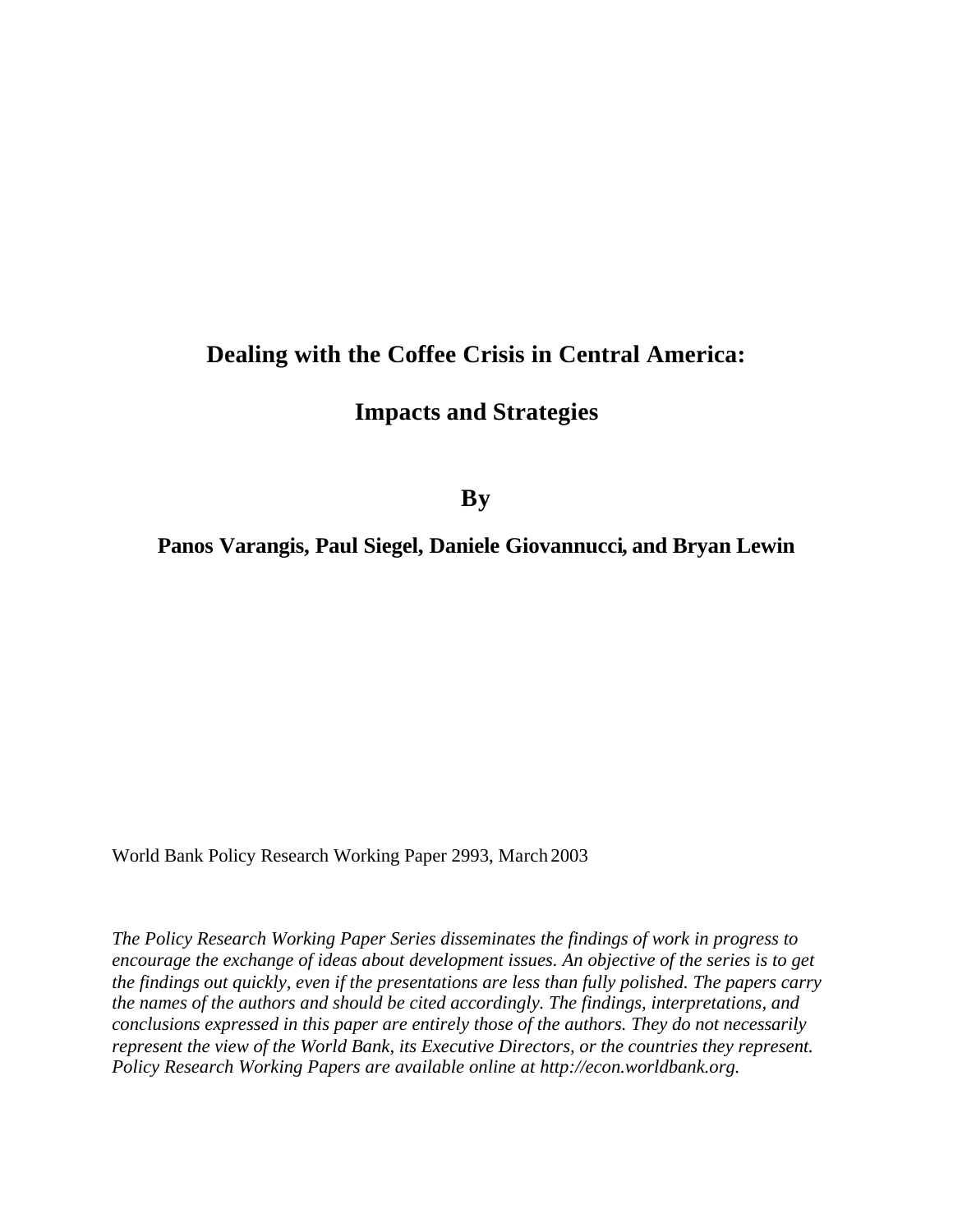#### **ABSTRACT**

Current coffee prices are at record lows and below costs of production for many producers in Central America. Moreover, the coffee crisis is structural in nature with changes in supply and demand that do not indicate a quick recovery of prices. Thus, coffee producers in Central America are facing new challenges – as are coffee laborers, coffee exporters and other linked to the coffee sector. And, coffee plays a major economic role in Costa Rica, El Salvador, Guatemala, Honduras, and Nicaragua. The coffee crisis is actually part of a broader rural crisis caused by weather shocks (e.g., Hurricane Mitch, droughts), low international agricultural commodity prices, and the global recession. These challenges call for new strategies for the Central American countries, the centerpiece of which must be the broad-based sustainable development of their rural economies. The paper deals with the impacts and strategies to deal with the crisis in coffee. It includes an analysis of the international coffee situation and country specific analyses, and explores options and constraints for increased competitiveness and diversification, and includes chapters dedicated to social, environmental and institutional dimensions of the crisis.

The paper concludes that there are specific coffee based solutions that can be pursued. Some are already being applied, but more can be done in a more systematic way. Also, there is a role for safety nets to deal with short term impacts of the crisis. Longer term solutions are to be found in increased competitiveness and diversification in the context of broad-based sustainable rural economic development.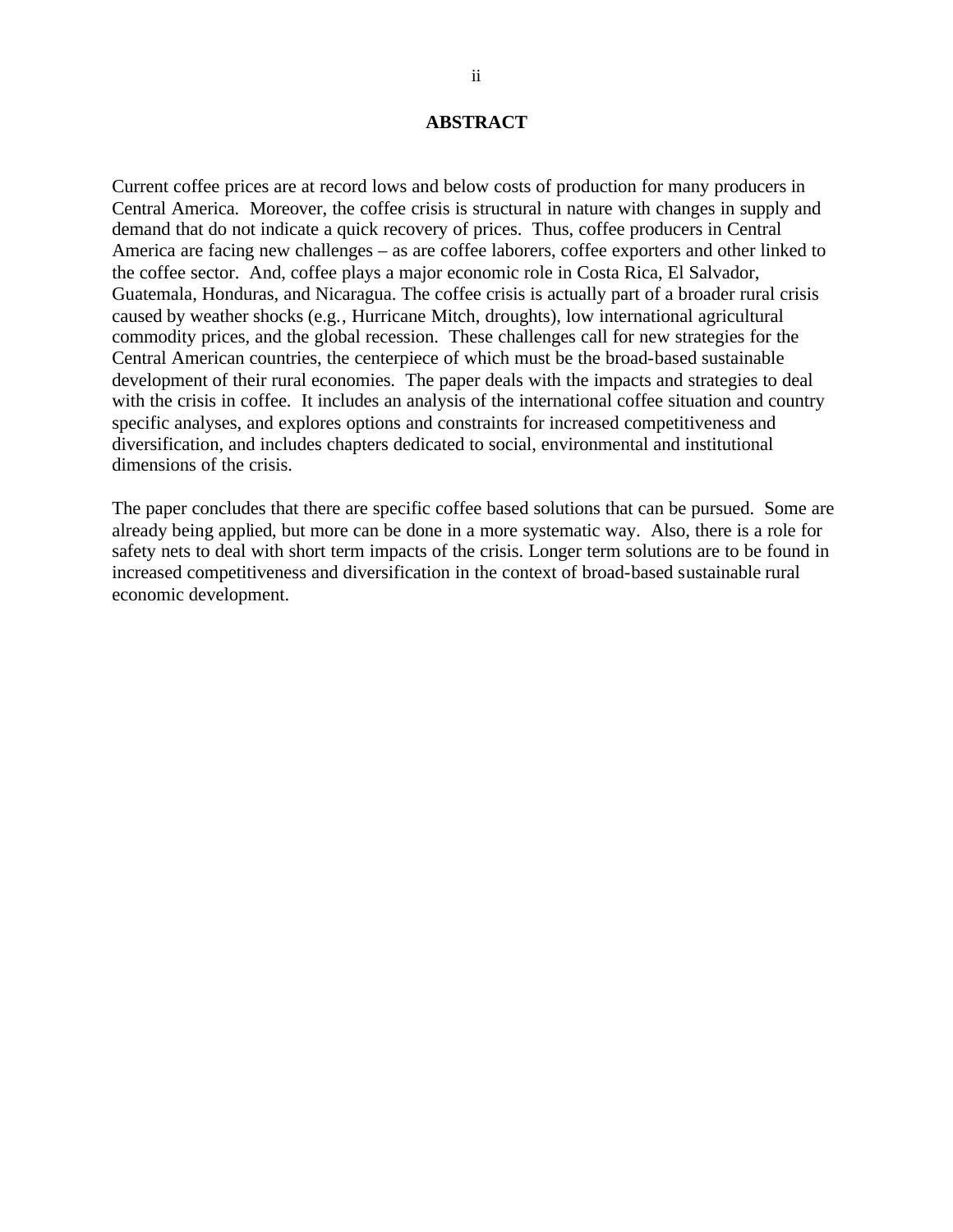# **TABLE OF CONTENTS**

| III. COFFEE IN CENTRAL AMERICA IN VIEW OF THE RECENT CRISIS 6                        |  |
|--------------------------------------------------------------------------------------|--|
| Table 1.1: Key Characteristics of Coffee Production in Central America (1999/2000) 6 |  |
|                                                                                      |  |
|                                                                                      |  |
|                                                                                      |  |
|                                                                                      |  |
|                                                                                      |  |
| Table 1.4: Estimated Employment in Coffee Production in Central America  8           |  |
| Table 1.5. Decline in Employment in the Central American Coffee Sector, 2000-2002 9  |  |
|                                                                                      |  |
|                                                                                      |  |
| E. The competitive position of Central American coffees in view of the crisis  11    |  |
|                                                                                      |  |
|                                                                                      |  |
|                                                                                      |  |
| Table 1.10: Exports and Potential Capacity for Specialty Coffee Markets  14          |  |
|                                                                                      |  |
| V. STRATEGIES FOR INCREASING COMPETITIVENESS AND                                     |  |
|                                                                                      |  |
|                                                                                      |  |
|                                                                                      |  |
|                                                                                      |  |
|                                                                                      |  |
|                                                                                      |  |
|                                                                                      |  |
|                                                                                      |  |
|                                                                                      |  |
|                                                                                      |  |
|                                                                                      |  |
|                                                                                      |  |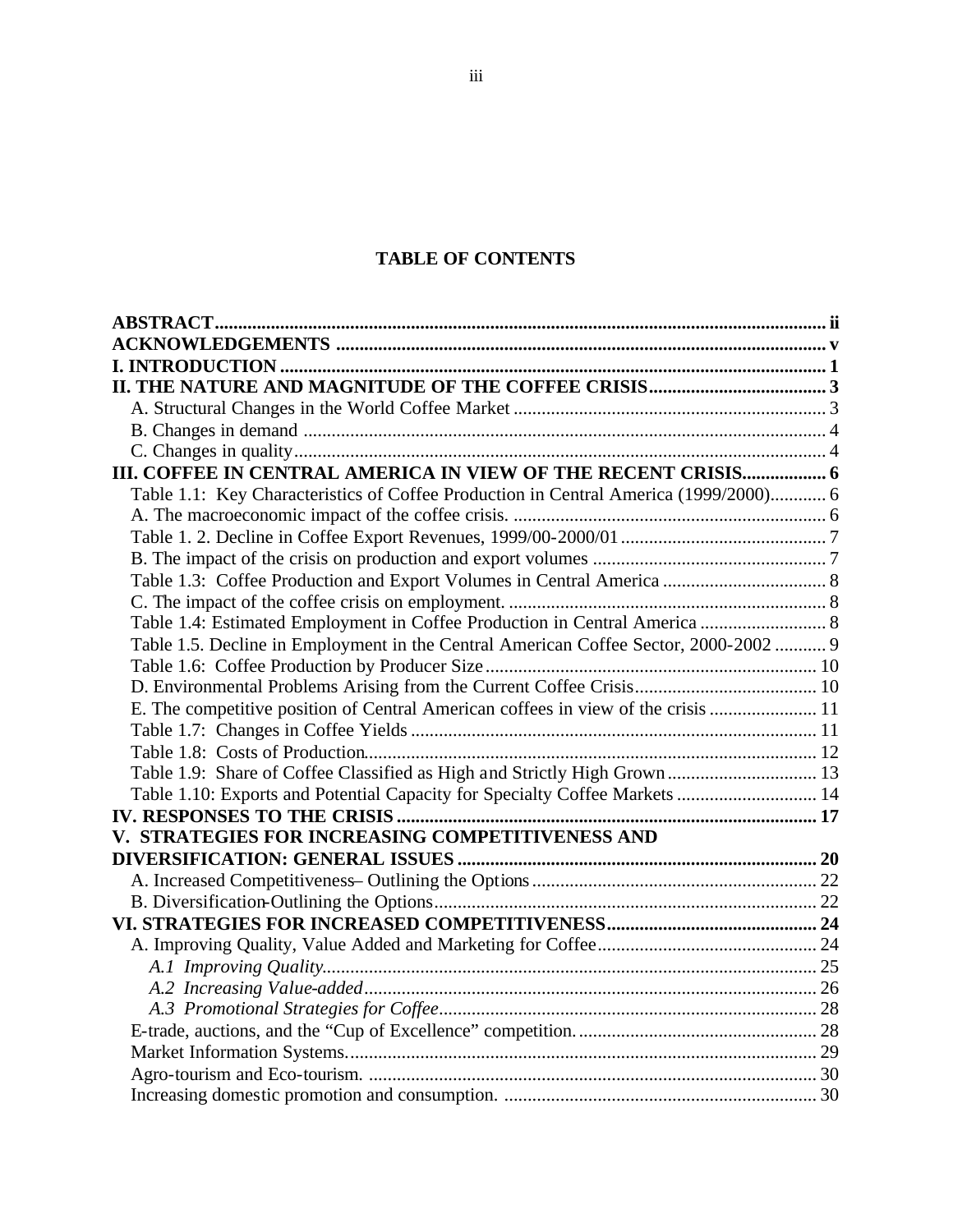| B. Parameters for Successful Development of Coffee Initiatives in Central America  34  |  |
|----------------------------------------------------------------------------------------|--|
|                                                                                        |  |
|                                                                                        |  |
|                                                                                        |  |
|                                                                                        |  |
|                                                                                        |  |
|                                                                                        |  |
|                                                                                        |  |
|                                                                                        |  |
|                                                                                        |  |
|                                                                                        |  |
|                                                                                        |  |
|                                                                                        |  |
|                                                                                        |  |
| Table 8.2: Estimated Employment in Coffee Production in Central America  48            |  |
|                                                                                        |  |
| Table 8.3: Estimates of Losses of Employment and Wages in Coffee Production by Country |  |
|                                                                                        |  |
|                                                                                        |  |
|                                                                                        |  |
|                                                                                        |  |
| Table 9.2: Coffee Area (in thousands of hectares) and Level of Technology  57          |  |
|                                                                                        |  |
|                                                                                        |  |
|                                                                                        |  |
|                                                                                        |  |
|                                                                                        |  |
|                                                                                        |  |
|                                                                                        |  |
|                                                                                        |  |
|                                                                                        |  |
|                                                                                        |  |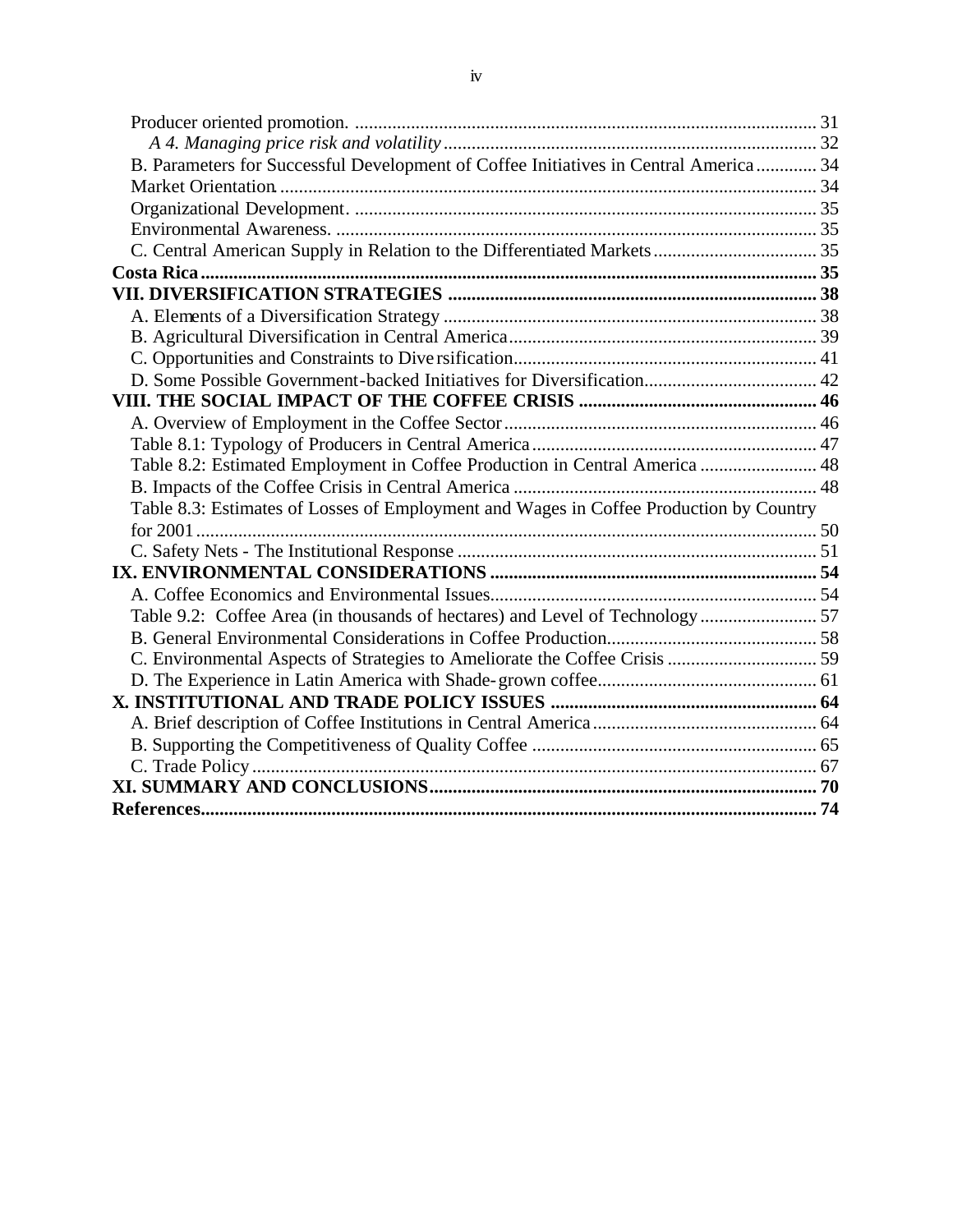#### **ACKNOWLEDGEMENTS**

The authors wish to acknowledge the significant contributions in its preparation by colleagues from the Inter-American Development Bank, and in particular Robert Kaplan, Juan Carlos Martinez, Kleber Machado, Ari Skromne and Bente Christensen, and colleagues from the USAID and in particular Carol Wilson and Lawrence Stoddard. Furthermore, the authors wish to thank their colleagues at IDB and USAID for making available for this report the individual country studies these two institutions had commissioned in November 2001. These country studies and the IDB/WB/USAID discussion document "Managing the Competitive Transition of the Coffee Sector in Central America" prepared for the Coffee Crisis its Impact in Central America: Situation and Lines of Action, that was presented in Antigua, Guatemala, April 3-5, 2002 formed the basis for the present report. The link to the website containing a summary of the Coffee Workshop held in Antigua, Guatemala, April 3-5, 2002 is: http://www.iadb.org/regions/re2/coffeeworkshop/

The authors also wish to thank Martin Raine, Carlos Felipe Jaramillo, Humberto Lopez, Helena Ribe, Ina-Marlene Ruthenberg, Steven Jaffee, Norman Piccioni and Donald Larson for valuable comments and suggestions in earlier drafts of the report.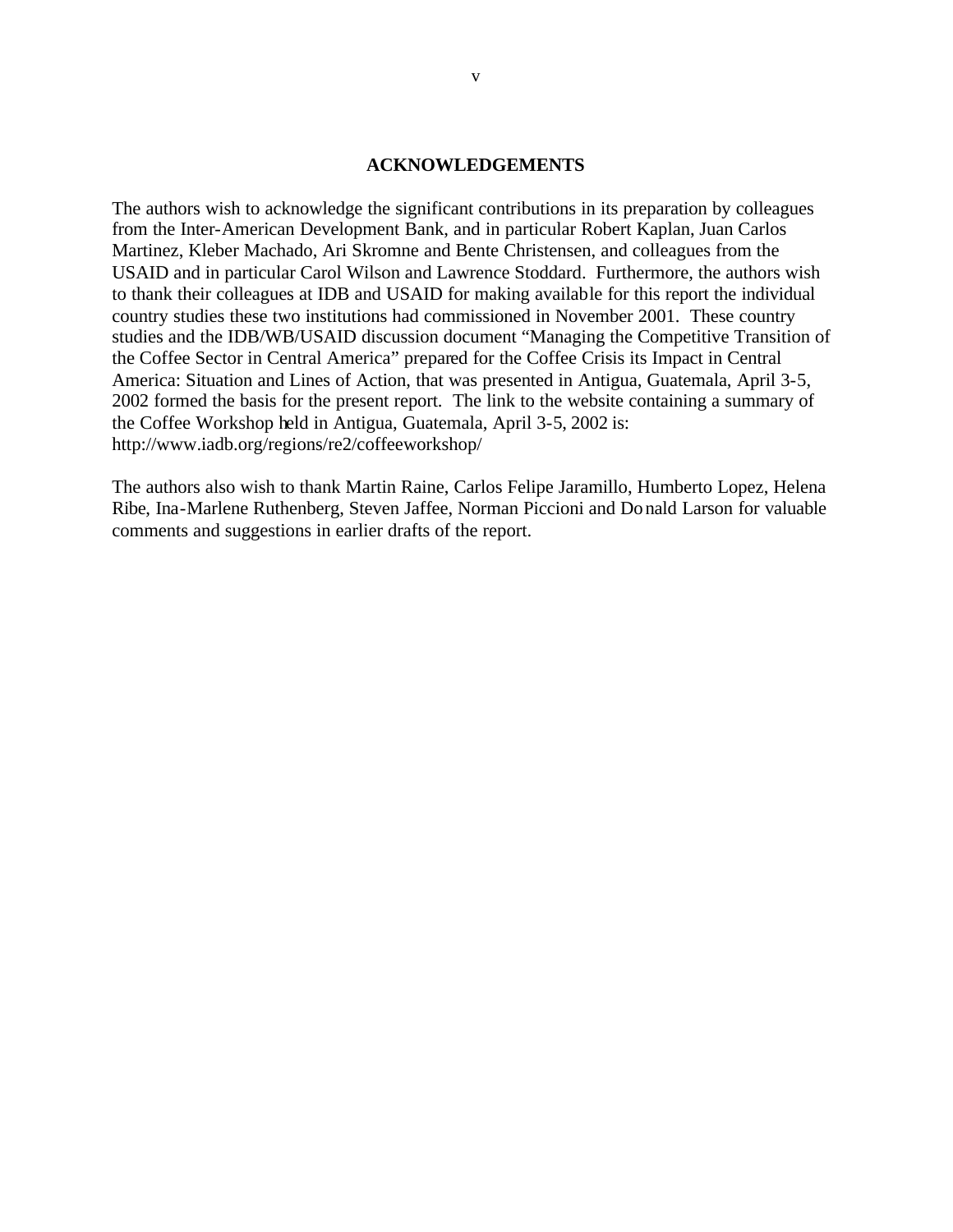# **I. INTRODUCTION**

1. The decline of coffee prices in the international markets below 60 cents per lb. (see figure 1) have caused a significant crisis in the coffee sectors of Central American countries. Given the relative importance of coffee for the region the crisis is having negative economic, social and environmental re-precautions in these countries.

2. Responding to the concerns expressed by various governments in the region, the World Bank decided to launch a study in order to examine the impact of the low prices in the overall economies and coffee sectors, but more importantly provide ideas on how Central American coffee producing countries could deal with the crisis. At the same time the Inter-American Development Bank (IDB) and USAID embarked on similar studies. In November 2001 IDB and USAID initiated several country studies to evaluate the impact of the crisis and look into possible solutions. In January 2002, the three institutions, IDB, USAID and World Bank, decided to join forces and prepare a discussion paper outlining the main findings of the individual studies but focus on the potential solutions. In particular, the joint discussion paper discussed alternatives related to improving quality, marketing and exploring niche markets and on the other hand discussed possible strategies for diversification for marginal coffee areas. The paper also discussed environmental and social issues related to coffee in Central America. The discussion paper was presented and discussed in a stakeholder meeting convened by the three agencies in Antigua, Guatemala (April 3-5, 2002). The stakeholder meeting involved government officials, producers, NGOs, traders/exporters, and large international roasters, and generated lively discussions. The link to the website containing a summary of the Coffee Workshop held in Antigua, Guatemala, April 3-5, 2002 is: http://www.iadb.org/regions/re2/coffeeworkshop/

3. The present report builds on the findings of the consultant reports prepared for IDB and USAID, and the discussion paper and discussions during the April meeting in Antigua. Furthermore, this report has compiled some additional information on social and environmental issues related to coffee in Central America. It has benefited significantly from a recent report by CEPAL (*Centroamerica: El impacto de la caida de los precios del café*) published in Mexico, D.F., April 2002 and a study by LMC on the coffee crisis published in February 2002.

4. This report first deals with assessing the impacts of the crisis and then makes suggestions for strategies to cope with it. In particular, the report is structured as follows. Following this introduction, chapter 2 presents the nature and magnitude of the world coffee crisis and argues that this is a structural change in both world demand and supply requiring structural changes and repositioning of the coffee sectors of Central American countries. Chapter 3 analyzes the macroeconomic impact of the crisis for the five Central American countries and also looks at the impact on employment, production/exports, and finally presents some indicators of the competitiveness of the Central American coffee sectors. Chapter 4 presents what Central American governments are doing to deal with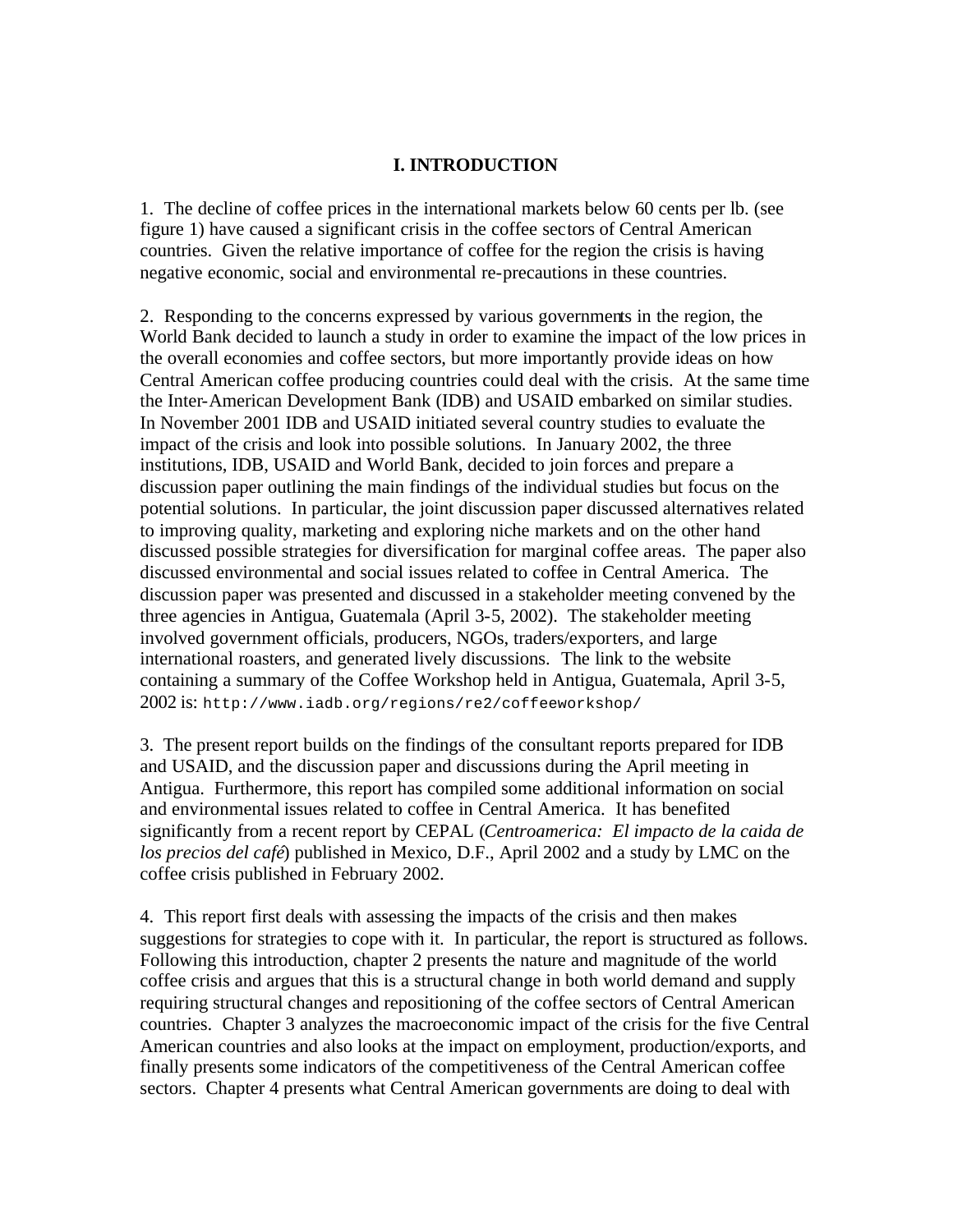the present crisis and argues that most of these measures deal with the short term problems of debt and price support rather than dealing with structural changes. Chapter 5 outlines in general terms the options related to improving competitiveness and diversification. Chapter 6 presents the options for improving quality, value added, marketing, and promotion strategies for Central American coffees, including the use of market-based ways to deal with price volatility and uncertainty. Furthermore, chapter 6 indicates the key parameters for successful projects in these areas and presents the Central American countries' position in the gourmet and niche markets for coffee. Chapter 7 addresses the possible alternatives in terms of diversification for Central American coffee farmers that cannot be competitive in the present coffee market. This section presents the key elements of a diversification strategy, the challenges facing diversification programs and lessons from experiences in rural diversification worldwide. Chapter 8 discusses the social impact of the crisis on small coffee producers and coffee laborers and provides some suggestions for establishing safety nets. Chapter 9 argues about the importance of coffee for the biodiversity of Central America, highlights the environmental impacts of the current crisis and ways to address them and concludes by presenting the lessons learned from some recent World Bank projects in Central America and Mexico that internalize the environmental externalities of coffee. Chapter 10 briefly presents the key institutions in the coffee sector and focuses on how these institutions and organizations can support the development and competitiveness of quality coffee in Central America. This chapter also presents key issues related to trade policy for coffee. Finally, Chapter 11 presents the summary conclusions and policy implications.



*Figure 1: Coffee Price from 1967 to 2002 (prices in nominal US\$ per 100lbs)*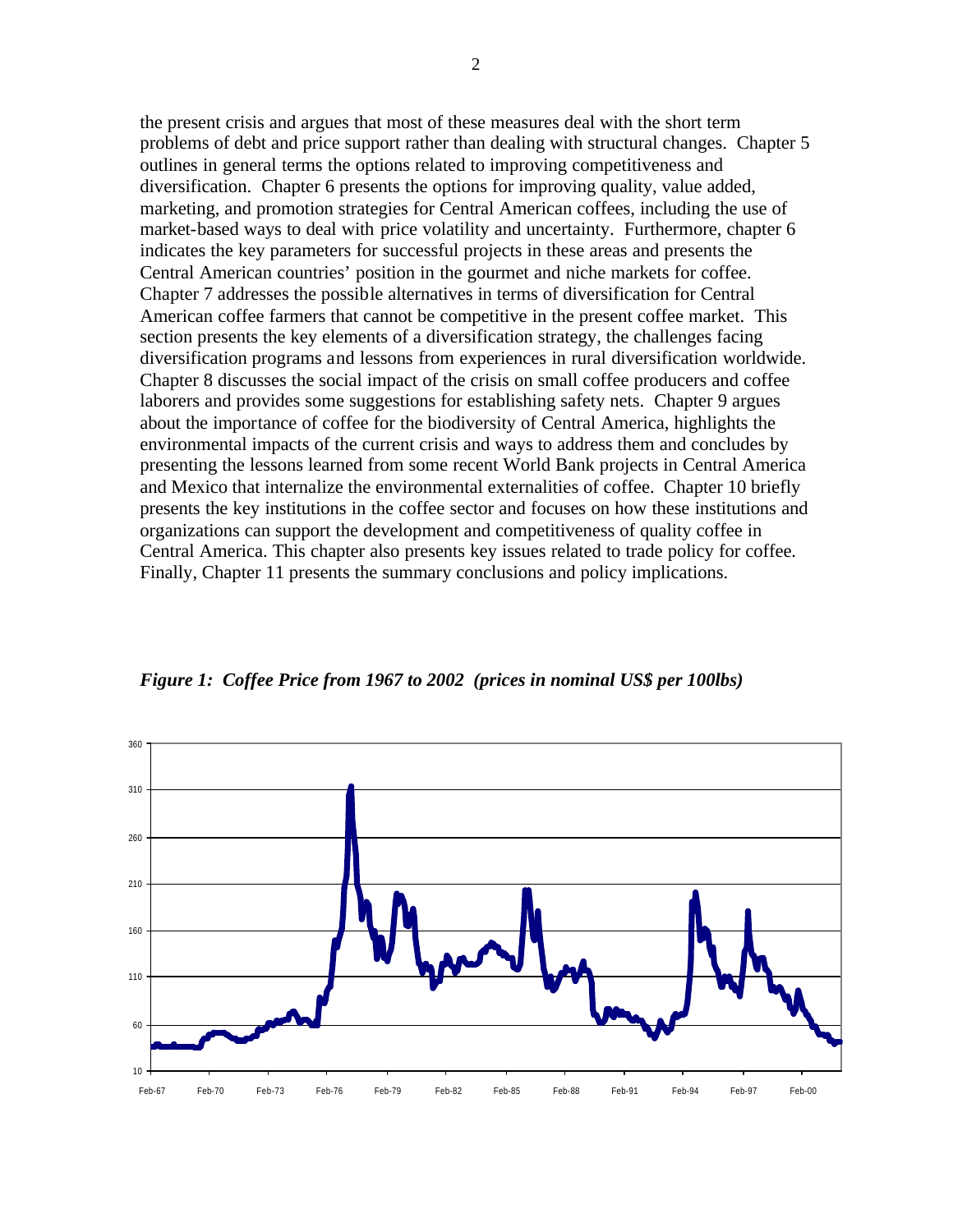# **II. THE NATURE AND MAGNITUDE OF THE COFFEE CRISIS**

5. Over the past five years, the world coffee market has undergone important changes in the supply side, which reflects a steady increase in world production and export levels. The current crisis in prices is not only part of a cyclical phenomenon; but also, it is a direct consequence of the new structure of the market, which is exacerbating the problem for Central American producers.

6. The near term price projections are not encouraging. With demand growing slowly and global production still at high levels and still expanding, most analysts predict that coffee price recovery is likely to be slow, at least for the near term. This threatens the longer-term sustainability of coffee production in Central America.

# *A. Structural Changes in the World Coffee Market*

7. In the 1990s, prices of coffee were mainly affected by shifts in Brazilian production (caused mainly by frosts), subsequent adjustments by coffee suppliers responding to price shifts, and a slow but steady expansion of coffee production in other countries, especially Vietnam. This period contrasted to a generally downward trend in prices from highs in the mid-1970s. The loss of about 13 million bags of Brazilian production in the mid-1990s pushed prices to a high level.

8. By the end of the 1990s, however, Brazilian post-frost replanting----freed from government constraints on tree density and planting techniques, as well as the opening of new production areas----has increased production and, hence, increased world supply. Brazilian cost of production have also declined through the adoption of improved technologies and in particular mechanized harvesting. In addition, new investments (plantings) in Vietnam and increasing production from other traditional producing countries led to a substantial coffee surplus.

9. During 2000 and 2001, worldwide oversupply caused coffee prices to drop to their lowest levels in 30 years---or to a 100-year low, if adjusted for inflation. Coffee prices have plummeted below the cost of production for many coffee producers, causing financial and social hardships to farmers and laborers.

10. Total current production of green coffee is about 115 million bags (60 kilo net). This exceeds consumption of about 105 million bags (80 million in importing countries and 25 million in producing countries). Over-production has led to the accumulation of inventories in producing and consuming countries, and the drop in world prices.

11. Apart from over-supply, two other principal factors are underlying the current crisis: structural changes in demand, and changes in the nature of the supply of quality coffee from Brazil and Vietnam.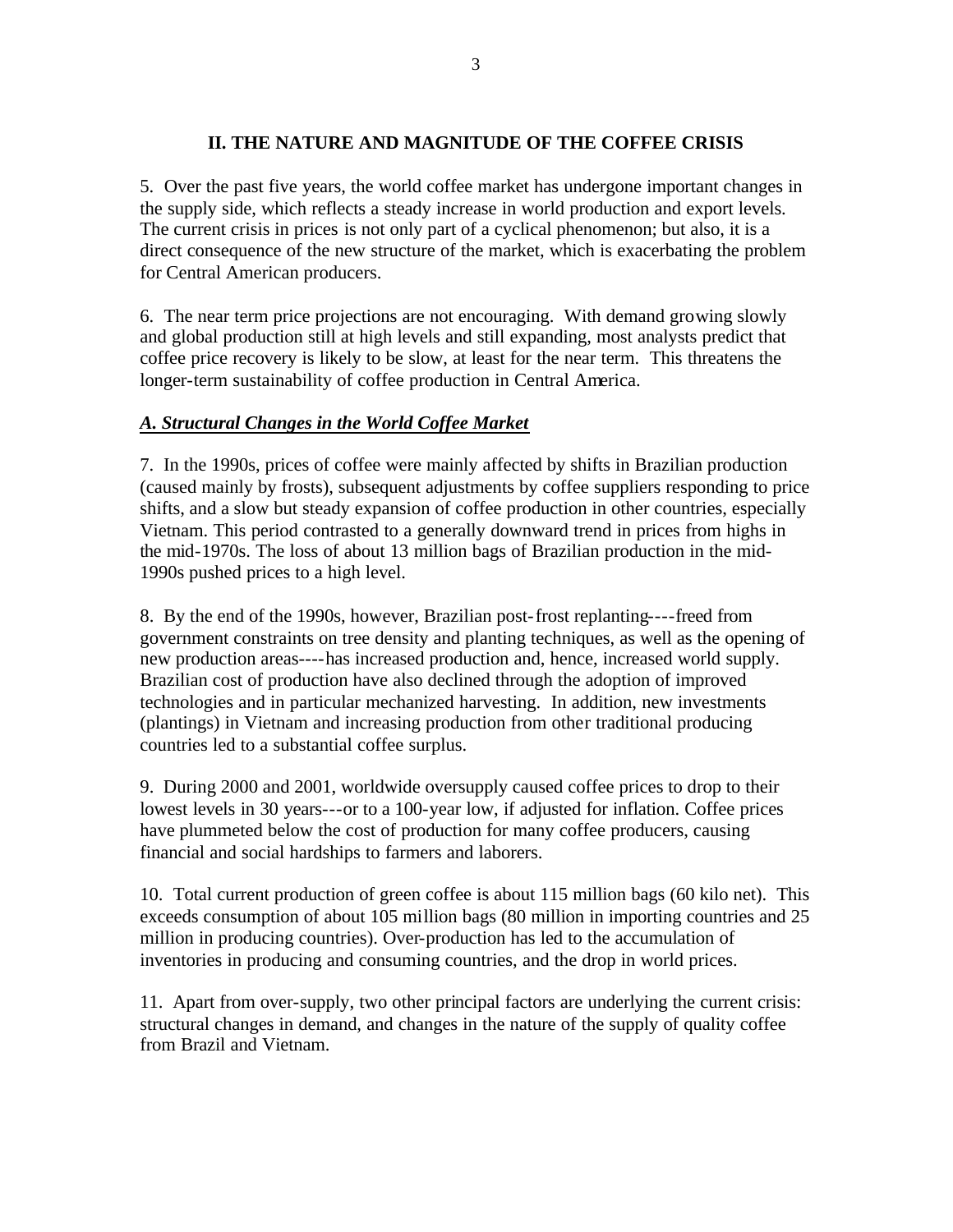# *B. Changes in demand*

12. Overall, world demand has recovered from the small drop that resulted from the price increase in 1994/95. As a result of economic liberalization and growth in emerging countries, notably in Eastern Europe, parts of Asia, and Latin America (especially Brazil), world demand has reached about 105 million bags. This world total masks a number of trends:

- Aggregate demand in the major importing countries is growing slowly, if at all. This suggests that increases in the high quality end of the market are being partly offset by losses elsewhere. Meanwhile, new non-traditional markets are emerging and growing quickly, driven by the availability of cheap coffees in soluble form.
- Roasters have learned to increase the absorption of natural and robusta coffees by such processes as steaming to remove the harshness of taste.
- Roasters have learned to work with lower working stocks. This has increased the requirements of the logistical capabilities on suppliers. This, in turn, has favored large trading companies, and has led to consolidation of the supply chain in fewer major traders.
- Roasters have become more flexible in their ability to make short-term switches between coffee types.
- The consolidation of roasters in periods of oversupply has led to a situation where prices at the retail level may not necessarily reflect the reductions in green coffee prices in world markets.
- A small but viable segment of the market has emerged that focuses on quality and product differentiation (specialty and gourmet coffees).

13. In addition to these trends, income effects are proving to be a significant factor in coffee consumption. Consumption in northern Europe, particularly in Germany, is stagnant, but is increasing somewhat in southern Europe, and growing in much of Eastern Europe. However, the increase in consumption in Eastern Europe and in parts of Asia recovering from economic problems is being driven by the high availability of cheap robustas, which have allowed roasters to make a product available at "affordable" prices. In Brazil, roasters have taken an opposite approach, concentrating on labeling and quality in the domestic market. This has allowed Brazil to increase domestic demand and become the world's second largest consumer. This example is relevant for a Central American strategy.

# *C. Changes in quality*

14. While supply has expanded, the quality of green coffee in some parts of the world has also been improving. Higher quality beans from Brazil, derived from better washing capabilities and quality controls, are intensifying the competition against "Extra Hard," "Prime," and "Extra Prime" coffees from Central America. Although Vietnam's coffee quality is still low, some quality improvements in Vietnam---as evidenced by some recent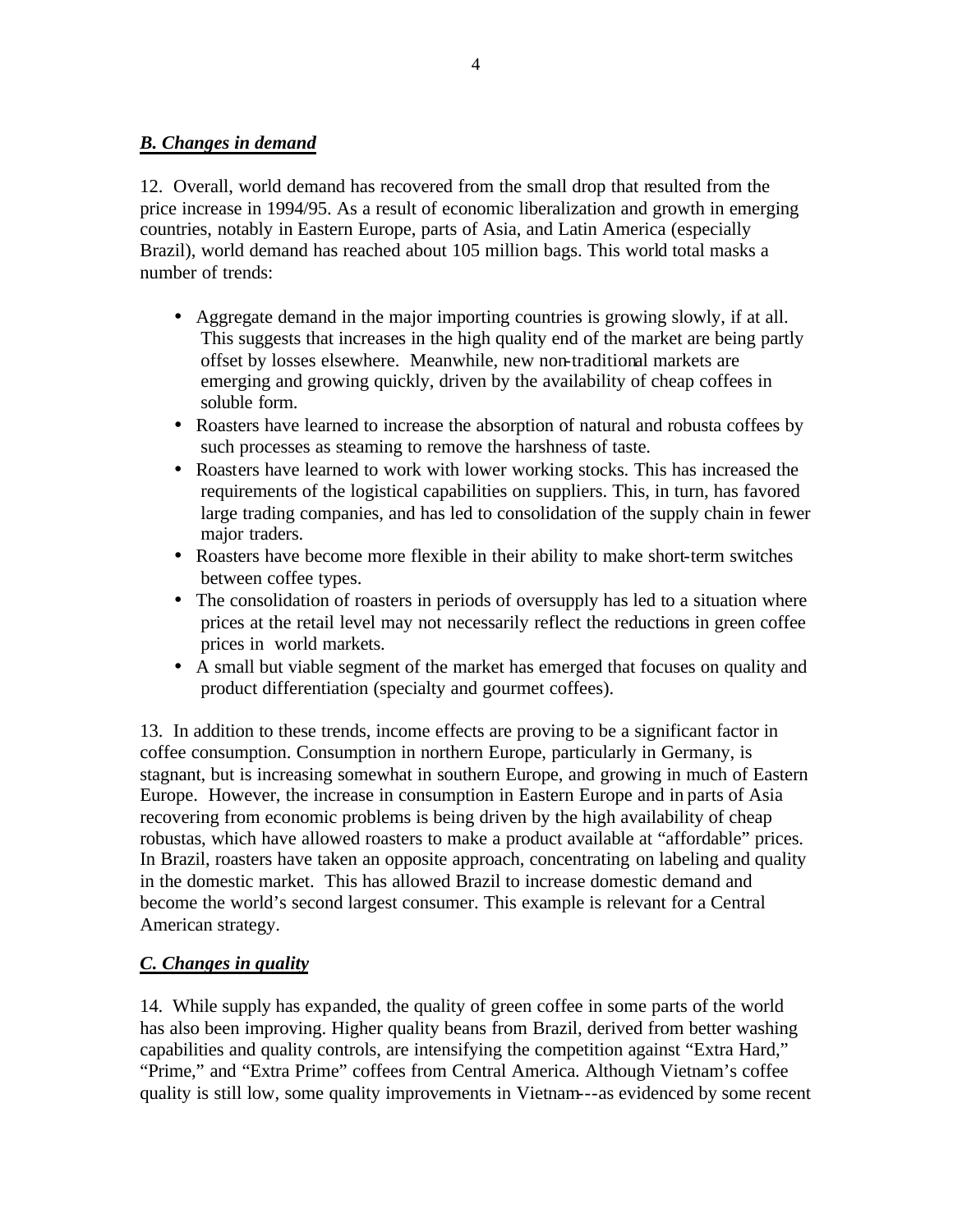favorable grading results from the coffee futures markets---are allowing roasters to use more of these (Brazilian and Vietnamese) coffees. At the same time, there are growing consumer markets for gourmet and other specialty coffees (gourmet, fair-trade, organic, eco-friendly, etc.) that command a significant price premium.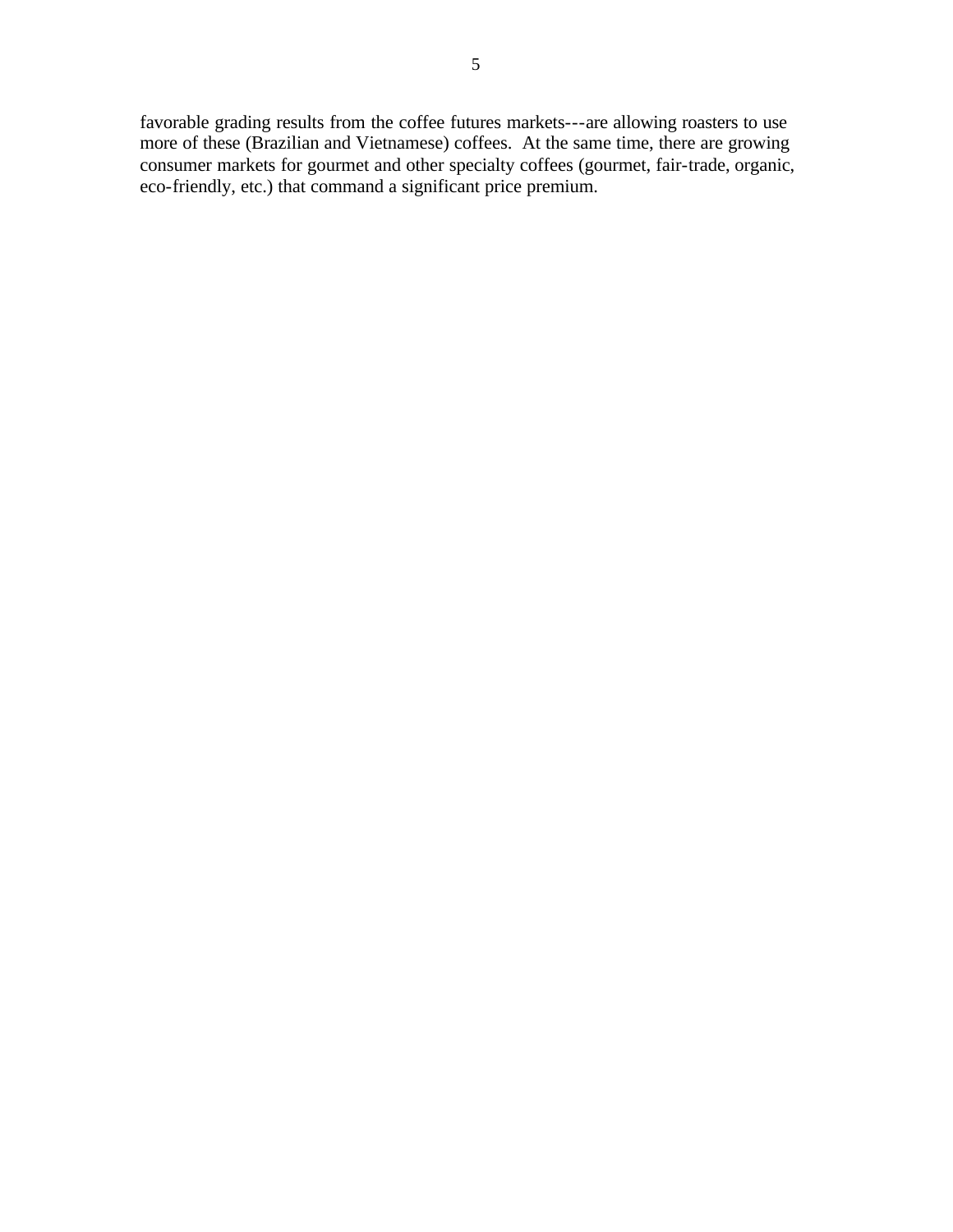### **III. COFFEE IN CENTRAL AMERICA IN VIEW OF THE RECENT CRISIS**

15. This section presents the key characteristics of the coffee sectors in the five Central American countries (Costa Rica, El Salvador, Guatemala, Honduras and Nicaragua) and highlights the impact of the recent coffee crisis on these sectors and national economies.<sup>1</sup>

16. The five Central American countries together are the second largest coffee producer behind Brazil. Coffee production varies amongst the Central American countries but it is typically characterized by small holder production.<sup>2</sup> Table 1.1 below presents the main characteristics of coffee production in the various countries.

|                                                           |                   |        |             |             | Average   |                |            |
|-----------------------------------------------------------|-------------------|--------|-------------|-------------|-----------|----------------|------------|
|                                                           | <b>Production</b> | Area   | # producers | yield       | farm size | <b>Exports</b> | % of total |
|                                                           | quintals          | 000 ha |             | quintals/ha | ha        | mill US\$      | exports    |
| Guatemala                                                 | 6,794,022         | 267    | 62,649      | 25.5        | 4.3       | 597.8          | 21.0       |
| Costa Rica                                                | 3,608,940         | 115    | 73,707      | 31.4        | 1.6       | 308.7          | 5.3        |
| <b>El Salvador</b>                                        | 2,982,157         | 162    | 23,597      | 18.4        | 6.9       | 311.5          | 11.0       |
| Nicaragua                                                 | 1,457,135         | 100    | 30,400      | 14.8        | 3.2       | 194.7          | 26.5       |
| <b>Honduras</b>                                           | 3,913,460         | 260    | 90,000      | 15.0        | 2.9       | 345.2          | 26.1       |
| Data for 1999/00                                          |                   |        |             |             |           |                |            |
| Manzana $(mz) = 0.7$ ha<br>Quintal (qq) = 100 lbs or 46kg |                   |        |             |             |           |                |            |

*Table 1.1: Key Characteristics of Coffee Production in Central America (1999/2000)*

*Source:* estimates using data from the IDB country reports

# *A. The macroeconomic impact of the coffee crisis.*

 $\overline{a}$ 

17. During 1999/00 coffee in Central America accounted for about \$1.7 billion, corresponding to about 11% in total export revenues. Coffee was an important source of export revenues in Guatemala, Nicaragua, and Honduras, but less so in Costa Rica and El Salvador. However, during 2000/01 the share of coffee in total exports has dropped to less than half of what it was in 1999/2000 mainly due to the price decline, ranging from about 3-4% for Costa Rica to 14% for Nicaragua.

18. At the macroeconomic level, national governments and banks are also affected by the loss of trade-generated earnings. Central American countries have suffered a 44 percent decline in revenue from coffee exports in one year (see table 1.2). Export revenues from

<sup>&</sup>lt;sup>1</sup> Panama is not included because of the small size of its coffee production and the fact that coffee is not

very important for Panama's economy.<br><sup>2</sup> At least there are more smallholder producer than medium and larger producers. On the other hand, larger producers usually account for a significant share of the production.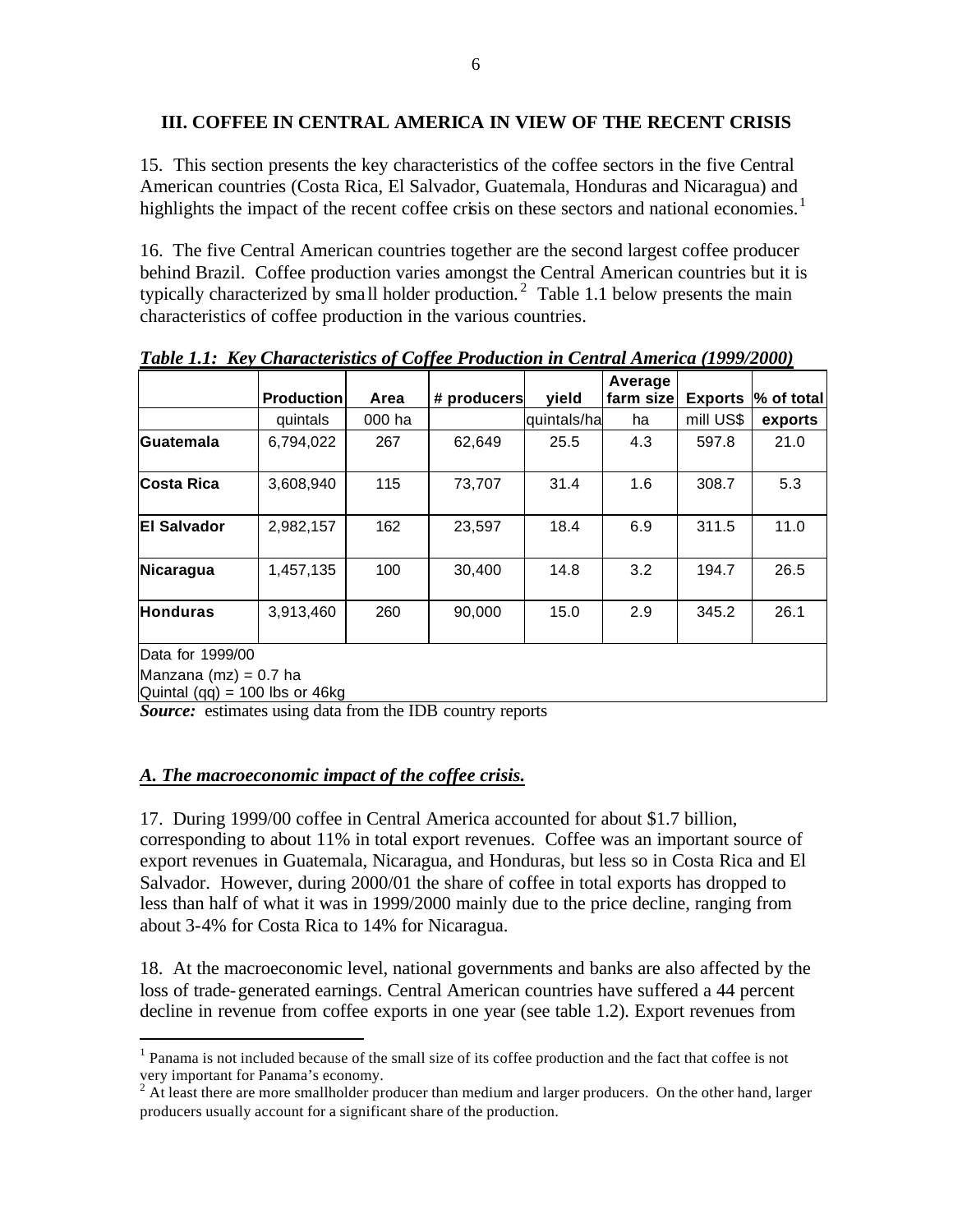coffee dropped from US\$1.7 billion to US\$938 from crop year 1999/2000 to 2000/2001, and are estimated to fall further to about US\$700 million in 2001/2002. The decrease in exports hurts the balance of payments and significantly affects overall economic activity, particularly due to the broad impact of expenditures of coffee farmers and laborers. The coffee sector debt and past due loans hamper the financial sector, limiting banking activity and financing to other economic sectors.

| Country/Crop year  | 1999/<br>2000 | 2000/<br>2001 | <i>Change</i> $(\%)$ |
|--------------------|---------------|---------------|----------------------|
| <b>Guatemala</b>   | 598           | 400           | $-38%$               |
| <b>Honduras</b>    | 345           | 167           | $-33%$               |
| <b>El Salvador</b> | 276           | 108           | $-61%$               |
| <b>Nicaragua</b>   | 170           | 85            | $-50%$               |
| <b>Costa Rica</b>  | 289           | 178           | $-52%$               |
| <b>Total</b>       | 1,678         | 938           | $-44%$               |

*Table 1. 2. Decline in Coffee Export Revenues, 1999/00-2000/01* **(US\$ million)**

*Source:* IDB/USAID/WB studies

19. The decline of coffee export revenues has contributed to the increase of the BOP deficit in the Central American countries, despite an increase in remittances and lower interest rates to service the external debt. In 2001, this BOP deficit for the five Central American countries reached \$3.65 billion, equivalent to about 6% of GDP. However, despite the significant decline of coffee export revenues, the loss corresponds only to 1.2% of GDP on average for the five countries as a whole. While the macroeconomic impact of the crisis maybe limited, there is a sectoral impact particularly in terms of the profitability of the sector, the employment and the environment. These issues are discussed below.

# *B. The impact of the crisis on production and export volumes*

20. Lower prices usually induce producers, particularly the less competitive ones to reduce production. However, comparing coffee production and exports in Central America since 1990 (see table 1.3) it can be observed that during the period 1990 to 2001 coffee production has increased by about 14% and exports by about 22%. There have been variations amongst countries. Nicaragua has registered the highest increases in both production and export volumes, followed by Honduras and Guatemala. On the other hand, production and exports in El Salvador have shown a significant decline followed by Costa Rica. This picture does not change much if we select a different period of time in the 1990s as a basis of comparison. However, comparing production and exports between 2000 and 2001, it is evident that there is an overall decline of about 10%. Most of the decline is in the production of El Salvador and then Honduras. There have been several reports that due to low prices farmers do not tend their farms and apply less agrochemicals. Evidence indicates that between 2000 and 2001, overall coffee yields declined in Central America, with the largest declines registered in El Salvador (-25%),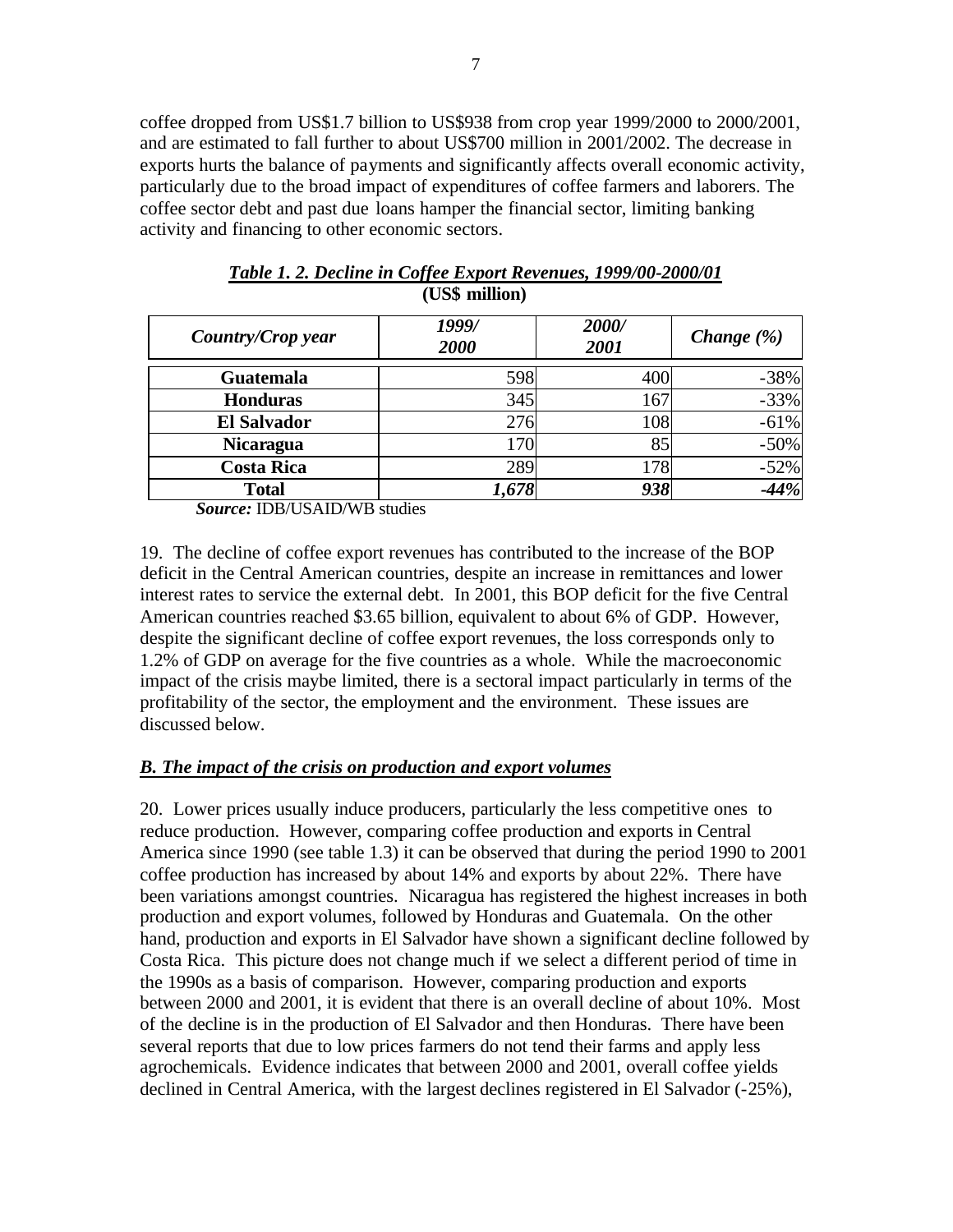Nicaragua (-20%) and Honduras (-17%). Anecdotal evidence suggests that much of the decline is due to lower prices although it is possible that recent droughts and other climate-related effects have also played a role. Nevertheless, (a) it is too difficult to come up with conclusions based on just two periods of data (2000 and 2001), and (b) it may be too early to assess the full impact of low prices since it usually takes some time for production and exports to respond to prices.

| <b>Exports (in thousands of quintals)</b><br>% Change |             |             |              |              |        |        |          |                            |
|-------------------------------------------------------|-------------|-------------|--------------|--------------|--------|--------|----------|----------------------------|
|                                                       | 1990        | 1997        | <u> 1998</u> | 1999         | 2000   | 2001   |          | <u>1990-2001 1998-2001</u> |
| <b>Costa Rica</b>                                     | 3,043       | 2,506       | 2,914        | 2,824        | 3,046  | 2,760  | $-10.3%$ | $-5.3\%$                   |
| IEI Salvador                                          | 3,026       | 3,712       | 2,474        | 2,389        | 3,258  | 2,235  | $-35.4%$ | $-9.7\%$                   |
| Guatemala                                             | 4,419       | 5,547       | 4,629        | 6,108        | 6,317  | 5,886  | 24.9%    | 27.2%                      |
| <b>Honduras</b>                                       | 2,995       | 3,796       | 5,137        | 4,379        | 6,415  | 5,515  | 45.7%    | 7.4%                       |
| Nicaragua                                             | 800         | 893         | 1,207        | 1,204        | 1,678  | 1,855  | 56.9%    | 53.7%                      |
| <b>Total Central America</b>                          | 14,283      | 16,454      | 16,361       | 16,904       | 20,714 | 18,251 | 21.7%    | 11.6%                      |
|                                                       |             |             |              |              |        |        |          |                            |
| Production (in thousands of quintals)                 |             |             |              |              |        |        | % Change |                            |
|                                                       | <u>1990</u> | <u>1995</u> | <u> 2000</u> | <u> 2001</u> |        |        |          | 1990-2001 1995-2001        |
| Costa Rica                                            | 3,308       | 3,306       | 3,391        | 3,263        |        |        | $-1.4%$  | $-1.3\%$                   |
| IEI Salvador                                          | 3,132       | 3,040       | 2,798        | 2,091        |        |        | -33.2%   | $-31.2%$                   |
| <b>Guatemala</b>                                      | 4,200       | 4,700       | 5,516        | 5,500        |        |        | 31.0%    | 17.0%                      |
| <b>Honduras</b>                                       | 2,604       | 2,919       | 4,266        | 3,549        |        |        | 36.3%    | 21.6%                      |
| Nicaragua                                             | 932         | 894         | 2,083        | 1,800        |        |        | 93.1%    | 101.3%                     |
| <b>Total Central America</b>                          | 14,176      | 14,859      | 18,054       | 16,203       |        |        | 14.3%    | $9.0\%$                    |

*Table 1.3: Coffee Production and Export Volumes in Central America*

*Source:* CEPAL (2002), based on official figures

# *C. The impact of the coffee crisis on employment.*

21. Coffee is a very important source of employment for the rural sector in Central America. On average, over one quarter of the rural labor force is employed in the coffee sector. It is worth noting that in Nicaragua, 42% of rural labor is employed in coffee. Table 1.4 below shows the total employment in coffee and as a share of the total rural employment.

| Country         | Economically Active  | Labor Force Employed | % Rural Labor |
|-----------------|----------------------|----------------------|---------------|
|                 | Labor Force in Rural | in Coffee            | Employed in   |
|                 | Areas                |                      | Coffee        |
| Costa Rica      | 725,000              | 200,000              | 28%           |
| El Salvador     | 936,000              | 160,000              | 17%           |
| Guatemala       | 2,286,000            | 700,000              | 31%           |
| Honduras        | 1,152,000            | 300,000              | 26%           |
| Nicaragua       | 672,000              | 280,000              | 42%           |
| <b>TOTAL</b>    | 5,771,000            | 1,640,000            | 28%           |
| Central America |                      |                      |               |

*Table 1.4: Estimated Employment in Coffee Production in Central America*

*Source:* CEPAL (2002, p.21)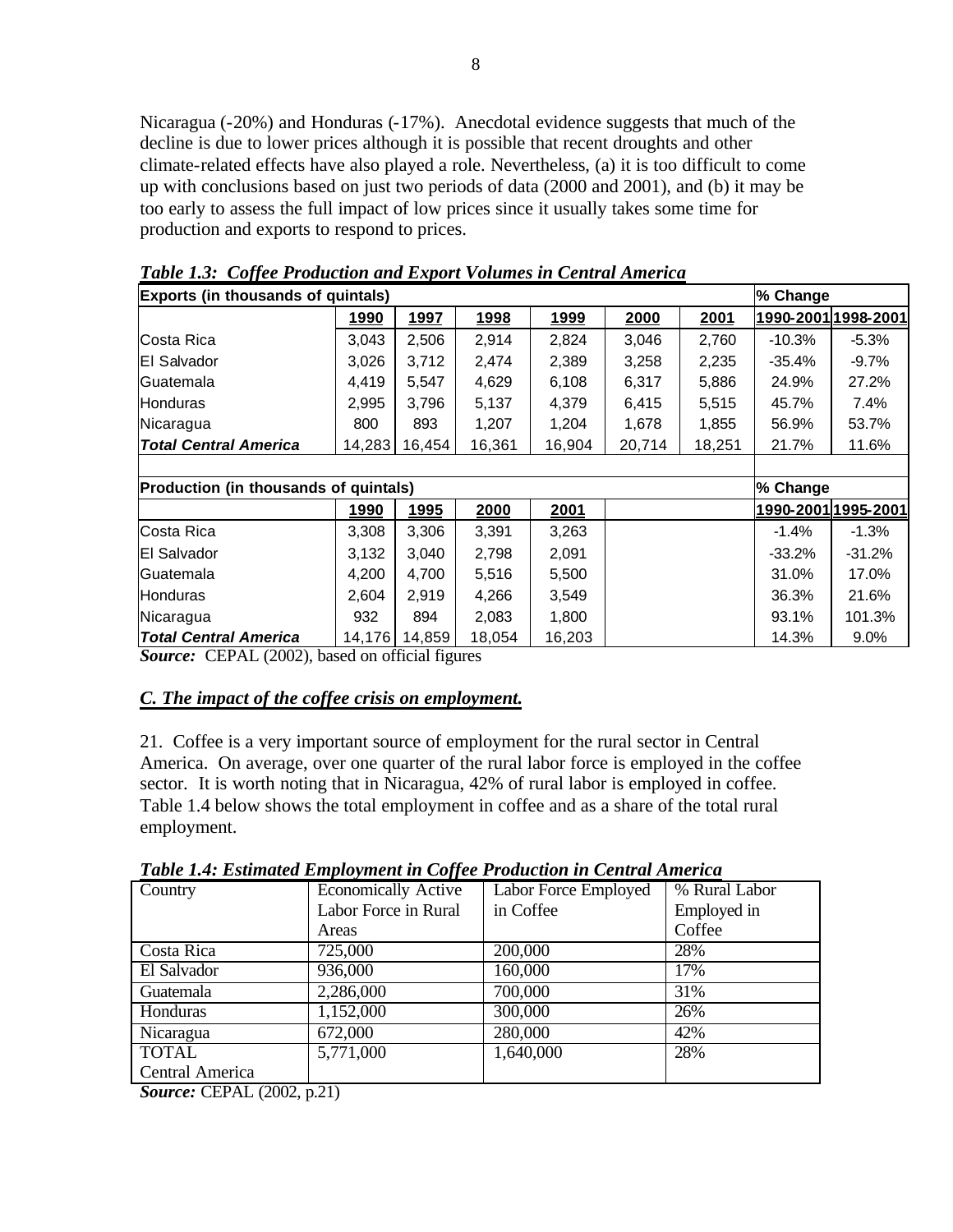22. Low coffee prices are causing unemployment to reach critical levels in Central America. In the last two crop seasons, seasonal employment has decreased by more than 20 percent, while permanent employment has plummeted by more than 50 percent (see table 1.5). More than half the permanent labor force is now working at less than half capacity. Wages have also fallen as farms have received lower coffee revenues and the supply of labor has swelled through unemployment. CEPAL (2002) estimated that the loss of employment has resulted in a loss salary income of about \$140 million for Central America as a whole, of which coffee workers in Guatemala have lost in salaries \$62 million followed by Honduran coffee workers who lost \$37 million. Further details about the employment situation in the coffee sector, the typology of producers and the social impact of the crisis are discussed in chapter VIII.

| Table 1.5. Decline in Employment in the Central American Coffee Sector, 2000-2002 |  |  |  |  |  |
|-----------------------------------------------------------------------------------|--|--|--|--|--|
| (thousands of workers) $*$                                                        |  |  |  |  |  |

| Worker / Crop year | 2000/<br><i>2001</i> | 2001/<br>2002 | <i>Change</i> $(\%)$ |
|--------------------|----------------------|---------------|----------------------|
| <b>Seasonal</b>    |                      |               | $-21\%$              |
| Permanent          | 350                  | 160'          | $-54\%$              |

\* In Guatemala, Honduras, El Salvador, Nicaragua, and Costa Rica

*Source:* IADB/USAID/WB studies

23. The situation is especially critical because, unlike other crops, the majority of coffee producers are smallholders living in remote rural areas, who heavily depend on their own harvest and extra cash from temporary picking work. These growers depend on this cash income to pay for food and other essential items such as school fees and health care, and they have no cash reserves on which to draw from in hard times. A crisis in the sector creates social imbalances, a general downturn in the rural economy, accelerated migration to urban areas and other countries, and potential for instability.

24. Coffee is produced by many small farmers who account for only a small percentage of the total production. In contrast larger farmers, although a small percentage of the total farmers, account for most production. The largest concentration of production amongst medium and large farmers is in Guatemala and El Salvador, followed by Nicaragua. Costa Rica and Honduras have a significant part of their coffee production from small producers. Table 1.6 below summarizes the share of production by farmer size.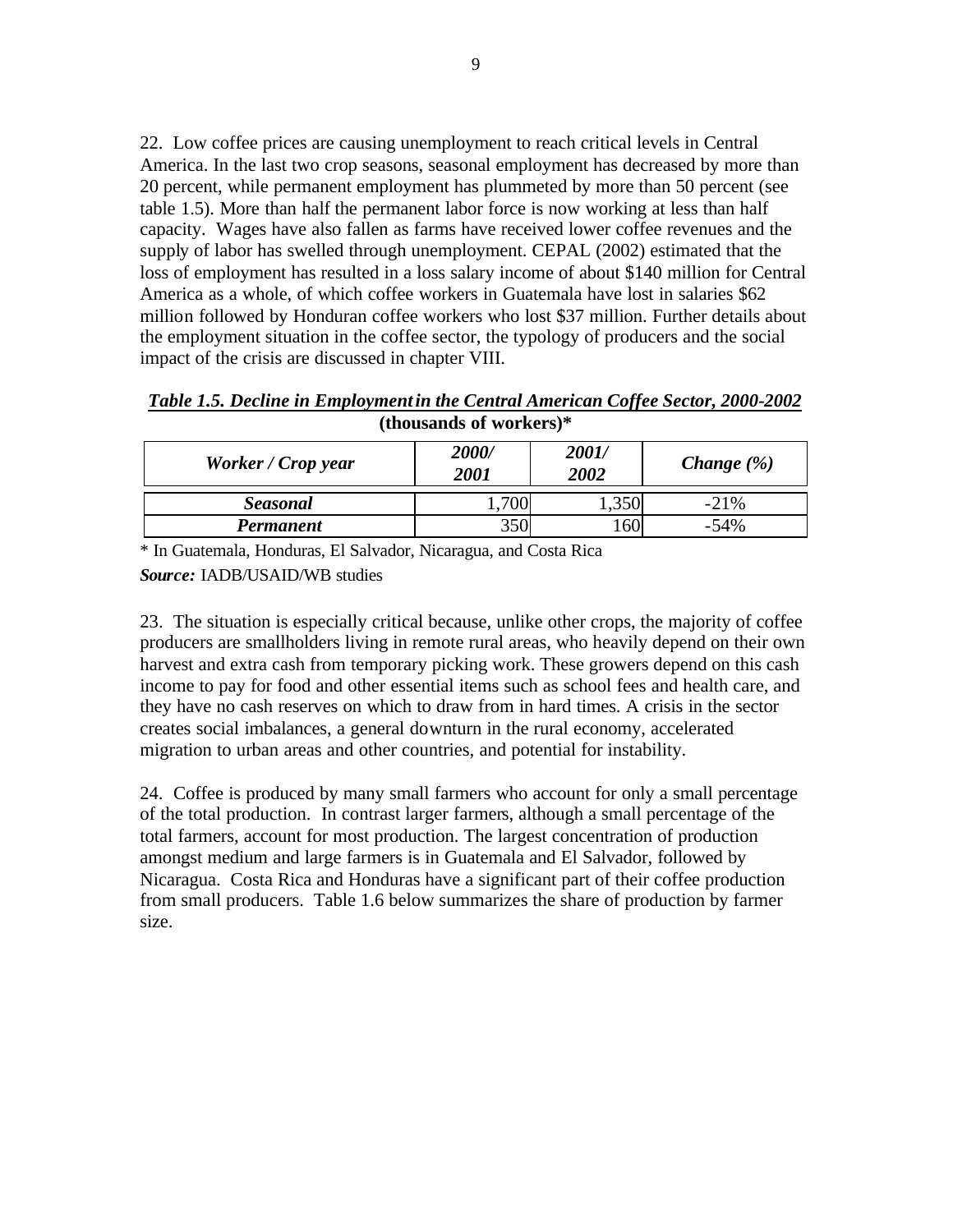|                    | <b>Less than 100gg</b> | More than   |           |                                              |           |
|--------------------|------------------------|-------------|-----------|----------------------------------------------|-----------|
|                    | <b>%production</b>     | % producers | quintals  | <b><i><u>%production % producers</u></i></b> |           |
| lGuatemala         | 20.0%                  | 79.8%       | $2000$ qq | 50.0%                                        | 5.6%      |
| Costa Rica         | 38.2%                  | 90.2%       | 800qq     | 23.0%                                        | 0.5%      |
| Nicaragua          | 14.0%                  | 89.6%       | $1500$ qq | 36.0%                                        | 0.6%      |
| <b>El Salvador</b> | 9.6%                   | 80.8%       | $1000$ qq | 57.8%                                        | 4.0%      |
| Honduras           | 44.7%                  | $92.0\%$ *  | $1000$ qq | 10.6%                                        | $3.0\%$ * |

*Table 1.6: Coffee Production by Producer Size*

*Source:* estimates using data from the IDB country reports *Note:* \* are very approximate estimates

# *D. Environmental Problems Arising from the Current Coffee Crisis*

25. Environmental issues are not of high priority to many producers struggling to cope with the coffee price crisis. Existing environmental problems have, in some cases, worsened. Meanwhile, some new environmentally related problems have intensified, such as destruction of shade forest---followed by decreasing biodiversity---and destruction of ecosystems and natural habitats. Chapter IX discusses in details the environmental issues of coffee production and possible strategies to deal with them, but here are some of the key environmental issues arising from the crisis:

26. *Reduced application of agro-chemicals.* The crisis has led the reduction in the application of agro-chemical in almost all the Central American countries (Guzman 2002). This may have some beneficial short-term consequences for the environment (water contamination and soil) but it may lead to spread of diseases (e.g. leaf rust, etc.) and in the longer term the low profitability may induce farmer to switch to other crops.

27. *Abandoning the farm, or growing new crops instead of coffee*. The low price of coffee especially places pressures on producers to grow other crops to supplement or substitute for coffee, in order to survive. The new crops might not be adequate for the soils and slopes in the coffee regions, and introducing the inadequate crops could cause serious erosion problems. Furthermore, abandoning the coffee plantation and leaving cherries un-harvested can cause serious plagues and infestations of pests the following year, making it difficult to reinitiate any agricultural production.

28. *Destroying the shade forest.* The coffee crisis drives traditional coffee producers to cut down and sell the shade forest as timber or firewood. Introducing new crops as a substitute for coffee can motivate clearing of the coffee plants and surrounding areas, using slash and burn techniques.

29. *Limited implementation of cleaner technology.* Over the past years, an increasing number of wet mills have implemented water and energy saving measures, and promoted their mills as environmentally friendly or certified. The coffee crisis might prevent new mills from investments that implement such measures. There is some evidence (see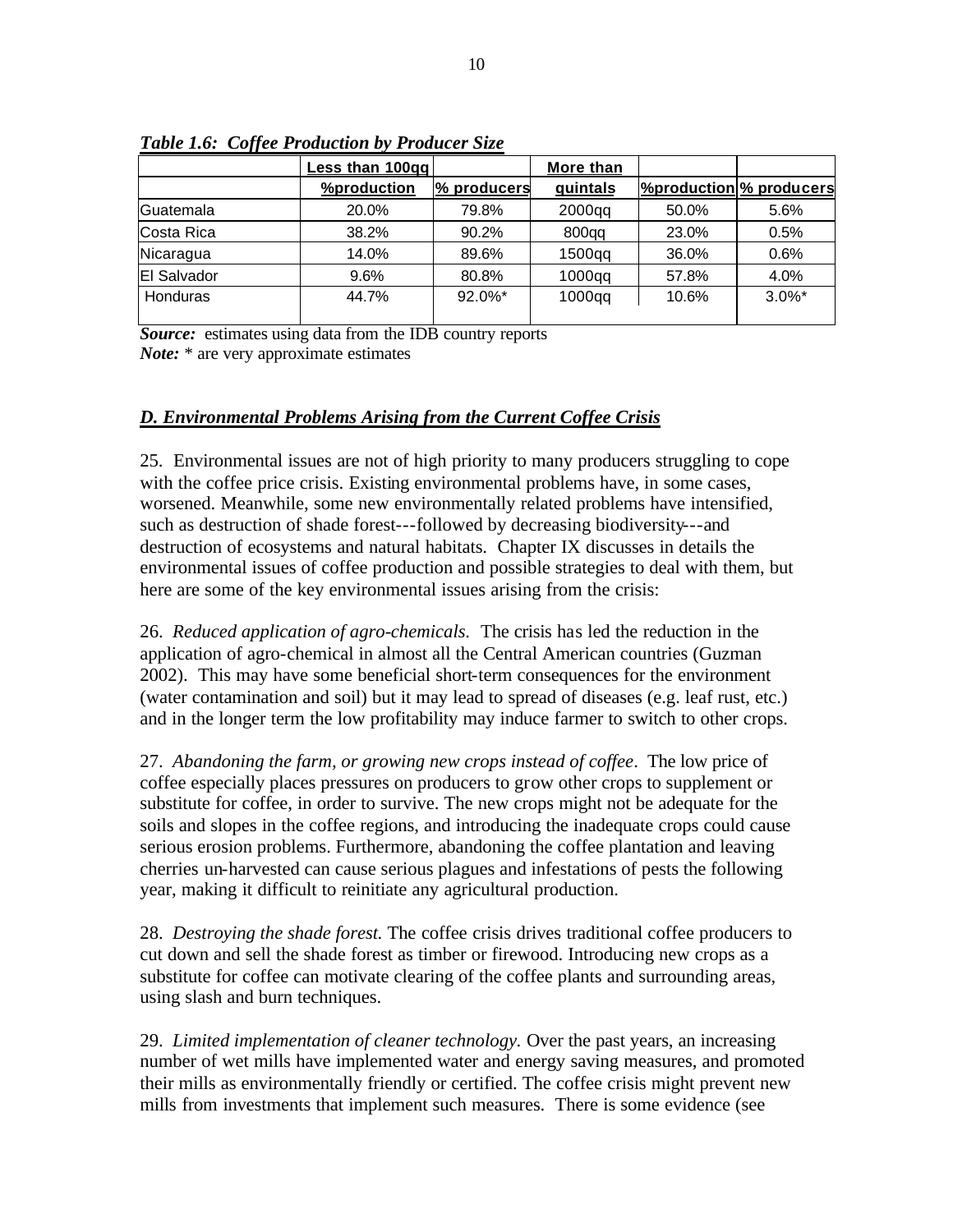Guzman 2002) that in Central American countries, with a possible exception Costa Rica, the current coffee crisis has lead to a reduction of sound environmental practices at the level of wet milling.

# *E. The competitive position of Central American coffees in view of the crisis*

30. Two obvious ways that Central American countries can compete is through improvements in productivity (higher yields and lower costs) and through emphasis in producing better quality coffees, including penetrating specialty markets.<sup>3</sup>

*31. Productivity and costs of production.* Average coffee yields vary amongst countries with Costa Rica and Guatemala having higher yields compared to the other countries. Although the average farm size in Costa Rica is about 1.6 ha (or 2.2 manzanas), average yields are very high (one of the highest in the world) because of the adoption of high yielding technologies and use of agrochemicals. Central American countries have improved their yields during the past decade. $4$  Table 1.7 below compares the average yield for the period 2001 and 2000 to the yields in 1990 and 1995 respectively. It shows that with the exception of El Salvador, coffee yields in Central America have improved in all countries. Nicaragua, Guatemala and Honduras have shown the largest increases in yields. At about 18 quintals per ha, average coffee yields in Central America are comparable to those of leading world coffee producing countries such as Brazil (17qq/ha) and Colombia (18qq/ha), but below those of new and dynamic producers such as Vietnam (48 qq/ha) and India (21 qq/ha).<sup>5</sup>

|                    | 1990-2000/01 | 1995-2000/01 | 2000-2001 |
|--------------------|--------------|--------------|-----------|
| Costa Rica         | 9%           | 4%           | -4%       |
| <b>El Salvador</b> | $-20%$       | $-19%$       | $-25%$    |
| <b>Guatemala</b>   | 28%          | 13%          | $0\%$     |
| <b>Honduras</b>    | 22%          | 23%          | $-17%$    |
| Nicaragua          | 40%          | 75%          | $-20%$    |
| Central America    | 11%          | 9%           | $-11%$    |

# *Table 1.7: Changes in Coffee Yields*

*Source:* elaborated from CEPAL (2002) based on official data

32. In terms of cost of production, table 1.8 below presents the costs of production estimated by the various consultants of the IDB/WB/USAID (2002) study, of the CEPAL (2002) study, and LMC (2002). The IDB/WB/USAID data refer to the crop year 1999/2000 while the CEPAL data refer to 2001. The LMC estimates refer to the 2000/01 crop year. In the case of Nicaragua and Honduras, the estimates from the local consultants for the IDB/WB/USAID study were able to distinguish between three levels

 $\overline{a}$  $3$  Penetrating specialty markets is a partial solution that will work for some but not the majority of farmers. <sup>4</sup> It should be noted that higher productivity (in terms of yields) may not necessarily mean higher

profitability. Being more productive may be less important than improving the marketability of production. Furthermore, higher yields are often accompanied by higher labor and input costs.

<sup>&</sup>lt;sup>5</sup> Figures refer to quintals per hectare (qq/ha) and are estimates for the 2000/01 crop year presented in the CEPAL (2002) report, table A-2.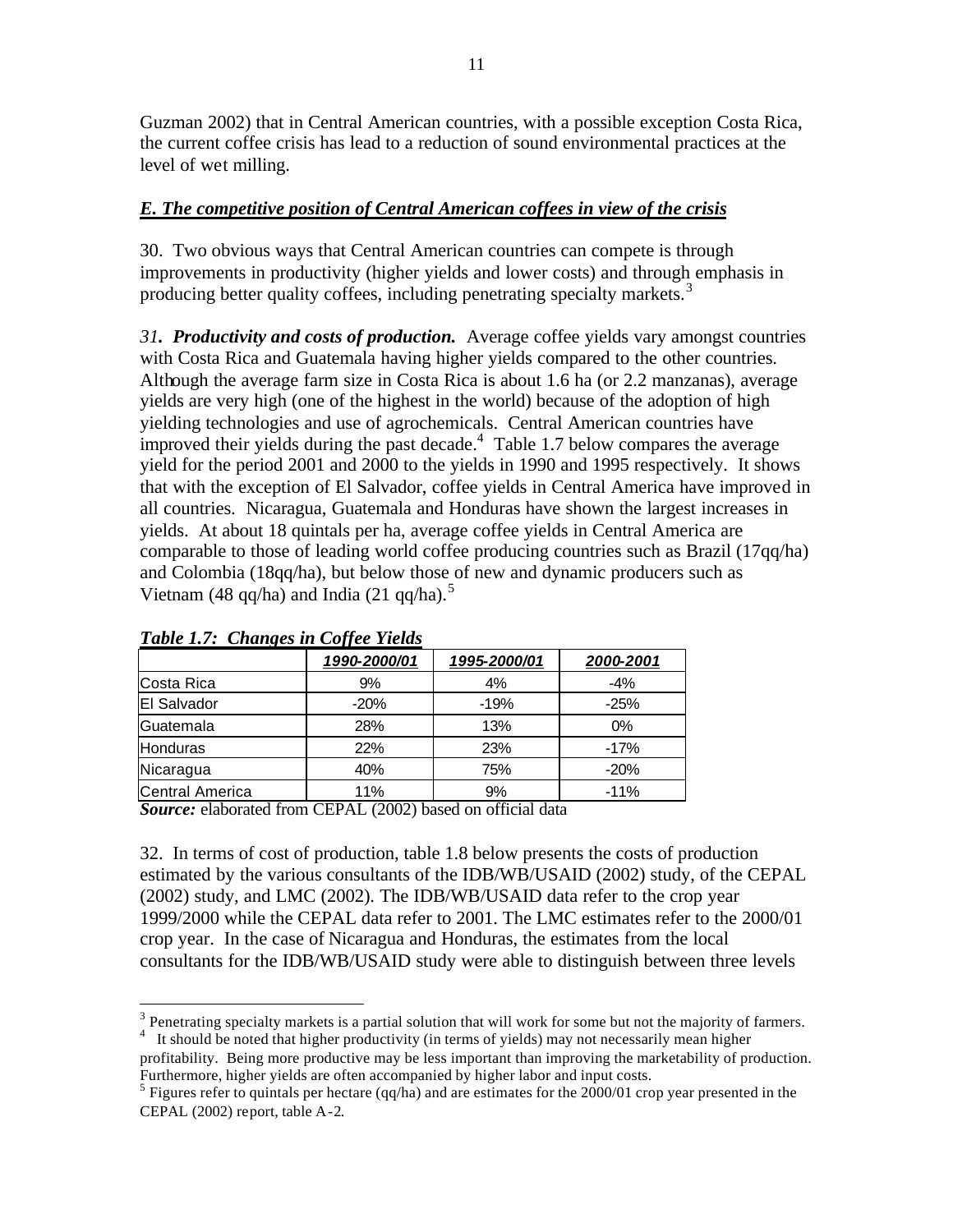of technology: traditional (very low use of inputs), semi-technified, and technified. Although there are certain differences between the data presented in the table below, it appears that there is rather consistent ranking of countries in terms of costs of production. The highest cost producer appears to be Costa Rica, followed by Guatemala, then Nicaragua, El Salvador and Honduras. However, from the LMC study, El Salvador appears to be the second highest cost producer of the group. Taking this ranking into consideration and looking at what happened with production, it can be noted that the highest cost producer (Costa Rica) has contracted its production during the 1990s, and so did El Salvador.

|                    |                    | <b>Consultants</b> | <b>CEPAL</b> | <b>LMC</b>   |
|--------------------|--------------------|--------------------|--------------|--------------|
|                    |                    | US\$/quintal       | US\$/quintal | US\$/quintal |
| Guatemala          |                    | 51                 | 74           | 74           |
| <b>Costa Rica</b>  |                    | 77                 | 86           | 100          |
| <b>El Salvador</b> |                    | 48                 | 57           | 84           |
| Nicaragua          |                    |                    | 70           | 67           |
|                    | <b>Traditional</b> | 53                 |              |              |
|                    | Semi-technified    | 58                 |              |              |
|                    | <b>Technified</b>  | 70                 |              |              |
| <b>Honduras</b>    |                    |                    | 62           | 65           |
|                    | Traditional        | 36                 |              |              |
|                    | Semi-technified    | 46                 |              |              |
|                    | <b>Technified</b>  | 58                 |              |              |

*Table 1.8: Costs of Production*

**Source:** the first column "consultants" refers to cost estimates obtained through the various country study reports prepared by individual consultants for the IDB/WB/USAID study. The second column refers to the cost estimates presented by CEPAL (2002, p.30). These estimates are based on cost information form the various coffee institutes. The third column refers to estimates made by the LMC report, "Coffee in Crisis", 2002.

33. A possible explanation about El Salvador is that the costs (CEPAL and IDB/WB/USAID) do not include financial costs and El Salvador's coffee sector appears to be heavily indebted. Taking into consideration the financial costs puts El Salvador amongst the high cost producers. Furthermore, coffee production in El Salvador has suffered from various adverse climatic conditions during the 1990s, imposing additional rehabilitation costs.

34. Finally the LMC (2002) report provides some evidence as to the cost competitive position of Central American countries vis-à-vis. other coffee producers in the world. The study has considered 22 coffee producing countries from Latin America, Asia and Africa. By examining the various individual producing country costs, it can be seen that Nicaragua and Honduras are amongst the lower cost producers in the group of 22 main coffee producers, Guatemala falls somewhere in the middle and Costa Rica and El Salvador are in the high cost group. Note that Vietnam ranks as the lowest cost producer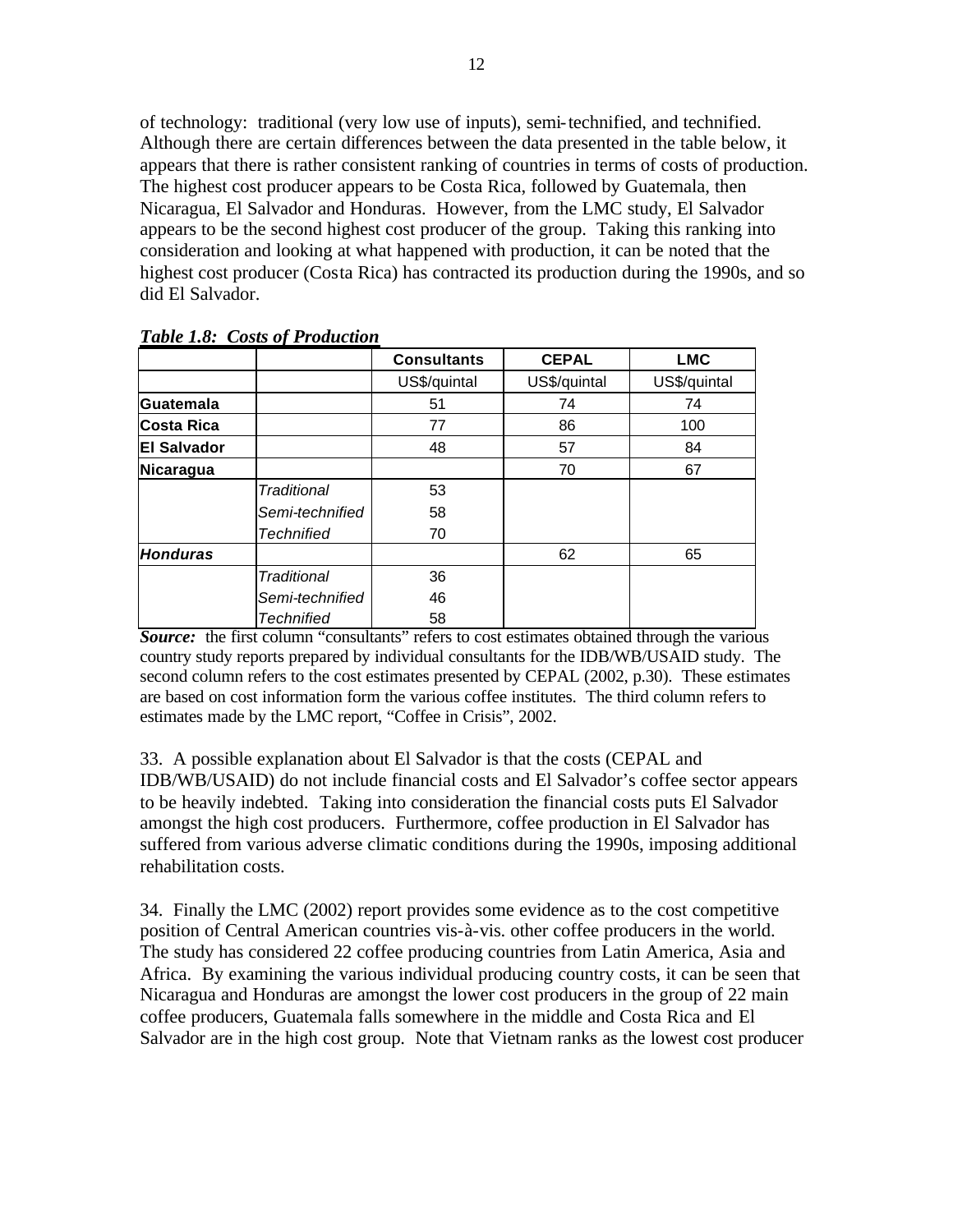followed by Indonesia.<sup>6</sup> The "expensive" items that make certain Central American countries to rank as higher cost producers in the LMC report are: labor (Costa Rica), capital/financing (El Salvador), and inputs (Guatemala).

*35*. *Types of coffee and coffee quality*. Most coffee in Central America can be classified as high and strictly high grown coffee. This corresponds to coffee grown above 800 meters. Coffees grown between 800-1,200 meters are usually classified as hard bean (HB) and above 1,200 meters are classified as strictly hard (SHB) and often command significant premiums in the market. Table 1.9 below shows the share of coffee production that comes from higher altitude. It is worth noting that the highest share of production classified as strictly hard bean (SHB) is found in Nicaragua, then Guatemala followed by Costa Rica and the lowest is found in El Salvador. The highest share of production coming from above 800 meters is in Honduras followed by Nicaragua, then Guatemala and Costa Rica, while the lowest share comes from El Salvador. However, although Guatemalan and Costa Rican coffees usually command significant premiums for quality coffee, Honduras is penalized (sells at discount) even though most of its coffee can be classified as high grown. Trade sources often sight that the reason for the discounts for Honduran coffees is the inadequate harvest and post-harvest preparation.

|                 |            |     | Two restrict the complex of the complete the strict will be constructed to the control of the state of the strict of the strict of the strict of the strict of the strict of the strict of the strict of the strict of the str |
|-----------------|------------|-----|--------------------------------------------------------------------------------------------------------------------------------------------------------------------------------------------------------------------------------|
|                 | <b>SHB</b> | HB  | SHB plus HB                                                                                                                                                                                                                    |
| Costa Rica      | 39%        | 24% | 63%                                                                                                                                                                                                                            |
| Guatemala       | 45%        | 19% | 64%                                                                                                                                                                                                                            |
| El Salvador     | 15%        | 32% | 47%                                                                                                                                                                                                                            |
| Nicaragua       | 85%        | NA  | 85%                                                                                                                                                                                                                            |
| <b>Honduras</b> | 19%        | 67% | 86%                                                                                                                                                                                                                            |

*Table 1.9: Share of Coffee Classified as High and Strictly High Grown*

*Source:* estimates using data from the IDB country reports

 $\overline{a}$ 

*Note:* SHB (strictly hard bean) is for 1200 meters and above and HB (hard bean)is between 800m and 1200 meters.

36. The above data clearly indicate that there is good potential for Central American coffees to access quality and specialty markets. Particularly, there is great potential in places like Nicaragua and Honduras where climatic, soil and altitude conditions are appropriate for the majority of coffee produced, yet coffees from Nicaragua and Honduras do not have the name recognition as coffees from Guatemala and Costa Rica. El Salvador appears the least able in the group to exploit very high quality markets for coffee.

37. Central America, as a region, has been a leading exporter to gourmet, fair trade and organic markets along with Mexico and Colombia. Table 1.10 presents some estimates of actual exports in the various specialty coffee market segments (differentiated, organic, fair trade) as well as some estimates of the potential certifiable capacity for organic and fair trade coffees.

<sup>&</sup>lt;sup>6</sup> Vietnam and Indonesia are mainly robusta producers and cost of production for robusta coffee are usually lower compared to arabicas.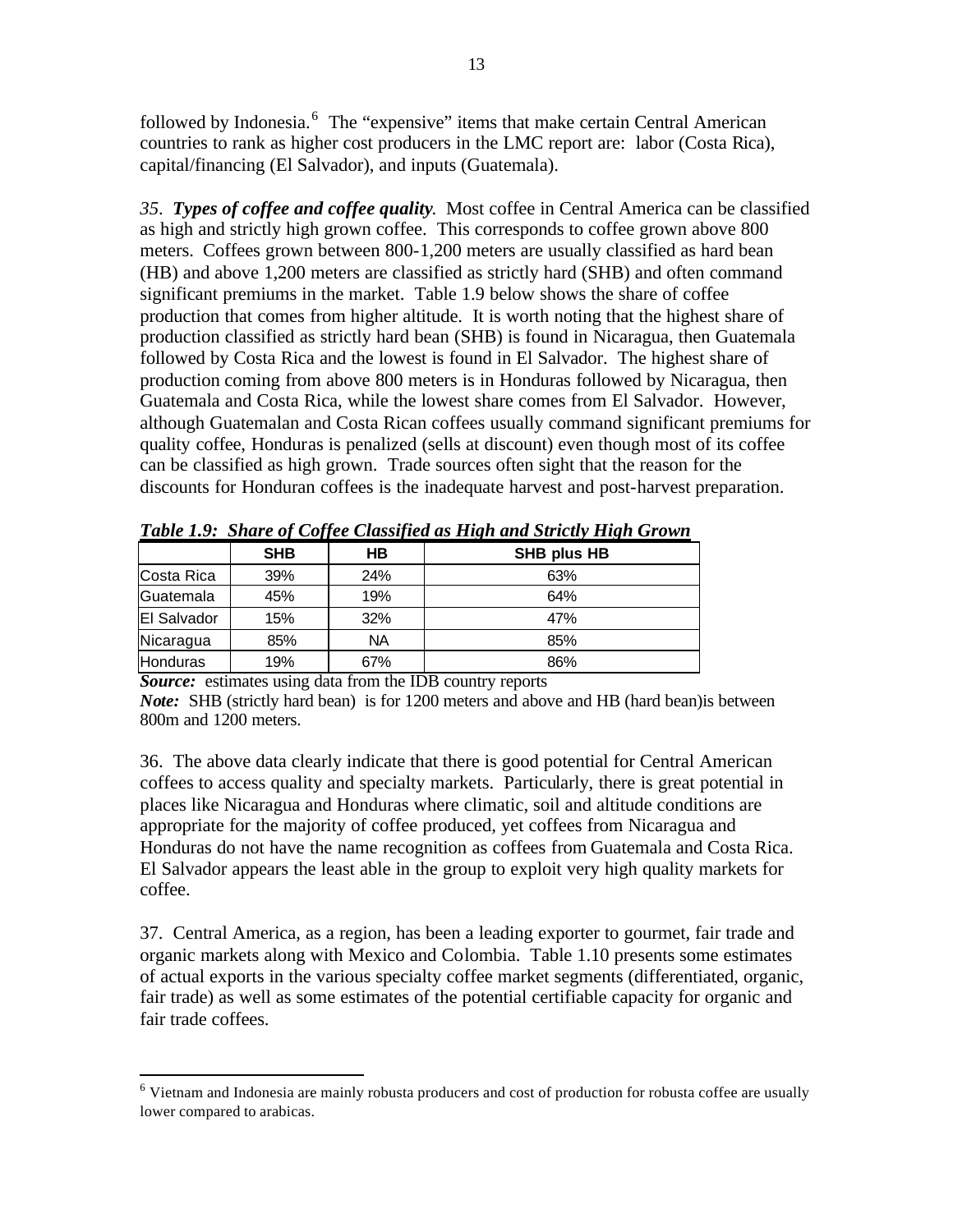|                  | Coffee sold<br>to<br>Differentiated<br>markets | Organic<br>exports | Near-term<br>certifiable<br>organic<br>potential | <b>Fair trade</b><br>exports | <b>Share</b><br>of fair trade | <b>Potential</b><br>registered<br>fair trade capacity |
|------------------|------------------------------------------------|--------------------|--------------------------------------------------|------------------------------|-------------------------------|-------------------------------------------------------|
|                  | % exports                                      | 000 bags           | 000 bags                                         | 000 bags                     | % exports                     | 000 bags                                              |
| Costa Rica       | 35-40%                                         | NA.                | <b>NA</b>                                        | 16                           | 0.9%                          | 41                                                    |
| IEI Salvador     | 5%                                             | 4.6                | 11                                               | 6(2001)                      | 0.5%                          | 12 <sup>2</sup>                                       |
| <b>Guatemala</b> | 40-50%                                         | 10 (2000)          | 35                                               | 22 (2000)                    | 0.7%                          | 60 (2001)                                             |
| <b>Honduras</b>  | 10-15%                                         | NA.                | 5                                                | $8-11(2000)^*$               | 0.4%                          | 51 (2001)                                             |
| Nicaragua        | 10-15%                                         | 10(2000)           | <b>NA</b>                                        | 24 (2000)                    | 2.0%                          | 135 (2001)                                            |
|                  | $\vert$ * Includes fair trade and organic      |                    |                                                  |                              |                               |                                                       |

*Table 1.10: Exports and Potential Capacity for Specialty Coffee Markets*

\* Includes fair trade and organic

 $\overline{a}$ 

*Source:* estimates calculated by Daniele Giovannucci (consultant) from various sources and Fairtrade Labeling Organization International (FLOI)

38. The table above indicates that a significant amount of exports from Costa Rica and Guatemala are sold into differentiated markets.<sup>7</sup> Even in these countries, the potential for exporting more into organic and fair trade markets is significant. Nicaragua and Honduras export relatively little into differentiated markets. But Nicaragua is exporting, relative to other Central American countries, a significant amount to fair trade and organic markets. In particular, for the differentiated markets, Nicaragua and Honduras, with their high percentage of high altitude coffee, the older varietals, the microclimates and traditional production methods found in these two countries, give a substantial potential for improvements and increase market share. It should be noted that while exports of differentiated coffees overall can have a significant share, exports to fair trade and organic markets are very small (below 1% in most cases) and even reaching their short-medium term potential, most Central American countries should not expect to have more than 5% of their exports into organic and fair trade markets. However, increasing exports into differentiated coffee markets may well be one of the ways to deal with the current coffee crisis.

39. Some indication about the quality premiums (or discounts) for Central American coffees can be provided by looking at the export unit values.<sup>8</sup> While export unit values are not an accurate indication of quality premiums, they nevertheless provide some idea about the average value of the bulk of coffees exported from these countries. Table 1.11 below shows the export unit values for Central American coffees. This table indicates that over the last 11 years the export unit values for Costa Rica, El Salvador Guatemala, and Nicaragua are at somewhat similar levels, while Honduras ranks quite low.

<sup>&</sup>lt;sup>7</sup> Differentiated markets for coffee signify gourmet, fair-trade, organic, shade grown, and other types of specialty coffees. These coffees have specific attributes (quality, social, environmental, etc.) that distinguish them from the "bulk" commodity coffee.

<sup>&</sup>lt;sup>8</sup> Export unit values are calculated by dividing the total value of coffee exports by the total volume of coffee exports.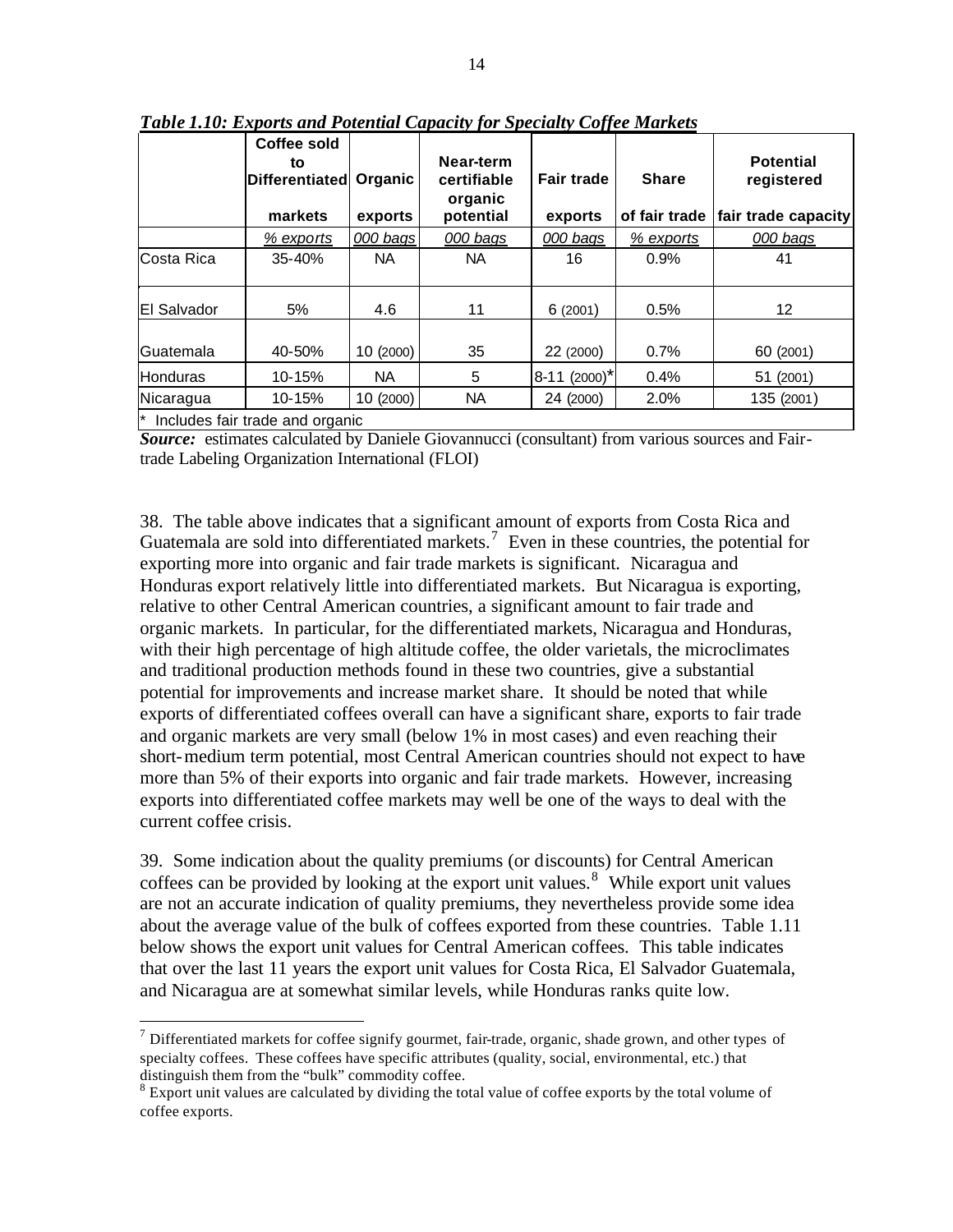Interestingly, and despite their lower penetration in specialty coffee markets both Nicaragua and El Salvador rank very closely to Costa Rica and Guatemala in terms of export unit values. This may reveal something about the relatively lower consistency of coffee quality grades in the latter two countries. Another important observation is that the 2001 estimated coffee export unit values for Central America are significantly below those during 1990, the year after the collapse of the International Coffee Agreement.

| <b>Export Prices (\$/qq)</b> | 1990 | 1997 | 2000 | 2001 |
|------------------------------|------|------|------|------|
| Costa Rica                   | 81   | 166  | 90   | 67   |
| <b>El Salvador</b>           | 81   | 136  | 96   | 59   |
| Guatemala                    | 73   | 112  | 92   | 65   |
| Honduras                     | 79   | 86   | 53   | 33   |
| Nicaragua                    | 85   | 136  | 101  | 59   |
| <b>Central America</b>       | 78   | 121  | 81   | 54   |

*Table 1.11: Export Unit Values for Coffee in Central American Countries* 

*Source*: CEPAL (2002)

40. Another indication of quality premiums and discounts is given in the table 1.12 below that summarizes the premiums and discounts of Central American coffees . Premiums and discounts are reported daily by *Complete Coffee Coverage*, a daily publication on prevailing coffee prices in the market. These premiums/discounts change by the day and the table below is a snapshot of them during the week of July 15, 2002. Thus although this table reflects how the market values each of these coffees at a given time, caution needs to be exercised in reading it because it reflects the situation over a very brief period of time. The table is structured as follows. It shows the premiums and discounts (inside parenthesis) of Central American coffees vis-à-vis. the New York C contract price for September delivery. The table divides coffees into two principle categories: SHG (Strictly High Grown) European preparation and Primes. For comparison, the Colombia Supremo is used for the SHG and the Brazilian Santos is used for the Primes. The table also includes quotes for Mexican High Grown (HG) coffee and for Mexican Prime coffees. During the period in July 2002 that the table was constructed there were no quotes for Costa Rican coffees. The table shows that Colombia Supremo commands a high premium in the market, while Guatemalan and Nicaraguan SHG coffees also trade at a premium. SHG coffees from El Salvador and Honduras sell at discounts, in fact at levels below the High Grown (HG) Mexican coffee. Looking at the discounts for the Primes, it can be seen that all primes sell at discounts which are higher compared to Brazilian Santos 2/3. However, given the possibility for substituting some of the Central American Prime coffees for Brazilian Santos 2/3, the price differentials are such as roasters would likely try to use as much Santos 2/3 as possible at the expense of Central American Primes.

41. There are somewhat similar message s from the export unit values for 2001 (table 1.11) and the market differentials presented in table 1.12. Honduran coffees appear to be fetching lower prices compared to other Central American coffees, while Guatemala and perhaps Nicaragua fetch higher prices. El Salvador coffees appear to trade at discounts vis-à-vis. other Central American and Mexican coffees, with the possible exception of Honduran coffees.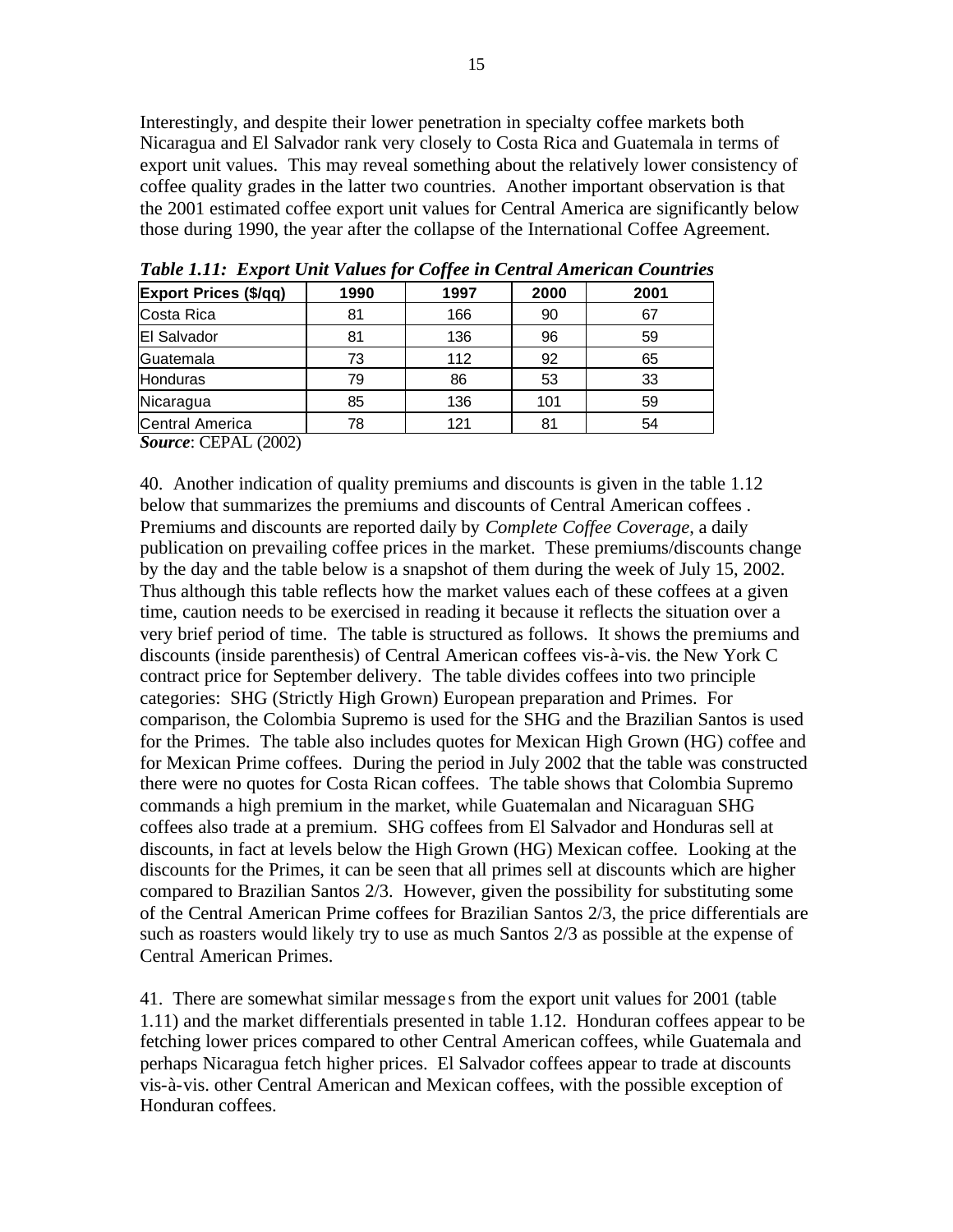|                    | <b>SHG</b>     | <b>Prime</b>         |
|--------------------|----------------|----------------------|
| Nicaragua          | \$3            | NA                   |
| Honduras           | $(-$4)$        | NA                   |
| Guatemala          | \$5.5          | $(-$3)$              |
| <b>El Salvador</b> | $(-$3)$        | $(-$5)$              |
| Mexico             | $(-$2)$ for HG | $(-\$3)$ to $(-\$4)$ |
| Brazil Santos 2/3  |                | $(-$19)$             |
| Colombia Supremo   | \$7.5 to \$8   |                      |

**Table 1.12: Coffee Price Differentials During Mid-July 2002**

 **Source**: Complete Coffee Coverage; 17 July 2002

**Note1**: SHG=strictly high grown; HG=high grown; the SHG prices are for European preparation. **Note 2**: All numbers are US\$ per quintal (100 lbs) and they signify premiums (discounts) vis-àvis. the New York coffee C contract price for September delivery at the exchange. Inside parentheses are negative numbers signifying discounts vis-à-vis. the New York C contract price.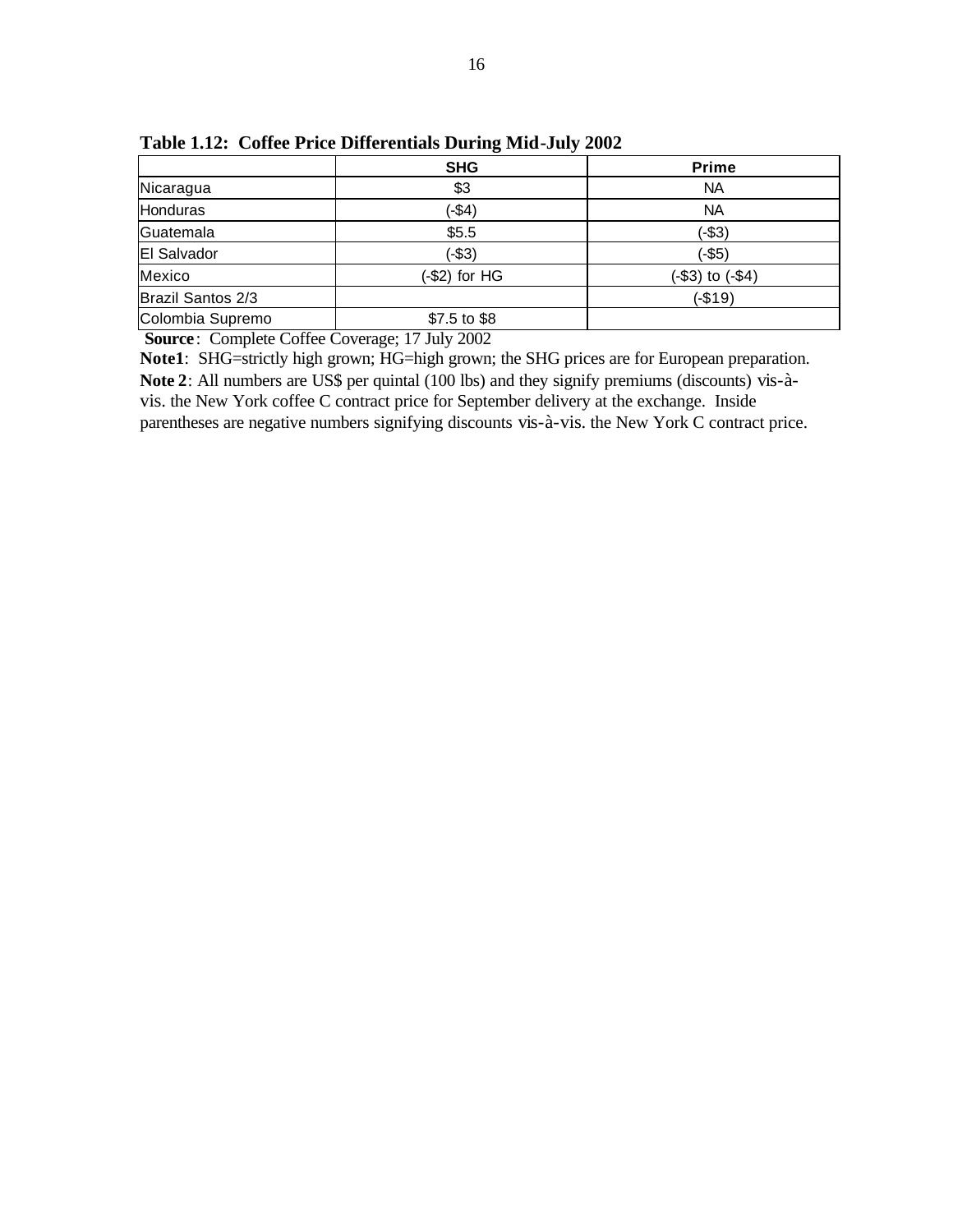#### **IV. RESPONSES TO THE CRISIS**

42. The present coffee crisis has similarities with the crisis following the collapse of the International Coffee Agreement in 1989. $9$  The collapse of the prices in the early 1990s was met by the creation of emergency funds in Costa Rica and El Salvador with the objective of supporting the prices received by producers.<sup>10</sup> To deal with the current crisis, Central American countries have responded in various ways. The measures adopted rely on similar short term schemes: compensating funds to support producer prices and refinancing of the debt. Less commonly used are programs for longer-term structural change of their coffee sectors with the objective of improving quality and productivity and also in considering possible diversification alternatives for certain areas.

43. **Costa Rica** has the National Fund for Coffee Stabilization (FONECAFE) that was created in 1992 to respond to the crisis following the collapse of the International Coffee Agreement in 1989. This fund has as objective to compensate farmers when the final price (precio de liquidacion) is below the costs of production by more than 2.5%, and when there are funds available. The maximum debt (size) that the fund can assume is \$50 million. During 1994-1997, the producers not only repaid the funds but also FONECAFE accumulated additional \$23 million. These funds enabled FONECAFE to provide support of \$6.38/fanega to producers for 1998-99 and 1999-2000.<sup>11</sup> For 2001, coffee producers received from FONECAFE \$18.76 per fanega produced as support for the crisis. Of these payments, \$6.38 were from the previous savings in FONECAFE while the reminder will need to be repaid into the fund when FOB prices exceed \$92 per quintal (100 lbs). For the new funds, FONECAFE issued two bonds for \$25 million, for 10 years at a rate of 8% with 3 years of grace in the repayment of principle.

44. In addition, the Chamber of Coffee producers, the cooperatives, and the Union of small producers (UPANACIONAL) have agreed with the government to restructure the coffee producers' debt with millers/processors (beneficiadores) and banks. The debts were estimated at \$120 million. The proposal is for the creation of a trust fund that will issue bonds worth \$120 million. The bonds will have an endorsement from the government for \$25 million, \$10 million from ICAFE, \$10 million from the Institute for Cooperative Development (INFOCOOP) and \$75 million guarantees from the millers/processors, banks and producers. The trust fund will purchase the producers' debt and hold it for 10 years.

45. Finally, ICAFE is implementing two programs for 2001/02 crop. One is the retention of the 5% lowest quality coffee and the second is for a plan to improve the overall quality of exportable coffee from Costa Rica.

<sup>&</sup>lt;sup>9</sup> See Akiyama and Varangis (1990)

<sup>&</sup>lt;sup>10</sup> For more information about the policy responses in El Salvador, Costa Rica and Mexico due to the collapse of coffee prices in 1989-90 see Jaramillo (1991).

 $11$  One fanega equals one quintal or 100 pounds.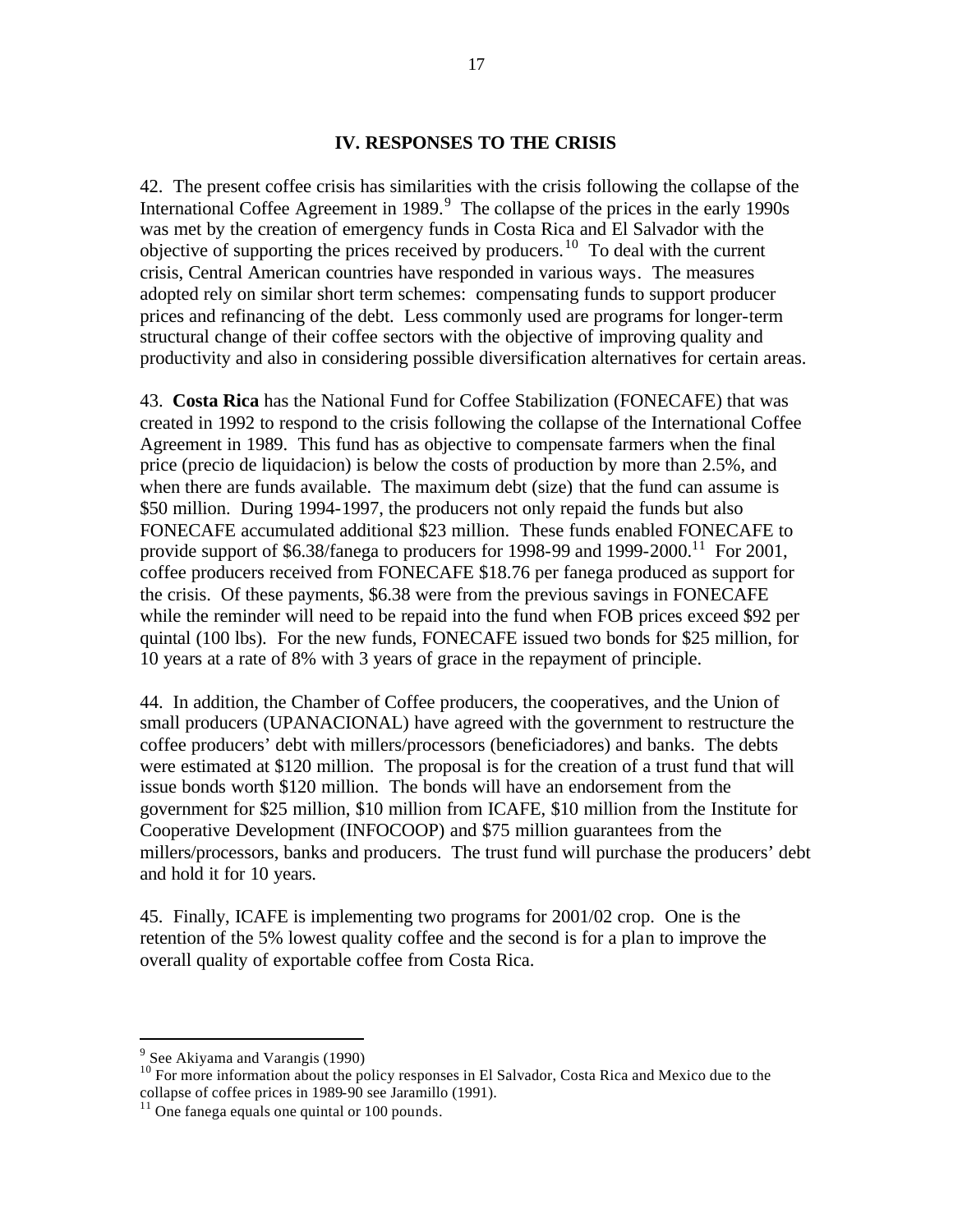46. **El Salvador** established an Emergency Fund for Coffee (*Fondo de Emergencia para la Caficultura*) for an amount of US\$45 million. This fund was established in 1992 in response to the decline in coffee prices after 1989. The fund was distributed to all producers independently of their level of debts, capacity of repayment or availability of collateral. Funds were obtained through an international loan and were to be repaid totally by 1999/2000. During the period of price recovery, 1994 to 1997/98, producers managed to reduce their longer term debt. However, in 1998 a severe drought reduced production substantially and producers' debt swelled again. Furthermore, after 1999, coffee prices declined significantly and this prompted the creation of a second emergency fund (*Fondo de Emergencia II*) in 2000. The 2000 fund received \$80 million through the issuance of a bond. Producers receive \$25/qq of their average production 1998/99 and 1999/2000. The producers will have to repay \$5/qq annually plus 11% interest.

47. In addition, for the longer-term there is a program for the renovation of the coffee farms (*Programa Integral de Renovacion del Parque Cafetalero*). This program was designed by the Ministry of Agriculture and the Banco Multisectorial de Inversiones (BMI) and consists of \$100 million that will be made available for the renovation of coffee farms, financed through the banking system. The program consists of two main components. The first component is a credit at 9% interest rate, for 15 years with 5 years grace period. It is for financially solvent producers with more than 25 manzanas situated in areas 800 meters or higher. The second component is a technical assistance, that is a grant and it is not reimbursable.

48. Despite all these measures, at the end of the 2000/01 the situation was very difficult. Banks have reduced their working capital lending from \$40/qq to \$20/qq while BMI estimated that debts in the sector could have been as high as \$250 million even after the \$80 million support from the Emergency Fund during 2000. This caused the creation of another program, the *Programa de Rescate Cafetalero*. This is an integrated program consisting of four components:

- The creation of a trust fund (FICAFE) to restructure the debt of producers.
- Supplemental credit for production for the 2001/02 equivalent to \$20/qq.
- Elimination of the lowest 5% quality of coffee.
- Credit for harvest for the 2001/02 crop.

49. In **Guatemala**, a trust fund was authorized by the Congress with the support of the federal government to finance producers for the following programs: (i) diversification out of coffee (funds for planting, maintenance, harvest), (ii) agro-processing (equipment, machinery, working capital, physical infrastructure), (iii) marketing, and (iv) debt restructuring. The trust fund was authorized to raise \$100 million through bonds offered in the domestic market at an interest rate of 8.5%. The trust fund was established in October of 2001 and is administered by the Bank of Rural Development (BANRURAL). The very small and small farmers (around 50,000) are to receive around \$40 million while the medium and large ones (around 12,000) will receive around \$60 million.

50. In **Honduras** the government, through the National Coffee Fund (Fondo Cafetero Nacional) provided 330 million Lempiras (around \$20 million) to coffee producers. With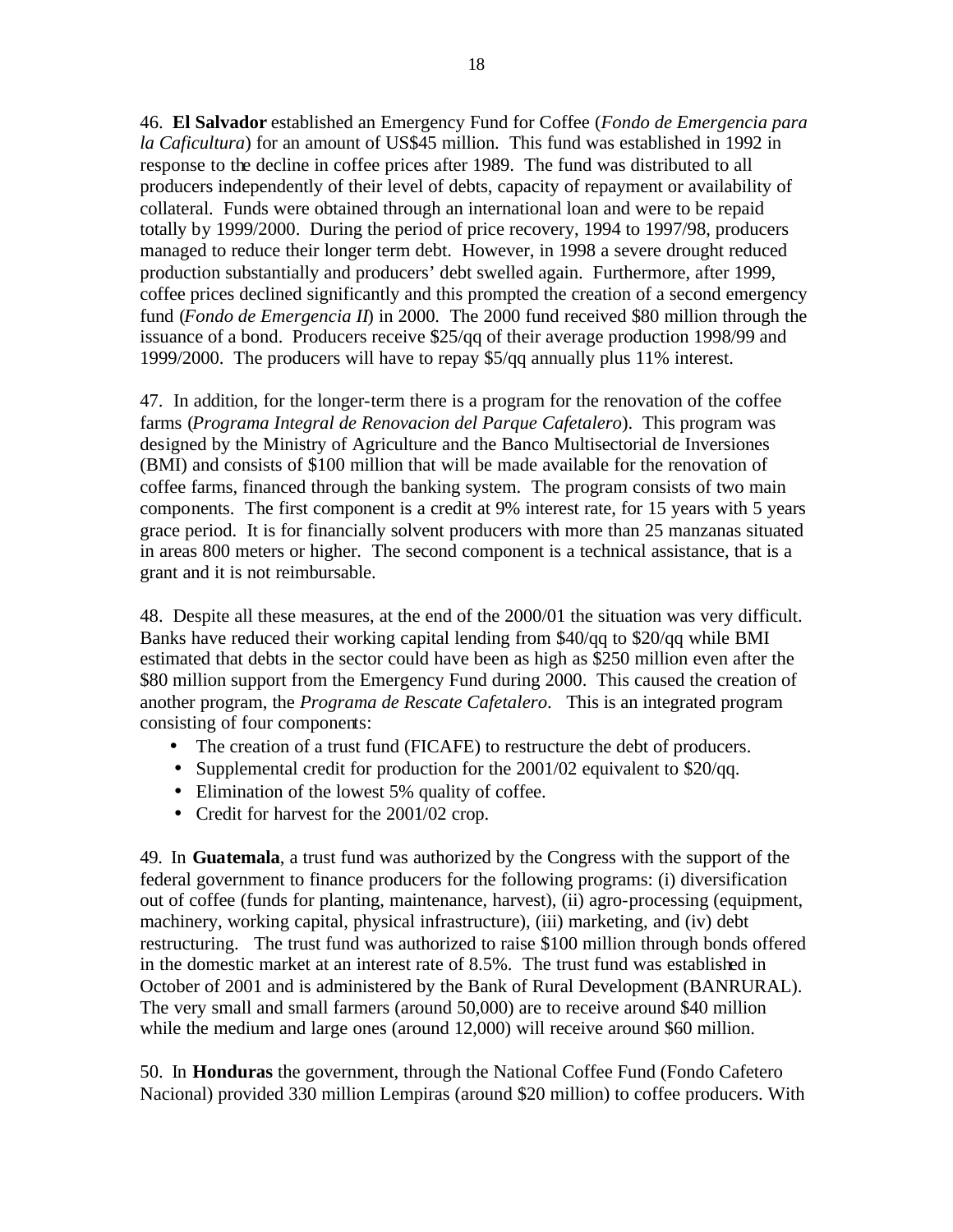these funds, each coffee producer received 100 Lempiras per quintal of green coffee produced. During 2000/01 producers received 70 Lempiras per quintal of green coffee produced. Producers are expected to repay these funds to FCN through an export tax possibly as early during the 2002/03 harvest year. Additionally, the government has reduced the cost of export certification from \$6 to \$5 per quintal. It should be noted that Honduran export costs, fees and taxes, have fueled a significant flow of coffee to Guatemala, El Salvador and Nicaragua to avoid these charges.<sup>12</sup>

51. In **Nicaragua** the process to support the coffee sector met with significant delays. The decline of prices have precluded many farmers from repaying their debt to banks and exporters and traders. It is estimated that coffee producers owe around \$70 million which corresponds to about 2.7% of the GDP. The producers asked the government to intervene in order to design a contingency program to deal with their debt and a law that will prohibit the foreclosure of their properties. The crisis not only affects the producers but also the banks,, micro-finance institutions, traders, roasters and even international companies. Finally the government promised to assist those producers with debts to the banks and exporters and gave a loan of \$25 per quintal to be repaid in 8 years. It is estimated that by the end of 2001 this measure has benefited around 15% of the producers, mainly the larger ones.

52. To **summarize** , Costa Rica and El Salvador have used in the past emergency funds to support the income of producers when prices declined. The funds were repaid because of the recovery of coffee prices during 1994-97. Without this temporary price recovery the repayment would have been questionable. To respond to the coffee crisis after 1999, both Costa Rica and El Salvador and now Honduras are again using emergency funds whose repayment will again rely on the recovery of world coffee prices. If recovery is slow and prices remain at relatively low levels, it will hamper the ability of farmers to repay.

53. In addition, and in response to the coffee crisis, Costa Rica, El Salvador, Guatemala and Nicaragua are using programs to restructure the debt of coffee farmers. These programs mainly benefit the medium and larger farmers who receive formal credit. At the same time, some of these countries are starting to embark in longer-term projects to diversify, renovate their coffee plantations, improve their marketing and quality of their exportable coffees. However, the main focus of the response so far still remains the short-term solution: keeping producers in coffee by providing support to prices and solving their debt problems. As will be discussed in chapter VIII, most small producers and laborers have not benefited directly form programs aimed at helping the coffee sector.

 $12$  The total costs and other charges for exporting coffee are estimated to reach up to \$17-20 per quintal.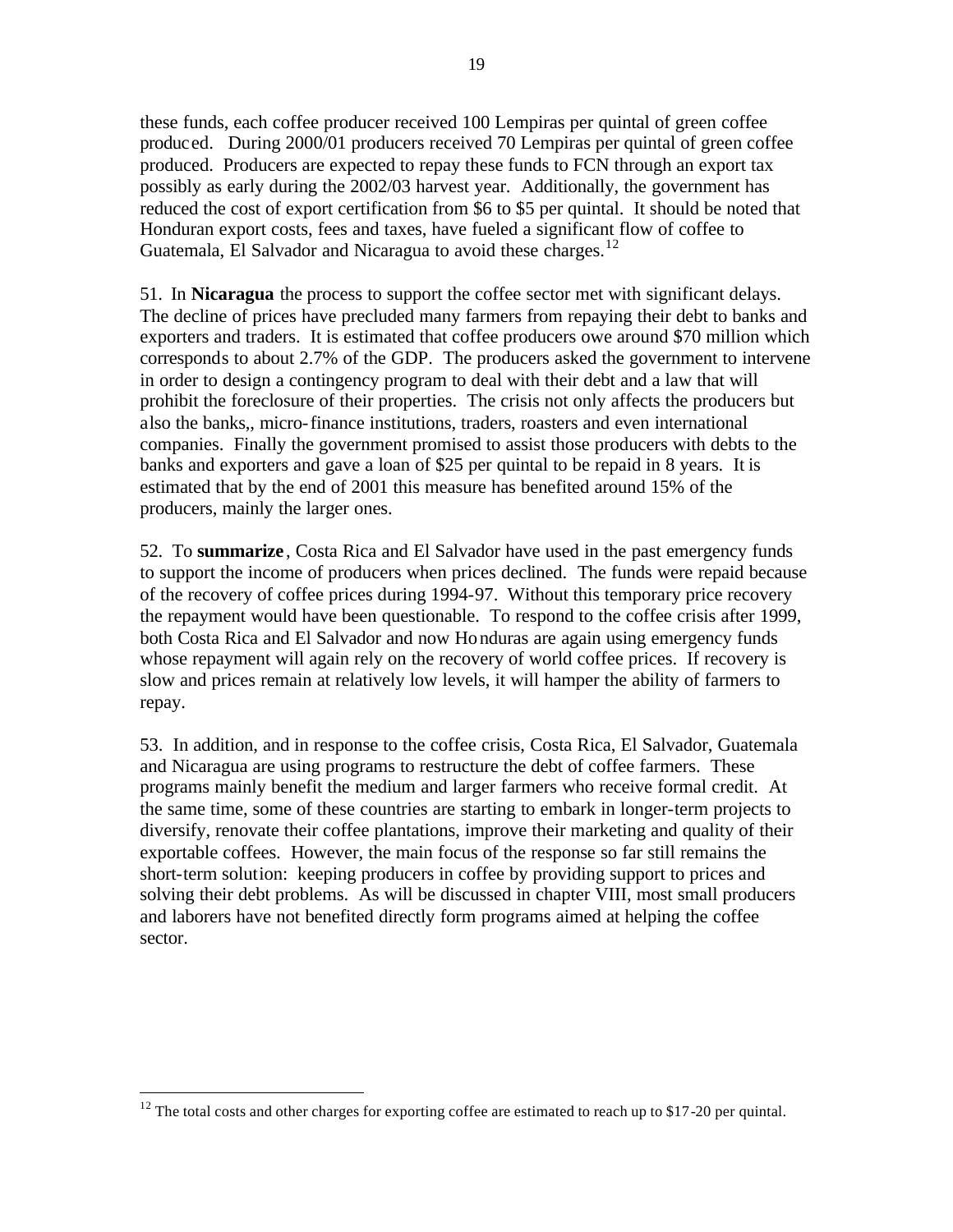# **V. STRATEGIES FOR INCREASING COMPETITIVENESS AND DIVERSIFICATION: GENERAL ISSUES**

54. As pointed out in previous sections, the coffee sector is an important component of the economies of the Central American nations in terms of employment and exports.<sup>13</sup> The heavy reliance of Central American economies on coffee renders them vulnerable to market downturns and to the competitive pressures that exist in the industry. The coffee crisis has actually been "brewing" for some time now, but has recently percolated throughout Central America as the reality of far reaching structural changes in global coffee production and marketing are being recognized.

55. The current coffee crisis in Central America presents a major challenge for improving overall competitiveness of the countries' agricultural sectors in the global economy. While there are strategies that could be taken by the coffee industry in Central America to improve on the current situation, these are unlikely to result in a quick recovery of world prices or farms' profitability. Non-competitive coffee producers may have to switch, partially or totally, to other agricultural or non-agricultural enterprises for their livelihoods. In turn, their laborers and others engaged in directly linked economic activities will also need to identify alternative livelihoods.

56. Past attempts by governments to buffer domestic producers through different schemes aimed at supporting and/or stabilizing coffee prices are being phased out, and financial bailouts (for producers receiving credit) are also less forthcoming. As a result, producers are more directly exposed to changes in international coffee prices and there has been increased interest in identifying means to increase and/or stabilize coffee-related incomes (Giovanucci, 2002). "Diversification" is often been mentioned as a solution to the problems of low and/or fluctuation coffee prices. However, when the term is loosely used, it really means that producers need to "change" their existing activities. To identify appropriate strategies it is important to understand the different ways that coffee producers can "diversify" or "change" their activities to achieve higher and/or more stable incomes.

57. There are different ways to increase and stabilize incomes of farmers through diversification (see Barghouti, Timmer, Siegel, 1990; Barghouti, Garbas, Umali, 1992). It is possible to diversify *within* coffee and diversify *out of* coffee. However, to avoid confusion with the term diversification, in this paper we will refer to diversification within coffee as "increased competitiveness" and diversification out of coffee as "diversification". Of course, it is also possible for coffee producers to opt for a diversified strategy that combines increased competitiveness within coffee along with the introduction of other activities.

58. An important aspect of strategies aimed at increased competitiveness and diversification is to increase the flexibility of crop and livestock systems and the allocation of household labor and capital so that changes in activities, technologies,

<sup>&</sup>lt;sup>13</sup> Relative to the other Central American countries, coffee and the agricultural sector are less important in the overall GDP and exports for Costa Rica.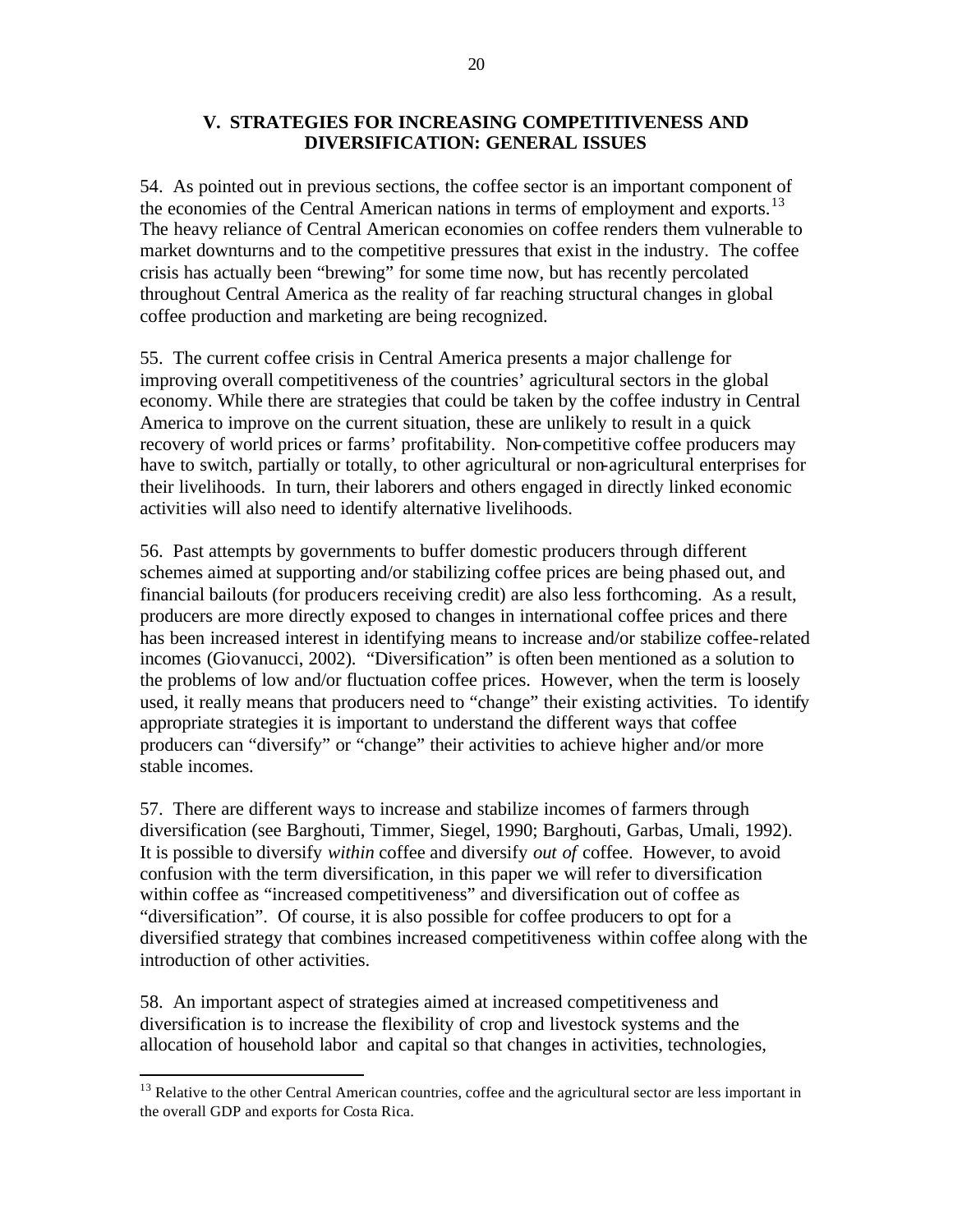enterprise mixes, and financial and marketing arrangements can be undertaken in response to changing market conditions at relatively low transaction costs (Barghouti, Timmer, Siegel, 1990; Timmer, 1992). As Timmer (1992, p.37) notes: increased competitiveness and diversification are processes of change over time, and not the setting of specific production targets. Raising (and stabilizing) incomes of agricultural producers is (are) the goal $(s)$  – not increasing production statistics. The processes of increased competitiveness and diversification need to be demand-driven because the major bottleneck is not usually supply constraints. Instead, the processes of increased competitiveness and diversification depend on linked activities in processing and adding value through quality improvements, improving financing and marketing arrangements, and post-harvest practices. As a process of change over time<sup>14</sup>, in the short-term it is important to exploit the strengths of existing farming systems and introduce incremental changes before attempting to introduce radical far-reaching changes.

59. A point of clarification needs to be made between the terms diversification and specialization. One of the basic tenets of economic theory is the gains (i.e., increased returns) achieved through specialization according to comparative advantage. However, specialization (and higher returns) can lead to higher exposure to risks (e.g., greater variability of returns). Thus, there is a potential risk-return trade-off that might encourage some diversification and/or the use of some risk management strategies (see Siegel and Alwang, 1999, p. 23-41). Another point of clarification is that costs and benefits of specialization and diversification need to be considered at the farm/household level along with community/regional and national levels. It is also quite clear that specializing in a very profitable activity might make economic sense, while diversifying into activities with low profitability is not such a good choice. Finally, it is important to recognize that specialization and diversification strategies can have significant social and environmental impacts at the different levels. The potential dangers of specializing on one or a few agricultural commodity crops has long been recognized and efforts to promote diversification are not new to Central America or to coffee producers. Over the last thirty years, efforts to promote diversification at different levels have been made and have had varying degrees of success in the region.

60. In this paper, attention is focused on producer efforts toward increased competitiveness and diversification (with most of the attention devoted to increasing competitiveness). Given the persistent emphasis in this paper about the different types of producers and types of agro-ecological conditions in which they are located, it is critical to acknowledge that there are very different opportunities and constraints facing different producers and the economic, social and environmental impacts of their decisions will differ, too. And, there will be "winners" and "losers" among different economic agents, communities and regions in the respective countries and among the respective countries. Clearly, this justifies further analyses into issues of increased competitiveness and diversification that are beyond the scope of this paper.

<sup>&</sup>lt;sup>14</sup> Just as this paper acknowledges the "structural changes" taking place in the global coffee market, it is critical to acknowledge that responses to these structural changes require a "structural adjustment process", that can be "painful".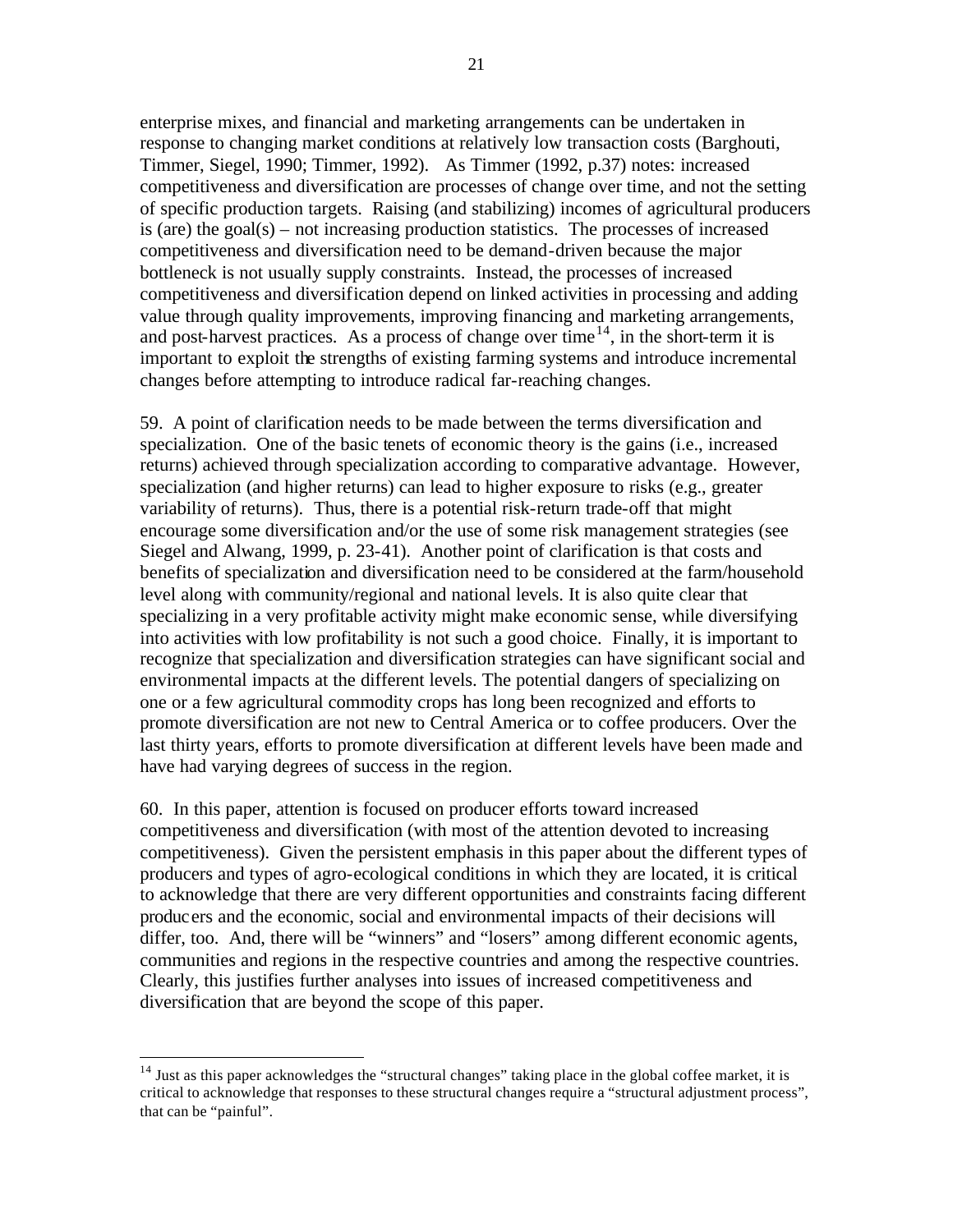# *A. Increased Competitiveness– Outlining the Options*

Increased competitiveness can include activities such as:

- 1. Changing how coffee is produced adoption of improved production technologies to increase productivity and/or quality of the product. Also, improving overall returns from land use through inter-planting with other crops and livestock.
- 2. Changing business relationships in the financing and marketing of coffee using alternative financing and marketing arrangements including alternative organizational structures (e.g., cooperatives, associations) to lower transactions costs and to increase value added received by producers. Also, use of risk management instruments to enhance financial and marketing arrangements.
- 3. Changing the form of the final coffee product adoption of new and improved post-harvest technologies for coffee (e.g., processing, packaging, storage, transport) that adds to the net value of coffee for producers.
- 4. Identifying alternative uses for coffee identification of processing technologies that convert coffee into new "coffee products" (e.g., iced coffee, coffee candies and confectionaries), eco-tourism based in coffee growing areas, or new products unrelated to coffee per se (e.g., using various coffee by-products).

61. Thus, there are several options for increasing the competitiveness of producers by changing technologies mixes and marketing/financial arrangements and post-harvest practices. These options are not easy to carry out, but do have the advantage of allowing producers to continue "specializing" in coffee production. In this paper, attention will be focused on different strategies for increasing competitiveness in coffee (Chapter VI) – as opposed to diversification (Chapter VII).

# *B. Diversification-Outlining the Options*

 $\overline{a}$ 

62. Diversification means changing what is produced on the farm – switching to alternative crop and livestock enterprises on the farm. But also, diversification means changing labor/capital allocation to off-farm activities – switching to agricultural and/or non-agricultural activities off the farm in the area or through migration (temporary or permanent).**<sup>15</sup>**

63. Thus, diversification includes any agricultural activity or practical combination of activities not related to coffee production that will generate positive net income on the farm. For non-competitive coffee producers, diversification could be a viable alternative to achieve economic sustainability in the medium to long run. The term "noncompetitive" is used here to describe coffee farms that cannot compete in world markets,

<sup>&</sup>lt;sup>15</sup> Some coffee producers might even decide on selling or abandoning the farm.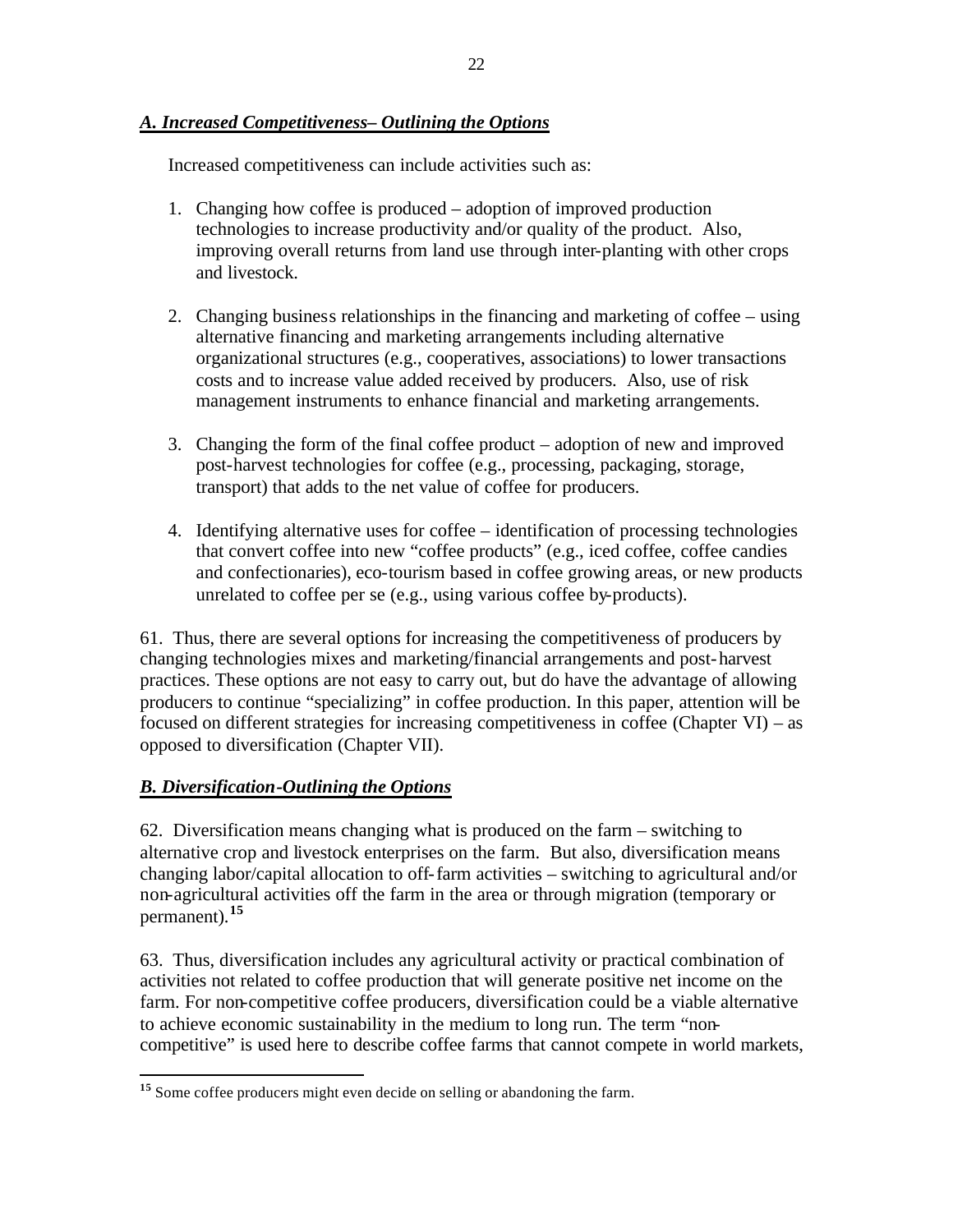either because their agroclimatic conditions or cost structure does not allow them to be profitable when competing in the "commodity" segment of the market or because they cannot produce coffees to compete in the "high quality" segment of the market.

64. The actual strategy selected – either increased competitiveness of dive rsification - to be pursued in any country will depend on the structure of the coffee sector (e.g., producer profiles, technologies, skills mix of agricultural laborers), agro-ecological conditions of different producers, the public sector's agricultural support services (e.g., research and extension), transport and communication infrastructure, the private sector (e.g., financial and marketing sectors) and the regulatory environment, etc. It is critical to emphasize the dangers of adopting a strategy of "picking the winners" or, equivalently, of "picking the losers" (see Barghouti, Timmer, Siegel, 1990). For example, there has been some discussion about trying to phase out coffee production at altitudes under 800 meters, or to try and promote vegetable and flower production as an alternative to coffee. It is important for governments to provide the enabling conditions for producers to make the "right" decisions, while eliminating distortionary signals and improving the overall competitive environment for the agricultural and rural sectors. This is a critical message.

65. One issue to consider is that at this stage it may be difficult to start considering the possibility of growing alternative crops that require different skills, machinery and equipment, support services, etc. Instead, part of the strategy should be to identify alternative markets for coffee, and consider options for new markets, including transforming coffee into higher-value products. At this point in time it maybe more realistic to make incremental changes in farming and post-harvest practices (aimed at increasing productivity and the quality of outputs), and more sophisticated efforts in marketing and financial arrangements, including improved post-harvest processing, storage and transport technologies and arrangements.

66. For either improving competitiveness in coffee or diversifying out of coffee, the public sector can have an important role in providing public goods such as information (e.g., research and extension) and infrastructure. The private sector – both domestic and foreign - should take the lead in identifying opportunities and facilitating the adoption of appropriate technologies and arranging for financial and marketing arrangements. What might be needed are *match-makers* (e.g., firms with knowledge of local conditions and links with domestic and foreign entrepreneurs) who can identify opportunities and help match private sector firms with producers and producer groups.

67. The public sector needs to make sure that macroeconomic conditions and legal framework are conducive for domestic and foreign firms. Also, the public sector needs to continue investing in transport and communication infrastructure to lower transaction costs and increase competitiveness. Some of the investment in transportation and communication infrastructure could be coordinated at the community level, along with investments in infrastructure for improved water and sanitation, and improved education and health as part of a comprehensive broad-based rural development strategy.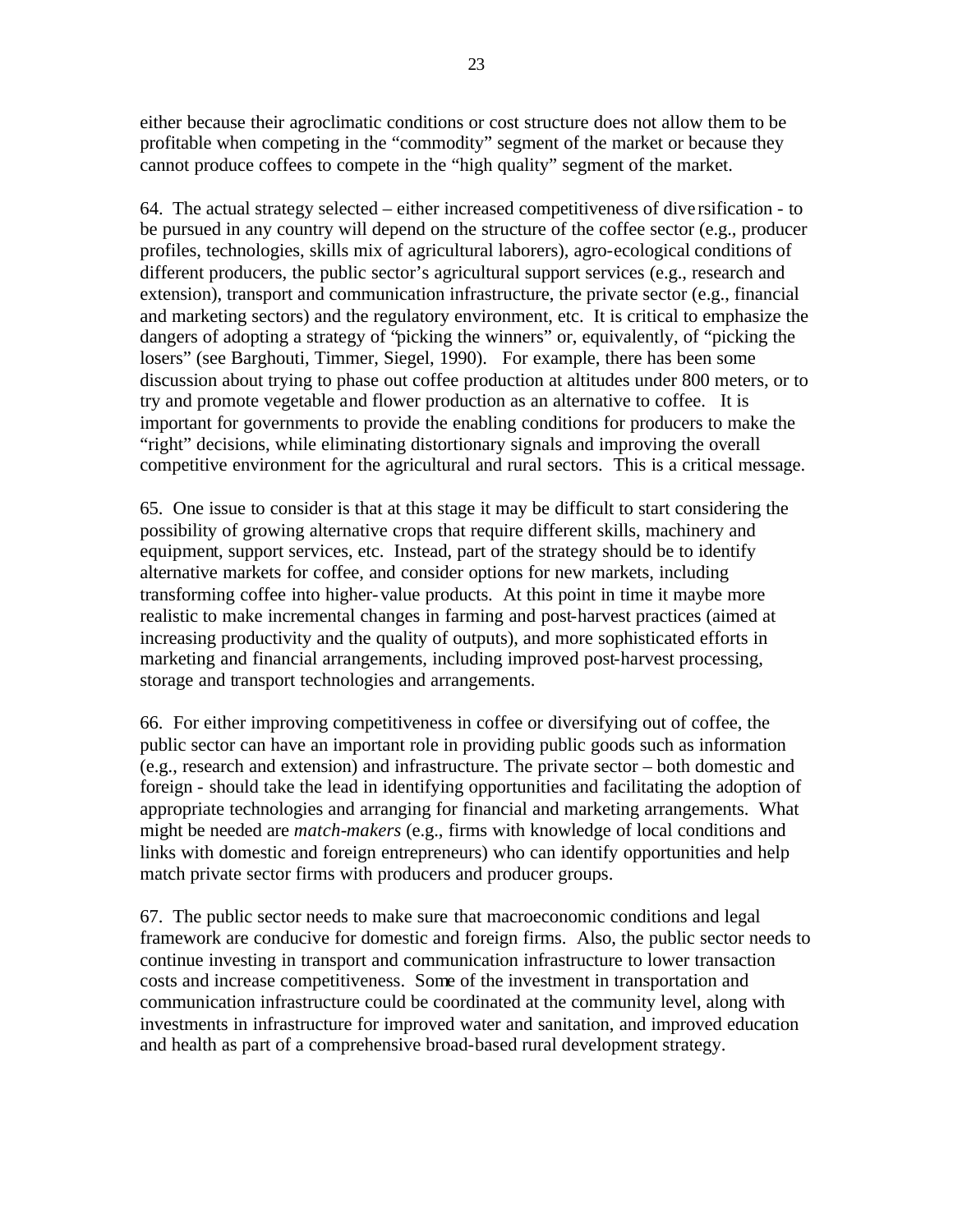# **VI. STRATEGIES FOR INCREASED COMPETITIVENESS**

# *A. Improving Quality, Value Added and Marketing for Coffee*

68. By adopting a quality orientation that differentiates their coffees, Central American countries can improve their overall position in international markets through enhanced reputation and higher differentials relative to the New York Board of Trade "C" contract that sets the benchmark market price for these coffees. However, even with some improvements in quality, success is by no means guaranteed. Many countries struggling with the low market price that is now intrinsic to their common positions as raw material suppliers are seeking to advance in the same direction. Even Brazil, the world's largest supplier of coffee as a commodity, is consistently investing in improved quality. Any country strategy must take into account the competitive direction of the market leaders.

69. Although quality may be the *sine qua non* of Central America's coffee future, there are also other ways by which it can differentiate itself and seek competitive advantages. To be able to enter, and develop the emerging higher revenue segments of the market with differentiated coffees requires the development of value-added strategies and marketing that distinguish Central American coffees from those of other parts of the world. This will require a serious commitment to invest and move forward quickly in order to establish an early advantage over competitors before the field gets crowded. It will also require a wide scale sectoral commitment that includes both government and the private sector in order to maintain a consistent focus over the years it takes to build a unique position or "brand" recognition for the country. Before designing such strategies it is important to understand the characteristics and trends of the consuming markets and where demand is trending.

70. Currently the differentiated or specialty markets import roughly 6-8 million bags<sup>16</sup> representing about 7-10% of the developed markets<sup>17</sup> and slightly less of total world consumption. However these coffees represent a much larger percentage of profits. In the U.S. for example the specialty coffee markets accounts for less than 20% of actual green bean imports but nearly 50% of coffee sector profits. A significant proportion of Central America's production could potentially access these markets. Although not all producers would be capable of participating, for some producers, especially smaller ones, the increased income - ranging from 5% to 100% above market prices - would be appreciable. Although at today's prices a producer that can sell certified organic and fair trade would double his income, these markets are still relatively small and such extra margins are unlikely to remain at that level for more than a few years.

<sup>&</sup>lt;sup>16</sup> This figure represents an estimation of those coffees that are differentiated, free of noticeable defects, and perhaps paid a premium at origin.

 $17$  Primarily North America, western Europe, and Japan that buy nearly all of these coffees.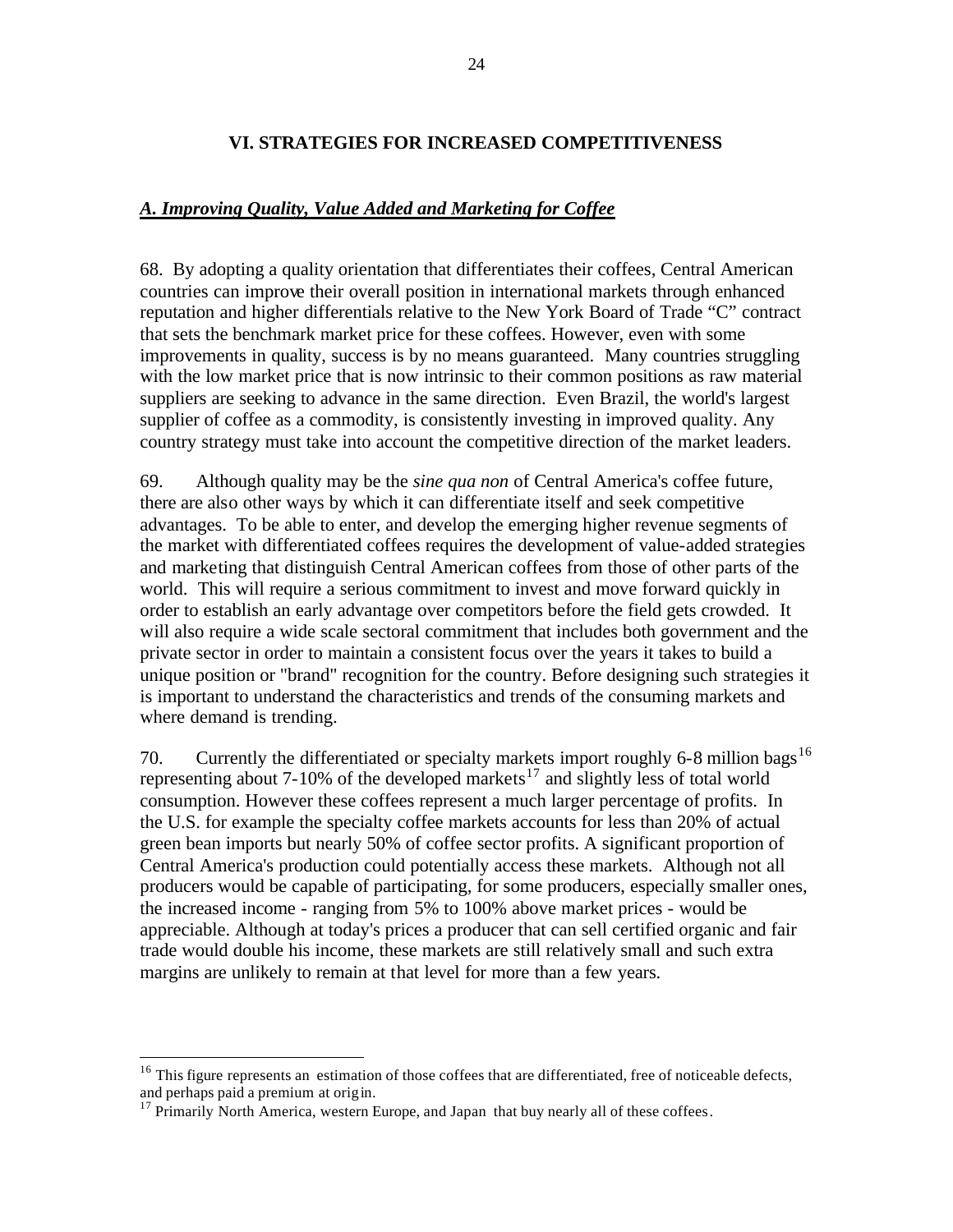70. Finally, an important issue related to improved competitiveness is the ability of farmers to deal with price uncertainty. Ways to reduce price uncertainty could be provide greater flexibility in marketing of coffee, improve access to financing and could also perhaps contribute to better terms of financing.

# *A.1 Improving Quality*

71. The structural nature of the coffee crisis, the relatively high importance of the sector in Central America, and the impact of the crisis in the poverty of hundreds of thousands of families in the rural areas makes development of the rural economy the centerpiece of strategies to overcome the crisis. Supporting quality improvements in regions with potential is a centerpiece of a strategy to cope with the current crisis. This need to be supported with appropriate promotion and marketing, and effective public policy and investment instruments, private investment, and backing from civil society and NGOs.

72. A strategy that supports quality improvements is key for Central America for several reasons. First and foremost, because of the favorable agro-ecological conditions of the Central American highlands, the region has a comparative advantage in this segment of the coffee market. Second, consistent quality coffee fetches a price premium. Third, improvements in quality can also drive increases in consumption. Finally, improvements in competitiveness, such as improving coffee quality, may have positive externalities in the agricultural and rural sector.

73. Improvements in quality offer other benefits as well. Increasing quality can help national coffee sellers develop and strengthen their long-term relationships with exporters, importers, and retailers, and increase their ability to negotiate prices, including premiums for quality. This will empower national coffee sellers. Improving quality can also help national coffee sellers develop direct links and access to international markets.

74. The IDB/WB/USAID (2002) discussion document identified four steps in a strategy to promote quality coffee in Central America. These are:

- *Understanding and evaluating the quality of coffee* in terms of its attributes and market preference;
- *Identifying the key problems* that affect quality and its consistency throughout the entire production chain;
- *Defining the alternatives for overcoming these problems;* and
- *Determining public policy and investment instruments and private investment* that will facilitate the adoption of such alternatives.

75. In evaluating quality, a key issue according to the study is improved education of farmers and establishment of local cupping laboratories in producing regions. Physical evaluation and cupping are procedures performed by coffee importers on samples that they receive before shipment. One key element to improving and maintaining quality is developing the capacity to evaluate coffee with the same standards as the buyers. In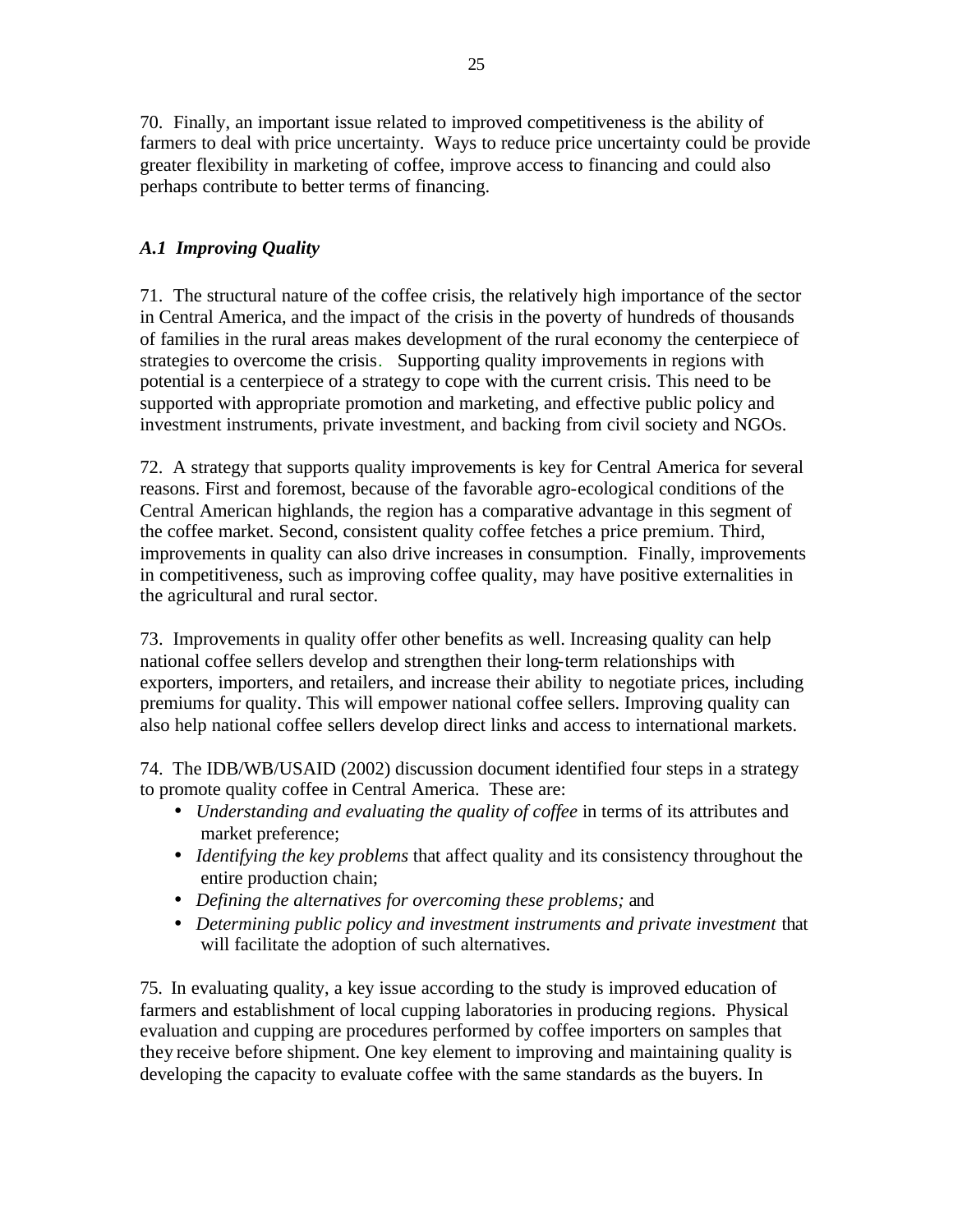addition to this, assuring commercial consistency in lots and confidence in delivery, are essential to developing long-term relationships with buyers.

76. According to the same study, improving quality has two main areas: (a) improving quality in primary production; and (b) improving quality in coffee milling (beneficio).

77. The key elements in improving quality in primary production involve:

- Adequate preparation of coffee before and during harvest. This involves appropriate cultural and harvesting practices to ensure quality.
- Incentives for producing quality coffee in terms of a compensation system that recognizes and reward quality differences and effectively transmits price signals to producers.
- Improvements in transportation so deter quality deterioration during transport of cherries to the wet mills or coffee coming from wet mills.
- Support of producer organizations in developing organizational and cooperative approaches that will help improve managerial problems and improve quality. For example producer organization can disseminate quality standards and best practices in coffee farm care and harvest.
- Support the production of differentiated coffees by supporting necessary extension, training and certification of these coffees.

78. The key elements in improving quality in coffee milling include:

- Investments in appropriate equipment and practices to protect and enhance coffee quality.
- Cupping laboratories and training sessions established at the coffee mills to better evaluate the quality.
- Strengthening and business and marketing practices at the mills so they better promote quality coffee and transmit rewards to farmers who deliver better quality.

# *A.2 Increasing Value-added*

79. For decades, most countries have passively accepted their role as a supplier of green beans in world coffee markets. Meanwhile, on the demand side of the market, roasters have shown a remarkable capacity to add enormous value to green beans, by targeting increasingly segmented and fragmented consumer markets. As a result, multinationals and firms in consuming nations have captured huge downstream margins. Meanwhile, producers' share of total value has declined considerably: from approximately 30 percent to less than 10 percent in the last two decades. To increase their share of total value and to add value, producers need to simultaneously develop downstream supply chain linkages and pursue promotion strategies that feature their coffee's comparative advantages. Following are some approaches and some cautions for Central American producers to consider: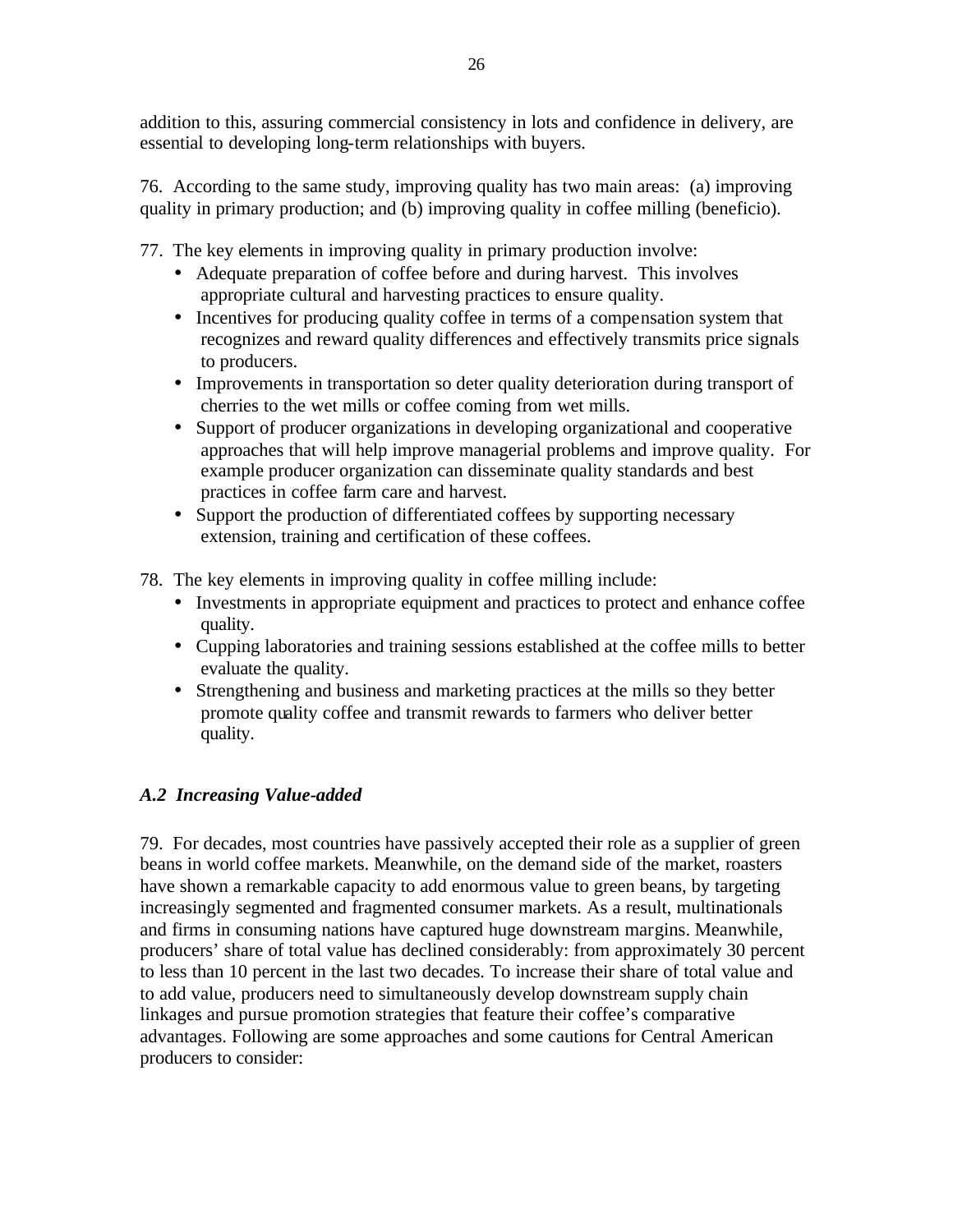*80. Working with retailers***.** Certain countries could work directly with retailers. Indeed, retailers' ability to develop private labels and otherwise bypass the traditional trading channels is fast emerging as a critical competitive factor. Such labels are taking a fastincreasing share of grocery sales, even at the high-end of the market. Moreover, they do not require costly market entries or direct competition with current buyers. But there are demanding requirements in terms of quality, packaging, and "jut in time" fulfillment that could be a difficult hurdle. Thus, only the more organized producer groups and associations will have the capacity to deal with retailers directly.

*81. Reducing dependence on middlemen*. Among the various methods to increase the overall share of value added, one of the simplest and most frequently discussed is the reduction of intermediation---depending less on the middleman. While this has obvious appeal, inexperienced farmers or farmer groups should consider it with caution. Middlemen, although often derided, have been shown to perform valuable and sometimes very cost-effective functions by providing credit, agglomerating volume, finding buyers, and providing transport---all with considerably more efficiency and tolerance for risk than many farmers. Many producer organiza tions often do not have the skills, capital, or dedicated personnel to take on the market oriented roles of middlemen. Although training individuals in such organizations may be helpful in terms of achieving market transparency it is often a difficult and lengthy process for them to become effective at other market intermediation roles. An alternative could be to combine the resources of more than one organization into a second-tier or apex group that can then hire the person(s) with the appropriate skills, dedication, and time available to conduct those functions as a formal business.

*82. Capturing product-oriented value by marketing processed or transformed coffee* (for example, soluble or roast and grind) can require considerable expertise and investment, particularly if the target market is overseas. Process-oriented value (Organic or Eco-certification) can be less costly and in the long run has the distinct advantage of providing a higher percentage of benefits and income directly to the producer. This is because, whether a coffee is roasted domestically or overseas rarely affects the price the producer receives. Another producer-oriented way of capturing value is to exploit Geographic Indications of Origin (GIO) or appellations that distinctly connect quality/value to a particular and specific origin. Often large companies and multinational are involved in the transformation and distribution of processed coffee and products and appropriate alliances could be one way to go. Some companies in Central Ame rica are entering the markets for processed coffee products, such as for example Costa Rica's Café Britt. Colombia's launch of its soluble coffee and soft drink type of products can also serve as a useful example of the process and investments necessary for the successful launch of processed coffee products.

*83. Brand recognition* is a valuable asset in an increasingly competitive coffee market. Brands are essentially a symbolic embodiment of reputation. Indeed some countries have taken great pains to be perceived as a brand. Colombia is the perfect example and its logo and trademarks are widely recognized. Colombia's achievement was not a simple one. It has involved 50 years of coordination at the level of field quality, national policy,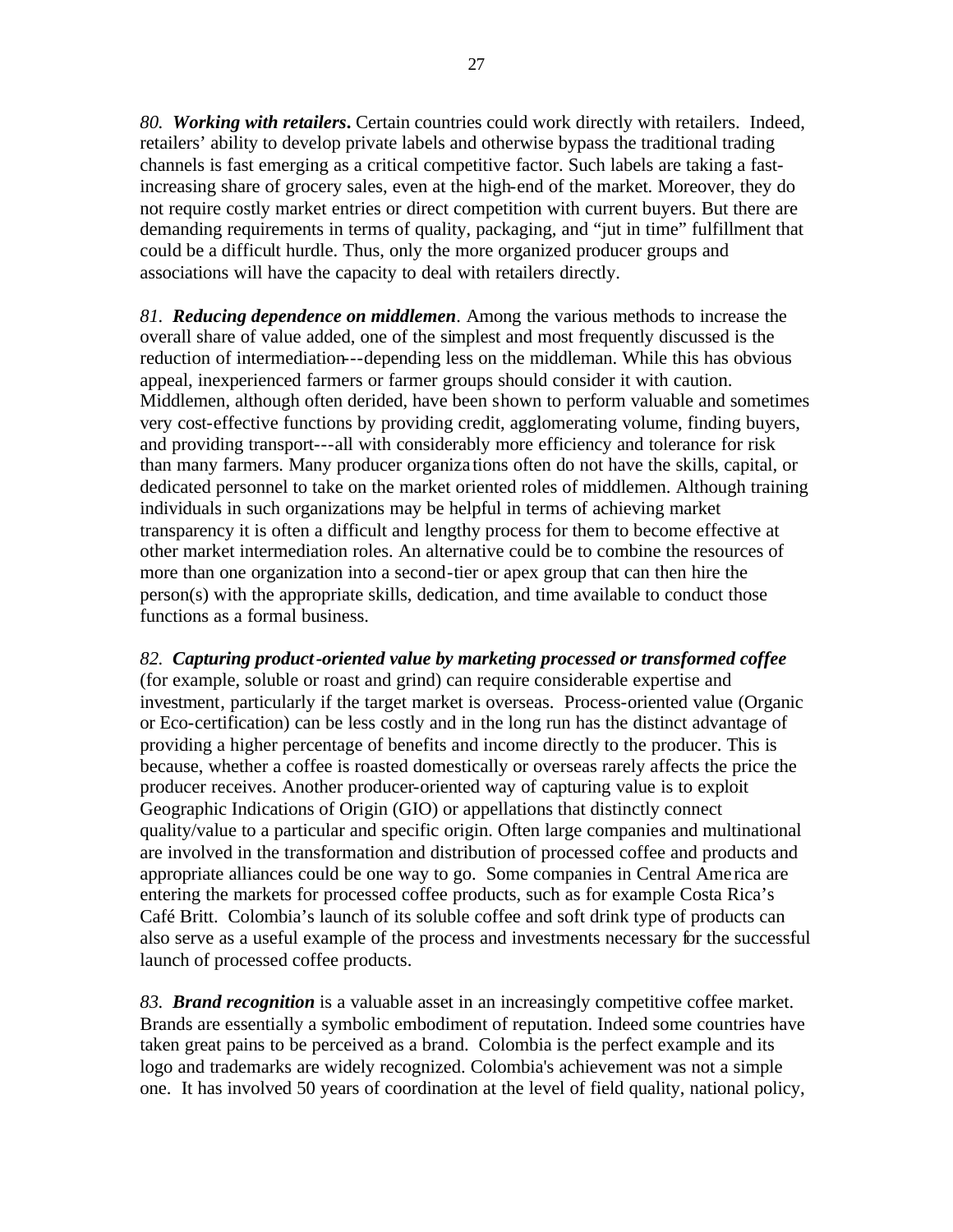and consistent promotion. It has further involved a long-term commitment to multimillion dollar promotional budgets. But programs do not need to be so grandiose in order to be successful. Several smaller Central American brands have already achieved a measure of market recognition and success.

84. There are some clear rules and lessons of brand development. They require long-term investment and a strong commitment from all of the stakeholders involved in developing them. For producers that feature coffees with Geographic Indications of Origin, this means a coordinated quality commitment throughout the appellation that is necessarily born of a strong organizational structure. That structure is vital in order to provide adequate information and technical training to the farmers in that circumscribed area and to monitor compliance with the quality requirements of the appellation or brand. Government needs to support the mapping and development of adequate geographic indicators and must also enforce the regulations protecting them.

85. Appellation-based brands initially require considerably more work to develop than a label or logo drawn up by a marketing agency. For example, appellations require terrain analysis, stakeholder negotiations, legal definitions and regulations all of which take patience, resources, and commitment. However, in the long run, they may also be more beneficial to the local farmers who share ownership. Invented labels, unlike a specific terrain, are easily copied or improved upon and, like fashions, can come and go. Appellations on the other hand are the property of local owners who can therefore capture much of the value themselves in this feature, perhaps more than any other, may make them more sustainable. Guatemala has already defined seven appellation regions for its coffees (Antigua being the best known) and this partly explains the premiums it receives.

# *A.3 Promotional Strategies for Coffee*

86. Given limited promotional resources and the changing levels of competition, marketing efforts must be judiciously targeted and professionally developed. The most efficient approaches focus on relationships such as roaster visits and trade shows, rather than on untargeted advertising. Some useful promotional strategies such as E-Trade and business development, internal consumption campaigns, and Market Information Systems (MIS), are already being tested and utilized in the coffee trade.

# *E-trade, auctions, and the "Cup of Excellence" competition.*

87. Internet-based coffee auctions have been tested for two years with some notable success, albeit on a very limited scale. In the most notable B2B trade to date a Norwegian firm paid \$11.00/lb for a small lot of Las Nubes green beans (winner Cup of Excellence, Guatemala 2001) and the 2002 Nicaraguan auction brought an even higher price for one of its coffees. Brazil's e-auction of 54 tons of its better coffees fetched prices as high as \$2.60/lb last year. Brazil, Colombia, Guatemala, Nicaragua, Panama, and Uganda have been early leaders in this field that is about to get bigger. Businesses like Comdaq are providing solution platforms for developing coffee e-commerce. Experience with the "Cup of Excellence" program is the most extensive and it is one template available to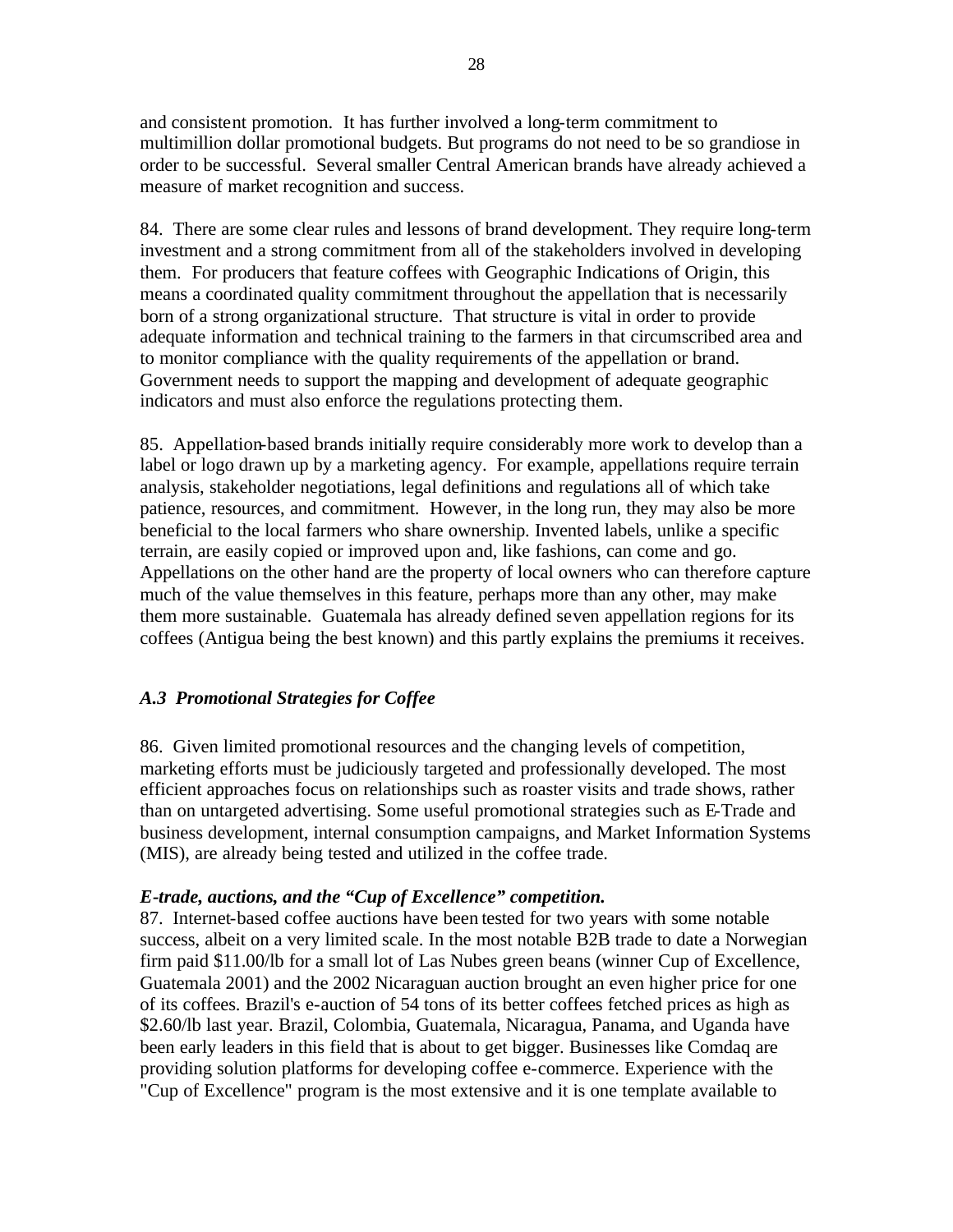producing countries that want to encourage quality improvements and quality recognition for their coffee producers.

88. The Cup of Excellence is recognized internationally as a coffee cupping event that is designed to identify and promote the best coffees (within a given country) through a series of blind cupping conducted by national and international judges. The judges evaluate every detail of the coffee from aroma, acidity, to body and balance. Such competitions are a testimony that emphasis on coffee quality through improved farm practices combined with the installation of model cupping laboratories can lead to significant behavioral changes. Competitions like the Cup of Excellence can improve the image of a country in international markets. Three cup of excellence competitions have been conducted so far in Brazil, Guatemala (2001) and Nicaragua (2002) with more countries negotiating to do so in the future.

89. The Internet can be used for more than just traditional marketing. The ability to share new forms of information can expand the possibilities to include support systems for land use monitoring, certification, and Geographic Indications of Origin (GIOs) or Appellation. One pilot program funded by USAID/Peru is successfully testing these possibilities online. Their mapping system serves as a prototype for the SCAA denomination of origin/marketing partners project.

# *Market Information Systems.*

90. Information is the lifeblood of efficient agricultural markets. The availability of accurate price and other market information helps reduce risks and transaction costs and better enables market participants to plan and coordinate their production and trading activities. Market information is a public good and offers valid arguments for it to be jump-started with public funds. However, around the world, many efforts to develop public sector Market Information Systems (MIS) have failed. Most MIS's have lacked commercial utility and have been unsustainable (Giovannucci, 1999). To avoid the most common factors for failure, four issues must be addressed: (a) funding and training are needed to ensure private, non-governmental management; (b) cost recovery mechanisms must be devised; (c) the systems must be established on a modest scale, at least initially; and (d) a participatory process is needed that is user-defined and incorporates feedback.

91. A good example of a sophisticated MIS is an evolving project that is developing information on "green" markets and is operated by Centro de Inteligencia Sobre Mercados Sostenibles (CIMS). It is based in San Jose, Costa Rica under the aegis of INCAE<sup>18</sup>, one of Latin America's leading academic institutions. All Central American countries can use this system and even a more modest coffee-oriented system could also be effective.

92. Organizations like cooperatives and trade associations can be excellent conduits of specialized market information, particularly if they are trained to manage and disseminate it. Indeed, this is a significant service they can provide their constituents, but one that has proven difficult to manage and sustain without efficient organizations. Valuable market

 $\overline{\phantom{a}}$ <sup>18</sup> info@cims-la.com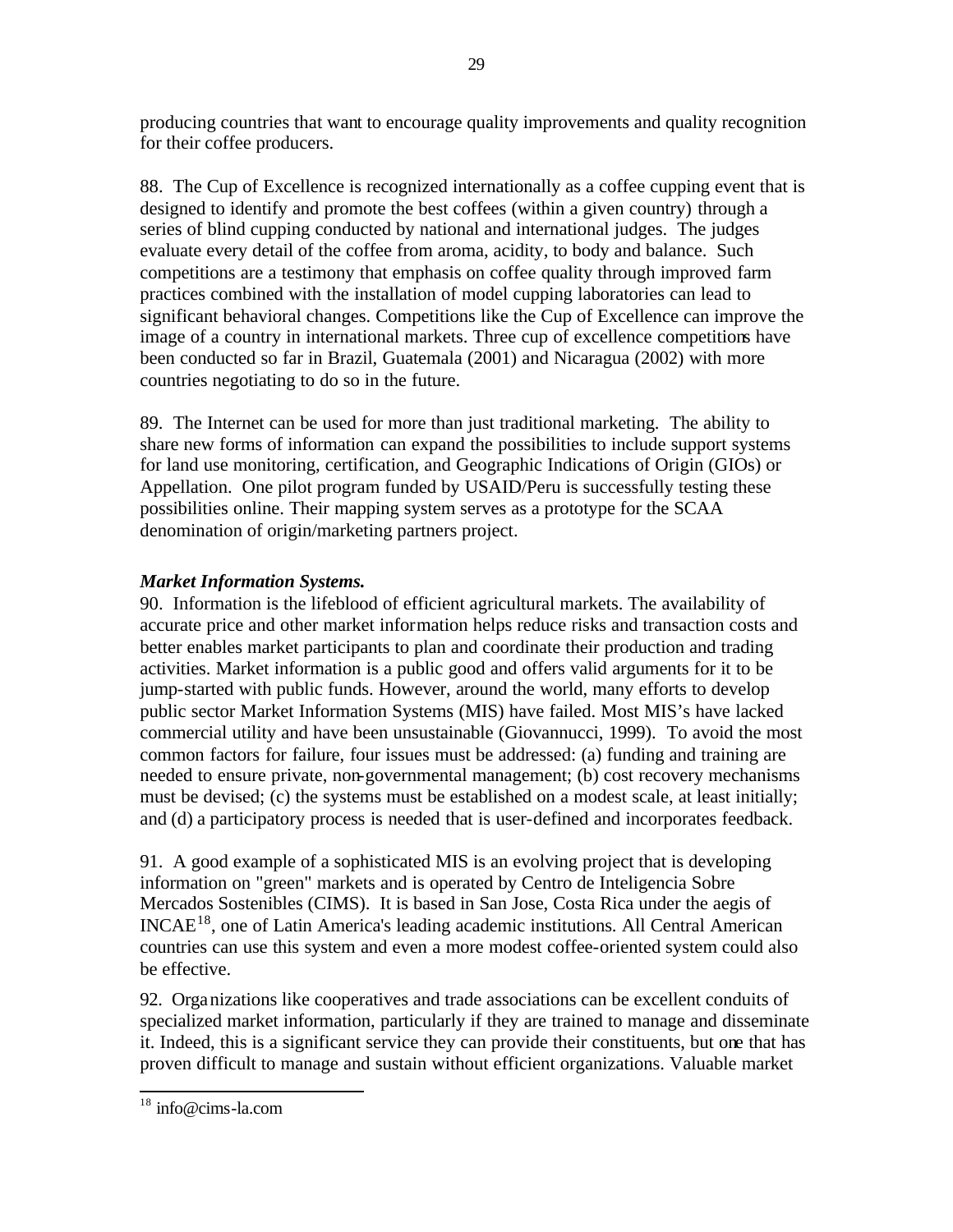information is also passed through market alliances and is another reason to support integrated supply chain development.

#### *Agro-tourism and Eco-tourism.*

93. In addition to improved sustainability, farmers in some areas could also benefit by combining shade-grown organic coffee production with eco-tourism. The natural coffee production areas have been proven to draw increased numbers of birds and wildlife. In some rural areas, eco-tourism can be more economically important than agriculture. Coffee-growing areas in El Salvador, Mexico, and Colombia are already associated with national parks. Indeed El Salvador recently launched a small National Park dedicated to diversifying coffee production models (particularly eco- friendly) and educating people about coffee growing. Their intention is to create a multipurpose tourist haven that includes recreational facilities and food outlets. Furthermore, a European trend that has spread to other parts of the world, including Costa Rica, is agro-tourism. Diversified and well-managed coffee farms lend themselves to this concept and could be prime tourism destinations.

### *Increasing domestic promotion and consumption.*

94. One of the opportunities that emerge from a low price global market is the development of domestic markets. With adequate stimulus, the results can be very worthwhile. A prime example is Brazil. It struggled for years with modest per capita consumption rates. In the early 1990s some of the lower quality coffee that was commonly sold throughout the country began to be replaced with smoother and more flavorful coffee. Until then, much of the available domestic coffee was sold primarily on a price basis and often included triage, coffee hulls, and assorted non-coffee fillers. This change in product quality was accompanied by a series of promotional campaigns directed at various segments of society, including the young. Domestic consumption responded dramatically. Now Brazil has increased its per capita consumption and has increased its domestic markets so successfully that it is second only to the United States among the world's major consumers of coffee. Brazil's per capita coffee consumption is at 4.6 kg, compared to 2.3 kg for Colombia and 2.1 kg for Central America as an average (but noting that per capita coffee consumption in Costa Rica is as high as 3.7 kg).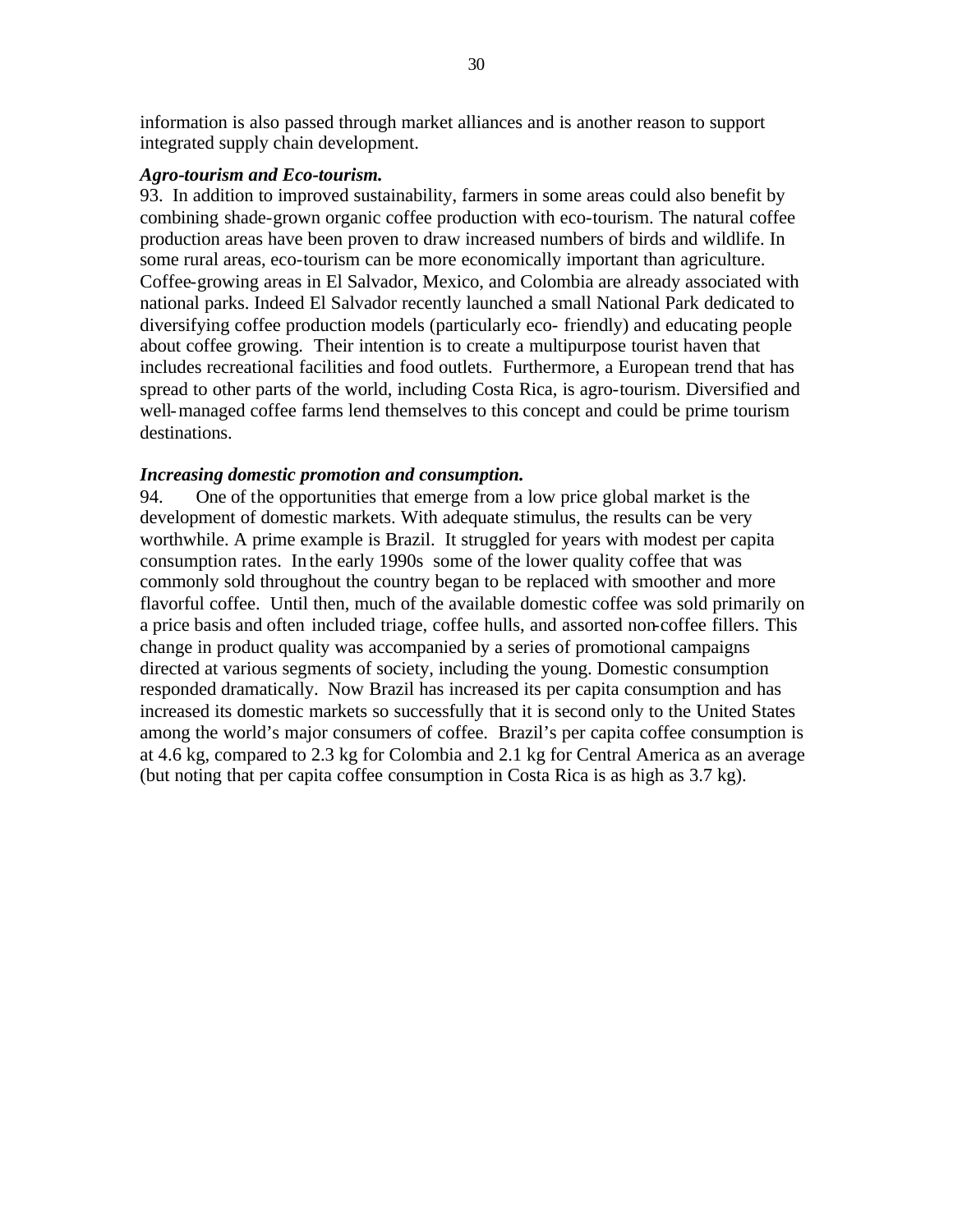|                                            | 1991 | 1995 | 1999 | 2000 |
|--------------------------------------------|------|------|------|------|
| Consumption as a percentage of Production  |      |      |      |      |
| Costa Rica                                 | 13.6 | 8    | 12.4 | 11.1 |
| El Salvador                                | 8.2  | 10.4 | 5.4  | 8.9  |
| Guatemala                                  | 8.6  | 7.7  | 5.8  | 6.4  |
| <b>Honduras</b>                            | 11.1 | 8.4  | 5.6  | 8.6  |
| Nicaragua                                  | 19.5 | 11.3 | 8.5  | 13.5 |
| <b>Central America</b>                     | 10.9 | 8.8  | 7    | 8.9  |
|                                            |      |      |      |      |
| Per capita coffee consumption in kg/person |      |      |      |      |
| Costa Rica                                 | 7.2  | 3.6  | 4.6  | 3.7  |
|                                            |      |      |      |      |
| El Salvador                                | 2.1  | 2.9  | 1.5  | 1.5  |
| Guatemala                                  | 2    | 1.9  | 1.6  | 1.5  |
| <b>Honduras</b>                            | 3.1  | 1.7  | 1.6  | 2.1  |
| Nicaragua                                  | 2.1  | 1.5  | 1.6  | 2.6  |

*Table 6.1 Central America: Coffee Consumption*

*Source:* Estimates using data from ICO and CEPAL

95. Moreover, among the many direct and indirect participants in the coffee industry, increased internal consumption of better quality coffee can improve familiarity with the characteristics of good coffee. This can arguably help contribute to improvements in production quality.

96. The good news is that consumption can certainly be improved and there is some evidence that better quality is associated with higher consumption rates. Unfortunately modest attempts to pursue this model in Colombia have not proven to be very successful. This could be due to Colombia's already relatively high quality of domestic consumption and that the modest attempts were made during a period of economic recession and during a period of high global prices when much of the focus was on moving good coffee out of the country.

# *Producer oriented promotion.*

97. Improved market prices and market access are not the most important basis for deciding to adopt improved or differentiated production methods. Indeed, it is vital that promotional policies focus on the local benefits---rather than the price premium or market benefits, which may be evanescent. Organic, Fair Trade, and eco-friendly coffee can offer considerable environmental, social, and even health benefits to growers and their communities. These include: (a) shade trees, use of organic fertilizers and composting to help preserve the soil structure, thereby preventing erosion and protecting watersheds; (b) organic husbandry supports biodiversity especially in microbial life that provides natural control of pests and pathogens; (c) organic methods improve nutrient recycling and enhance soil quality/fertility; and (d) soil management and localized input methods provide very useful risk management especially for poor rural smallholders.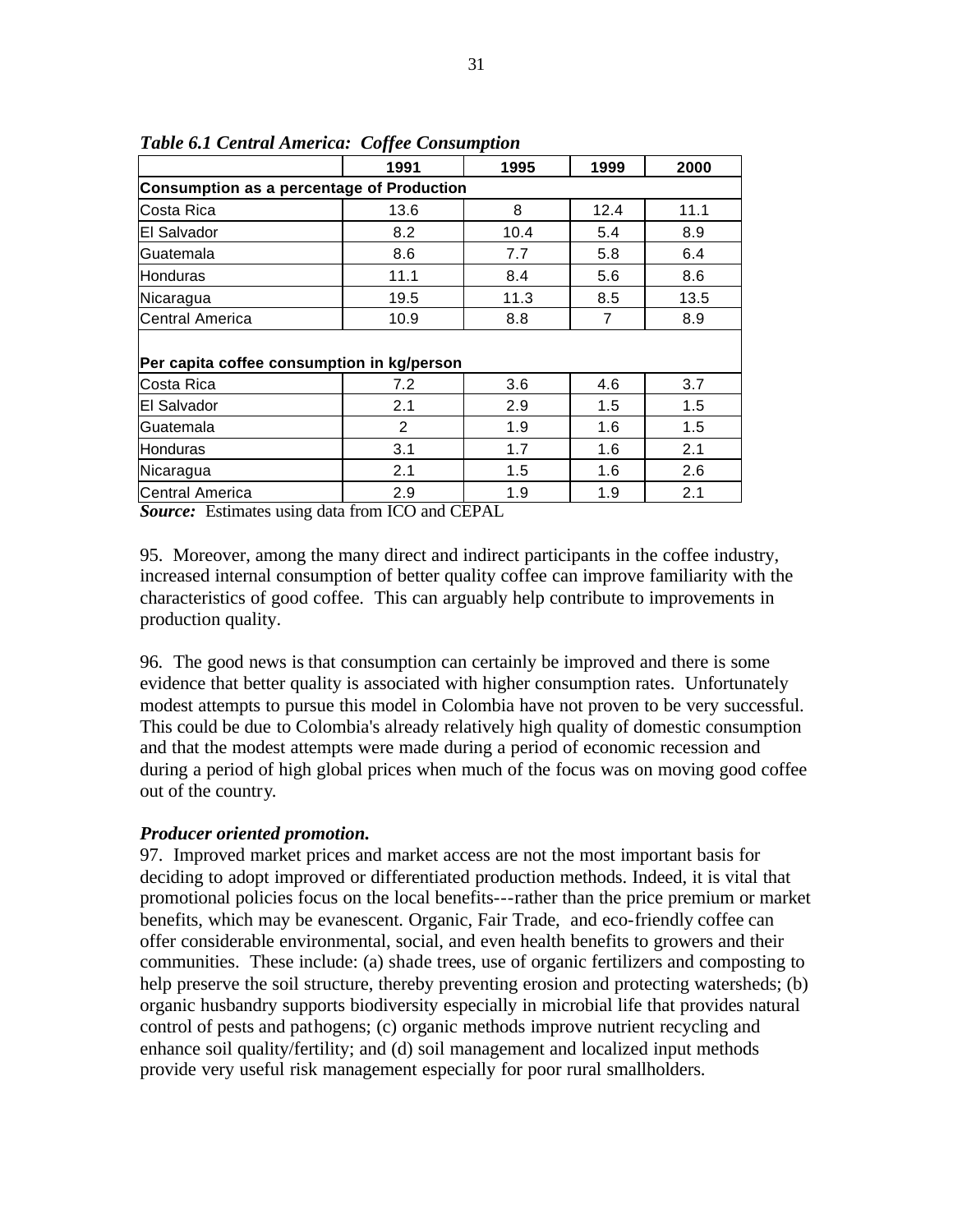## *A 4. Managing price risk and volatility*

98. Coffee farmers face at least two distinct sets of problems associated with prices: the outright price level, and volatility. Historically, coffee prices have been among the most volatile of all commodity prices. Price volatility was particularly pronounced during the 1990s, and is expected to continue, together with the downward tendency in coffee prices. Volatility is the result of an inelastic demand curve and supply shocks, mainly caused by past production disruptions in Brazil (mainly because of frosts), production adjustments in response to price increases, and policy changes (such as the suspension of the economic clauses of the International Coffee Agreement).

99. Cyclical price volatility, particularly within the crop season, can be managed through price risk management instruments. However, the secular price trend requires other longer-term elements, such as diversification or improvements in quality and productivity.

100. Speculative behavior also needs to be addressed. This was one of the sources of the banking problem. In the past, many farmers chose not to fix coffee prices, even after their crop was exported; rather, they retained speculative futures-linked positions with exporters. The lack of coverage in a period of decreasing prices led to the reduction in their ability to repay their loans.

101. Tools to manage price volatility already exist. However, small and medium-size agricultural producers in developing countries are, in general, unable to access them. Impediments to their use by producers include inappropriate instruments to suit their needs, high transaction costs, and little understanding of their use. Additionally, in the developed world, many producers frequently do not access risk management instruments directly, instead they access them indirectly through processors and traders. Some options to manage lower and volatile prices are described below.

102. Ways in which coffee producers can get access to risk management markets are the focus of studies underway in El Salvador and Nicaragua. Two key issues are to develop competent aggregators of risk management instruments, and to examine ways in which risk management instruments can help imrpove access to credit. Local aggregators for demand for risk management instruments could be producer organizations, cooperatives, rural credit institutions, and traders. Preliminary results indicate that it is critical to strengthen the capacity of producer organizations and cooperatives to deal with price risks and improve their marketing of coffee. Approaches being explored are:

• *Linking price insurance to a loan agreement.* A farmer who borrows with price insurance should be a better credit risk than one who borrows without it. From the perspective of the lender, a portfolio of debt that is insured should strengthen the lending institution. It should also improve the flow of credit for farmers who agree to buy price insurance. This arrangement may be useful to countries seeking to improve the flow of credit to coffee (and other agricultural) sectors.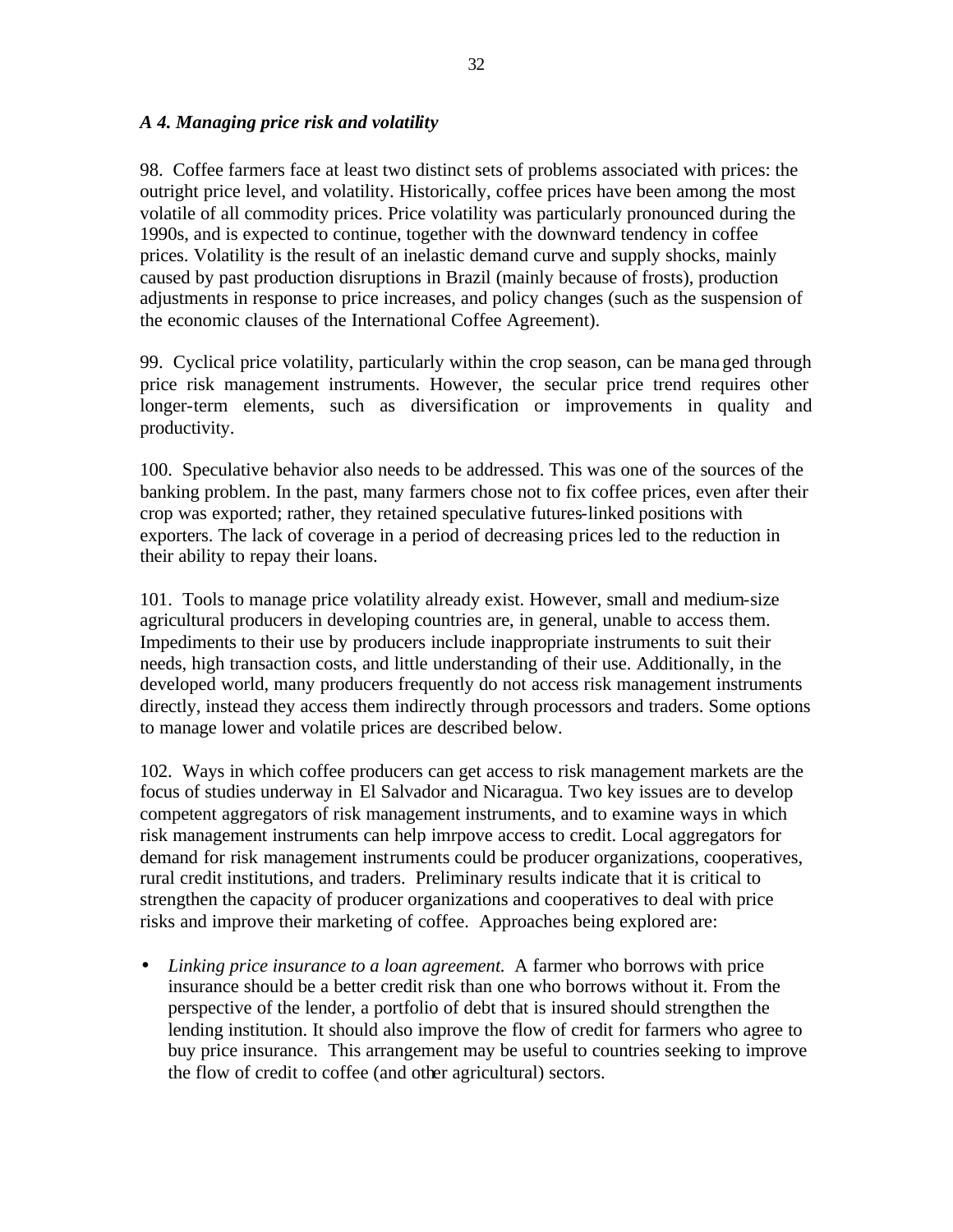- *Adopting sales management techniques,* such as hedging strategies, for cooperatives that manage sales on behalf of their members. These techniques could have a double benefit. They enable a cooperative to pay a higher initial proportion of the market value of the coffee to a producer. They also protect the ability of the cooperative to make payments in the future.
- *Using inventory management.* Cooperatives and other producer organizations may not wish to sell all their coffee immediately after harvest. This way, they can spread their sales more evenly throughout the crop year and take advantage of price rises later on. This provides a level of flexibility in selling. Price risk management could allow producers to protect the va lue of their inventories from unexpected price declines during the crop year.
- *Aggregating quantities for hedging,* so even farmers with a relatively small quantity of a commodity can enter into purchase contracts. Processors, traders and cooperatives can play a useful role in this regard. Tools like this have arisen in developed countries, along with sophisticated purchasing contracts that have risk management tools embedded in them. Entities able to provide this type of purchasing arrangement rarely exist in the developing world. The potential for developing them needs to be discussed.
- *Using guarantee contracts*. There are arrangements in place between farmer organizations and users that provide price protection to these farmers; Fair Trade is one of them. Fair Trade guarantees a price to farmers that is not only higher (around  $$1.20 -$  to  $$1.30$  per lb., when prices are  $$0.50$  to  $$0.60$  per lb.) but also fixed. This is another effective way to provide price protection to coffee producers.

103. Programs should be linked to technical assistance packages designed to assist farmers in understanding the role and operation of forward and physical markets, as well as the positive impact of price risk management instruments. The World Bank is currently working in two pilot projects in El Salvador and Nicaragua which examine ways in which coffee producers can get access to price risk management markets. Two basic ideas are being explored. Firstly, working with cooperatives that manage sales on behalf of their members – sometimes in conjunction with offering to buy the coffee at a minimum price from the producers – to develop sales and hedging strategies designed to reduce the risk in their activities, and a second approach which is to attach price insurance to a loan agreement.

104. In the first case, the adoption of risk management techniques enables a cooperative to pay a higher proportion of the market value of the coffee to a producer whilst protecting its ability to make subsequent payments. In the second case, the a farmer who borrows with insurance should be a better credit than one who borrows without it. From a lenders perspective, a portfolio of debt that is insured should strengthen the institution, but it should also lead to a situation where farmers who agree to buy insurance should have better access to credit.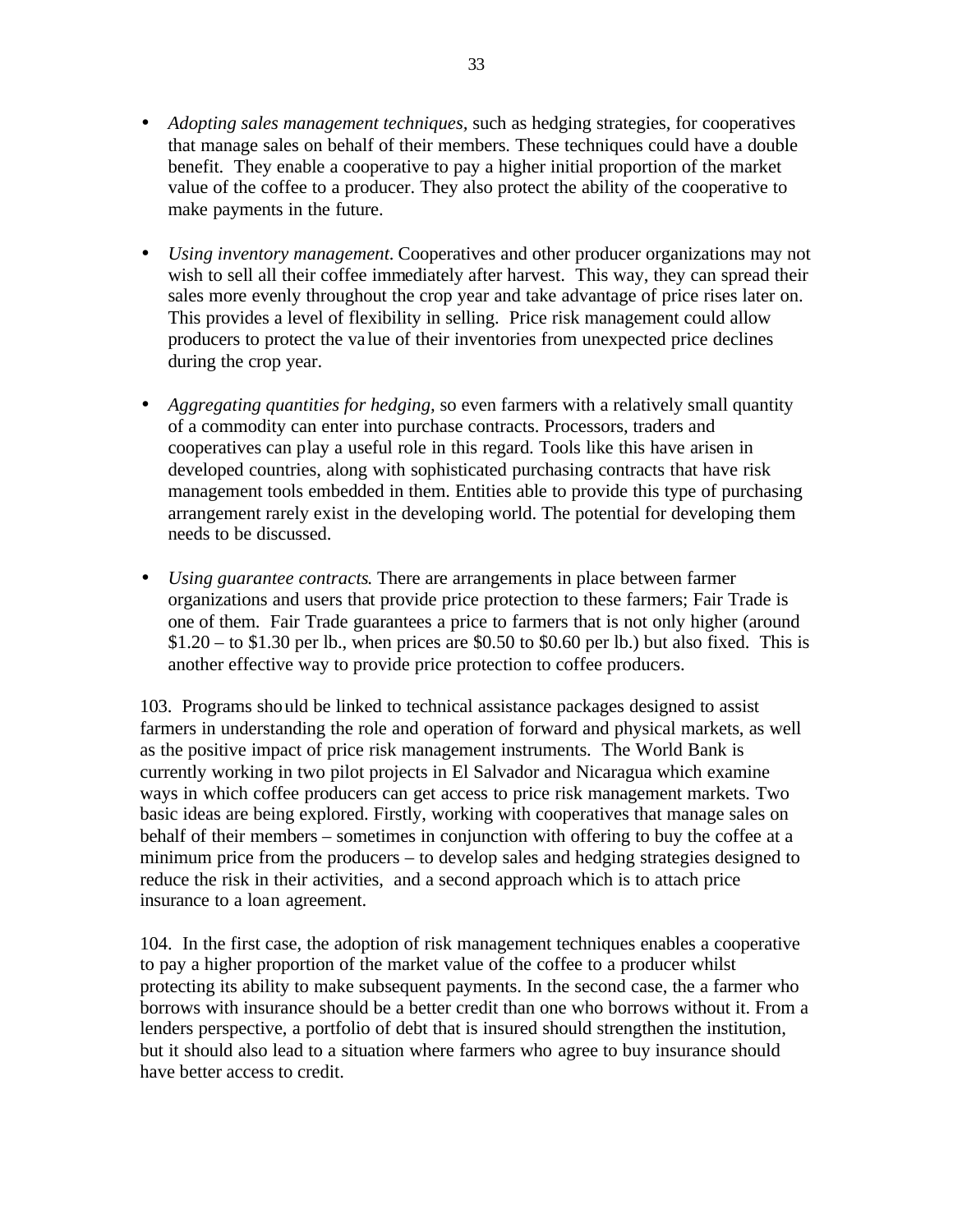105. In addition to price risk, there are other risk related to coffee production. These include:

*Weather risk management*. Weather often has an impact on coffee yields. Recent developments in weather-based insurance could allow producers to obtain protection against severe weather events such as hurricanes, mud slides, excess rain, or drought. Weather-based index insurance is based on the occurrence of a certain event that can measured and verified independently. This lowers administrative costs and reduces the usual of moral hazard and adverse selection problems often associated with traditional crop insurance (see Skees et. al., 2002).

*Risk management and environmental sustainability*. Sustainable production methods incorporating soil management and localized input methods can also provide useful risk management support, especially for poor rural smallholders. These methods diminish costly dependence on agrochemicals, reduce the impacts of drought, and encourage onfarm diversification for food security and income protection.

# *B. Parameters for Successful Development of Coffee Initiatives in Central America*

106. Many successful coffee initiatives have three things in common. They achieve a measure of market success, empower farmers to reduce poverty levels, and do so while enhancing rural natural resource management. They also share a process-oriented approach that is somewhat innovative for rural projects. Recent experience in coffee related projects sheds light on viable best practices as well as significant cost and management issues that can be applied to new initiatives. The World Bank has managed four GEF financed coffee projects in Uganda, El Salvador, Mexico, and Nicaragua. In addition to these projects The World Bank Group has supported innovative financing mechanisms for the shift to ecologically friendly production methods and is now developing a carbon sequestration project could in the long-term provide substantial incentives for smallholder participation in eco-friendly coffee growing (see chapter IX for details). Other donor or government funded initiatives in Costa Rica (*organic cacao CIMS, government coffee certification*), El Salvador *(coffee cluster and GTZ programs*), Mexico (*various*), and Nicaragua (*USAID cupping labs and Competitiveness Learning and Innovation Loan*) have also contributed useful lessons about what works and what doesn't.

107. Three main characteristics distinguish the more successful initiatives: market orientation, organizational development, and environmental awareness.

## *Market Orientation***.**

108. Although this is an obvious feature to most project designers, it is rarely welldesigned. While some projects include provisions for marketing, they rarely include the appropriate expertise to guide the a) market development, b) planning, and c) execution. One of the most successful shortcuts in this category is the integration of private sector coffee buyers.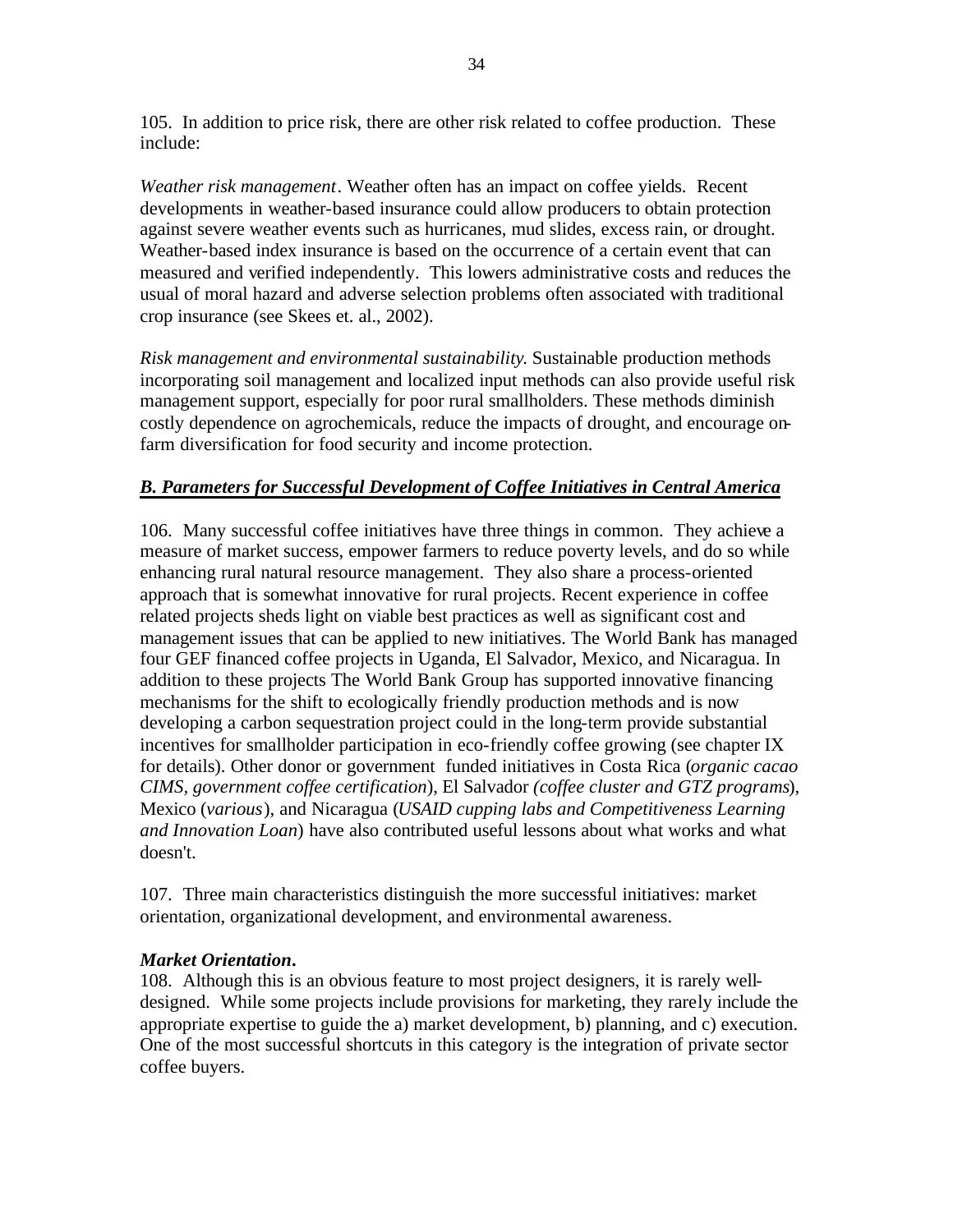#### *Organizational Development***.**

109. The unit costs of reaching producers directly are simply prohibitive and therefore credible and representative organizations are needed to lower transaction costs. There are examples of projects that have created producer organizations for the purpose of the project and these tend to not survive. The quality and capacity of local organizations and associations is a critical factor in the success of any project. Unfortunately, most producer organizations are inadequately assessed for their capacity to participate effectively. As a result, projects are stalled, monitoring costs skyrocket, and shortcuts are eventually cobbled together in order to get by and proceed. There are probably only a handful of Central American cooperatives that require no institutional support and training in order to be effective partners. Therefore, projects must incorporate institutional support in the form of: a) improving management capacity; b) initiating or strengthening internal accounting systems; c) strengthening democratic process through representativeness, information flow, and formal legitimacy.

#### *Environmental Awareness.*

110. In a region where agriculture is recognized as the number one threat to biodiversity, coffee represents one of the easiest ways to combine agricultural gains with environmental gains. Indeed, the market is rewarding environmentally friendly processes such as organic production. Unfortunately, a plethora of environmental seals, certification agencies, and marketing claims can be confusing. Choosing and managing the appropriate certification processes become important factors for success. It is also important to understand both the upfront costs and the ongoing maintenance costs and requirements. Often, certification is necessary to provide the market incentive that ensures growers continue to follow the prescribed guidelines. While certification may be the starting hook that ensures the farmer's adherence to environmental principles there is early evidence of a more sustainable method. Involving the farme r in an interactive educational process about the real and localized benefits of sound natural resource stewardship may well be a better long-term investment.

## *C. Central American Supply in Relation to the Differentiated Markets*

111. Central American countries have long ago staked out a different competitive arena. A differentiation strategy has worked particularly well for Guatemala that exports about half of its production as a differentiated non-commodity product. Costa Rica differentiates about 40% of its exports . Both are capable of expanding this percentage. While it would take a number of years for the other countries to reach similar proportions of their production as differentiated coffees, several have significant potential.

## **Costa Rica**

112. Costa Rica has achieved a distinct market perception of being eco-friendly and this can be a considerable advantage, especially if it is leveraged to include other agricultural products. Its reputation is so well-established that it can be surprising to note that the percentage of certified organic or eco-friendly agricultural products that it exports is actually quite small. On the other hand, many of its processors already use relatively clean technology. ICAFE is attempting to introduce a law that will permit processors to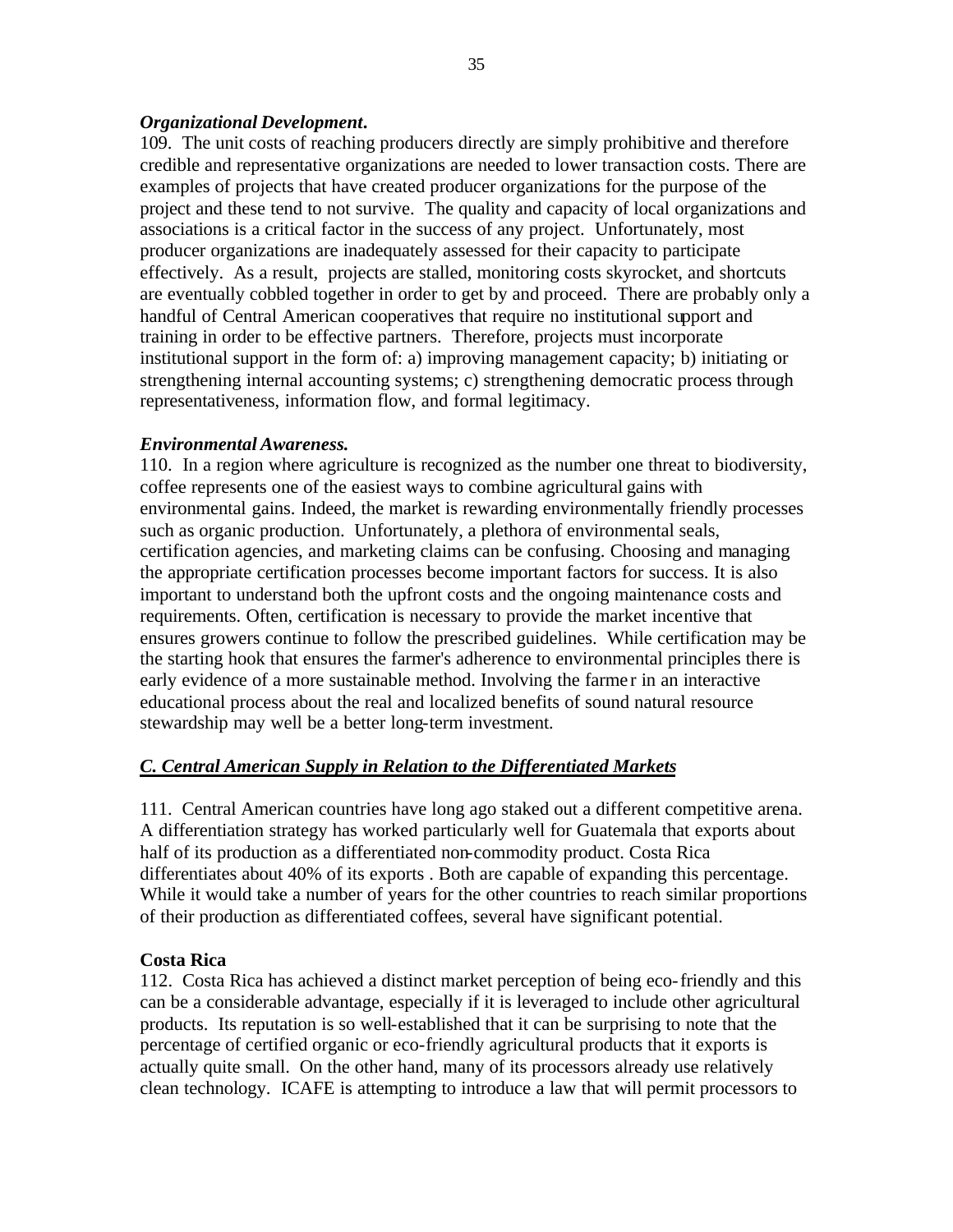more effectively differentiate and help reward the quality of the coffee they receive. The previous government had also announced a "sustainable" coffee seal that would be granted to eco-friendly growers that parallel some of the guidelines outlined in Starbucks' Preferred Supplier Program.

113. Costa Rica has a high percentage of quality coffee production approximately 43% of which is sold in the gourmet channels. It has already established considerable credibility in the gourmet market with brands like La Minita and appellations like Tarrazu. Although it is one of the few exporters of organic chocolates, it exports relatively little organic coffee, no certified eco-friendly coffee, and 16,000 bags of fair trade coffee that represents about 1% of its total exports. It has registered capacity to export more than 41,000 bags of fair trade coffee. There are obvious advantages for Costa Rica to pursue high-quality gourmet coffee as well as fair trade, organic, and eco-friendly certifications.

#### **El Salvador**

114. El Salvador bears the dubious distinction of being the most deforested country in the region with less than 10% of its original forest cover remaining. The great majority of this remaining forest is either part of or contiguous to coffee farms. Therefore, maintaining these coffee farmers is almost synonymous with maintaining the country's remaining scarce forests. A GEF financed project by focusing on this issue has managed to not only sensitize the country to its dilemma but also impact national coffee policy to include more eco-friendly options such as the Rainforest Alliance certification that the project piloted. It's eco-friendly certification project has given some of its coffees a first mover advantage into the U.S., Japanese, and Taiwanese markets. Unfortunately these quantities are small (1000-2000 bags) and still show only modest growth as market acceptance is limited.

115. Only about 5% of its coffee crop is differentiated production destined for the specialty market with the majority flowing into common commodity channels. For several years the country has promoted its high-quality gourmet offerings and even developed an appellation and an umbrella brand (Itzalco). At least 11,000 bags of its production are immediately certifiable as organic and exported 4,600 bags in 2001. Although it has the capacity to export approximately 12,000 bags of fair trade coffee it has not done so in recent years reportedly due to low quality issues. Although there was a report of 6000 bags exported at fair trade prices in 2001, these were not officially registered.

#### *Guatemala*

116. It's notable advances in quality and promotion have been well recognized with price premiums that are consistently higher than most other origins; for example April 2002 averages are more than 5% over Colombian spot prices. Approximately 40-50% of its exports are destined for differentiated market channels. It promotes 7 distinctly regional coffees and several differentiated subcategories. Guatemala also participated in a small Internet auction that yielded world-record prices for one producer. It exported more than 10,000 bags of organic coffee in 2000 and has at least 35,000 bags of production that are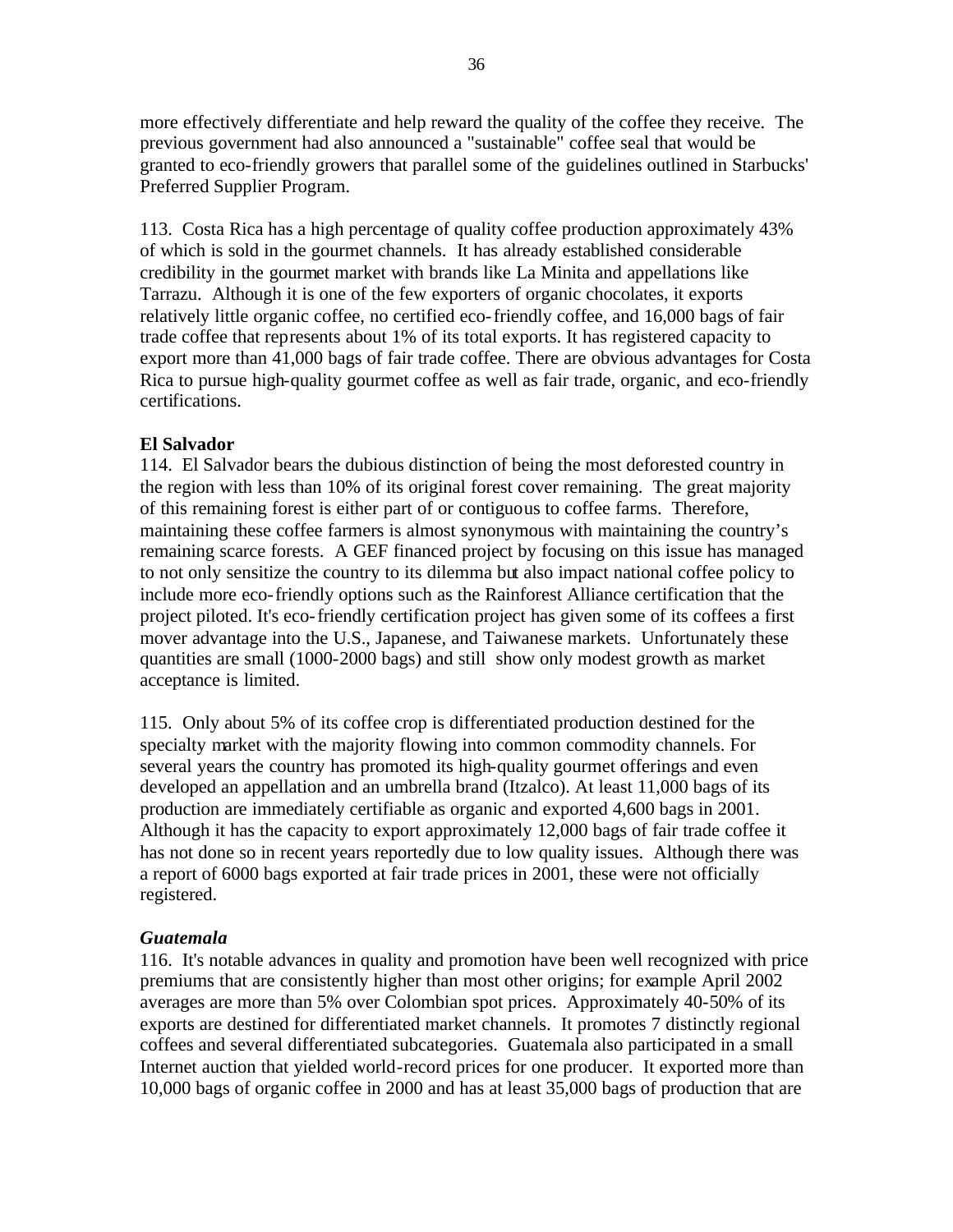immediately certifiable as organic. Among its exports that year 22,000 bags were to the fair trade market (some of these also organic). Its estimated 2001 fair trade production capacity is 60,000 bags. It also had approximately 23,000 bags of certified eco-friendly coffee although it is not clear just how much of this was exported as such. It leads all other Central American producers in sustainable coffee exports. These currently represent less than 2% of its total exports.

#### *Honduras*

117. Less than 15% of Honduran production is differentiated from its bulk commodity coffee production. Its older varietals, microclimates, and traditional production methods give it plenty of room for improvement. Although there is an emerging appreciation of quality-oriented cultivation methods, these are far from common. Post harvest management and processing are also weak and altogether these factors serve to castigate the market price for Honduran coffee.

118. It is estimated that less than half of coffee producers use regular fertilization or agrochemicals. In some parts of the country small-scale organic projects have been operational for several years and at least 5000 bags are immediately certifiable as organic. For 2001 its estimated fair trade production capacity was 51,000 bags. 8000 bags were exported in 2000. Its organic and fair trade exports probably totaled less than 11,000 bags in 2000.

#### *Nicaragua*

119. About 10% of its exports are currently destined for the differentiated markets yet many experts estimate that it has enormous potential. Quality has improved in recent years and some producers have developed a reputation in the gourmet market. Their six year old Specialty Coffee Association of Nicaragua has developed an affiliation with the SCAA to promote quality. Some of the higher growing regions have considerable unfulfilled potential. More than 10,000 bags of its production were exported as certified organic in the year 2000. In the same year 24,000 bags were exported as fair trade certified. Its 2001 capacity for fair trade is approximately 135,000 bags or 11% of total production.

120. Nicaragua has a number of small-scale development projects including the USAID funded quality improvement project to install quality control and cupping labs in rural areas, and a cooperative development project. In late May 2002 it was the third country to hold a competition for best coffee, like the cup of excellence, and in July 2002 it held an auction for its best coffees that fetched very high prices. Its production systems feature some of the lowest shade tree counts in the region. A recent GEF project attempted to address part of the deforestation issue by introducing solar coffee dryers to prevent the tree cutting that was occurring to feed the energy intensive wood-fired coffee dryers. In one reserve alone (BOSAWAS) 200 hectares of forest were being cleared daily for timber and agricultural production. Other key development programs in the coffee sector are financed by Sweden, Finland, and Norway directed to improve the micro-credit system, avoid the contamination of the watersheds, and educate the producers about Integrated Pest Management practices respectively.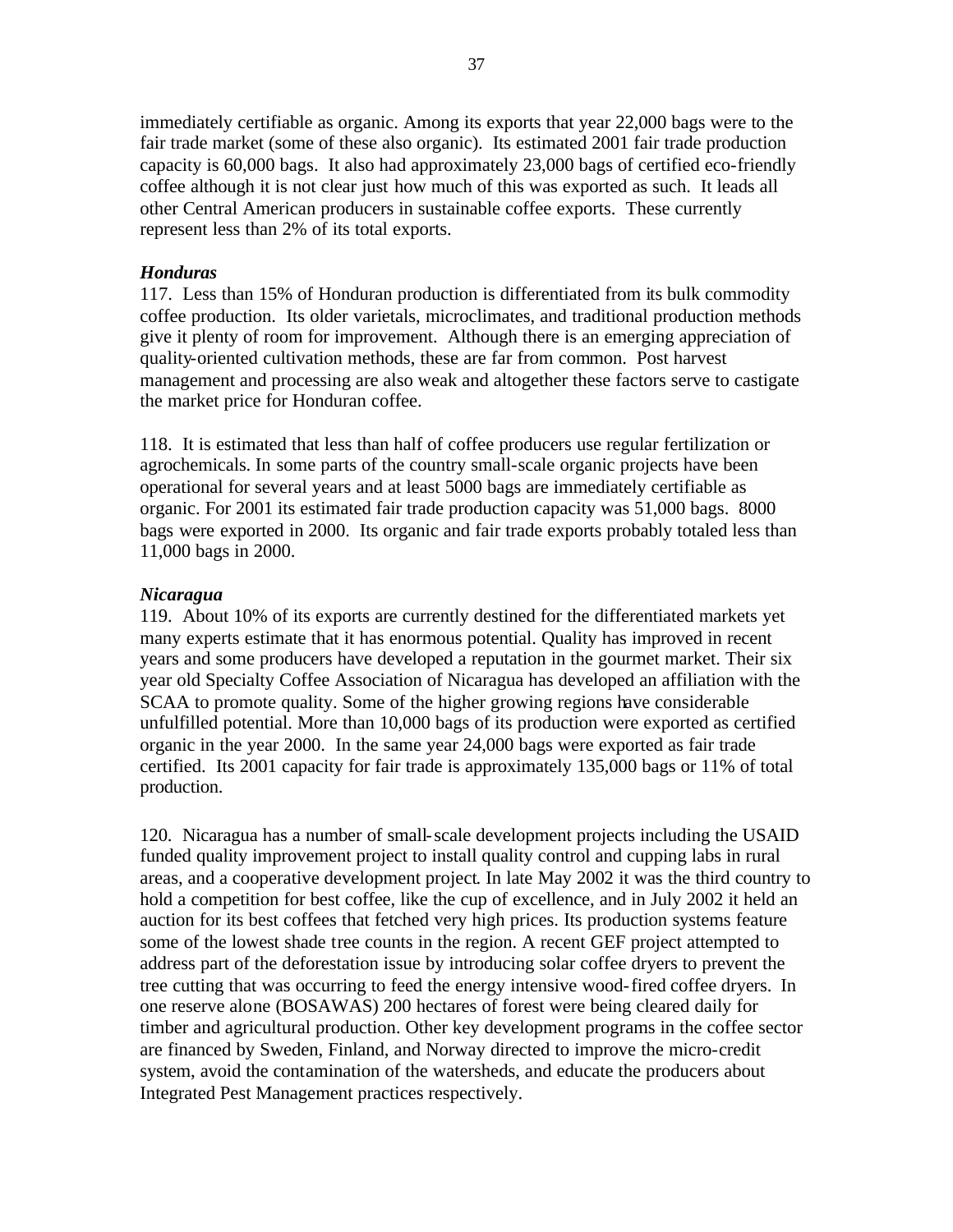## **VII. DIVERSIFICATION STRATEGIES**

## *A. Elements of a Diversification Strategy*

121. In Section V, an overview of general issues relevant to increased competitiveness and diversification were presented. A goal of diversification is to provide alternatives for those coffee producers who will not be competitive in producing coffee---alternatives that will allow them to keep the farm as an agricultural enterprise, or even include some nonagricultural activities, and/or off-farm activities. Alternatives – especially those supported by public funds - should also consider enterprises that provide employment opportunities for displaced coffee labor, and that promote land (and other natural resources, e.g., water) use practices and patterns that are environmentally sustainable.

122. In addition, non-agricultural economic activities should be promoted in the rural sector for coffee producers, laborers and others. Some ideas include light industry, adventure tourism, social services (health, education, transportation), and technical training (mechanical, woodcraft, plumbing). Another diversification strategy is migration out of the area, to another rural area, an urban area, or out of the country is. Migration and the receiving of remittances from migrants has become a major reality of rural economies in most of the five Central American countries.

123. It should be emphasized that diversification can have potential positive benefits, however only some have been proven in practice and some remain subjective perceptions (Tabora, 1992, p.100). Potential benefits include: a) broadening and expanding the base of economic activity, b) counterbalancing fluctuations in free market economies, c) enhancing resource utilization; d) developing a competitive setting among different sectors that can increase efficiency, e) expanding the employment opportunities in the rural economy, and e) enrich entrepreneurial opportunities for business generation. A diversification program that also attempts to be poverty-reducing needs to be tailored to this specific objective. More thought needs to be devoted ex ante to identifying expected beneficiaries, along with potential losers and/or excluded groups.

# **What is a "Successful" Diversification Program?**

As mentioned in Chapter V, the objective of diversification is increasing and/or stabilizing the incomes of farmers, not increasing production statistics or just changing the mix of production. Besides the farmer income, diversification can impact laborers' incomes and environmental quality. Also, there will be impacts at the regional and national as diversification takes place. Thus, to identify successful models of diversification, it is important to specify the objectives of the program, including expected beneficiaries, and to have appropriate indicators to monitor the results. More attention needs to be devoted to these issues as the Central American countries explore alternative diversification strategies.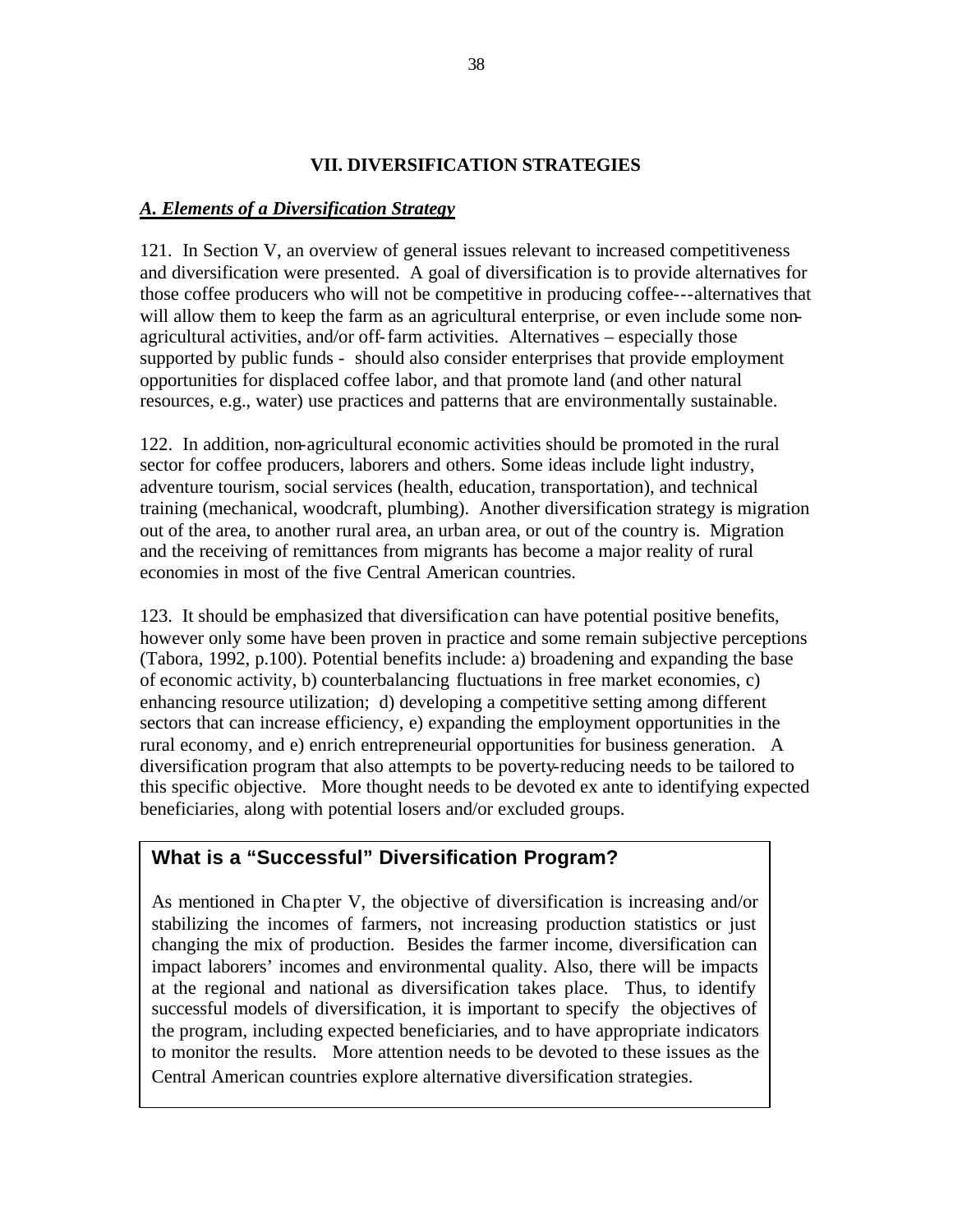124. Clearly, some of these potential benefits go well beyond the profit objectives of individual farmers, and thereby achieving these benefits justifies some public sector support. However, a diversification program for coffee growing areas should start by addressing particular farmer objectives such as, increased and/or more stable income and improved food security. A diversification program should help producers assess the following issues:

- Location: agro-ecological conditions, proximity to transport/communication infrastructure and markets;
- Potential markets for different possible crops;
- Financial needs and available sources of funds;
- Risk management capacity and available instruments;
- Barriers to entry (investment costs, infrastructure requirements);
- Necessary skills and resources (information, technical capacity, financing);
- Environmental and economic advantages for production; and
- Challenges pertaining to commercialization (logistics, quality, quantity).

# *B. Agricultural Diversification in Central America*

125. Diversification out of coffee is not a new concept or strategy for many Central American countries. In a World Bank publication on "Trends in Agricultural Diversification: Regional Perspectives" (see Barghouti, Garbus, Umali, 1992) there is a chapter on the experiences in Central and South America (see Tabora, 1992). For example, in response to the price decline in the early 1980s, Costa Rica looked into other crops such as macadamia, flowers and forestry as alternatives to coffee. El Salvador has initiated a program to promote the production of fruits (Programa Nacional de Frutas) as an alternative to coffee for areas between 600 and 800 meters. In 2001, IICA has produced a study analyzing the appropriate conditions (agro-climatic, soil, technology, markets, etc.) for growing fruits. In Guatemala, the Ministry of Agriculture and the association of exporters for non-traditional products (AGEXPRONT) did a study in 2000 to identify crops that could substitute coffee in lower areas. AGEXPRONT is formulating a strategy and concrete projects to move forward. Furthermore, there is the forestry incentives program (Programa de Incentivos Forestales, or PINFOR) by the national institute of forestry (Instituto Nacional de Bosques, INAB) to assist financially producers who wish to diversify into forestry.

126. In the Tabora (1992) review of agricultural diversification experiences in Costa Rica, El Salvador, Guatemala, Honduras, Nicaragua (along with Chile and Colombia) it was found that different countries took different paths, and have had varying degrees of "success". Some of the major issues and lessons learned:

1) *Technology Development versus Technology Transfer* – New agricultural enterprises need to be tested for adoption, cultural management, post-harvest handling, packaging, storage, etc. and require site-specific technologies and techniques. Should governments support domestic research and extension or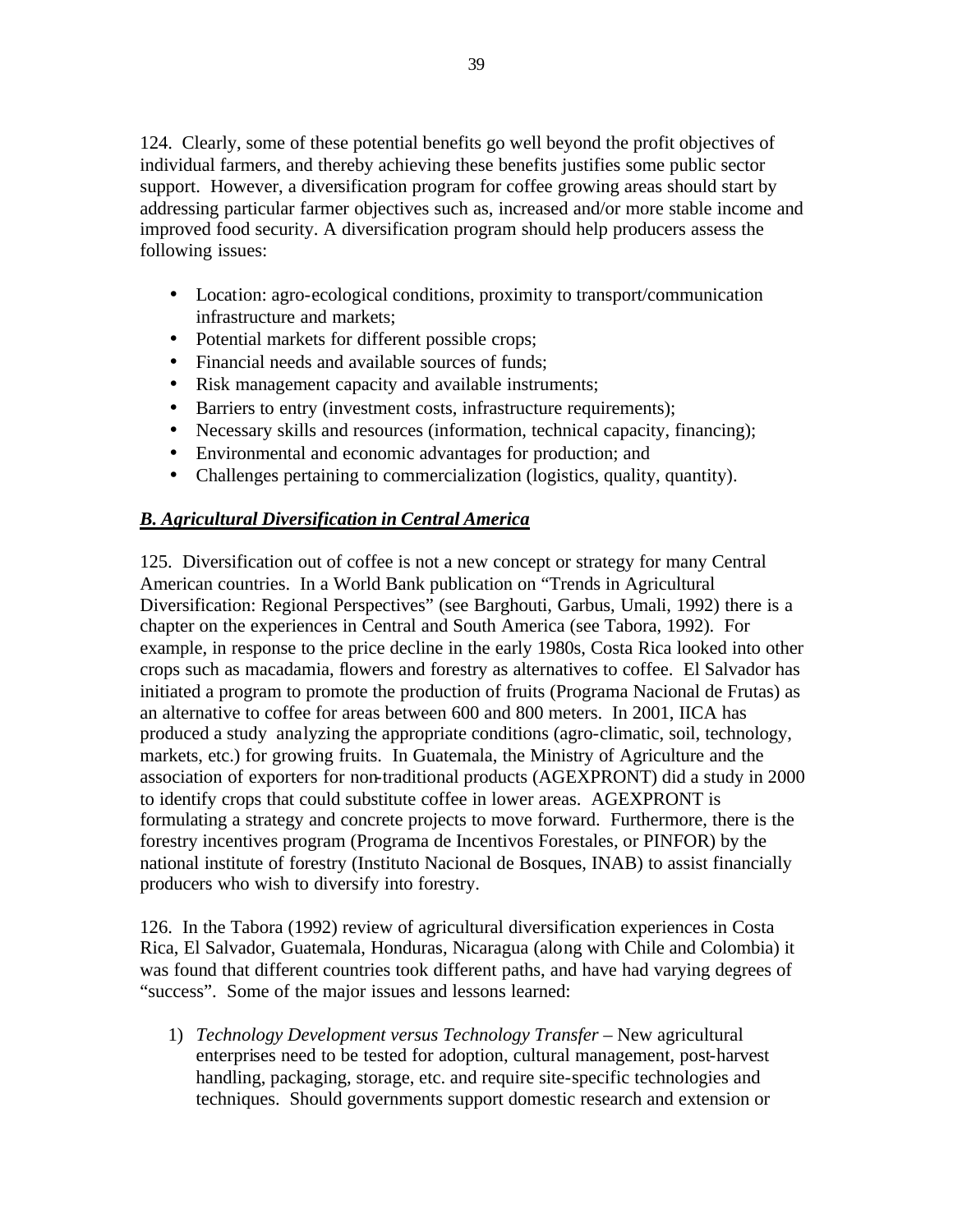depend on international research centers or foreign companies for this expertise? Different models have been applied (and mixed approaches), with varying degrees of success and failure. Success or failure depend on the specific agricultural enterprise, domestic research and extension capacity (both public and private), and other factors.

- 2) *Public versus Private Investments* Both are needed, but might be targeted differently. Many foreign-owned companies helped expand the production and export of non-traditional vegetables, ornamentals, fruits. However, it was found that there were few alternatives that were more profitable or with such extensive and accessible markets as the traditional commodities that were to be replaced. What are the public versus private sector objectives of diversification? Are there incentives for the private sector help poor small farmers and laborers?
- 3) *Infrastructure Development* substantial crop diversification has occurred near urban areas and in areas close to major export-farming activities (e.g., coffee farms). Export production areas for major vegetables, ornamentals, and root crops were often located in the proximity of capital cities (and/or ports). This illustrates how integration with pre-established services and facilities, can be more readily tapped without the additional burden of new investment. Also, it points to a potential bias against more remote rural areas and less commercialized farmers (which is the case for many coffee producers).
- 4) *Insufficient Expertise* Even if the technology is available and appropriate and all the facilities and support services in place, there is still a need for human capital for managers and laborers in terms of skills mix and entrepreneurial capacity. The lack of human capital has been a major constraint, and clearly places the lower educated small farmers at a disadvantage.
- 5) *Difficulties with the Export Market* Export marketing is more complex than marketing domestically in terms of language, logistics, timeliness and technical, business and cultural perspectives of doing business. This has complicated export expansion and is a bias in favor of larger more commercially oriented farmers, who might have experience with export markets.
- 6) *Inadequate Financial Incentives* New agricultural enterprises often require longer development periods, new facilities, and a trial period before becoming viable. This requires longer term financing and appropriate repayment rates. Also, there is a need to make sure that sufficient funds are available with appropriate terms for different types of farmers and farmer associations.
- 7) *Sustainability of Diversification Initiatives* There is a need for sustained diversification efforts, not just as short-term responses to crises. Successful sustained efforts have been directed by the private sector, though always fully supported in many ways by governments, even as political administrations changed. Diversification is a process not an emergency responses.

Tabora (1992, p.102-3) concludes:

127. "Diversification is really a leap of faith for many investors in non-traditionals. This leap can be cushioned with a supportive government or a large private sector program, which can provide expertise, physical resources, and other facilities to nurture infant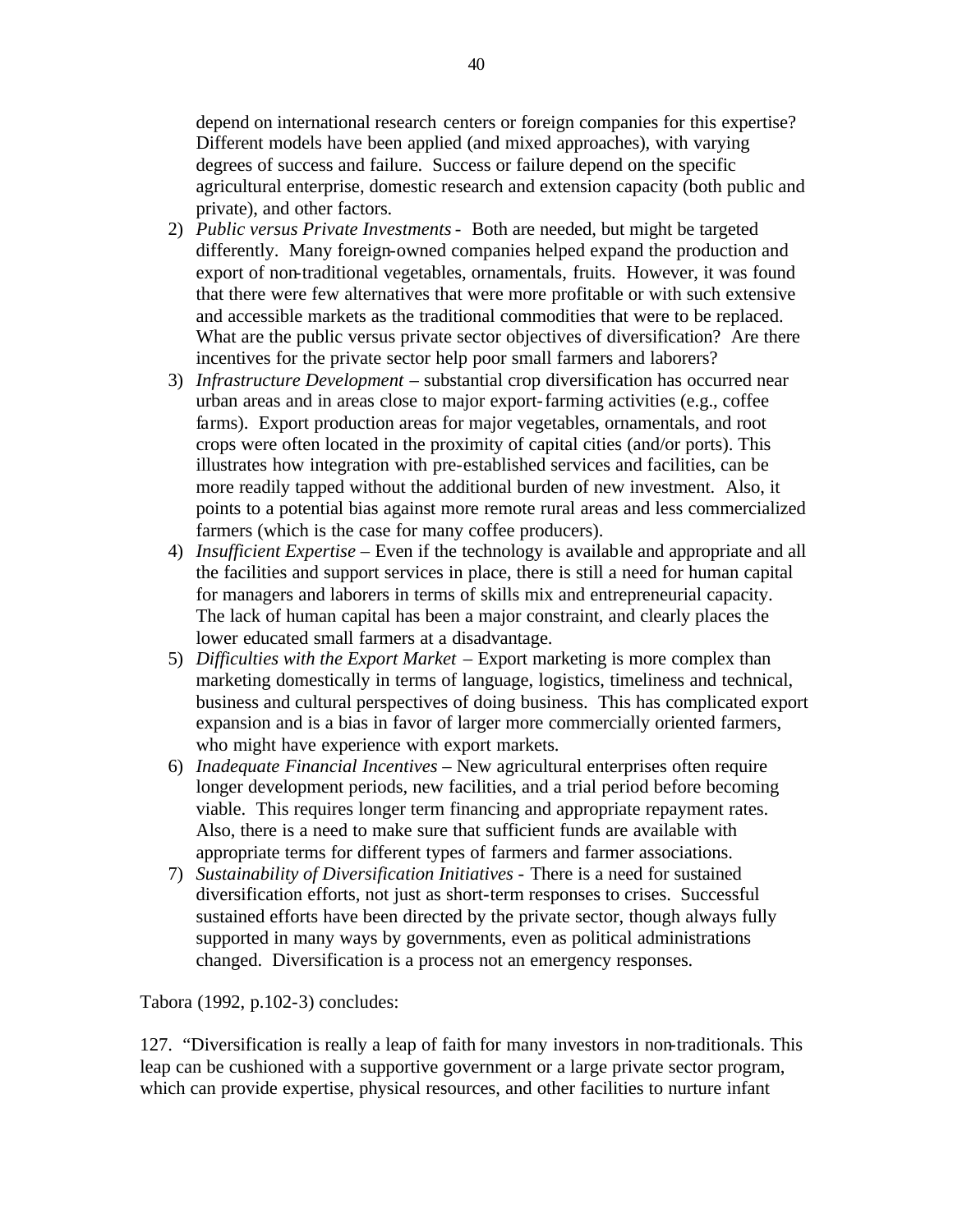projects… While the private sector possesses the resources to pursue agribusinesses for diversification, the government can be a major supporter in developing favorable policies. New commodities may need special incentives and may require special privileges normal to infant industries. Additionally, because new commodities involve foreign – as well as local – investors who could bring technology, financing, and markets, governments will have to provide an attractive {business} climate p.102-103)."

#### **Agricultural Diversification Programs and Poverty Reduction**

Experience in Central America and elsewhere in the world provide some limited examples of agricultural diversification programs that have contributed to poverty reduction – at least for selected groups of households. There was a diversification program in Guatemala in the 1980s that provided incentives for small farmers to shift from low value maize production for home and domestic consumption to snowpeas for export markets. The Guatemalan experience with export of snowpeas shows that farmers received higher incomes growing snowpeas than maize, and that there was more employment for household members and the community. The higher incomes led to increases in household caloric intake and improved childrens' health and nutritional status. In addition, using a crop rotation of snowpeas and maize was beneficial for soil fertility. The largest effect, however, was found to be farmers' confidence, as they became more entrepreneurial and more willing to take risks.

Tabora (1992, p.103-104) concludes: "A successful diversification program is dependent on several factors, but early integration of efforts and long-term commitment are key to advancing technology and expertise, human resource and enterprise development, infrastructure, and foreign investments. Diversification into high-value crops can improve family incomes, health, and quality of life, but real-wage increases are still elusive."

## *C. Opportunities and Constraints to Diversification*

128. There are many potential opportunities for diversification, and many constraints for the respective Central American countries. And, clearly they differ by country, regions within countries, and by types of producers within countries. This message comes out loud and clear in a very informative and detailed report recently completed for USAID entitled "Diversification Options for Coffee Growing Regions in Central America (see Chemonics, 2002)." There are potential opportunities in both domestic and export markets for a wide range of horticultural crops, agro-forestry, livestock, etc.

129. It is not the objective of this paper to outline the many options for diversification that exist – some of which have already been realized – but to point out the constraints that exist, and to highlight some of the lessons learned from past efforts in diversification. There are no easy strategies and options.

## **Lots of, but Limited Options**

In the preface to the Chemonics (2002, p.4) report it states: "It is not possible to discuss all the alternatives but we may discuss the conditions that will limit choices: goats, cattle, sheep are not appropriate for steep slopes, watersheds or forest settings. Altitude and climate preclude some crops: cocoa, melons, sugarcane; the market precludes others such as asparagus."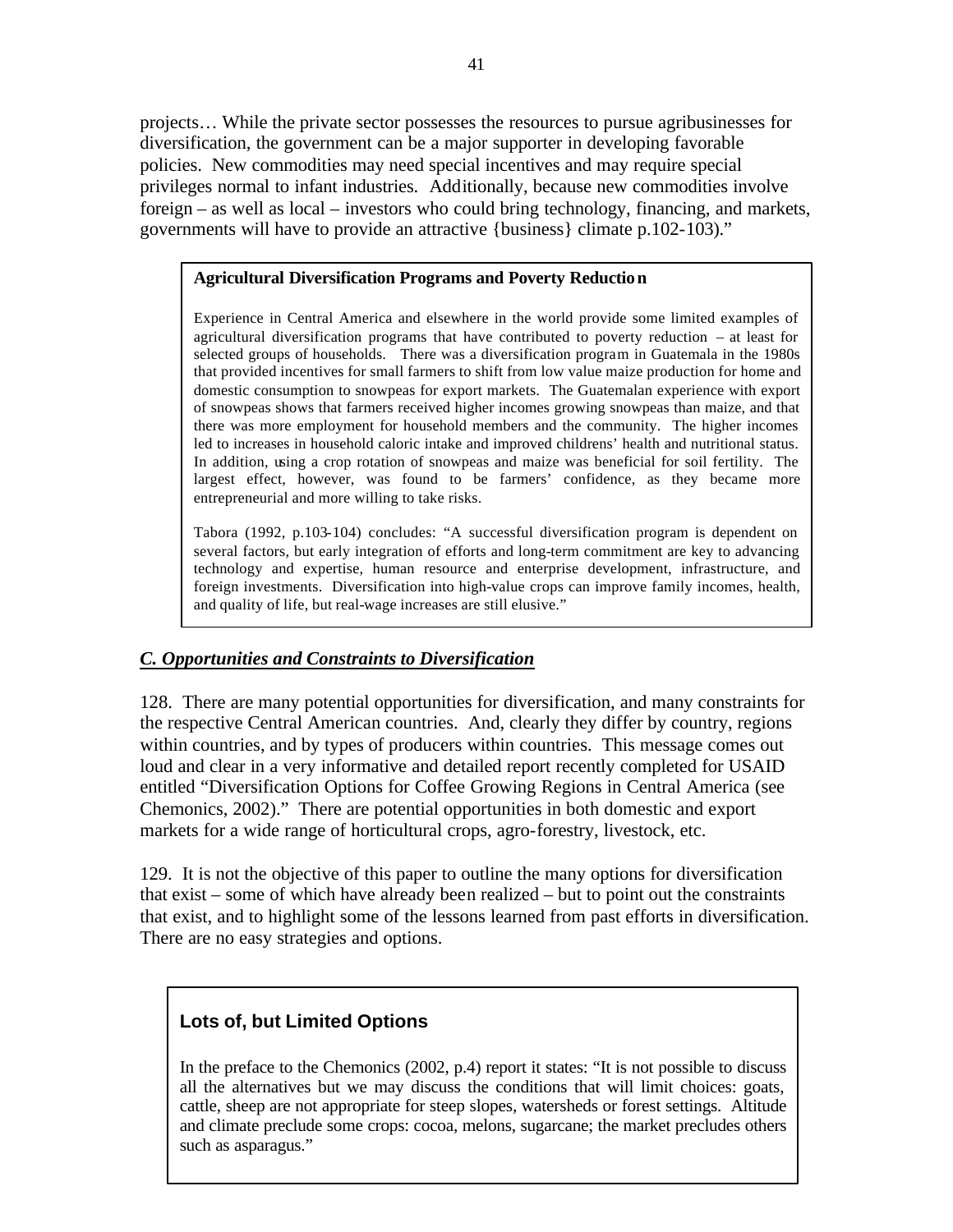130. Some of the constraints highlighted in the USAID-funded report (Chemonics, 2002) in the respective countries (which were significantly less in Costa Rica) include:

- Difficult terrains and low soil fertility;
- Lack of available water and/or electricity for irrigation;
- Uncertain and/or contested land rights and tenure arrangements;
- Financial crisis that constrains and or results in high costs of lending for agriculture and rural enterprises;
- Poorly developed rural transport, communication and energy infrastructure;
- Lack of developed port and airport facilities;
- Low literacy and skills levels of rural population; and
- Underfunded and understaffed research and extension systems lacking appropriate skills.

131. Clearly, not all of these constraints can be removed immediately. But, they need to be dealt with, especially if the diversification strategy is to include poverty reduction as one of its major objectives. In contrast, larger more commercially oriented farmers can sometimes circumvent some of these constraints by tapping into their own resources and connections.

# *D. Some Possible Government-backed Initiatives for Diversification*

132. Development of diversification strategy should follow a systematic approach, dealing with both the agricultural and business environment constraints at the same time. As such, it is clear that there is considerable overlap between efforts to promote diversification and increased competitiveness. What is really needed in the Central America countries is a broad based rural development strategy that promotes both increased competitiveness and diversification and provides a safety net for poor individuals and households to help them through this adjustment process. In analyzing the elements that have combined to strengthen agricultural and rural sectors in developed nations, several factors stand out:

- *Market research*. Solid research is needed to identify markets and study demand for agricultural products in short supply, whether for domestic or export markets. Specialized organizations are often well suited to this task. An example is INCAE's new Centro de Inteligencia Sobre Mercados Sostenibles (CIMS).
- *Technical assistance.* Appropriate integrated technical packages must be designed for products deemed promising (to address the agronomic, environmental, sanitary and phyto-sanitary problems, and quality requirements the farmer may face). This can be accomplished by a variety of partners, both governmental and non-governmental, in partnership with the private sector. Technical assistance could be offered through extension services managed and funded by local authorities, thereby ensuring their active participation.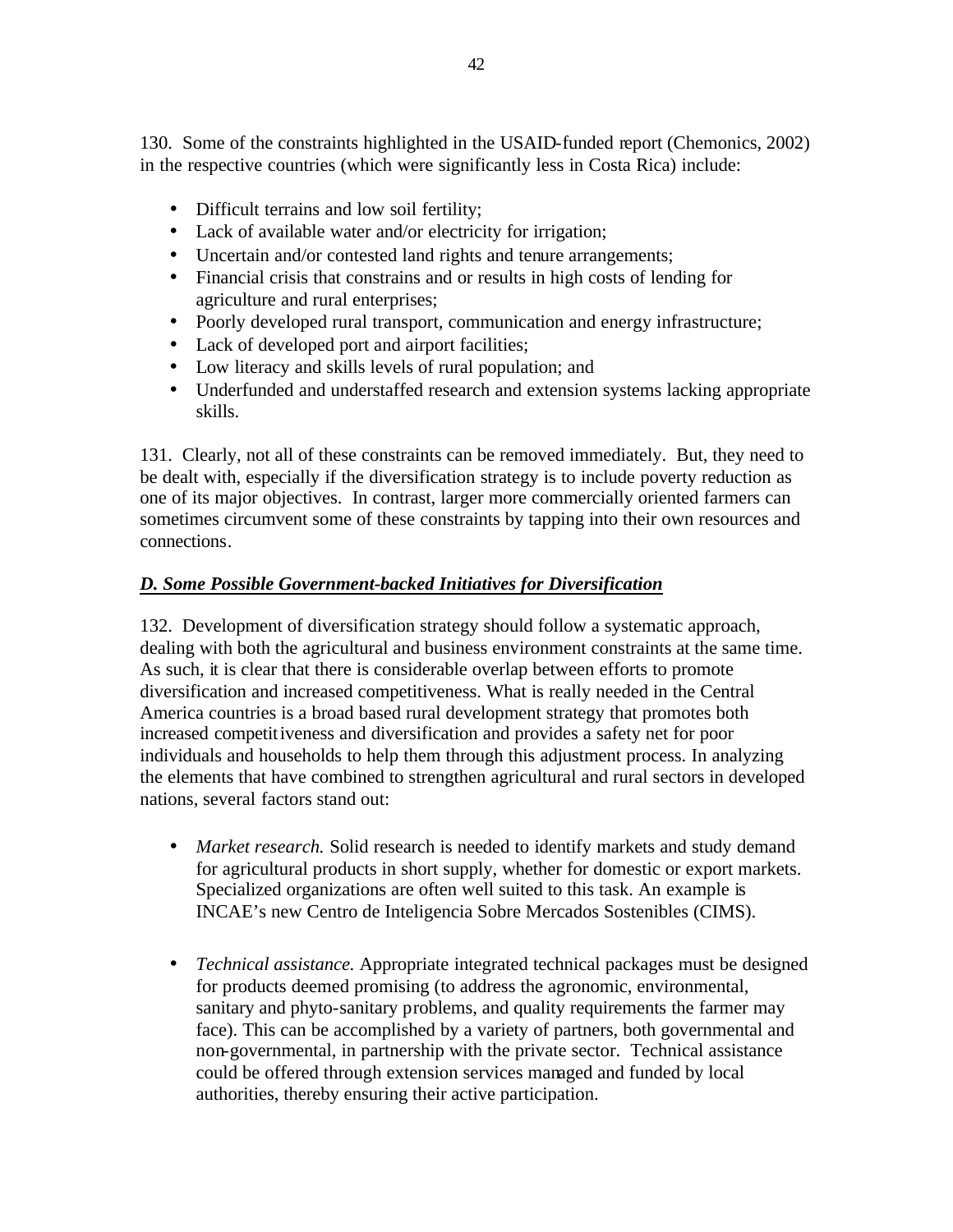- *Agricultural safety standards.* The underpinning principles of an agricultural trade program must be built upon scientifically based sanitary (animal and human health) and phytosanitary (plant health) measures. Accordingly, it is essential for any program that supports trade in agricultural products to incorporate the principles set forth in the internationally recognized measures (or regulations) to protect human, animal or plant life or health: notably, the World Trade Organization Agreements on the application of Sanitary and Phytosanitary Measures and the Technical Barriers to Trade. The WTO signatories believe that trading rules based upon science and transparency will promote fair competition and provide predictable and growing access to markets.
- *Marketing and logistics*. To facilitate the efficient commercialization of agricultural products, bottlenecks must be identified and solutions proposed and implemented. One arrangement that has considerable potential for raising incomes of small farmers is contract farming. Processors provide growers with credit and technical assistance, in exchange for delivery of a crop at a fixed price at the time of harvest.
- *Improved access to international markets*. Governments in Central America need to work together to lower and eliminate trade barriers between the respective countries and also with large foreign markets such as the United States, Europe and Japan. There are still important constraints to free trade in agricultural products and/or subsidies (direct or indirect) on certain agricultural products that are a major constraint to diversification.
- *Improved access to labor markets*: labor mobility is important, both within countries and between countries. Seasonal and permanent migration, and the sending of remittances are an important component of the rural economy in the Central American countries. Lower barriers to labor mobility, along with improved access to financial services to transfer remittances are therefore important.
- *Credit support.* Targeted support programs can finance the investments needed to begin production. Some modest scheme may be necessary to support the individual producer's income temporarily during the unproductive phase. However, such support should be minimized and should not unduly distort the necessary market-oriented rationale for diversifying.
- *Community organizations.* Locally based groups can support producer and/or trade organizations. These groups could gradually take over the processes discussed above and provide necessary linkages to markets.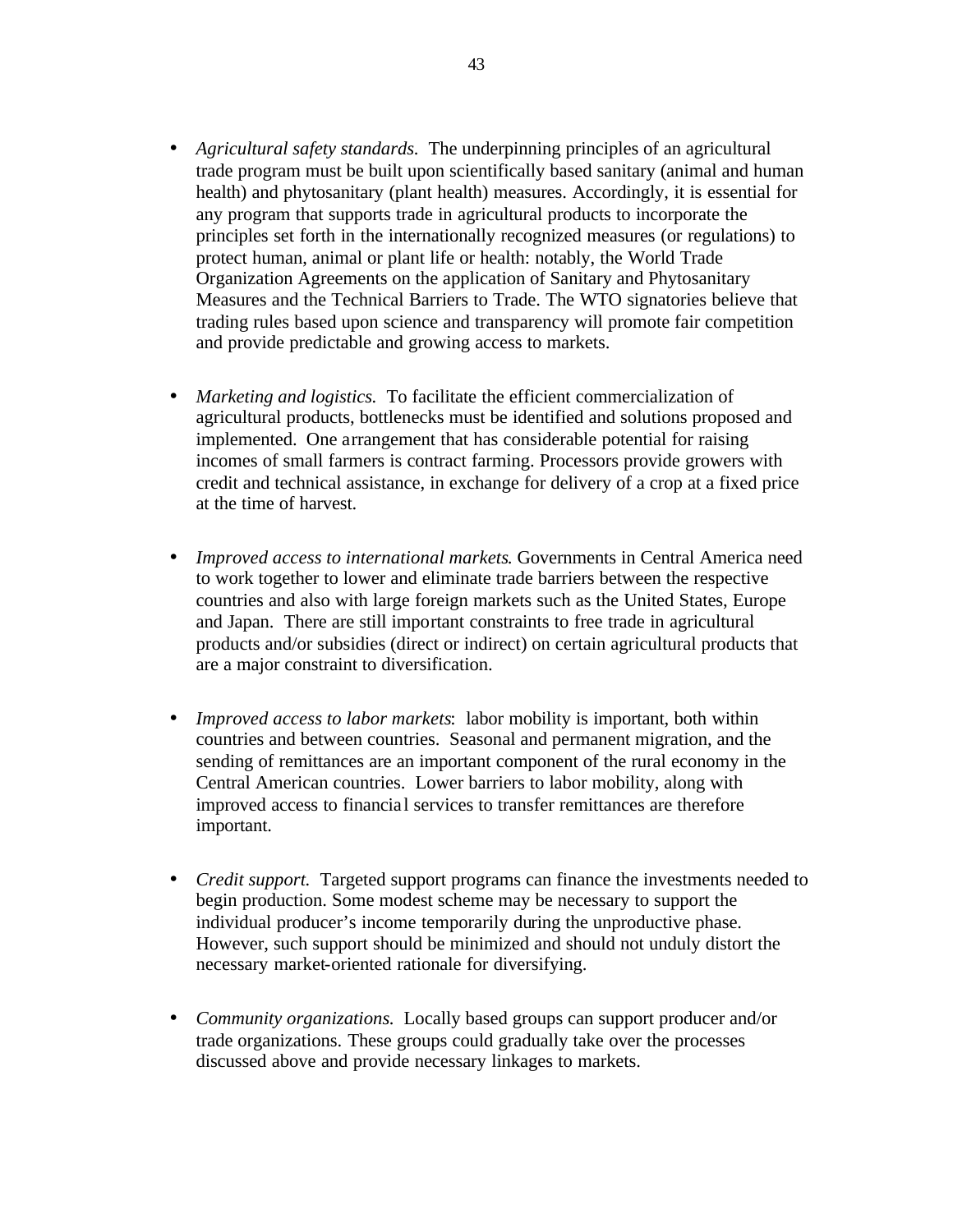133. Unfortunately, all these forms of support may not be in place or may not fall into place at the same time. The more factors that are present at a given moment, the greater the chances for successful broad-based agricultural diversification. Addressing one factor at a time will not move diversification along as fast as it needs to move to keep up with the dynamic trends and requirements of the domestic and international markets for agricultural products (and non-agricultural and services).

134. Aside from socioeconomic factors, there are cultural factors to be considered as well. It may be difficult to convince coffee producers to produce something else. Generally speaking, producers have a long tradition of coffee production, which may be difficult to overcome. Any diversification strategy must consider this sort of resistance, and other such cultural aspects, when designing programs---especially for areas that cannot produce coffee competitively.

135. Not every farmer can be assisted with a non-coffee agricultural alternative. Other alternatives need to be considered for marginal farmers or those beyond the means of an agricultural solution. Those who face any or all of the following constraints: The slope of the land is too steep, or the soil is too thin and non-fertile. The farm size is too small, or the farm is too remote. There is not enough rain for rain-fed agriculture and no water for irrigation. These producers may need to find employment in light industry associated with non-agricultural activities. All of these activities would require manufacturing in the production area or nearby, offering employment alternatives for displaced growers. Such a manufacturing base requires skilled labor. That labor should be trained, so it is ready to work once the industry is established.

136. Finally, rural development programs will not be equitable or successful if they do not include farm laborers, especially migratory and seasonal workers---perhaps the most neglected and disenfranchised sector in the region. In fact, smallholders, no matter how poor, have more options and support than the landless poor who work seasonally on the farms of others. It is important for the respective countries to consider different types of safety net programs that can provide assistance to poor individuals and households who have difficulty adjusting to the new situation.

137. To conclude, diversification is part of a process of transformation of the rural economy. There have been many lessons learned from the past (see the following box), but each country, region, community, and farmer needs to assess present (and future) conditions and their relative comparative advantage. More attention needs to be devoted to the objectives of a diversification strategy and to assessing the economic, social, and their environmental impacts. Because of the major economic and political changes that have taken place in the Central American countries in the 1990s, there is a need to once again revisit the issue of diversification, to develop some best practices that can be applied on a case-by-case basis.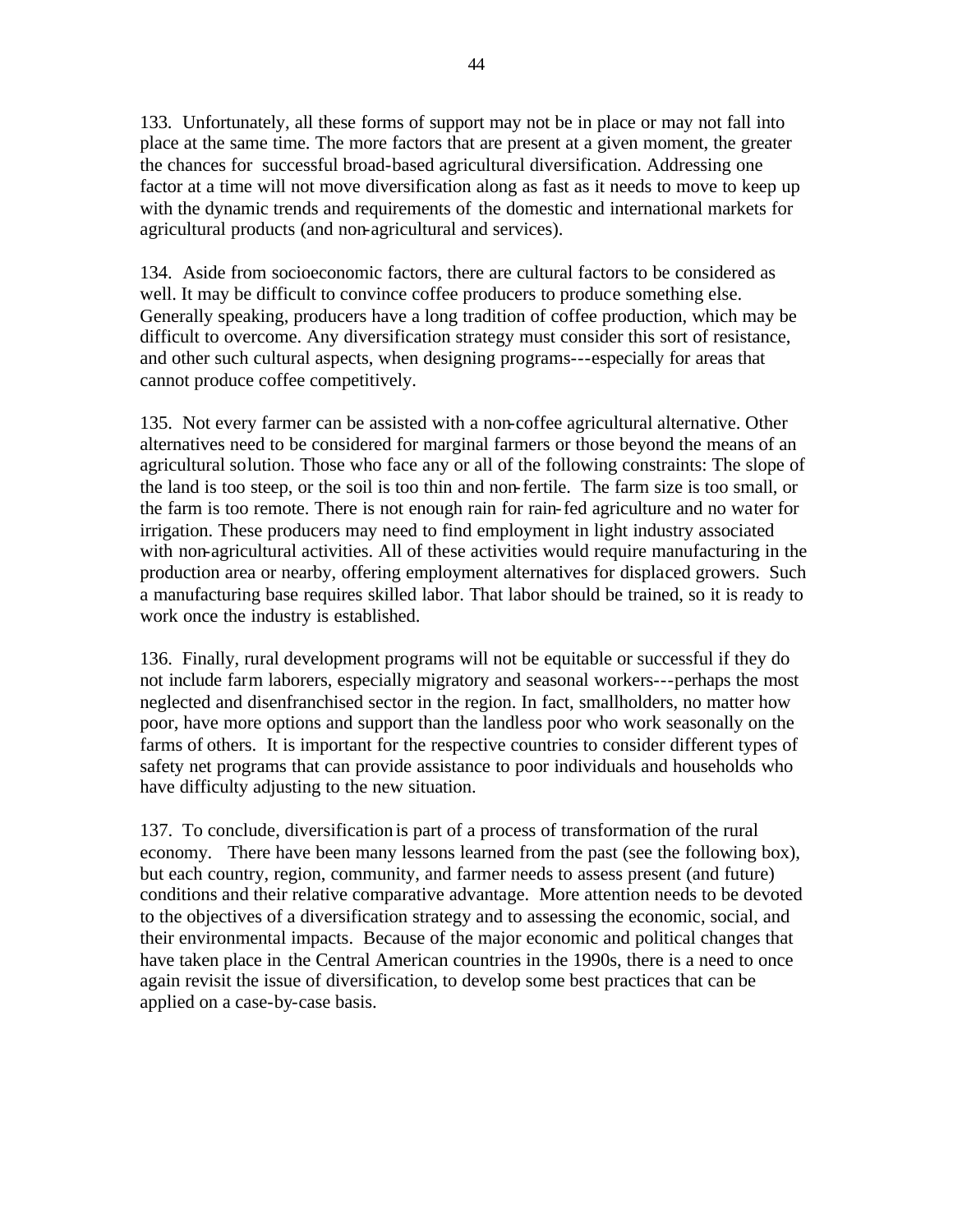#### Lessons Learned from Previous Agricultural Diversification Efforts

- 1. Improved *quality* of output is no less important than increases in *quantity* of output---and possibly more so.
- 2. Achieving quality-based competitiveness takes time. This process is greatly aided by partnerships and match-making arrangements with the private sector (including foreign firms). National institutions can offer support to farmers in the form of appropriate technologies, technical assistance, and financial and marketing services.
- 3. Experience in marketing new agricultural products domestically is often the first step in the successful development of export marketing.
- 4. Governments can support diversification by facilitating foreign and joint venture investments, as well as transfers of production and processing technologies from abroad.
- 5. Successful diversification programs that support sustained production and export expansion include new types of financial and marketing arrangements (such as joint ventures, vertical integration, and investment incentive programs). Public investments are also needed in human capital and support structures (education and health, water and sanitation, rural infrastructure, research and extension).
- 6. Successful diversification programs start by considering the agro-ecological characteristics of the areas to be diversified. Extensive market research and marketing planning of potentially successful crops are also needed before any crops are chosen.
- 7. One of the more successful approaches in diversifying agricultural capacity has been to add value to a crop that is familiar: one that has already been grown in the area and whose agricultural practices and post-harvest handling requirements are known to local producers. Adding value to the product may make it commercially successful, while increasing farmers' incomes.
- 8. Production, financing, processing, and marketing should be left primarily to the private sector.
- 9. Farmers cannot assume all risks involved in the new crops. Government should provide incentives should exist for collaborative research/analysis, technical and marketing assistance, and to finance the setting up of production---but not for the production itself.
- 10. The public sector should focus its efforts on providing transportation and communications infrastructure, marketing infrastructure (such as auction/terminal markets and cold storage), standards and quality control services (such as product and factory inspection and certification), market information services, and new product market and trade promotion assistance.
- 11. Strong institutional capacity within cooperatives is crucial to the success of a diversification program. In general, private agribusiness firms have been more successful than cooperatives diversifying their production. The limited success of "campesino" farmer cooperatives could be attributed to a lack of flexibility, sophistication, and quick response, as well as excessive costs. When working with a perishable product, quick response is needed to correct problems and react to changes in the market. Cooperatives must arrive at consensus before responding to change, whereas individual entrepreneurs might only need to make up their own minds.
- 12. Diversification initiatives have faced critical and sometimes insurmountable issues of sustainability at the farmer level. Farmer-centered research and extension is important for the adoption of appropriate sustainable farming methods by small farmers.
- 13. The correct macroeconomic policy environment is crucial for the sustainability of the entire diversification program.
- 14. Where diversification programs were successful in increasing agricultural exports, they were also successful in attracting foreign investment to the countries' agricultural and food sectors.

See Barghouti, Garbus, Umali (1992); Jaffee (1993); Chemonics (2002).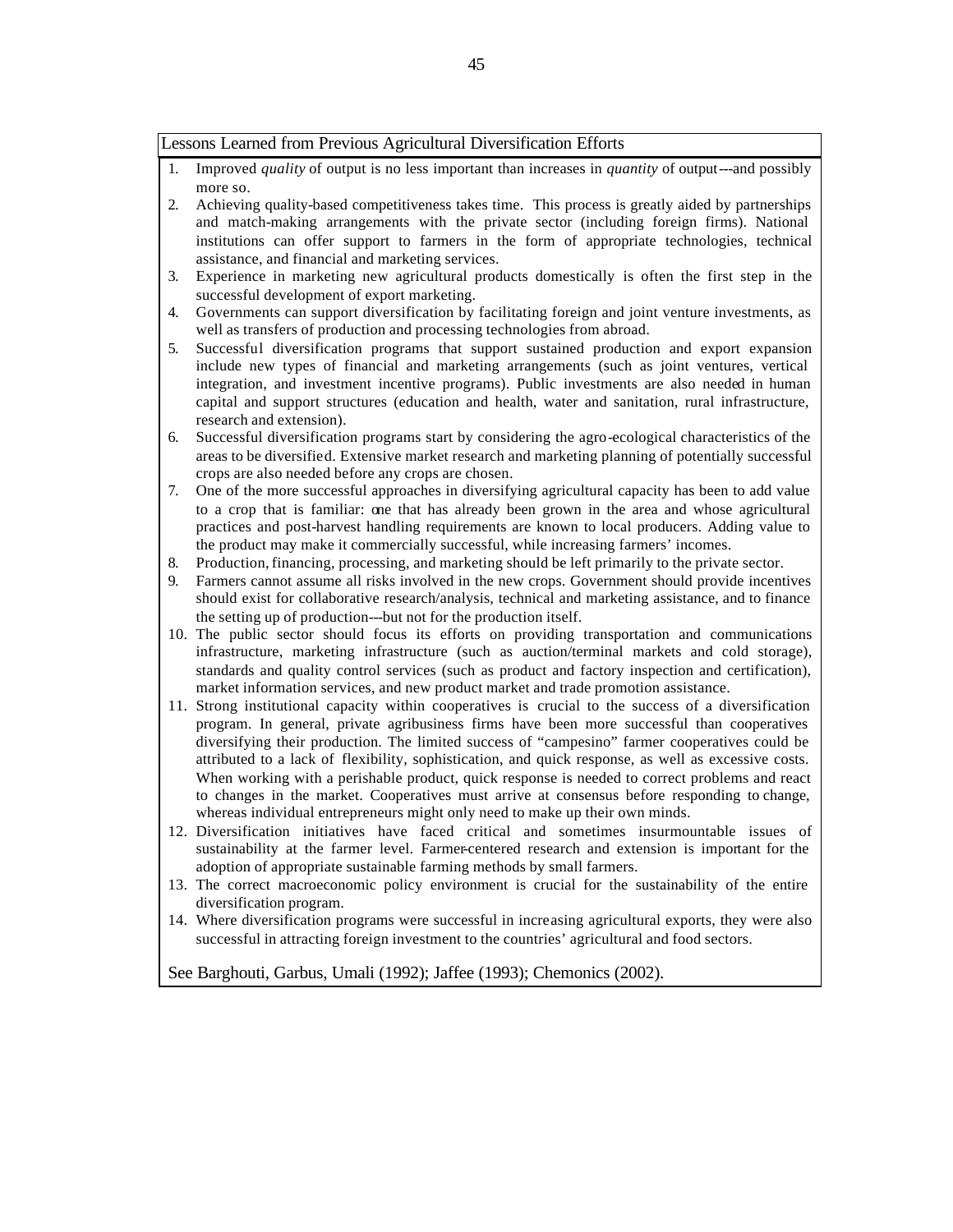#### **VIII. THE SOCIAL IMPACT OF THE COFFEE CRISIS**

#### *A. Overview of Employment in the Coffee Sector*

138. There are many people who derive at least some part of their employment and income from coffee production. According to a recent report by  $ECLAC<sup>19</sup>$  (2002) there are over 1.6 million people in rural areas of Central America that derive employment and income from coffee. The traditional focus of attention in the coffee sector during a time of crisis is coffee producers and financial institutions that lend to coffee producers, traders and exporters. Notably the focus has been on coffee producers with outstanding loans that typically are medium and larger producers. However, in the current coffee crisis there has been increased awareness of the widespread negative impacts on small coffee producers and coffee laborers – both full-time and seasonal – and others linked to activities in the coffee sector and to coffee-related incomes and expenditures (e.g., commerce, transportation, storage and processing, financial services, and retail sales).

#### *Typology of Coffee Producers*

 $\overline{a}$ 

139. In the five Central American countries there are about 300,000 coffee producers, of which 200,000 are considered "micro producers". Although they account for almost 70% of the producers they produce only 11.6% of the coffee. These micro coffee producers tend to use traditional varieties and technology, family labor, no purchased inputs, obtain low yields, grow other crops - often intercropped with coffee - especially staple food crops, and many work as seasonal (and some as full-time) laborers on larger coffee farms and/or other farms. "Small producers" account for almost 50,000 of the nearly 300,000 coffee producers, and they produce more coffee than the 200,000 "micro producers". Many of the small coffee producers use some improved varieties and technology, use some hired labor and inputs and might have access to credit through a cooperative. They also tend to have other sources of farm based income and possibly some off-farm employment. "Medium producers" tend to be technified, using purchased inputs and hired labor, and many have access to credit. A major proportion of income comes from coffee. Medium-large and large coffee producers account for about 3.5% of the producers and almost 60% of coffee production. These producers account for the majority of purchased inputs and hired labor used in coffee production and harvest. Most have access to formal credit and many are vertically integrated with coffee processing and marketing.

<sup>&</sup>lt;sup>19</sup> Economic Commission for Latin America and the Caribbean (ECLAC or CEPAL for its Spanish name).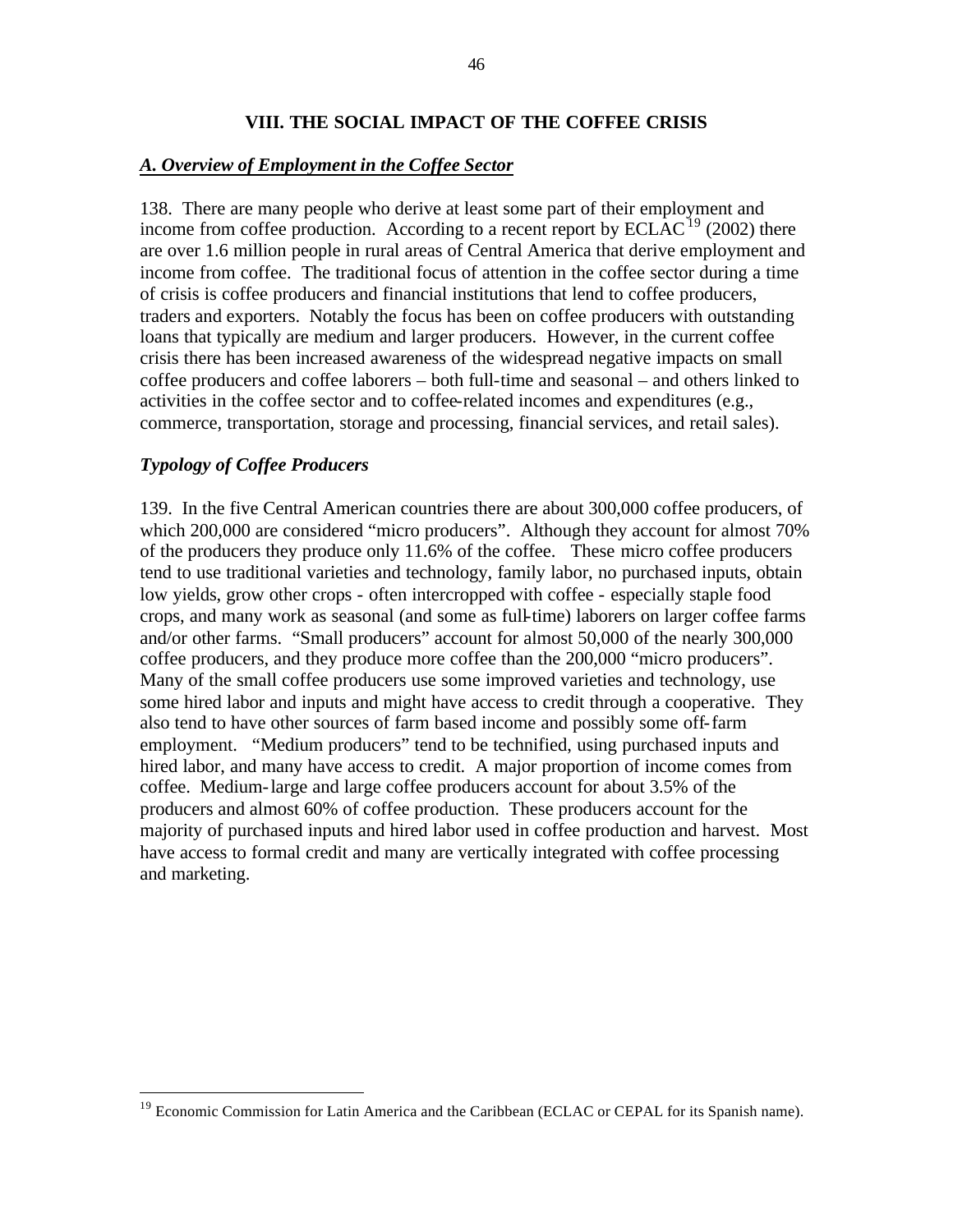|             | Micro      | Medium<br>Small |           | Medium-   | Large     | Total     |  |
|-------------|------------|-----------------|-----------|-----------|-----------|-----------|--|
|             |            |                 |           | Large     |           |           |  |
| Farm        | $<$ 3.5 ha | $3.5 - 13ha$    | 14-34 ha  | 35-70 ha  | $>70$ ha  |           |  |
| <b>Size</b> |            |                 |           |           |           |           |  |
| $#$ of      | 200,000    | 47,900          | 33,000    | 7,300     | 2,900     | 291,000   |  |
| Producers   |            |                 |           |           |           |           |  |
| Total       | 162,000ha  | 170,000ha       | 126,000ha | 133,000ha | 301,000ha | 892,000ha |  |
| Land        |            |                 |           |           |           |           |  |
| Average     | 11.7       | 14.1            | 20.6      | 26.0      | 19.8      | 18.3      |  |
| Yield       |            |                 |           |           |           |           |  |
| (qq/ha)     |            |                 |           |           |           |           |  |
| $%$ of      | 68.7%      | 16.4%           | 11.3%     | 2.5%      | 1.0%      | 100%      |  |
| Producers   |            |                 |           |           |           |           |  |
| $%$ of      | 18.2%      | 19.1%           | 14.1%     | 14.9%     | 33.7%     | 100%      |  |
| Land        |            |                 |           |           |           |           |  |
| $%$ of      | 11.6%      | 14.7%           | 15.9%     | 21.3%     | 36.5%     | 100%      |  |
| Yield       |            |                 |           |           |           |           |  |

*Table 8.1: Typology of Producers in Central America*

**Note** : Costa Rica, El Salvador, Guatemala, Honduras, Nicaragua. **Source**: ECLAC (2002, p.29), based on estimates from respective countries' national coffee associations

## *Coffee Laborers*

140. It is estimated that there are more than 8 times as many coffee laborers as producers. Some are "full-time" employees living on or near coffee farms, and many more are seasonal laborers – especially during harvest season. Many "micro producers" also seek employment with larger coffee producers. A significant proportion of seasonal laborers during harvest migrate to coffee producing areas from other areas. These seasonal migrants might have their own small landholdings where they produce food staples and might also seek other sources of seasonal employment in agriculture or other sectors.

141. As can be observed in the following table, about 28% of the economically active rural labor force in the Central American countries derive some employment and income from coffee production and harvesting. In Nicaragua 42% and in Guatemala 31% of the rural labor force works in coffee. Interestingly, in Costa Rica, where coffee is least important in terms of share of GDP and exports, a high proportion of the rural labor force (28%) is involved in coffee.

142. As can be observed in the table, daily wages range from US2.3/day in Nicaragua, US3.0-3.6/day in Honduras, Guatemala and El Salvador, and US\$7.6/day in Costa Rica. Although there are official minimum wage laws in the countries, there are numerous reports of wages for coffee laborers being lower than the minimum rate. There is also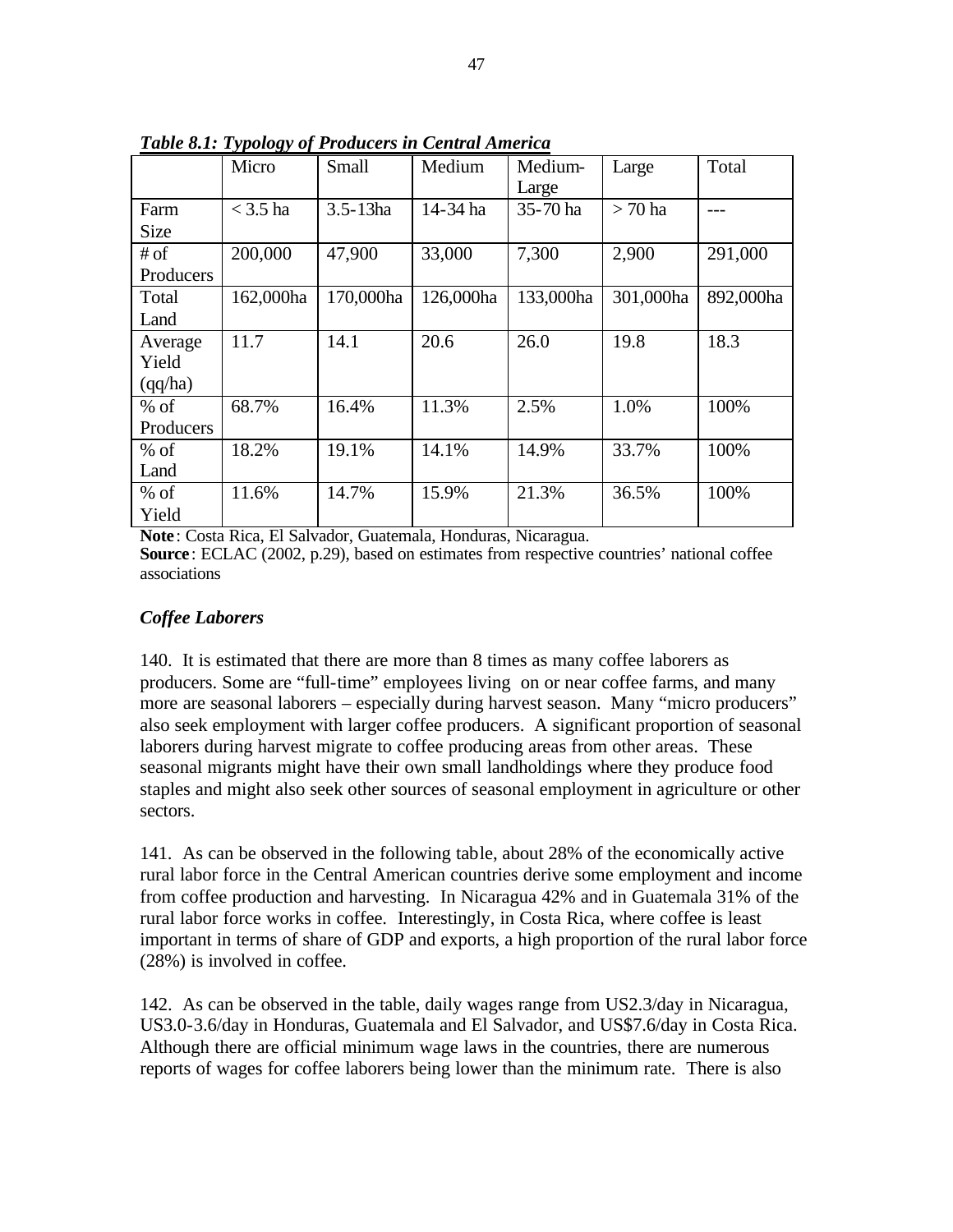evidence that many individuals and households that are seasonal coffee laborers are classified as "poor".

| Country                                        | Economically        | <b>Labor Force</b> | % Rural Labor | Average      |  |  |  |  |  |
|------------------------------------------------|---------------------|--------------------|---------------|--------------|--|--|--|--|--|
|                                                | <b>Active Labor</b> | Employed           | Employed in   | Wage per     |  |  |  |  |  |
|                                                | Force in Rural      | in Coffee (full-   | Coffee        | Labor Day    |  |  |  |  |  |
|                                                | Areas               | time and           |               | $(US\$/day)$ |  |  |  |  |  |
|                                                |                     | seasonal labor)    |               |              |  |  |  |  |  |
| Costa Rica                                     | 725,000             | 200,000            | 28%           | \$7.6        |  |  |  |  |  |
| El Salvador                                    | 936,000             | 160,000            | 17%           | 3.6          |  |  |  |  |  |
| Guatemala                                      | 2,286,000           | 700,000            | 31%           | 3.2          |  |  |  |  |  |
| Honduras                                       | 1,152,000           | 300,000            | 26%           | 3.0          |  |  |  |  |  |
| Nicaragua                                      | 672,000             | 280,000            | 42%           | 2.3          |  |  |  |  |  |
| <b>TOTAL</b>                                   | 5,771,000           | 1,640,000          | 28%           |              |  |  |  |  |  |
| Central America                                |                     |                    |               |              |  |  |  |  |  |
| $R_{\text{max}}$ , $E/Y$ $A/Y$ (0000 $\pm$ 01) |                     |                    |               |              |  |  |  |  |  |

*Table 8.2: Estimated Employment in Coffee Production in Central America*

**Source**: ECLAC (2002, p.21)

# *B. Impacts of the Coffee Crisis in Central America*

143. It is somewhat difficult to isolate the socio-economic impacts of the coffee crisis on the Central America countries because there has been a series of negative shocks that have overlapped and exacerbated each other. These shocks include Hurricane Mitch, which caused widespread destruction in 1998, erratic rainfall and persistent drought over the past few years, and the decline in international commodity prices for major export crops (e.g., coffee, bananas, oil palm and citrus). In addition, there was a serious earthquake in El Salvador in January-February 2001, and tropical storm Michelle affected Honduras and Nicaragua in the fall of 2001. Thus, the drastic fall in coffee prices since 1990 is only one of many negative forces sweeping rural areas, and occurring at a time when many poor rural households are extremely vulnerable to additional shocks – because their assets bases and risk management capacities have been reduced. As such, the current coffee crisis is really part of the broader rural poverty crisis in these countries.

## **From InterAction on the Central American Crisis – Updated April 2002**

"Much of Central America is suffering from a worsening food crisis precipitated by a combination of droughts, floods, and poverty linked to falling world coffee prices. Since last summer, very little rain fell across much of the region, causing widespread crop losses in Guatemala, Honduras, El Salvador and Nicaragua. The persistent drought has been described as the worst disaster to hit Central America since Hurricane Mitch, and comes on the heels of two devastating earthquakes that struck El Salvador in January and February 2001 and tropical storm Michelle, which battered Honduras and Nicaragua in the fall of 2001. The drought has caused agricultural losses of up to 80 percent in parts of Guatemala and El Salvador, in Guatemala alone, an estimated 150,000 people, including nearly 60,000 children under the age of five, are suffering from acute malnutrition. Severe drought in the eastern part of El Salvador has affected over 300,000 people, and over 100,000 more are affected in Nicaragua. A further 300,000 people are experiencing food insecurity in Honduras, which has lost over 50,000 hectares of agricultural land to tropical storm Michelle last fall. Across the region, nearly a million people are now facing food security problems."

See www.interaction.org/centralamerica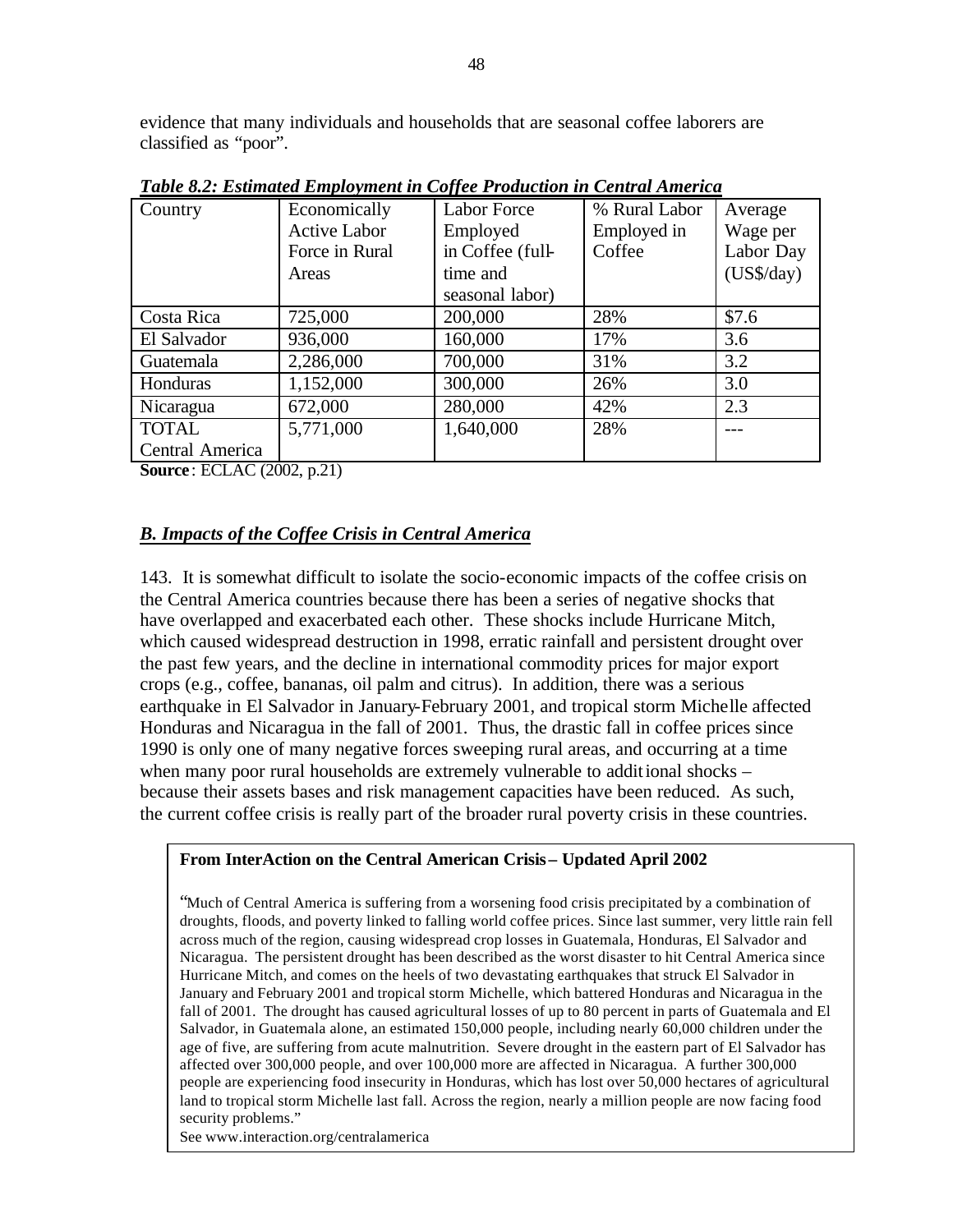144. Recent USAID appraisals of the situation in the respective countries highlight widespread reductions in employment – "Many hundreds of thousands of seasonal and permanent coffee farm jobs, are being lost". Poor rural households' have lost employment and income because there is lower demand for coffee laborers, a smaller harvest to pick, and lower wages. The decreases in employment and incomes have resulted increased food insecurity and malnutrition, some abandonment of farms, and increased migration out of rural areas – both domestic or cross-border. To make matters worse, USAID concludes that the coffee crisis is reducing government revenues, weakening national financial systems, and contributing to overall social and economic instability. That is, the coffee crisis is creating a situation whereby there is a lack of domestic resources available to mitigate the crisis and its socio-economic impacts, and the crisis deepens.

#### **Survey Results from El Salvador and Nicaragua**

Surveys were recently conducted by the World Bank's Commodity Risk Management Group (RDVCG) in Nicaragua and El Salvador to assess producers' responses to low coffee prices and their perceptions of price risk and other risks (see World Bank 2001, 2002). Results indicate that the immediate responses by producers has been to reduce costs, particularly of purchased inputs and labor*.* Producers also seem to be harvesting their coffee, but cutting back on the number of pickings, harvesting both ripe and unripe cherries. Results also indicate some other risk coping strategies to reduce expenditures. Many producer households are reducing their consumption. Smaller producers, in particular, indicated that they are increasing informal borrowing and are concerned about losses of other employment. Almost all producers, regardless of size, ranked coffee price shifts as the most important risk they faced (e.g., as compared to nature and health related risks).

145. The recent report by ECLAC (2002) notes that the coffee crisis has had a significant and widespread impact on the economies of Costa Rica, El Salvador, Guatemala, Honduras and Nicaragua. Not only are coffee producers and laborers directly affected, but linked economic activities in commerce, transportation, storage and processing, financial services, and retail sales have all been impacted through a negative multiplier effect.

146. However, according to the ECLAC report, the most serious impacts have been on coffee producers and laborers and concentrated in rural areas. The financial situation of coffee producers in Central America has suffered considerably, as have financial institutions that provided loans. Loan arrears and defaults are increasing and access to new loans is limited. This has resulted in a financial crisis for many producers and financial institutions. To reduce costs and cut their losses, many producers have cut back or eliminated many cultural practices (e.g., weeding and pruning, fertilizer applications, treatments against pests and diseases), decreased the number of harvest pickings. In addition many producers are cutting back on wages and/or paying wages in-kind. Some farms have been abandoned or neglected. Reduced production activities has lowered expenses on purchased inputs and labor and led, in many cases to lower yields and/or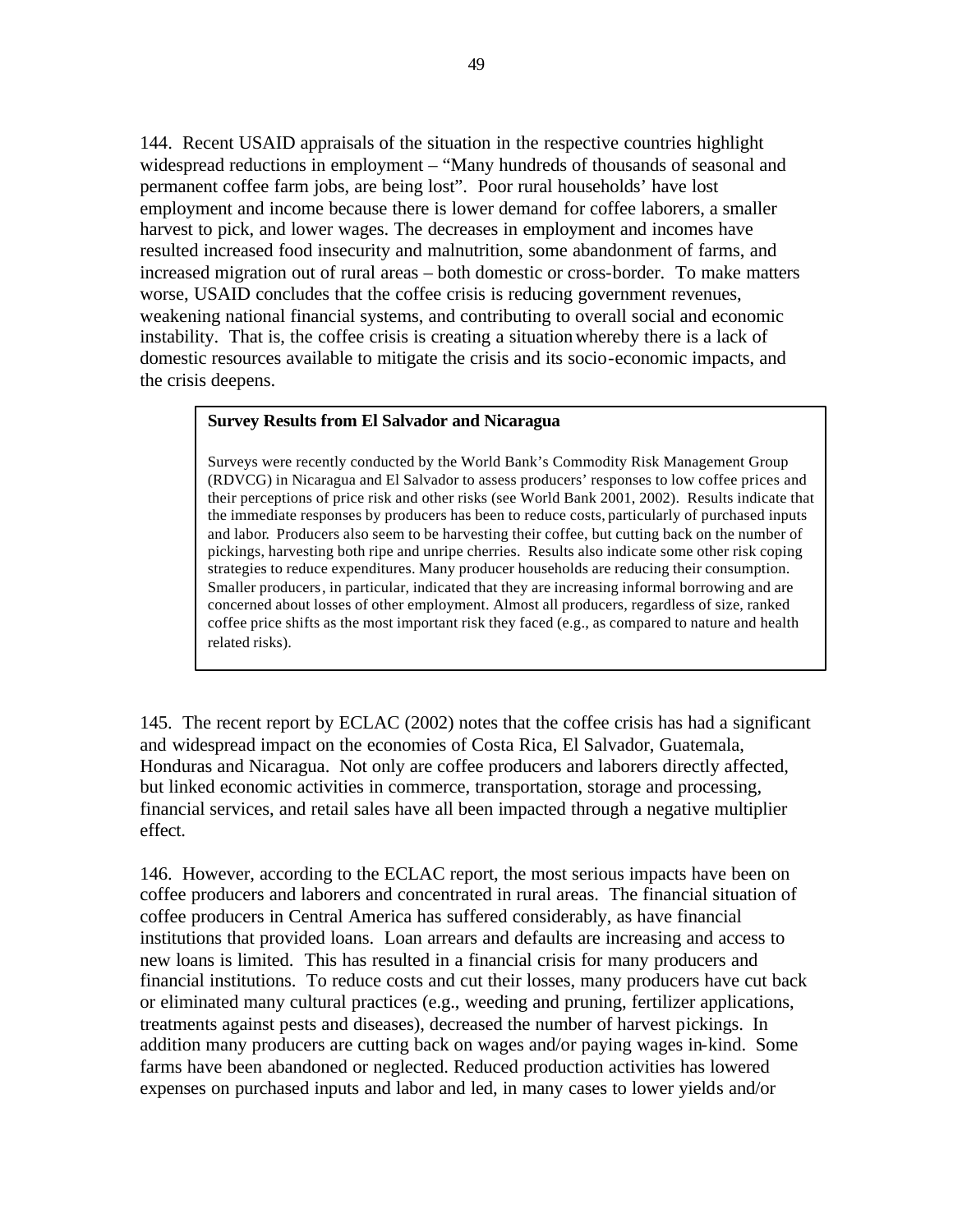lower quality coffee. Especially when cutting back on harvest pickings. All of these cost saving practices translate into a lower demand for labor – both full-time and seasonal. In most cases the lower demand for labor has led to excesses in the supply of labor and downward pressure on prices. There are, however, reports that in some coffee producing areas there is actually a lack of harvest labor because laborers have sought alternative employment opportunities in expectation of lower wages and labor days.

147. According to the ECLAC study (see table 8.3), it was estimated that compared to the 3 previous years, in 2001, labor demand was about 30% less in Guatemala, Honduras and Nicaragua, about 20% less in El Salvador and about 12% less in Costa Rica. In total, for the five countries, this translated into a loss of about 42 million labor days, or 170,010 full time equivalent jobs (based on 250 labor days)<sup>20</sup>, and a loss of income of almost US\$140 million.

| Country for 2001 |                      |           |             |            |                  |        |             |
|------------------|----------------------|-----------|-------------|------------|------------------|--------|-------------|
| Country          | (a)                  | (b)       | $(c) = b/a$ | (d)        | (e)              | (f)    | $(g) = d*f$ |
|                  | Average              | Reduction | $\%$        | Total      | Reduction in     | Daily  | Total       |
|                  | # of                 | in $#$ of | Reduction   | Reduction  | <b>Full Time</b> | Wages  | Reduction   |
|                  | Labor                | Labor     | in Labor    | in Labor   | Employment       | per    | in Labor    |
|                  | Days                 | Days/ha   | Days per    | Days       | Units            | Labor  | Income in   |
|                  | per ha               |           | ha          |            | (250 labor days  | Day in | millions    |
|                  | (based on            |           |             |            | $= 1$ FTE)       | US\$   | of US\$     |
|                  | 3 previous<br>years) |           |             |            |                  |        |             |
| Costa            | 128.7                | 15.6      | 12%         | 1,675,000  | 6,700            | 7.8    | 12.7        |
| Rica             |                      |           |             |            |                  |        |             |
| El               | 141.4                | 28.4      | 20%         | 4,540,000  | 18,155           | 3.8    | 16.3        |
| Salvador         |                      |           |             |            |                  |        |             |
| Guatemala        | 221.0                | 71        | 32%         | 19,380,000 | 77,530           | 3.2    | 62.0        |
| Honduras         | 163.0                | 50        | 31%         | 12,250,000 | 49,000           | 3.0    | 36.7        |
| Nicaragua        | 147.0                | 43        | 29%         | 4,660,000  | 18,625           | 2.3    | 10.7        |
| <b>TOTAL</b>     |                      |           |             | 42,505,000 | 170,010          |        | 138.6       |

*Table 8.3: Estimates of Losses of Employment and Wages in Coffee Production by Country for 2001*

**Source**: ECLAC (2002, p.31)

 $\overline{a}$ 

148. However, these estimates of lost income do not necessarily translate into "actual" declines in household income and consumption. That is because the coffee laborers are active trying to adopt risk coping strategies and there has also been some safety nets provided by governments, donors and NGOs. In fact, the actual income and consumption impacts on households of coffee laborers and producers has not been researched in depth, and such an analysis is a major upcoming priority for the World Bank. Proposals for such research using existing household surveys are currently being prepared at the World

 $^{20}$  In reality, many of the laborers are seasonal and only a small proportion are "full-time. So, it is clear that many more than 170,010 income earners were negatively impacted.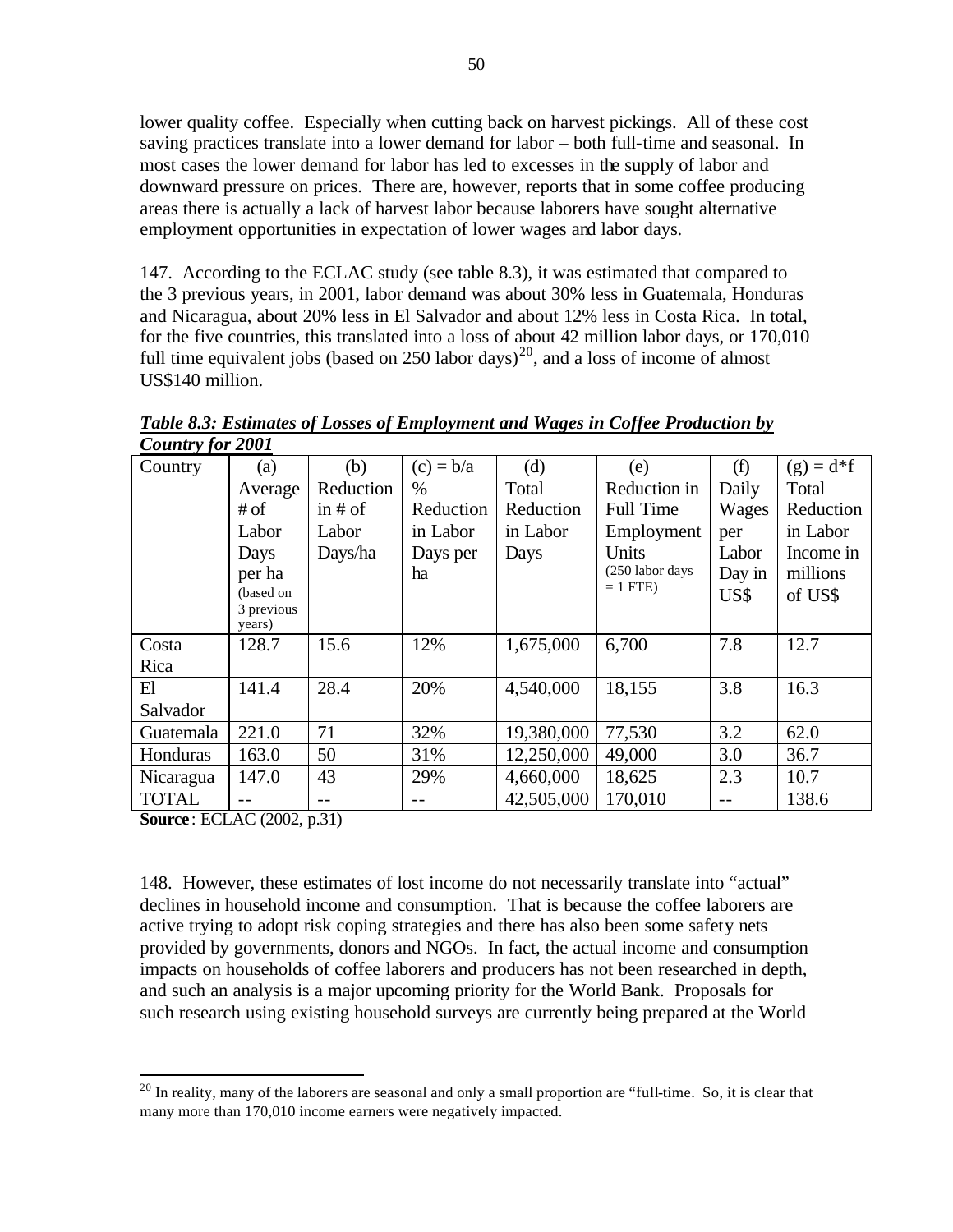Bank. In addition IDB is considering complementary rapid appraisals to improve the understanding of the impact of the crisis on coffee households.

149. Despite the lack of in-depth analyses of the impacts of the coffee crisis on the poor, there has been substantial anecdotal evidence that many poor rural households that derive some income and employment from coffee are, in fact, suffering.

# *C. Safety Nets - The Institutional Response*

150. As mentioned earlier, when governments have attempted to respond to a "coffee crisis," they have focused attention on coffee producers: notably those with outstanding loans, which are typically medium and large coffee producers. Sometimes, small producers have also benefited from government assistance. An example is a current program in Mexico to compensate small coffee producers for low prices. This program provides special support to the income of coffee producers with areas for coffee under 5 ha (according the 1992 coffee census) and for up to 750 pesos per ha (about US\$75/ha).<sup>21</sup>

151. Coffee laborers have not tended to benefit from direct government assistance. Large proportions of coffee laborers are classified as "poor" by various poverty assessments. Indeed, coffee laborers tend to be overlooked. This is important because, in times of economic crises, medium and large coffee producers tend to cut back on their use of purchased inputs and labor. With less demand for labor, wages tend to fall. This can have serious negative impacts on poor coffee laborers, a large proportion of who are also small producers.

152. Since many small coffee producers and laborers also cultivate staple foods for home consumption, any concurrent weather-related risks, such as drought, can exacerbate the negative welfare impacts of low coffee prices. This is currently the case in many Central American countries, where yield losses from drought are compounding the downside shock on small coffee producers and laborers.

153. Moreover, others in the rural economy---including coffee input suppliers, processors, and providers of household goods and services---are also impacted by low coffee prices and low coffee-related incomes. Like coffee laborers, they also do not tend to benefit from any direct government assistance in time of crisis.

154. Recognizing the existence of a rural poverty crisis is an important first step in suggesting possible social protection strategies and options. Institutional responses to address the social problems stemming from the coffee crisis could include:

• *Providing targeted and self-targeted emergency assistance to the rural poor*. The poverty crisis from low coffee prices has led to increased food insecurity and incidences of malnutrition. USAID has been responding to the crisis by mobilizing various emergency food aid programs and using NGOs to administer them. This rapid response has been credited with staving off a major disaster.

 $\overline{a}$ 

<sup>21</sup> See Diario Official, Wednesday 31 January 2001.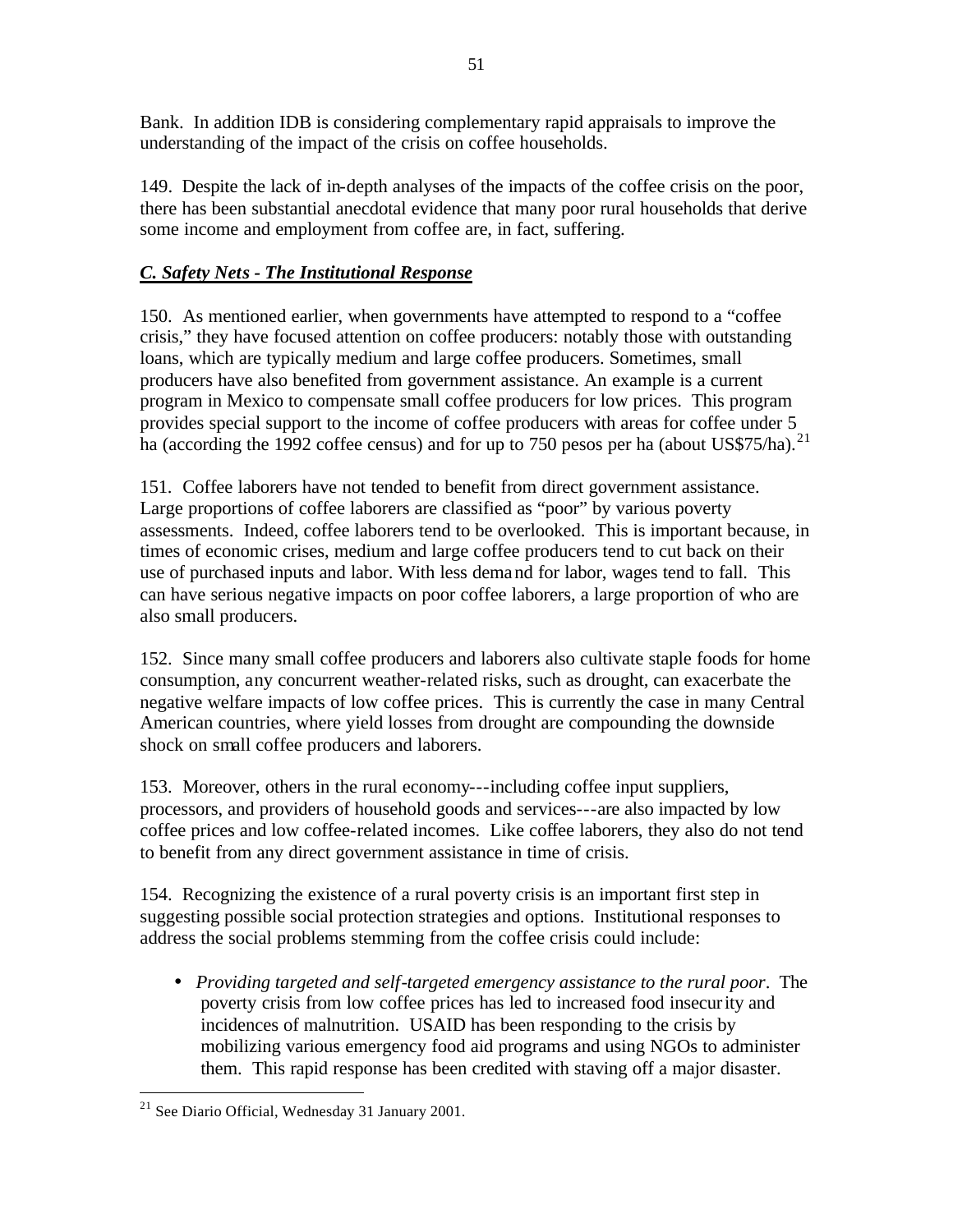There is a need to improve early warning systems of crises and mechanisms for providing emergency relief with cooperation of the respective Governments (national and local), along with donors and NGOs.

- *Providing assistance to unemployed coffee workers and their families.* Nicaragua offers an example. A work-for-food program has been recently set up in partnership with coffee producers. Participants are employed on private coffee farms and receive partial payment from owners; food allotments to make up the difference. The reduced wages allows coffee producers to employ more laborers than they could have otherwise in this crisis situation. This program aims to help both coffee laborers and larger producers. In Mexico, a temporary employment program  $(PET)^{22}$  and a natural disaster fund (FONDEN) provide coverage to rural people when external shocks occur, mainly related to natural calamities (droughts, floods, earthquakes, etc).
- *Improving safety net programs*. There is a need for safety net programs for coffee laborers, small producers, and others in the rural economy: both targeted and self-targeted programs. These programs could include food aid, food-for-work, and temporary employment. They should also include assistance for families and children. Social funds could also possibly be mobilized. Such programs will require a case-by-case analysis in different countries and regions, and where possible should be mainstreamed into existing safety net programs for the rural poor. A key issue in the design of safety nets will be the fact that many coffee laborers are seasonal migrants. This can make geographic targeting difficult.
- *Assisting coffee laborers and small producers in skills development and training* to improve their mobility, either within or beyond the coffee sector. The high supply of unskilled rural labor puts downward pressure on wages; skills development can offset this. Moreover, laborers will probably need new skills as part of the process of diversification.
- *Promoting the use of price risk management instruments.* To provide unemployment insurance to laborers and/or to fund alternative employment, medium and large producers could be given incentives to use instruments such as commodity price insurance (see also earlier section on managing price risks). Possibilities could also be explored for governments to use price risk management instruments to help fund safety net programs for coffee laborers and others. However, if prices remain low for a period of years, commodity price risk management instruments will have a very limited use in funding safety programs. These instruments are better suited for temporary shocks rather than persistent ones.

 $\overline{a}$ 

 $22$  PET is a standing rural poverty program that can be scaled up in times of economic crisis or natural disasters.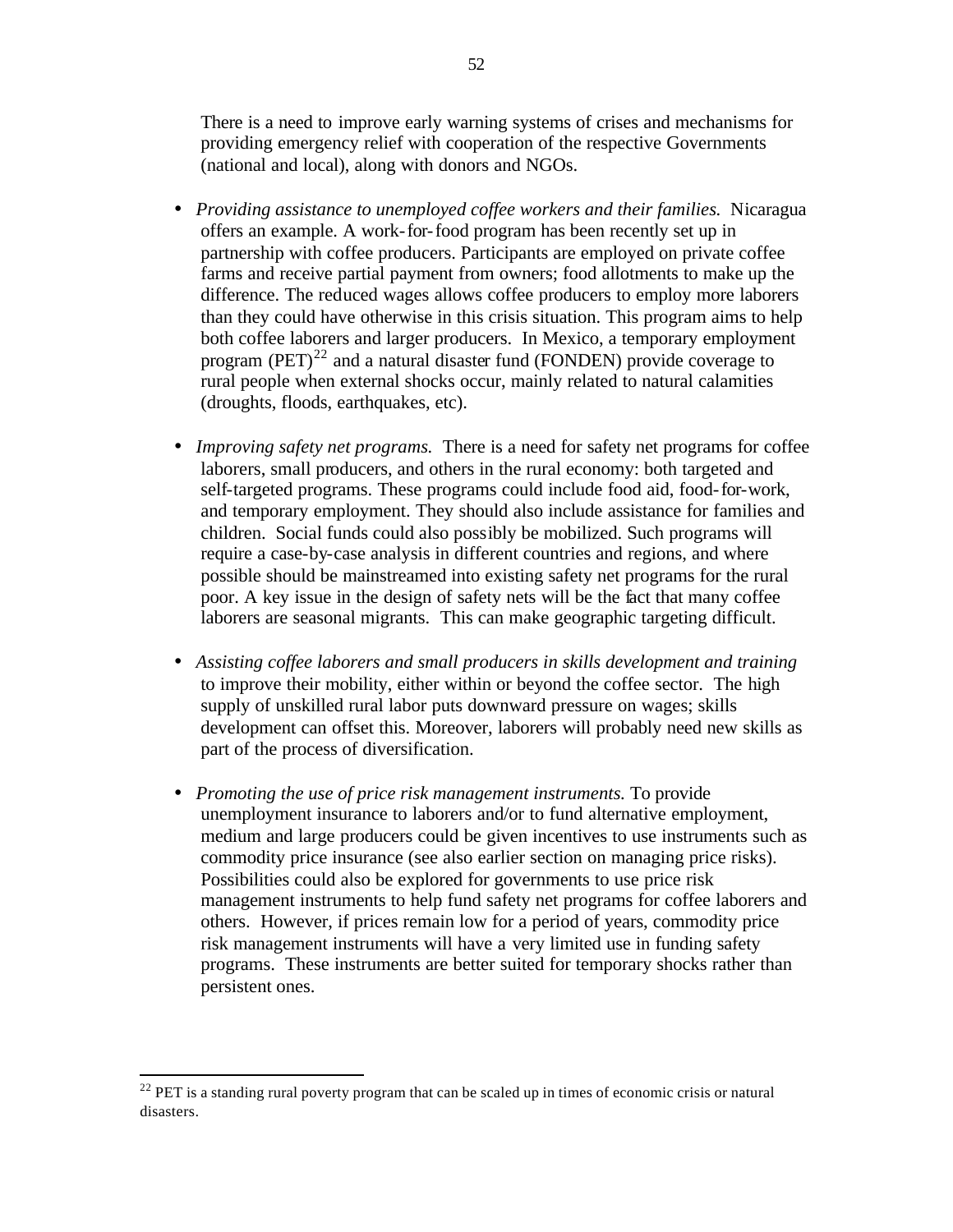• *Providing assistance to link the laborers' associations with the producers' associations* to help identify common issues and capabilities to respond better to crises.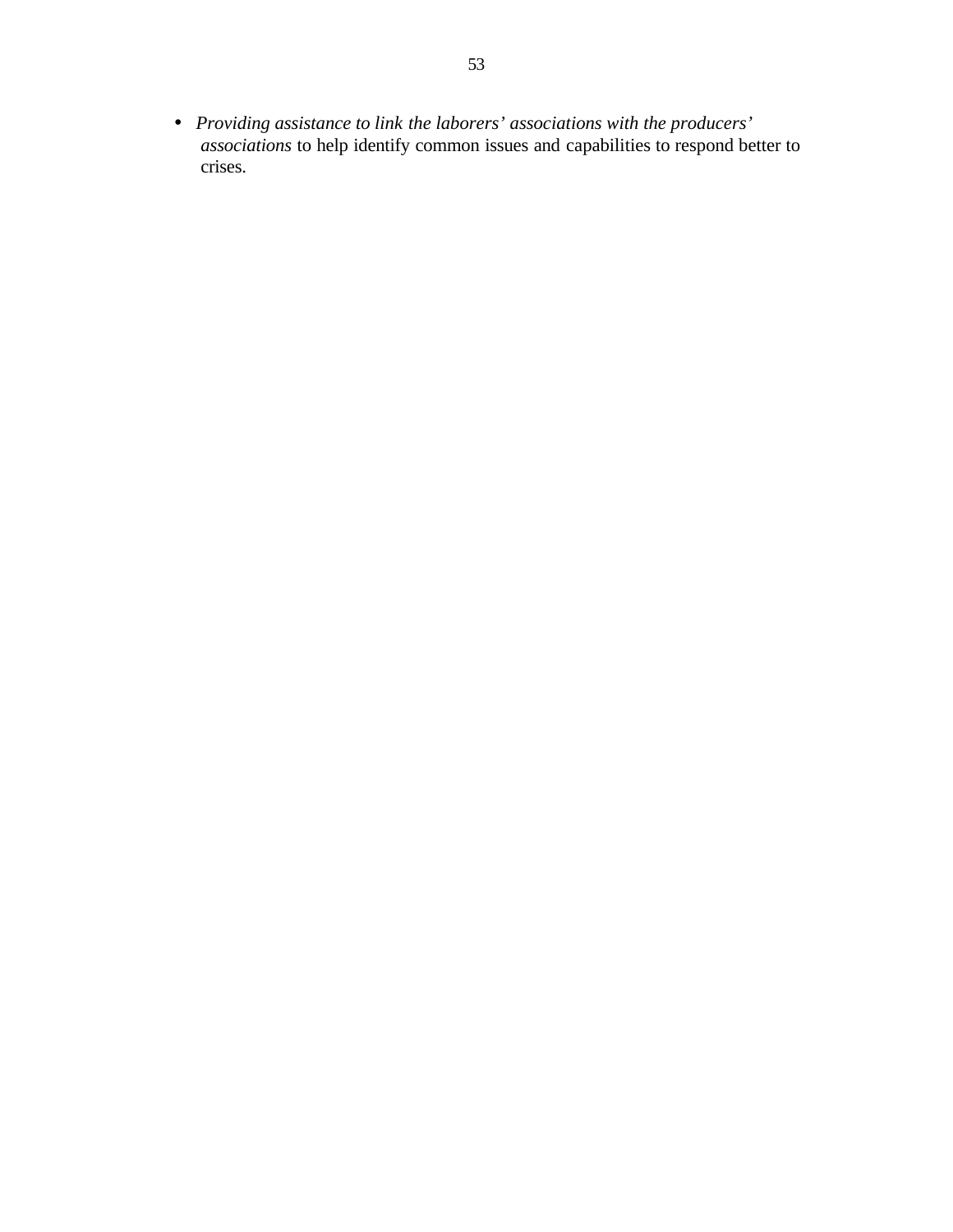## **IX. ENVIRONMENTAL CONSIDERATIONS**

155. The environmental dimensions of coffee production and post-harvest processing are very complex. Technology choices and other decisions by coffee producers impact onfarm environmental quality, and these choices and decisions also can have important regional and global environmental impacts. Links between agricultural activities and environmental quality (i.e., environmental externalities) are not unique to coffee. However, environmental dimensions of coffee production and post-harvest processing are striking because they are often located in sensitive environmental areas that influence the overall health of large ecosystems including biodiversity, soil and water erosion, temperature and rainfall patterns, water flows and quality in watersheds, carbon sequestering, etc. (Halweil, 2002; Fleischer, 2002).<sup>23</sup>

156. Mesoamerica, which includes all of Central America (Costa Rica, El Salvador, Guatemala, Honduras, Nicaragua along with Belize, Panama, and parts of southern Mexico) has been named as one of the world's biodiversity hotspots – an area of very high biodiversity that is under severe threat (Pagiola and Ruthenberg, forthcoming). And many coffee growing areas are particularly fragile ecosystems since they are located at high altitudes and on mountain slopes.

157. Coffee is a major component of overall forested and protected areas in the Central America countries. In El Salvador, the coffee area is more than 10 times as large as the entire system of protected areas. The potential role of biodiversity-friendly coffee becomes all the more important when location is taken into account. Many coffee areas are located close to protected areas, thus expanding their area and connecting them to each other. Thus biodiversity-friendly coffee could extend protected areas by a nonnegligible proportion. This role is particularly important in countries such as El Salvador, where protected areas are small and isolated.

|                              | Total Area | Forest Area | Protected area | Coffee | Cocoa |  |  |  |
|------------------------------|------------|-------------|----------------|--------|-------|--|--|--|
| Costa Rica                   | 51,100     | 12.480      | 7,006          | 1,000  | 200   |  |  |  |
| El Salvador                  | 21,040     | 1,050       | 102            | 1,650  |       |  |  |  |
| Guatemala                    | 108.890    | 38,410      | 18.277         | 2.600  | 45    |  |  |  |
| Honduras                     | 112.090    | 41,150      | 11.120         | 2.490  | 58    |  |  |  |
| Nicaragua                    | 130.000    | 55,600      | 9,638          | 941    |       |  |  |  |
| Sources:<br>World Bank, 2001 |            |             |                |        |       |  |  |  |

*Table 9.1: Coffee and protected areas in Central America (in square kilometers)*

## *A. Coffee Economics and Environmental Issues*

 $\overline{a}$ 

158. Two important points need to be emphasized when discussing the environmental dimensions of coffee production and post-harvest processing:

 $^{23}$  The recent RDV Agricultural Technology Note by Gerd Fleischer (and the background papers prepared for the Note) provides an review of the literature on environmental dimensions of coffee.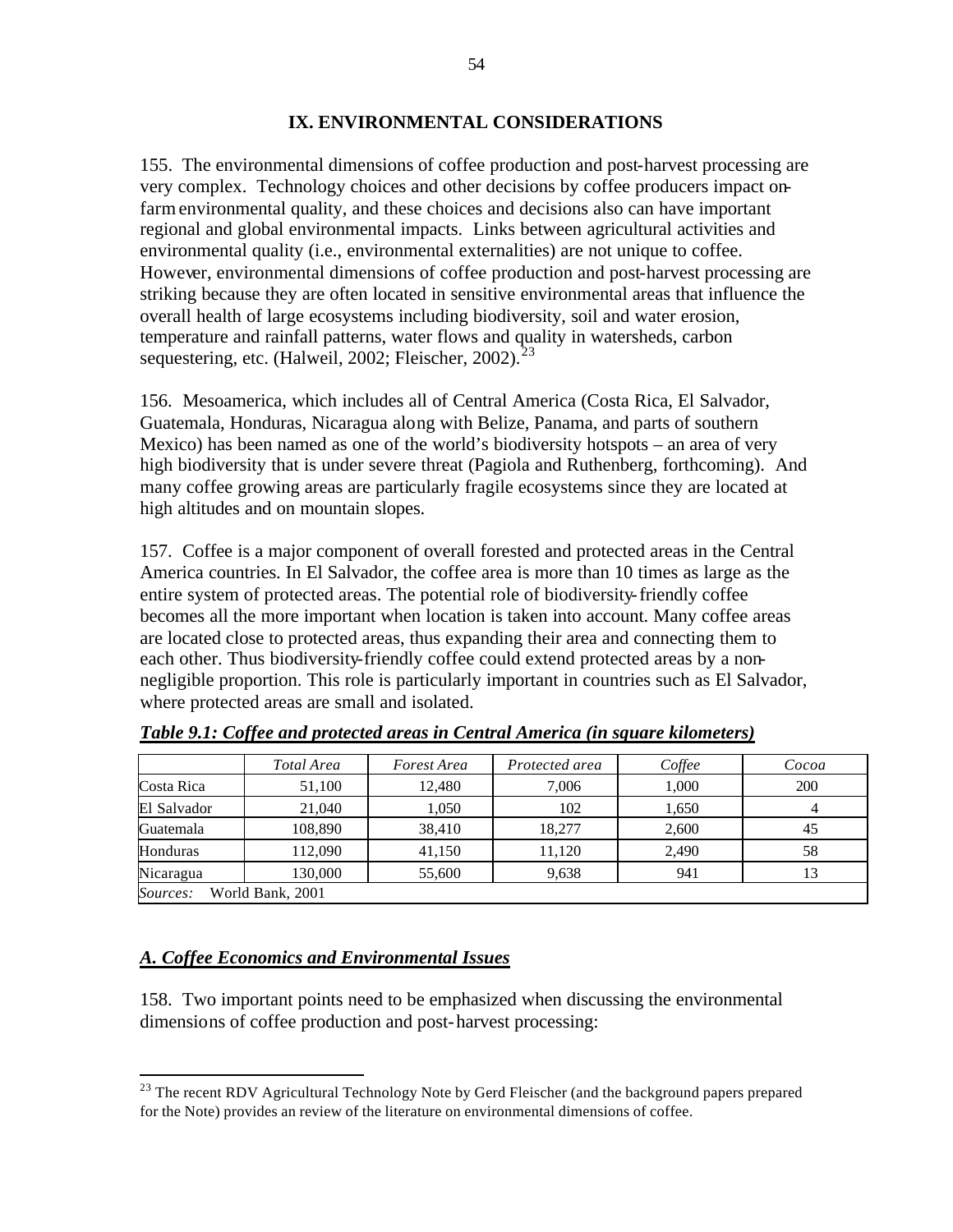a) Environmental issues in coffee production and post-harvest processing are important to all levels of technification, from small producers using low-input traditional production and processing methods and to larger producers employing substantial amounts of inputs to achieve high yields, and for large post-harvest processing facilities. Thus, it is not possible to generalize that small producers are "good stewards" and large producers "bad stewards" of the environment. All coffee producers can have positive and/or negative impacts on the environment depending on their initial agro-ecological conditions and their technological choices and other decisions.

b) Both low and high prices have affected technology choices and other decisions by coffee producers in Central America in recent years, and thereby had potential for generating negative environmental impacts. Thus, either low or high coffee prices can have a negative environmental impacts. This is an important point, since the focus is now on the negative environmental impact of low coffee prices. Therefore, it is important to consider ways to encourage sustainable environmental practices irregardless of coffee price levels.

159. Coffee can be grown under conditions which functionally resemble a natural forest and can thereby provide many of the environmental benefits of a natural forest.<sup>24</sup> The traditional way of producing coffee in Central America, using naturally growing trees as shade and also inter-planting food staples and other perennial or annual crops, not only conserves soil and water like a forest, but also supports a variety of plants and animals and serves as a natural moderator of the microclimate. In addition, with traditional methods of producing coffee, farmers have a natural means to diversify incomes and even help manage coffee price and yield (e.g., weather related, pests and diseases) risks since additional income and/or home consumption could be derived from the wood, food, medicinal plants, etc. Also, the traditional methods were effective means of generating organic fertilizer and providing natural protection against most diseases and pests. In fact, according to Halweil (2002): "Coffee, if grown right, can be one of the rare human industries that actually restore the Earth's health."

## *FROM COFFEE RAINFOREST TO COFFEE PLANTATION*

 $\overline{a}$ 

According to Halweil (2002, p.37-38): " Until a few decades ago, most of the world's coffee was grown in the understory of rainforests, with farmers looking after the rainforest trees as a natural part of growing coffee. But, more and more coffee is being produced in what was rainforest – clear-cut tracts of land without shade, that give off the dry burning scent of ammonia fertilizer. Over 40 percent of the coffee area in Colombia, Mexico, Central America, and the Caribbean has been converted to "sun" coffee, with an additional one-quarter of the area in conversion."

160. In Central America, shade-grown coffee - in contrast, coffee grown without shade ('sun' or 'technified' coffee) - provides the greatest opportunity for environmentally-

 $2<sup>24</sup>$  Because of the high altitudes and high rainfall areas much of the coffee in Central America is grown, conditions often functionally resemble a natural rainforest.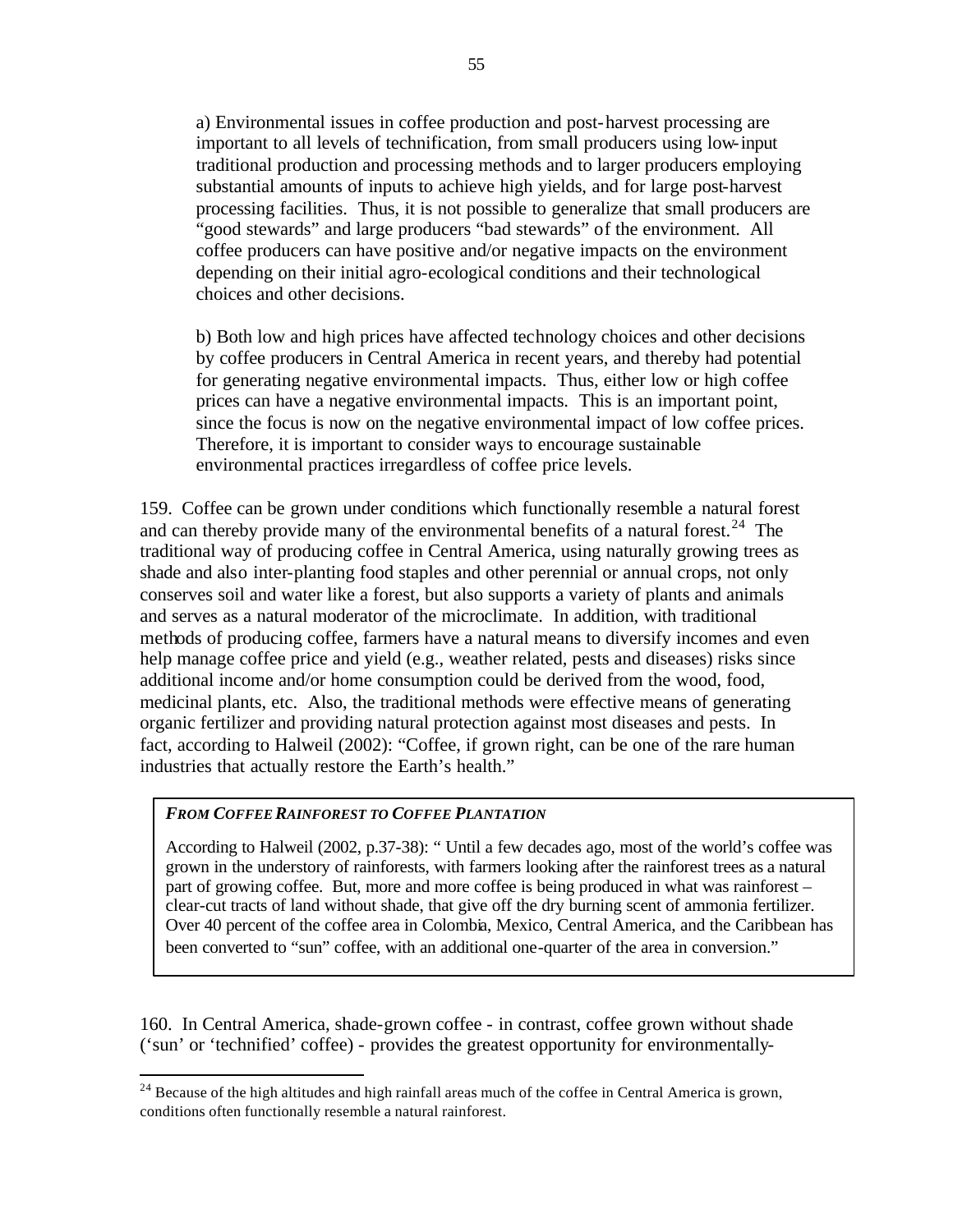friendly production, particularly in the more traditional (so-called 'rustic') coffee production with canopies from diverse native tree species. A significant proportion of Mesoamerica's coffee production is shade-grown. Large areas also meet the basic criteria for organic production – essentially by default, due to farmers' inability to afford modern inputs.

#### **Organic Coffee – What is "Organic" About It?**

Demand for organic coffee, although driven primarily by consumer perceptions of health risks associated with agrochemical residues, also tends to have environmentally benign effects. There is considerable overlap between shade-grown and organic coffee production, in that sun coffee is almost never organic, while shade-grown coffee usually is. As discussed below, however, the formal requirements for 'organic' certification go well beyond the absence of agrichemical use, often making it difficult for producers to qualify. Broadly, organic certification requires limited or no use of agrochemicals and measures to preserve soil fertility. If in addition to organic, producers wish a fair trade certification, this requires buyers to develop long-term relationships with producers, guarantee them minimum prices, and provide them with credit. Together, organic, fairtrade, and shade-grown coffees are sometimes referred to as 'sustainable' coffees (Giovannucci, 2001).

161. Throughout Central America, shade-grown coffee production has been under pressure. Conversion to higher-yielding sun coffee varieties was heavily promoted beginning in the 1970s, to increase farmer returns and reduce the risk of coffee rust, a fungal disease. Relatively high coffee prices in the 1980s and 1990s also encouraged the conversion of some shade grown coffee to intermediate technologies and technified coffee with less shade and increased use of agrochemicals in order to increase productivity of land planted to coffee.<sup>25</sup> The introduction of higher yielding coffee varieties at higher tree/land area densities and the increased use of agrochemicals has, in some cases, led traditional coffee producers to cut down shade trees and abandon the biodiversity and inter-planted crops. In addition, there was an expansion of coffee production in areas with natural forest cover. On the other hand, low coffee prices in recent years have encouraged some coffee producers to shift out of coffee production by cutting down both coffee and shade trees and even encouraging deforestation of adjacent forests in an attempt to increase income sources (Pagiola and Ruthenberg, forthcoming).<sup>26</sup> In table 9.2, approximate allocation of coffee area to different levels of technology in the early 1990s, by country, is presented.

 $\overline{a}$ 

 $^{25}$  In many cases, public support services such as technical assistance and extension programs, and credit programs were providing incentives to producers to shift to higher technology levels.

<sup>&</sup>lt;sup>26</sup> Recent decades have seen coffee production shifting either to shade-less 'sun' coffee or to annual crops or pasture, all of which provide substantially lower environmental benefits than shade-grown coffee.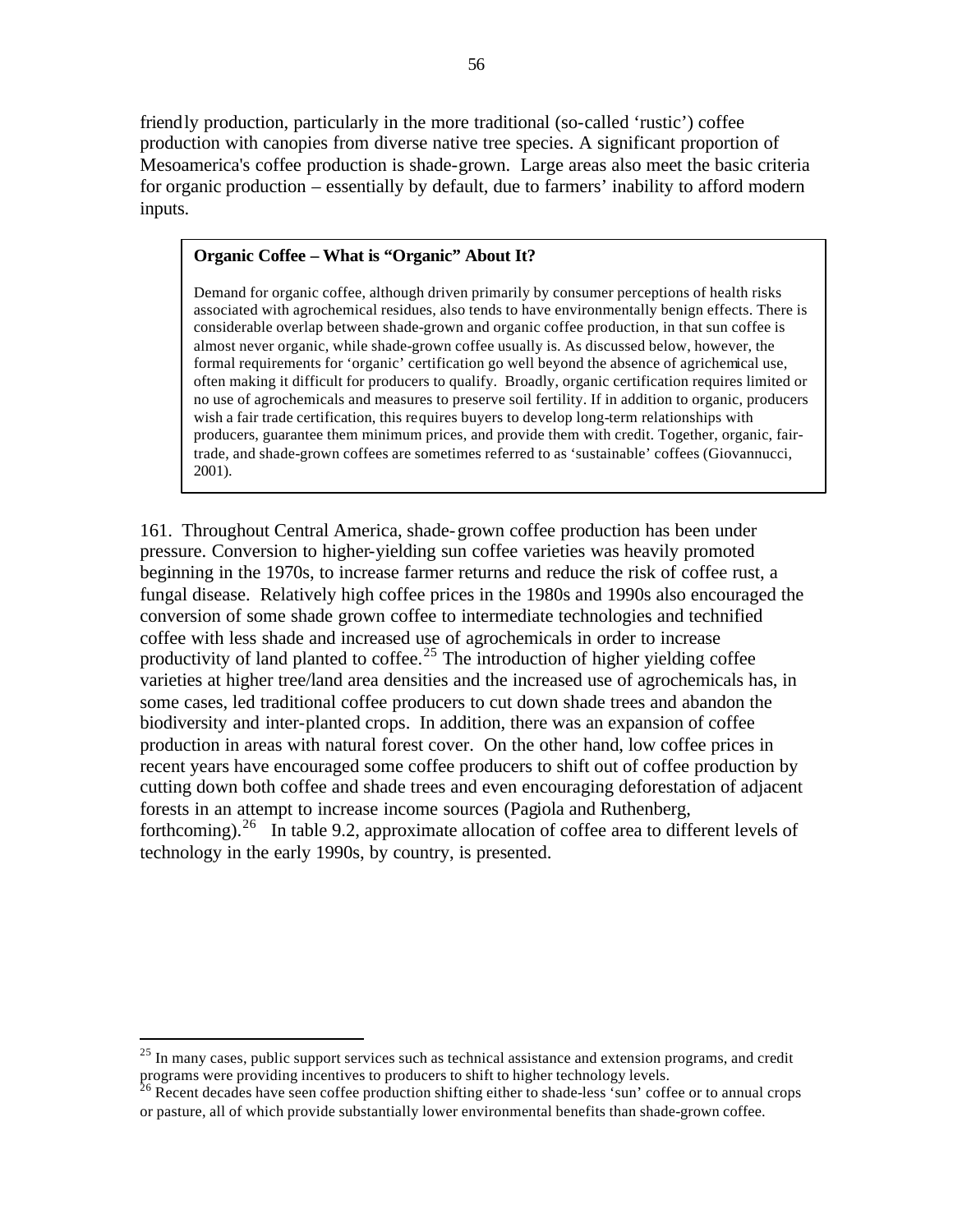|                 | <b>Technology Level</b> |              |              |        |             |     |              |              |  |
|-----------------|-------------------------|--------------|--------------|--------|-------------|-----|--------------|--------------|--|
| Country         | Traditional             | Intermediate | "Technified" | Total  | Percent     |     | Percent      | Percent      |  |
|                 | Area                    | Area Planted | Area Planted | Coffee | Traditional |     | Intermediate | "Technified" |  |
|                 | Planted                 |              |              | Area   |             |     | Technology   |              |  |
| Costa Rica      | 11                      | 54           | 43           | 108    | 10%         | 50% |              | 40%          |  |
| El              | <b>52</b>               | $\theta$     | 13           | 165    | 92%         | 0%  |              | 8%           |  |
| Salvador        |                         |              |              |        |             |     |              |              |  |
| Guatemala       | 10                      | 86           | 49           | 245    | 45%         | 35% |              | 20%          |  |
| <b>Honduras</b> | 30                      | 100          | 70           | 200    | 15%         | 50% |              | 35%          |  |
| Nicaragua       | 53                      | 14           | 27           | 94     | 56%         | 14% |              | 29%          |  |
| <b>TOTAL</b>    | 356                     | 254          | 202          | 812    | 44%         | 31% |              | 25%          |  |

*Table 9.2: Coffee Area (in thousands of hectares) and Level of Technology* 

*Source:* Rice and Ward (1996)

*Notes*: Data for 1993, except Nicaragua data for 1984.

162. Using data from the early 1990s, it can be observed in table 9.2, that about 25% of the total coffee area in the Central American countries was produced using technified methods compared to 44% using traditional and 31% using intermediate technologies. However, there are considerable differences in levels of technology practiced in the different countries. For example, in Costa Rica about 40% was technified and about 50% intermediate and only 10% traditional technologies. At the other extreme, in El Salvador about 92% of coffee area was traditional. It is important to recall that, as pointed out previously, because of the tendency toward low coffee productivity per land area using traditional technologies compared to higher technology levels, the share of actual coffee production using the various technologies is skewed in favor of the more technified methods. Thus, although almost 1/2 of coffee land area might be devoted to traditional technologies, it is possible that this accounts for less than ¼ of coffee production.

163. Site-specific environmental conditions, including soil and microclimate, determine whether the use of the new technologies of coffee varieties and agrochemicals is appropriate. In cases where the adoption of new varieties and agrochemicals were introduced as a "package," without due regard for environmental sustainability, increased production was achieved. Unfortunately, however, the decision to "technify" production has sometimes been a "lose-lose" proposition; new varieties and increased use of agrochemicals have not resulted in higher yields. The implementation of the new technologies has altered the natural ecosystem, forcing coffee producers to continually increase the amount of agrochemicals they use. These practices have not only been damaging to the environment, but have also undermined the competitiveness of the coffee enterprises themselves.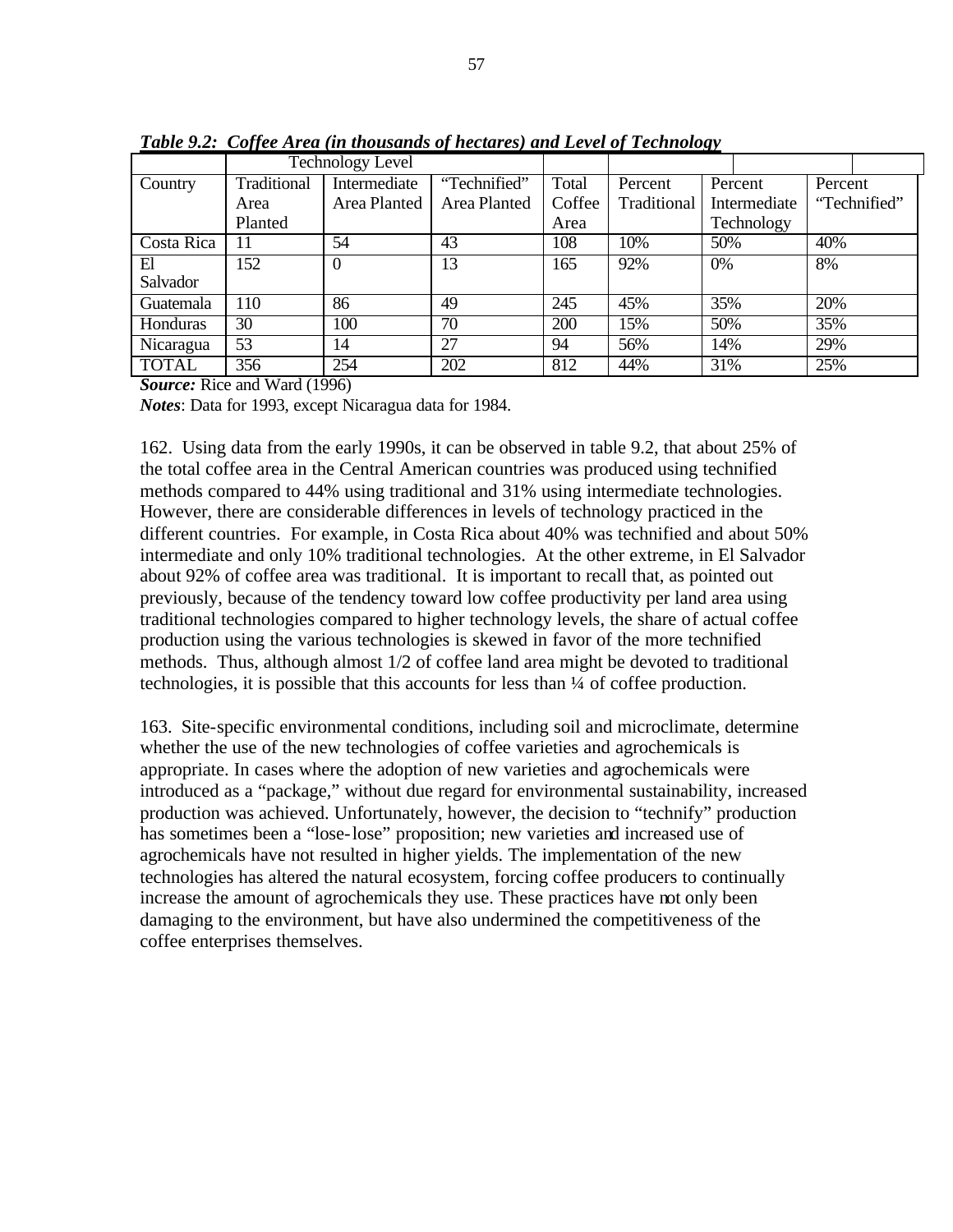## **Farmers' Decisions and Environmental Quality: Are Externalities Internal or External?**

"Decisions on whether to maintain land under shade-grown coffee are made by the farmers involved, in light of their own preferences and constraints. They do not generally consciously decide to damage biodiversity, because most of these benefits do not accrue to them. Farmers deciding whether to maintain shade-grown coffee or convert it to sun-coffee or to other crops will consider the benefits from increased crop production resulting from the switch, and will consider the cost of making the switch, but they will not consider the loss of biodiversity benefits, not the loss of other benefits such as watershed protection. The reason is simple: whereas farmers receive payment (or consume directly) the crops they grow, they receive no compensation for the ecological services that biodiversity provides. These benefits, therefore, simply do not enter into their decisionmaking (Pagiola and Ruthenberg, forthcoming)."

However, this argument means that there should be some convergence between farmer's decisions and protecting the environment IF the right economic incentives exist. For example, there is some evidence that coffee produced under shade-grown conditions is of better quality and therefore might be able to command a price premium. Also, there is evidence that under certain conditions using organic production practices and inter-planting can provide net income flows per land area comparable to technified systems of production. In addition, if it is possible for producers to receive premium payments for protecting biodiversity (e.g., "bird friendly coffee"). In fact, as is mentioned throughout this report, one of the major challenges is how to internalize the environmental externalities associated with coffee. See Giovannucci, Brandriss, Brenes, Ruthenberg, and Agostini (2002).

# *B. General Environmental Considerations in Coffee Production*

164. The main environmental considerations of coffee production, from cherry to roasted coffee, are the management of the coffee plantation, preservation of biodiversity, soil and water conservation, agrochemical use, and the consumption of water in the post-harvest processing. The most prominent environmental problems are related to these issues and are related to lack of environmental awareness and sustainability.

165*. Farm management and land use.* No matter the method used for coffee production, good management of the plantation is key, including:

- Appropriate use of agrochemicals for pests control (pesticides) and yield improvement (fertilizer);
- Maintaining not only the coffee plants, but the shade trees, and, using adequate types and densities;
- Conserving soil and water through erosioncontrol with contour planting and appropriate ground cover;
- Managing waste on plantations, including recycling of residues (pulp, water).

166. However, many small coffee producers have other priorities and pursue other activities. Accordingly, the effort seems to be focused on the harvest, more or less leaving the plantations to themselves the rest of the year.

167*. Biodiversity.* Traditional coffee plantations used to have levels of biodiversity similar to natural forests. As the amount of agrochemicals has increased with the "technification" of the coffee production, the natural levels of biodiversity have slowly disappeared. Preservation of biodiversity is a fundamental part of sustainability, as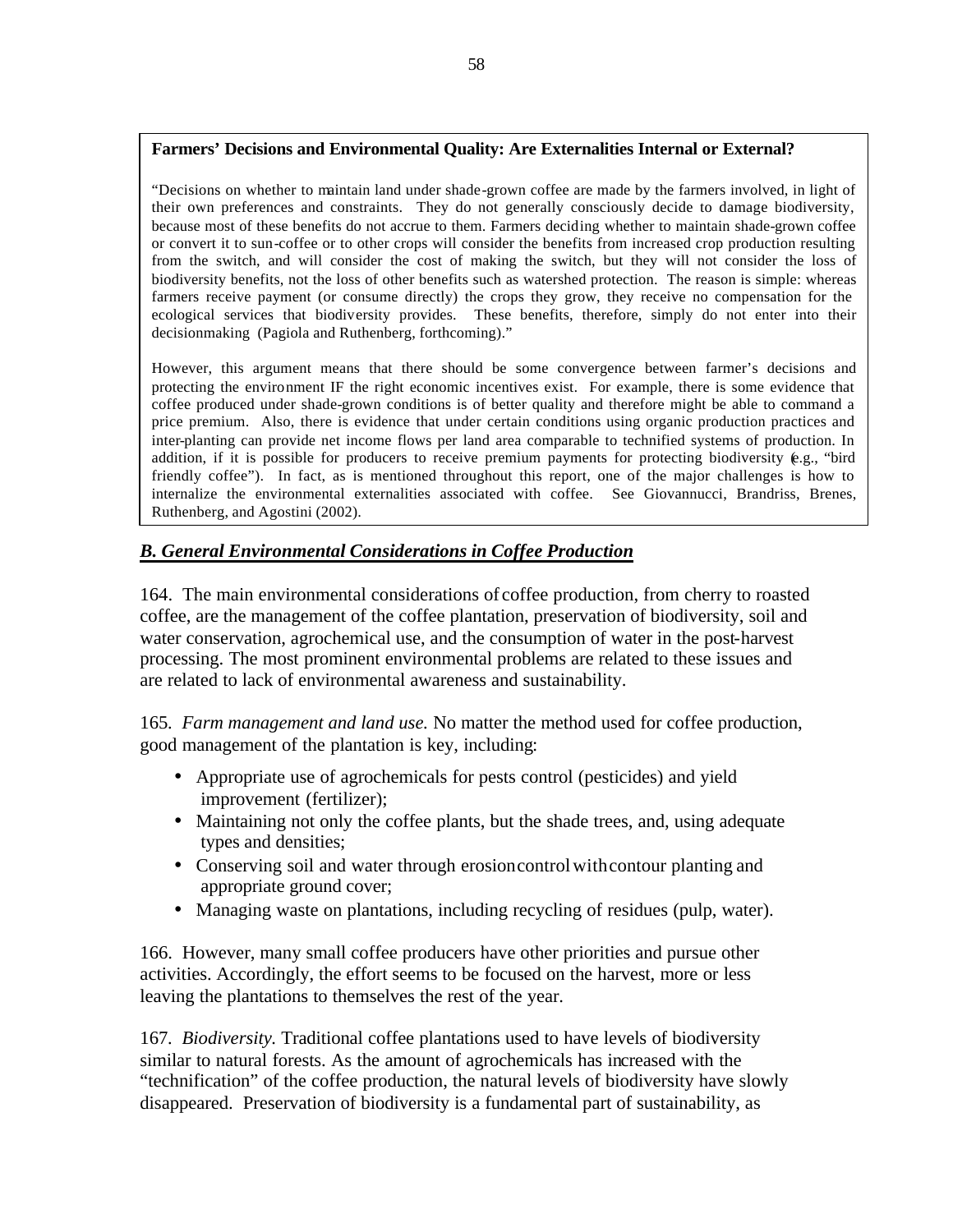coverage provides shelter to animals and maintains the balance of pests and diseases found naturally in the ecosystem. The intensified coffee production, on the other hand, sees any crop apart from coffee as a potential competitor. In some cases, coffee is produced in areas better suited for other crops/forests, with negative consequences for biodiversity and the ecosystem.

168. *Soil and water conservation.* "Technified" coffee production with intensive use of agrochemicals leaves the soil in a state of ecological imbalance, lacking the capability to recycle the necessary nutrients and hampering the ability of the soil to contain water. Furthermore, the risk of erosion increases without sufficient groundcover to hold soil and help water infiltrate to the aquifer and keep the soil moist. Given the fact that coffee is often cultivated on slopes, there is an even higher risk of losing the top fertile layer of humus, which is essential for the quality of the coffee.

169. *Use of water.* Wet milling coffee requires large amounts of water (200-500 liters to produce 46 kg of green beans). The process is the same whether it takes place in big mills or by individual coffee farmers. Given the large amounts of water used, mills tend to be situated near a river (and in some cases in the river). Water used in the milling process is highly contaminating, containing sugar from the pulp and residuals from the fermentation. Discharging the water directly in the stream or river not only pollutes the water, destroying aquatic flora and fauna as well as the surroundings, but also contaminates the drinking water for communities downstream. During the peak of the harvest, the individual farmer re-uses water to speed up the fermentation process of the next lot. However, recycling fermentation water can affect the quality of the coffee.

## *C. Environmental Aspects of Strategies to Ameliorate the Coffee Crisis*

170. In deciding whether to pursue a strategy of increased competitiveness in coffee production or diversification out of coffee, producers make an indirect choice regarding the impact in the environment. It is difficult to determine the precise environmental impacts of each strategy, whether positive or negative. Some potential linkages between increased competitiveness, diversification and the environment are discussed below.

171. For land that does not lend itself to any other agricultural pursuit and for important watersheds and forests, payments for environmental services may be a viable alternative livelihood, or at least a potential supplemental revenue stream from sound land use. Land can be set aside for forest preservation, for water and carbon sequestration, for public parks, or for other environmentally beneficial uses.

172. Although a lot of attention from the World Bank and other development institutions might be focused on smaller coffee producers, it is important to include medium and large size producers in sustainable coffee programs. The participation of medium and large coffee producers is essential to any environmentally oriented coffee strategy and broad-based rural development plan. Many of these larger producers have important marketing contacts, skills, and experience and might even be better situated to adopt alternative technologies. Small, neighboring producers might be able to ride their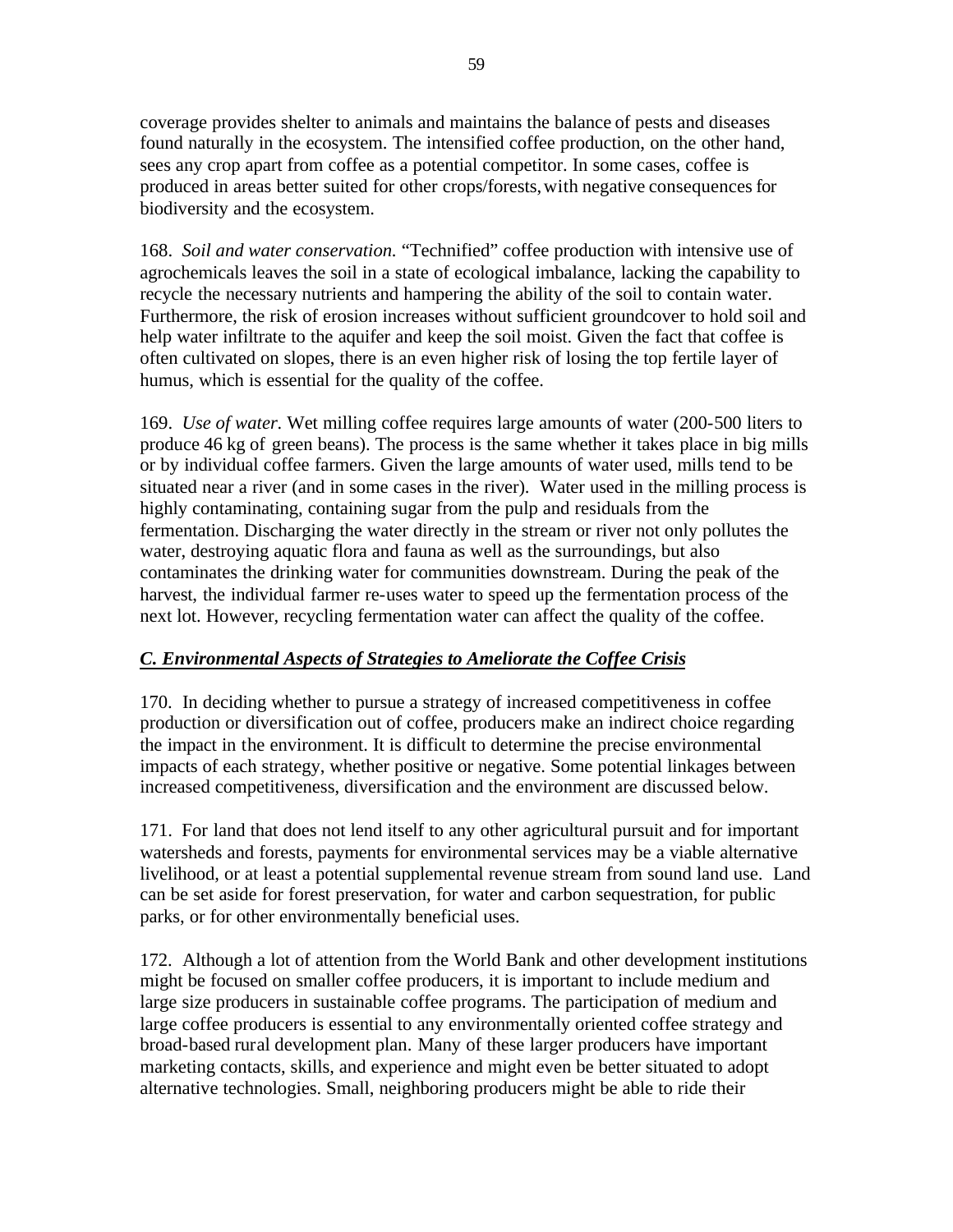coattails into premium coffee markets. And, these larger producers are major employers of coffee laborers.

## *Environmental Impacts of an Increased Competitiveness Strategy*

- *Biodiversity.* Aiming toward specialty coffees entails managing the shade forest and taking a proactive approach to improve biodiversity and the ecosystem, as well as soil and water conservation. Apart from benefiting the environment, the strategy can yield economic benefits to the producer if it opens access to markets selling environmentally friendly products, at premium prices.
- *Implementation of cleaner technology.* Water-saving and recycling measures implemented in both large and individual mills can indirectly be linked to quality management.
- *Farm management.* Good management procedures include erosion control, the sound use of agrochemicals, and shade and waste management, along with the use of resistant varieties, harvesting of ripe cherries, and proper preparation and cleaning of the plantation after the harvest. A well-managed plantation from the environmental perspective has direct positive linkages with quality: for example, through the prevention of defects and uniformity of the harvested cherries.
- *Organic coffee.* Organic coffee production involves several activities with positive impacts on the environment. Decreasing the use of agrochemicals and focusing on shade management increases the level of biodiversity. Moreover, it increases the environmental awareness of the consumer.
- *Knowledge and information.* Improvement of coffee quality requires knowledge and information. This can be provided through technical assistance to the small coffee producer in remote areas, and could be offered through NGOs and other scientific institutions conducting research in coffee production.

## *Environmental Impacts of a Diversification Strategy*

- *Biodiversity*. The biggest negative impact of diversification into other crops or non-agricultural activities includes the possibility of destroying the existing shade forest. The clearing of land to develop non-agricultural activities will have a negative effect on the ecosystem, biodiversity, and soil and water conservation, if the necessary measures are not taken. An environmental impact assessment in every case can assure that only activities with *no* negative environmental impacts will be implemented.
- *Agroecological conditions.* Crops intermixed with coffee and/or new crops might not be adequate for agroecological conditions, potentially causing negative environmental impacts.
- *Technical assistance.* Access to technical assistance is the key element to make a qualified decision as to introduce new crops or other non-agricultural activities. This is especially true when diversifying into crops that are less known by the farmers.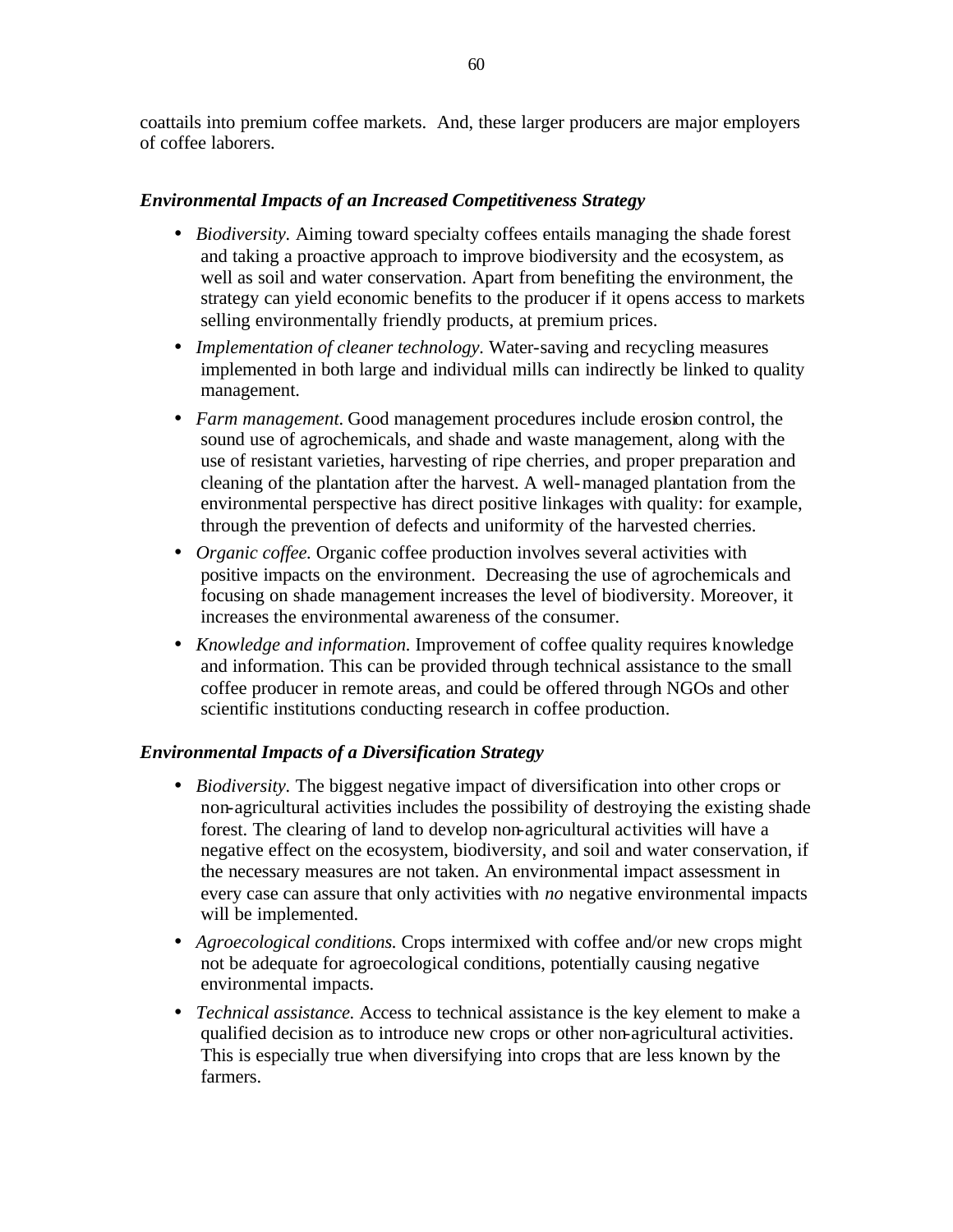# *D. The Experience in Latin America with Shade-grown coffee<sup>27</sup>*

173. The World Bank and the Global Environment Facility (GEF) have both been interested in shade-grown coffee because of its potential to simultaneously address local development issues and broader environmental issues. Two projects in the Latin America Region<sup>28</sup> have been financed by GEF/WB through their medium-sized grant window to promote shade-coffee as part of a biodiversity conservation strategy. The *Promotion of Biodiversity Conservation within Coffee Landscapes Project* in El Salvador, and the *El Triunfo Biosphere Reserve: Habitat Enhancement in Productive Landscapes Project* in Chiapas, Mexico. These two projects have very similar objectives but use different approaches and are being implemented in different contexts, providing a valuable opportunity to see the mechanism at work. The El Salvador project has closed recently and the Chiapas project is in its final year of implementation. Results and lessons learned of these two projects include:

174. *Biodiversity conservation, coffee production and poverty reduction can be combined<sup>29</sup> .* The Chiapas project has demonstrated that innovation and a sustainable market mechanism allows poor communities to substantially improve their livelihood through increased incomes from growing coffee while protecting biodiversity of global value. The approach of the project was built on the three pillars of sustainable development:

- Economic sustainability as local growers and their communities are now earning more than ever before (about 20% income increase) by growing and marketing coffee that is biodiversity friendly.
- Environmental sustainability as instead of cutting down the trees for expanding production, the incentives for the small farmer now is to protect the trees because it is the key factor to their increased income.
- Social sustainability as local communities are now much better organized and their organizations better run through improved capacity for applying participatory techniques and tools for community natural resources and development plans, plan implementation and plan evaluation.

175. The result is that a small project with a small budget has changed a threatening dynamic of deforestation and sustained poverty. It has been shown that in a highly marginalized, poor, remote but biodiversity rich area small farmers have improved their livelihood in a tangible manner while contributing to protecting the local, regional and global environment. It is for these results that the project has been selected for a feature in the World Development Report 2003.

176. *Attention to markets and commercialization is key when promoting the concept of shade coffee.* Both projects had to be 'retrofitted' after project start to better incorporate

 $\overline{a}$ 

<sup>&</sup>lt;sup>27</sup> Drafted by Ina-Marlene Ruthenberg

<sup>&</sup>lt;sup>28</sup> A project each in Uganda and in Nicaragua included work on some aspects of sustainable coffee production in the context of larger projects, with objectives that are broader.<br><sup>29</sup> The El Triunfe Project in Chienes, Maries is fectured in the World.

The El Triunfo Project in Chiapas, Mexico is featured in the World Development Report 2003 for successfully combining economic, environmental and social sustainability. The following information has been drawn form a background note prepared for the WDR. For more information on the project, please visit the website: *http://wbln0018.worldbank.org/me\_eltriunfo/me\_eltriunfooar.nsf*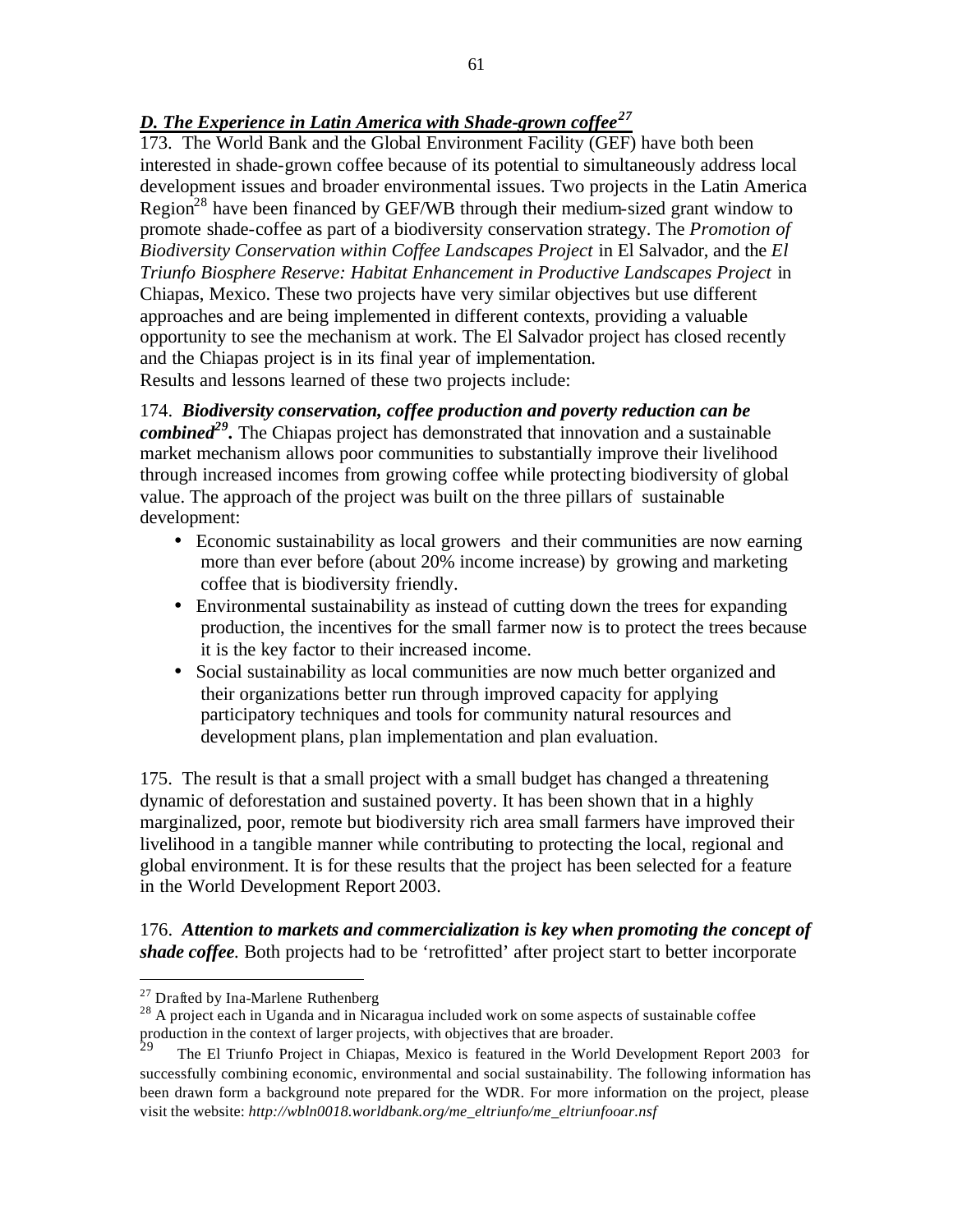these aspects and to strengthen producer organization's capacity to assess and access markets. Simple and rather modest marketing study were envisaged in the initial project design of both projects but in a situation where a market for a product is not yet developed and subsequently no market data existed this approach turned out to be insufficient. One year into project implementation, the Chiapas project shifted project resources to focus on aspects of commercialization and institutional strengthening of producer organizations in order for them to access and test an emerging market for environmentally friendly coffee. The deal brokered by Conservation International and Starbucks certainly gave a boost to the feasibility of selling their coffee but the challenge has been for them to sustain the relationship with Starbucks and to diversify their sales to other companies in order to avoid dependency on one. However, to deliver consistently high quality coffee in a timely manner to demanding international operators requires business know-how and managerial competence by the peasant producer organizations. Three years later it is clear that part of the economic benefit that the coffee farmers under the Chiapas project were able to realize comes from selling directly to coffee roasters in the importing country that acknowledge the high quality produced by them. Therefore, the project demonstrates that it is possible to build this capacity but it is a process and takes focused and tailored support.

177. *Does the market provide a premium for biodiversity friendly grown coffee?* The two GEF/WB financed projects in the Meso-American Corridor promoted shade-coffee under the hypothesis to be able to harness consumers' willingness to pay for conservation by inducing them to pay a premium for biodiversity-friendly shade-grown coffee. The belief that consumers would be willing to pay a premium for biodiversity-friendly coffee is based on the rapid growth of the specialty and gourmet coffee market and on the success of other 'cause-related' or 'story' coffees, including organic and fair trade coffee (Rice and McLean, 1999). Sales of specialty coffees reached over US\$5 billion in 2000 in the USA alone, and are expected to continue to grow at rates of 5-10 percent annually (Giovannucci, 2001). There are clear signs that trying to capture this consumer willingness to pay for biodiversity conservation can be a successful route. The coffee from the Chiapas project has been sold successfully and repeatedly with a premium. However, that premium principally stemmed from the coffee being certified organic. The sales have yet to see an additional premium for being certified as shade-grown, which is a process that is still developing. The El Salvador project is more advanced with the number of farms certified as 'shade-grown', but sales have been more limited as the market was not paying as high a premium. Contrary to the Chiapas 'shade certification', the El Salvador certification does not incorporate organic as a principle and allows for limited and well-specified use of agro-chemicals. An approach that under biodiversity considerations is not problematic but currently has much less market demand.

178. Biodiversity-friendly certification has many faces. Although a set of criteria for shade-coffee does  $\arcsin 30$  – many actors, many concepts and diverse local situations make it difficult to apply the criteria in each microclimate. El Salvador with the rainforest alliance's EKO-OK label promotes Integrated Pest Management that allows the limited application of some synthetic agrochemicals. This approach was chosen for El Salvador

 $\overline{a}$ 

<sup>&</sup>lt;sup>30</sup> Smithsonian Migratory Birds Center criteria for shade-grown coffee.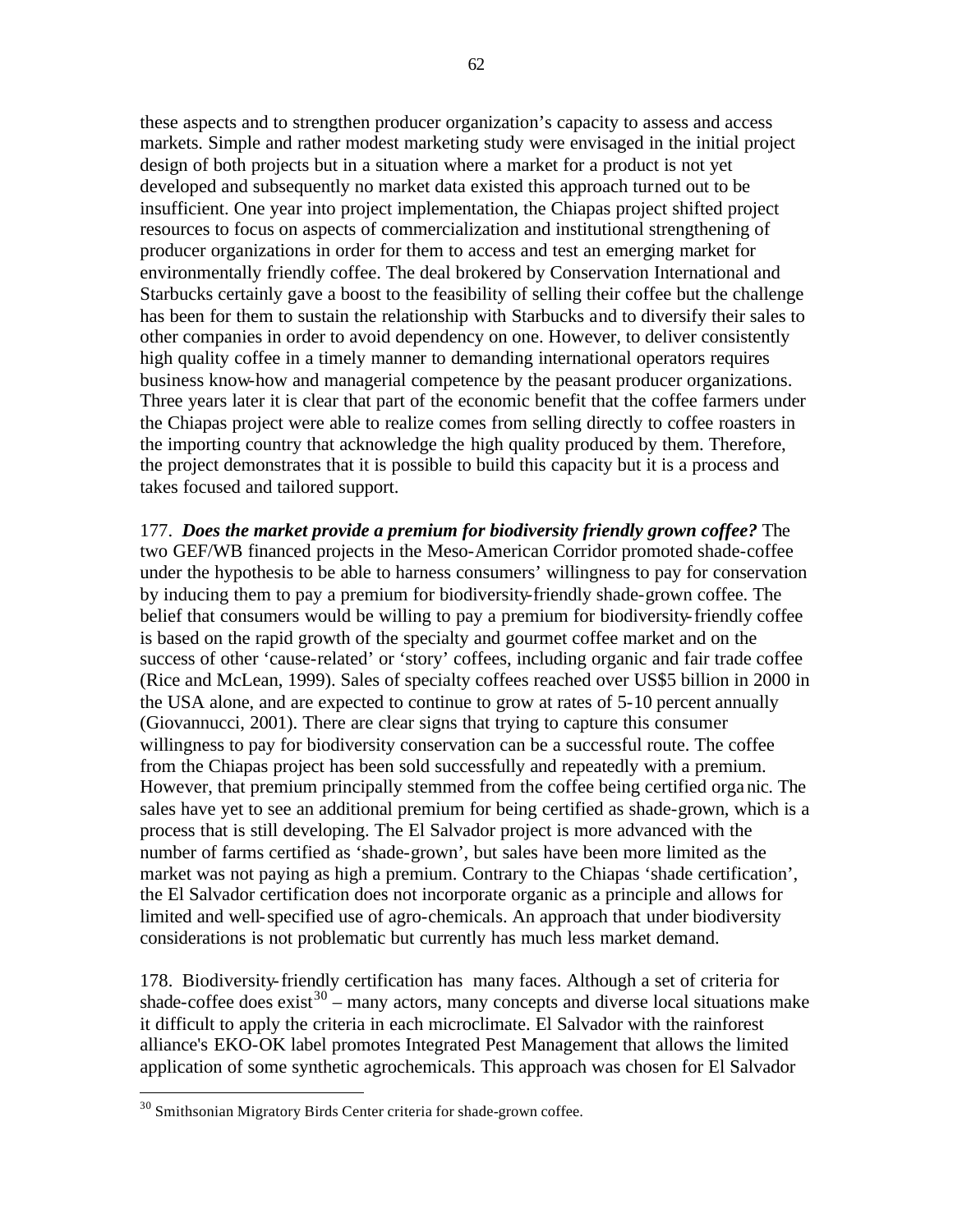as most participating coffee farmers were mid-sized and were already applying some chemicals and a conversion to organic would have been a long process. In Chiapas the setting was very different. The project region is remote and the small farmers are highly marginalized and very poor. Agricultural services and technical assistance has not reached them and they produced their coffee without any chemicals and fertilizers. However, a trend emerged among these farmers to copy the 'technified' production system of some of the larger coffee farms in the area in order to increase yields. The project instead built on the organic coffee movement in Chiapas, supported among others by a well-established strong cooperative buttressed by the Catholic church.

179. This decision was taken primarily in light of the market's recognition of organic premiums. It has allowed three of the seven producer groups under the project to pocket a premium as close as 100% from most of their harvest in 2001 though about 40% has been more typical. Mexico's approach of a 'super-seal' developed under the El Triunfo project in Chiapas combines elements of three types of certification – organic, fair trade and biodiversity-friendly. The 'super-seal' approach to certification is developing into the first such national criteria as the Government of Mexico's Coffee Council endorses and promotes it.

180. *Quality, quality, quality*. Neither organic or fair trade certification nor the best environmental story will sell coffee with a premium if the quality is not good. The is a hard lesson learned by coffee producers in both projects and well-intentioned conservationists. Thus, timely, good and continued technical assistance for high quality production and processing is an important element for promoting 'shade-coffee' production if farmers want to sell their coffee with a premium in the marketplace.

181. *Civil society participation and partnerships build a supportive momentum necessary to promote and mainstream the concept of shade coffee***.** The El Salvador project successfully build a broad understanding of biodiversity friendly coffee in the country by reaching out to civil society and by strengthening the government's coffee policy to integrate aspects of shade coffee . Furthermore, the country has identified shade grown coffee as a national patrimony with the creation of a 'Parque Nacional de Café'. The Chiapas project has also invested heavily in partnerships by initiating an 'El Triunfo Roundtable' bringing together government agencies, academic institutions, and local and international NGOs. Sharing information and concepts has resulted in improved coordination and new areas of collaboration, e.g. in access to credits and technical assistance. The National Coffee Association and the Ministry of Agriculture (SAGARPA) of Mexico both have expressed their interest in promoting the concept of shade coffee based on the work in Chiapas and are reviewing the possibility to integrate elements of the concept into the government's na tional coffee production support schemes.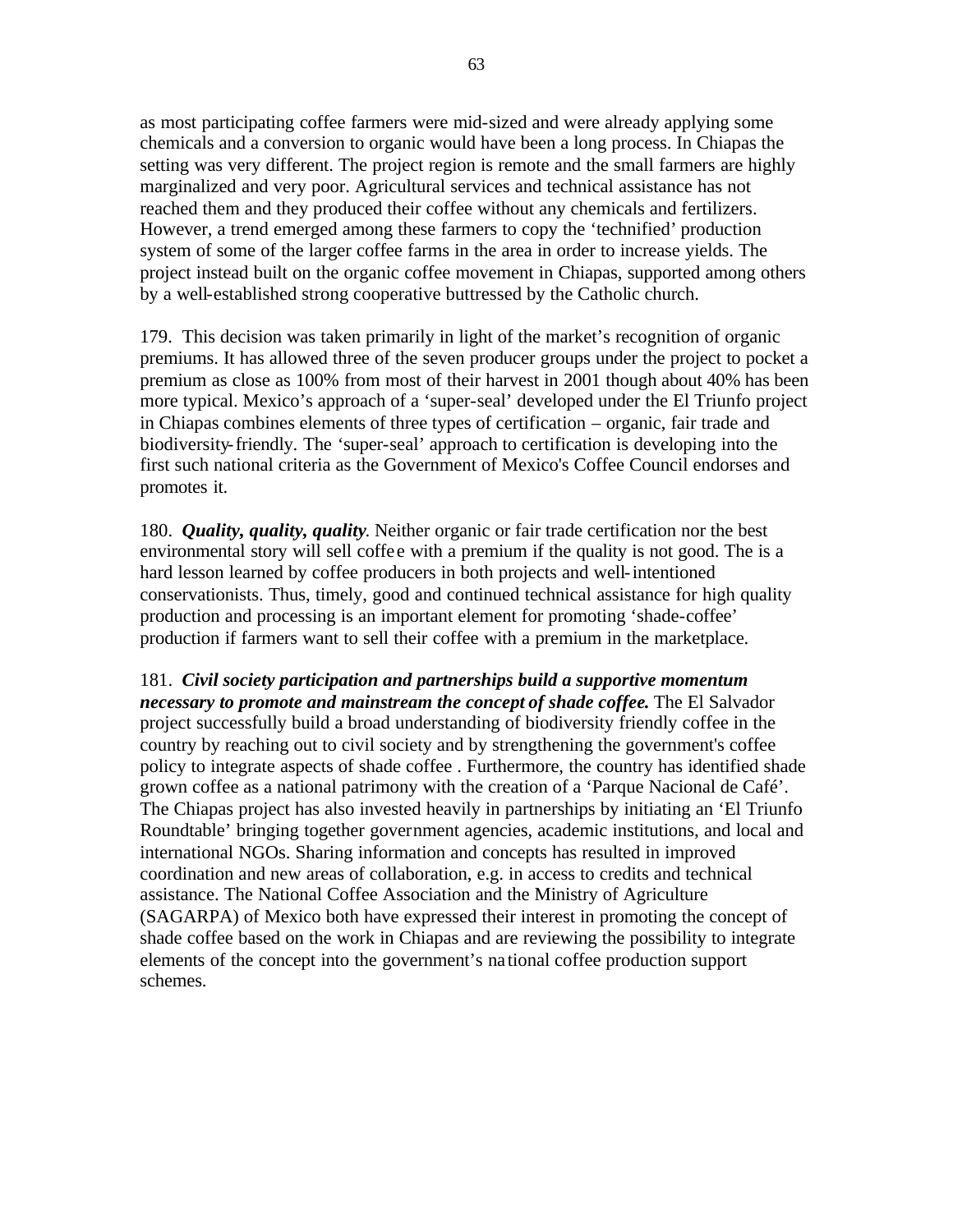## **X. INSTITUTIONAL AND TRADE POLICY ISSUES**

182. Since the 1990s, the global coffee sector has undergone important structural changes. These changes will shape the course of the industry during the next decade and beyond. To support the industry in the future, coffee institutions in Central America need to revise their role and strategies and help identify new opportunities.

183. From ministries and national coffee institutes and councils to private associations, research and extension institutes, to NGOs and regional entities, many institutions and organizations operate in the coffee sector in Central America. Private sector groups also play an important role in such areas as exporting, processing, banking, technology transfer, and market information.

184. Clear differences in the scope and strength of institutions exist in Central America. Some countries have strong institutional capacity with clear strategies and well-defined technical, social, and economic programs; others have public institutions with welldefined roles but weak institutional capacity. Institutions in some countries have begun to streamline their processes and develop a market and service orientation. Nevertheless, in some cases outdated regulations impose excessive transaction costs. In many countries, fragmented producer associations contrast with strong milling and exporter associations. Most countries suffer from an absence of cohesive national coffee policies and strategies to guide and regulate the large number of institutions serving the coffee industry.

185. The objective of this section is *not* to present an exhaustive review of the performance of coffee institutions and organizations in the past. Rather, the approach is forward-looking: to identify areas where these entities can play a key role in facilitating a competitive transition for the coffee sector and sustainable development of the rural economy. The section makes a brief presentation of the main coffee institutions in Central America and then concentrates on how institutions and organizations can support the development and competitiveness of quality coffee in Central America. A special focus is on appropriate trade policy.

## *A. Brief description of Coffee Institutions in Central America*

186. The coffee sectors in Central America have been traditionally in the hands of the private sector. During the period of quotas under the International Coffee Agreement, local institutions were needed to administer the export quotas. Since the suspension of the export quotas in 1989, private and public institutions continue to play an important role in the coffee sector of Central American countries.

187. The main public institutions in the coffee sector in Central America are:

- Costa Rica: ICAFE
- El Salvador: Consejo Salvadoreno del Café (CSC); PROCAFE
- Guatemala: ANACAFE
- Honduras: IHCAFE; Consejo Nacional del Café (CNC); Fondo Cafetero Nacional (FCN)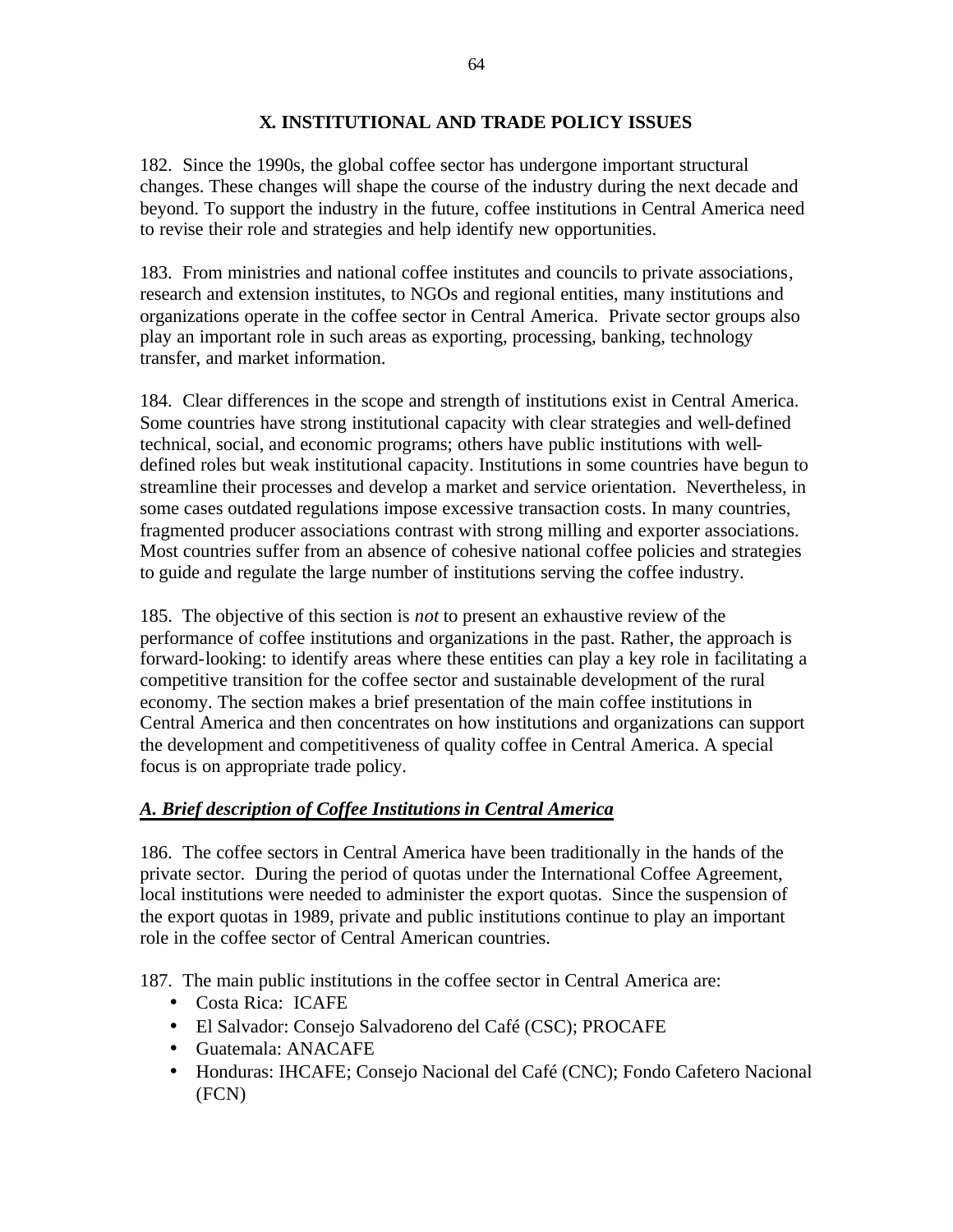• Nicaragua: Ministry of Agriculture (MAGFOR)

188. There are differences in the roles, performance, and effectiveness of these institutions. In both Guatemala and Costa Rica the public institutions are considered to be strong and with clear strategies for their technical, social and economic programs. In El Salvador, the role of the public institution is split between CSC and PROCAFE with the former being more of a political coordination and marketing body and keeping statistics and the latter dealing with technical issues and extension. In Honduras, while the role of public institutions is now somewhat better defined and more transparent, they have yet to prove their effectiveness. In Nicaragua, coffee issues are dealt with at the Ministry of Agriculture. Since many of these public institutions receive a major portion of their operating budget from a levy on coffee exports, they currently face significant financial difficulties because of the very low international prices.

189. In addition to the public institutions in the Central American countries, there are also private institutions involved in the coffee sector. These are mainly private sector associations and usually tend to be fragmented with the possible exception of exporters associations. There are several well-organized producer organizations that provide balance to larger producers and processing and export companies. The development of these organizations is usually within the realm of NGOs and cooperative development entities. There are some successful producer organizations including FEDECOCAGUA in Guatemala, UCRAPROBEX in El Salvador, PRODECOOP in Nicaragua, and COOCAFE in Costa Rica, amongst others. These organizations have leveled the playing field for smaller farmers and have gained access to international markets.

190. Associations and institutions have developed alliances with other players in the domestic and international coffee economy. These vary in purpose and focus, though all have the broad objective of improving services and hopefully result in higher incomes for their members. Some examples of such alliances are as follows:

- ANACAFE, IHCAFE and ICAFE have negotiated with financial institutions to provide technical assistance required for credit to their members;
- Coffee associations in Central America have signed letters of understanding with the Specialty Coffee Association of America (SCAA) that will provide them with technical support and voice in the specialty coffee industry;
- Some cooperatives have negotiated long-term contracts with roasters guaranteeing the use of their members' coffee in the roasters' blends and brands;
- Some cooperatives have been particularly successful in selling to fair trade organizations and in promoting exports of organic coffee at significant premiums. Some of these obtaining financing from external sources linked to the production and exports of fair-trade and organic coffees.

# *B. Supporting the Competitiveness of Quality Coffee*

191. The role of national ministries, coffee institutes, councils, and associations in supporting the competitiveness of the coffee sector begins with definition of, and consensus about, a strategy. Many have yet to develop sector-wide coordinated measures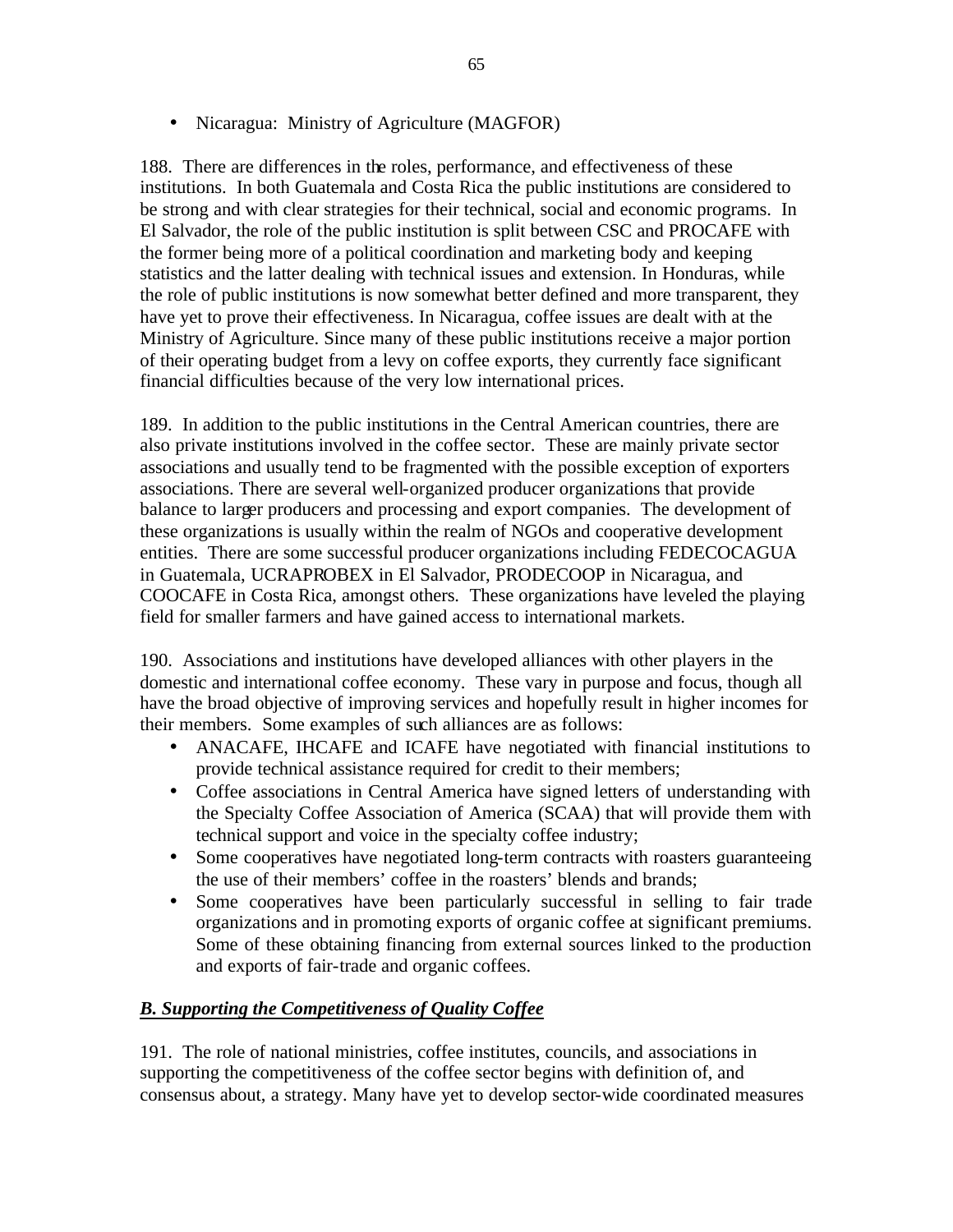that will reflect a combination of social priorities, economic capacity, and political resolve. These must be harnessed in long-term programs that also produce some clear results in the short term.

192. The absence of consistent coffee policies often impedes the development of a cohesive sectoral strategy. Failure to develop coherent strategies tends to waste resources, duplicate efforts, confuse or alienate sector participants, and consequently reduce the competitiveness of a nation's coffee exports. Since institutions help determine and execute policies, a comprehensive institutional assessment and review would serve many countries well. The key to success for all of these institutions revolve around 3 factors:

- 1. A cohesive policy and subsequent strategy that are determined by a participatory process involving all of the sector's key actors
- 2. Strong, business-oriented management by objective for lean and efficient operation
- 3. Clearly established monitoring and evaluation that ensure accountability and transparency

193. To be effective, any sectoral strategy requires a systemic approach that is comprehensively adopted throughout the chain of coffee production, processing, and export. Institutions are critical in order to foster the broad adoption of strategies that are widely supported throughout the sector. They have key roles to play and, with government support, they could**:**

- *Define standards and incentives for quality production and competitiveness.*  Identifying, assessing, and supporting production of quality coffee requires, first and foremost, reaching consensus among the key coffee institutions on what quality coffee means. This can include the legal recognition of market-defined norms and standards. Once quality is defined, it can be followed with institutional support to the competitive production and processing of quality coffee. Market promotion of quality coffees is also necessary. Establishing and putting in place the right incentives for quality recognition at the different stages of the production chain will motivate better quality production.
- *Promote quality certification*. In the long run, support can be extended to creating a credible, impartial, and independent system for quality certification: one that responds to market requirements with respect to taste and the environmental and social concerns of consumers. Other incentives that promote production and consumption of quality coffee in the domestic market can be implemented. A positive example is Brazil. Its certification programs have promoted domestic consumption while improving quality.
- *Support the organization and consolidation of smallholder production.* Institutions can help support the consolidation and integration of the coffee industry, especially by working with small and medium producers to enable them to achieve better economies of scale, adequate volume, improved quality control, and improved market access.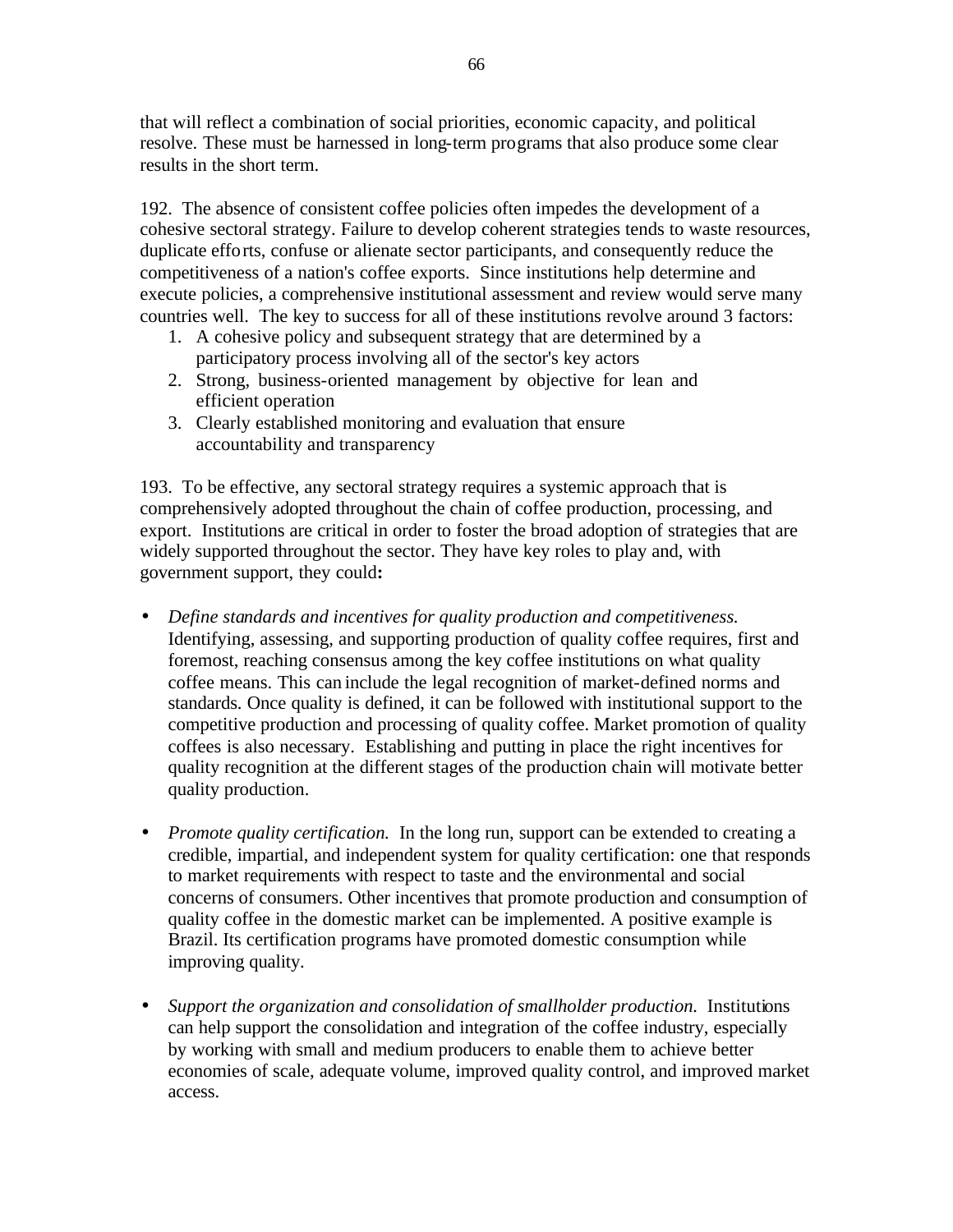- *Provide technical assistance, research and extension services to coffee producers and* millers that is private sector driven and responds directly to their needs. This can be a key element for empowering smallholders and enhancing quality. Support can be pursued in two areas: adopting best practices for quality production and prevention of defects, and capacity building for quality measurement, through cupping and physical evaluation. Entities such as IICA, CATIE, CIRAD, the regional coffee institute PROMECAFE, national coffee associations and institutes, and NGOs have been working in these areas, in addition to independent experts.
- *Build partnerships.* National institutions and privately held associations have developed alliances with national and global organizations. These vary in purpose and focus, although all aim to provide better services and secure higher incomes for their members and for the coffee industry in general. For example, ANACAFE, IHCAFE, and ICAFE have undertaken individual arrangements with financial institutions to provide technical assistance required for credit to members. Coffee associations and the Specialty Coffee Association of America (SCAA) have signed letters of understanding for training and assistance.
- *Improve market access.* Partnership building is also important for improving market access. For example, cooperative associations have negotiated quotas for members' coffee in higher-priced alternative markets such as Fair Trade, as well as long-term contracts with roasters, guaranteeing the use of their members' coffee in the roasters' blends and brands. The development of a legal framework in which international coffee contracting laws can be sustained can both facilitate and encourage the development of long-term contracts, and secure partnerships between sellers and buyers under which both parties can be sure of performance. Other steps could include developing market information systems for coffee producers regarding prices and potential markets, and facilitating technical assistance for brand development, partnership building, and market access.

194. Promoting the competitiveness of coffee also includes defining and implementing adequate trade policies and incentives for market outreach. The indirect effect of higher competitiveness and improved production and certification mechanisms will be higher quality product; this, in turn, could increase demand. Central American countries should allow free trade in coffee something that could encourage national industries to improve forcing non-competitive suppliers---which are typically protected----to exit and shift to other sectors.

#### *C. Trade Policy*

195. Trade barriers directly impact the competitiveness of coffee and indirectly undermine the potential of quality improvement. Traditionally, coffee has suffered discrimination in trade and exchange policies. The current policy framework has been improved by policy reforms, particularly in the 1990s, but important issues still remain (see table X-1).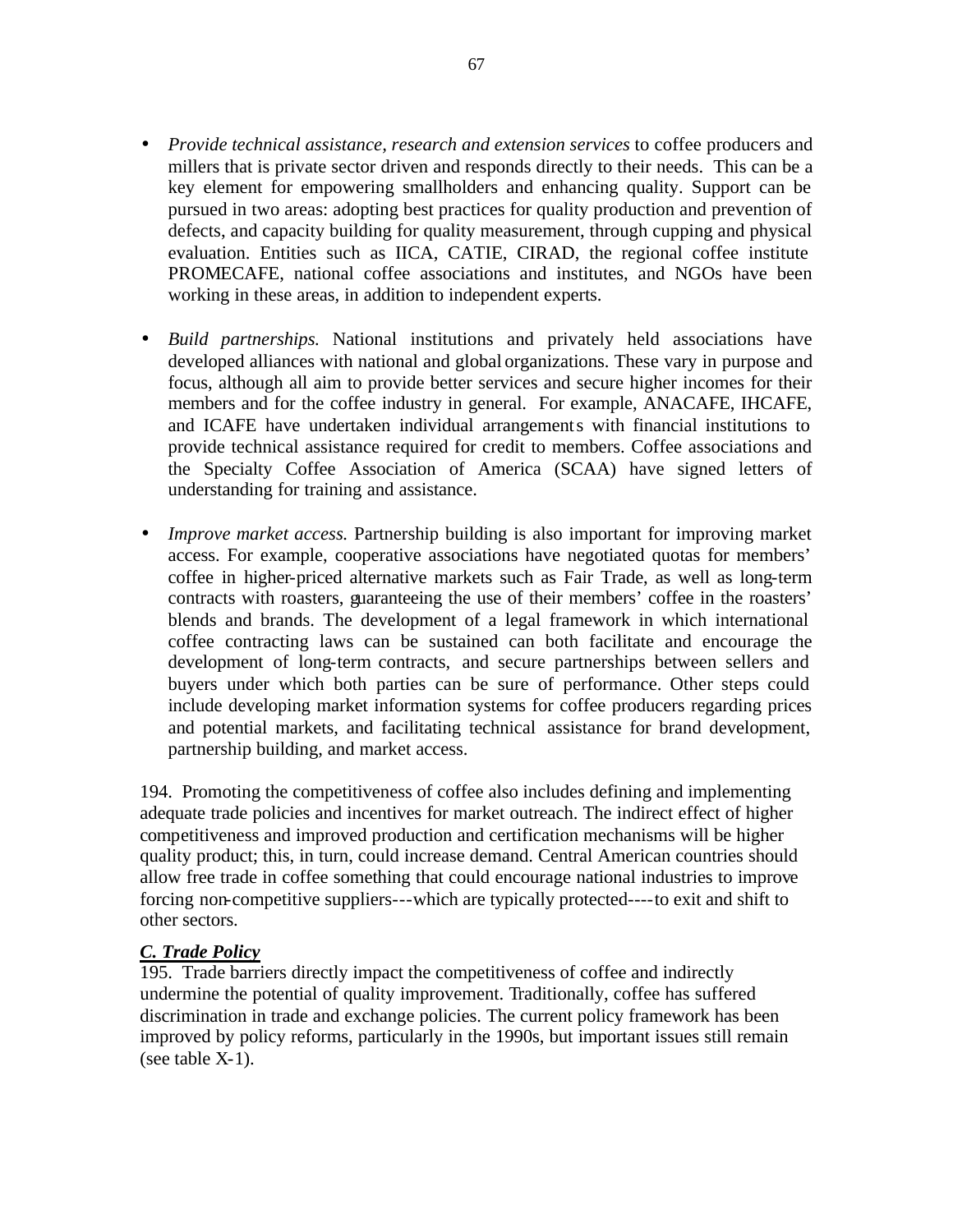196. The region is still feeling the effects of export quotas established by the International Coffee Organization, which required strong intervention of the coffee markets at the time of their implementation. The export quotas were discontinued in 1989. Central American countries have had an asymmetrical treatment of imports and exports. While imports were typically protected, exports were subject to discrimination. As part of this asymmetric treatment, coffee has been traditionally discriminated by trade and exchange policies, resulting in many cases in a negative rate of protection.

197. Complex export procedures and taxation schemes act as disincentives for quality production and the quality coffee competitiveness and profitability. It is important to revise and correct policies that reduce the competitiveness and profitability of Central American coffee exports. Policies may include: defining region-wide standards and protocols that establish criteria for the recognition of coffee regions (such as Antigua coffee); extending tax incentives for importing technology such as environmentally friendly coffee processing; justifying or phasing out remaining export taxes for coffee<sup>31</sup>; and reducing transaction costs and barriers by streamlining exporting procedures.

198. Finally, it is important to include coffee in trade negotiations, especially in new markets and internal Latin American markets. Import tariffs on coffee from countries in the region must be revised. Lower tariffs are related to higher competitiveness, larger profits and, potentially, quality increases.

 $\overline{a}$ 

 $31$  Some small level of export levies may be justifiable to finance the public institutions involved in the coffee sector as many Central American countries are doing currently.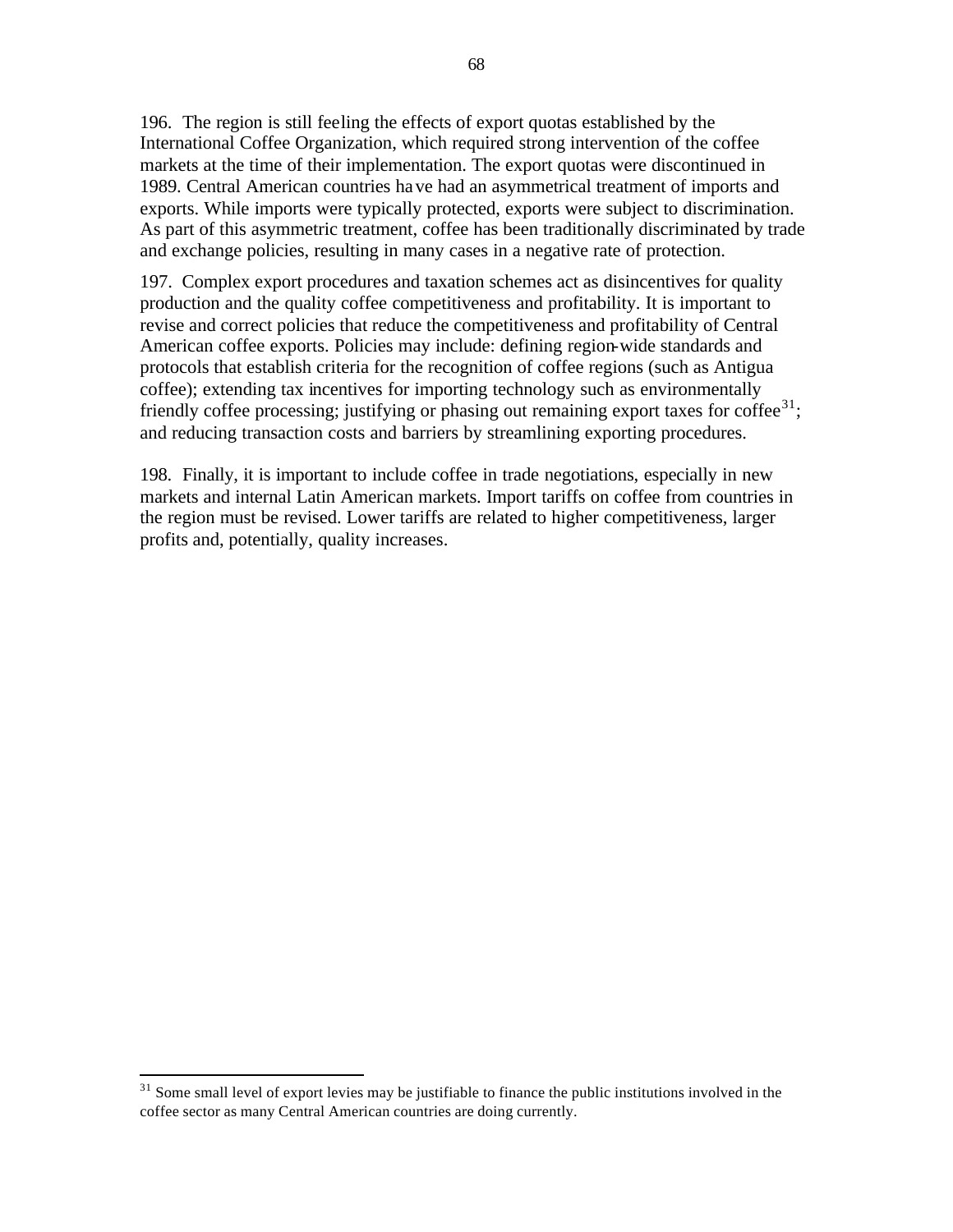| Coffee was excluded from<br>Domestic coffee markets are small, and coffee firms do not<br>free trade in the Central<br>have the possibility of benefiting from the larger Central<br>American market envisioned in the customs union agreement.<br><b>America Common Market</b><br>Agreement signed in 1960.<br>Inter-regional coffee trade is treated as third county imports,<br>restricting coffee trade and investment in the region. This also<br>restricts coordinated region-wide responses to the coffee crisis.<br>The export taxes and charges and the exchange rate penalty<br>Nations collect export taxes<br>and charges for coffee<br>reduce price-competitiveness. The export taxes and charges<br>institutes and coffee funds.<br>reach an annual amount of US\$25 million for the whole<br>region. However, a small levy on exports to finance public<br>Foreign exchange earnings are<br>surrendered at official rates.<br>coffee institutes may be justifiable.<br>Exporter registration and<br>Barriers to entry are erected and transactions costs can be<br>bonding requirements.<br>considerable. These are somewhat diminished through "one |
|---------------------------------------------------------------------------------------------------------------------------------------------------------------------------------------------------------------------------------------------------------------------------------------------------------------------------------------------------------------------------------------------------------------------------------------------------------------------------------------------------------------------------------------------------------------------------------------------------------------------------------------------------------------------------------------------------------------------------------------------------------------------------------------------------------------------------------------------------------------------------------------------------------------------------------------------------------------------------------------------------------------------------------------------------------------------------------------------------------------------------------------------------------------------|
|                                                                                                                                                                                                                                                                                                                                                                                                                                                                                                                                                                                                                                                                                                                                                                                                                                                                                                                                                                                                                                                                                                                                                                     |
|                                                                                                                                                                                                                                                                                                                                                                                                                                                                                                                                                                                                                                                                                                                                                                                                                                                                                                                                                                                                                                                                                                                                                                     |
|                                                                                                                                                                                                                                                                                                                                                                                                                                                                                                                                                                                                                                                                                                                                                                                                                                                                                                                                                                                                                                                                                                                                                                     |
|                                                                                                                                                                                                                                                                                                                                                                                                                                                                                                                                                                                                                                                                                                                                                                                                                                                                                                                                                                                                                                                                                                                                                                     |
|                                                                                                                                                                                                                                                                                                                                                                                                                                                                                                                                                                                                                                                                                                                                                                                                                                                                                                                                                                                                                                                                                                                                                                     |
|                                                                                                                                                                                                                                                                                                                                                                                                                                                                                                                                                                                                                                                                                                                                                                                                                                                                                                                                                                                                                                                                                                                                                                     |
|                                                                                                                                                                                                                                                                                                                                                                                                                                                                                                                                                                                                                                                                                                                                                                                                                                                                                                                                                                                                                                                                                                                                                                     |
|                                                                                                                                                                                                                                                                                                                                                                                                                                                                                                                                                                                                                                                                                                                                                                                                                                                                                                                                                                                                                                                                                                                                                                     |
|                                                                                                                                                                                                                                                                                                                                                                                                                                                                                                                                                                                                                                                                                                                                                                                                                                                                                                                                                                                                                                                                                                                                                                     |
|                                                                                                                                                                                                                                                                                                                                                                                                                                                                                                                                                                                                                                                                                                                                                                                                                                                                                                                                                                                                                                                                                                                                                                     |
|                                                                                                                                                                                                                                                                                                                                                                                                                                                                                                                                                                                                                                                                                                                                                                                                                                                                                                                                                                                                                                                                                                                                                                     |
|                                                                                                                                                                                                                                                                                                                                                                                                                                                                                                                                                                                                                                                                                                                                                                                                                                                                                                                                                                                                                                                                                                                                                                     |
|                                                                                                                                                                                                                                                                                                                                                                                                                                                                                                                                                                                                                                                                                                                                                                                                                                                                                                                                                                                                                                                                                                                                                                     |
|                                                                                                                                                                                                                                                                                                                                                                                                                                                                                                                                                                                                                                                                                                                                                                                                                                                                                                                                                                                                                                                                                                                                                                     |
| Requirement to present export<br>stop export shops," but can be nonetheless significant. This                                                                                                                                                                                                                                                                                                                                                                                                                                                                                                                                                                                                                                                                                                                                                                                                                                                                                                                                                                                                                                                                       |
| tends to concentrate the players and increase the bargaining<br>contracts to government<br>institutions before shipment.<br>position of traders and exporters who are already in the export                                                                                                                                                                                                                                                                                                                                                                                                                                                                                                                                                                                                                                                                                                                                                                                                                                                                                                                                                                         |
| and trading business, further restricting farmers' share in the<br>Export certificate are also                                                                                                                                                                                                                                                                                                                                                                                                                                                                                                                                                                                                                                                                                                                                                                                                                                                                                                                                                                                                                                                                      |
| required, as well as a central<br>value of their product.                                                                                                                                                                                                                                                                                                                                                                                                                                                                                                                                                                                                                                                                                                                                                                                                                                                                                                                                                                                                                                                                                                           |
| bank export permit for each                                                                                                                                                                                                                                                                                                                                                                                                                                                                                                                                                                                                                                                                                                                                                                                                                                                                                                                                                                                                                                                                                                                                         |
| shipment.                                                                                                                                                                                                                                                                                                                                                                                                                                                                                                                                                                                                                                                                                                                                                                                                                                                                                                                                                                                                                                                                                                                                                           |
| National export quotas were<br>However, those quotas left a legacy, which includes coffee                                                                                                                                                                                                                                                                                                                                                                                                                                                                                                                                                                                                                                                                                                                                                                                                                                                                                                                                                                                                                                                                           |
| prevalent in previous ICO<br>laws, and quasi-public agencies, which administered these                                                                                                                                                                                                                                                                                                                                                                                                                                                                                                                                                                                                                                                                                                                                                                                                                                                                                                                                                                                                                                                                              |
| agreements. The current ICO<br>quotas, among other responsibilities. These organizations                                                                                                                                                                                                                                                                                                                                                                                                                                                                                                                                                                                                                                                                                                                                                                                                                                                                                                                                                                                                                                                                            |
| does not include quotas.<br>concentrated on taxation and burdensome regulations and did                                                                                                                                                                                                                                                                                                                                                                                                                                                                                                                                                                                                                                                                                                                                                                                                                                                                                                                                                                                                                                                                             |
| not pay enough attention to trade promotion, trade facilitation,                                                                                                                                                                                                                                                                                                                                                                                                                                                                                                                                                                                                                                                                                                                                                                                                                                                                                                                                                                                                                                                                                                    |
| and quality enhancement.                                                                                                                                                                                                                                                                                                                                                                                                                                                                                                                                                                                                                                                                                                                                                                                                                                                                                                                                                                                                                                                                                                                                            |
| All these trade controls,<br>Coffee agencies and councils should refrain from interfering in                                                                                                                                                                                                                                                                                                                                                                                                                                                                                                                                                                                                                                                                                                                                                                                                                                                                                                                                                                                                                                                                        |
| trade regulation, collect their fees with a minimum distortion<br>largely without constructive                                                                                                                                                                                                                                                                                                                                                                                                                                                                                                                                                                                                                                                                                                                                                                                                                                                                                                                                                                                                                                                                      |
| effect on the market (particularly separating the funding<br>purpose, exist in an industry                                                                                                                                                                                                                                                                                                                                                                                                                                                                                                                                                                                                                                                                                                                                                                                                                                                                                                                                                                                                                                                                          |
| largely made up of poor<br>requirement from export regulatory requirement and                                                                                                                                                                                                                                                                                                                                                                                                                                                                                                                                                                                                                                                                                                                                                                                                                                                                                                                                                                                                                                                                                       |
| farmers, who are unable to<br>burdensome transaction cost).<br>withstand price or weather                                                                                                                                                                                                                                                                                                                                                                                                                                                                                                                                                                                                                                                                                                                                                                                                                                                                                                                                                                                                                                                                           |
| crises, and who still must                                                                                                                                                                                                                                                                                                                                                                                                                                                                                                                                                                                                                                                                                                                                                                                                                                                                                                                                                                                                                                                                                                                                          |
| realize quality improvements.                                                                                                                                                                                                                                                                                                                                                                                                                                                                                                                                                                                                                                                                                                                                                                                                                                                                                                                                                                                                                                                                                                                                       |

*Table X-1. Coffee Trade Policies in Central America*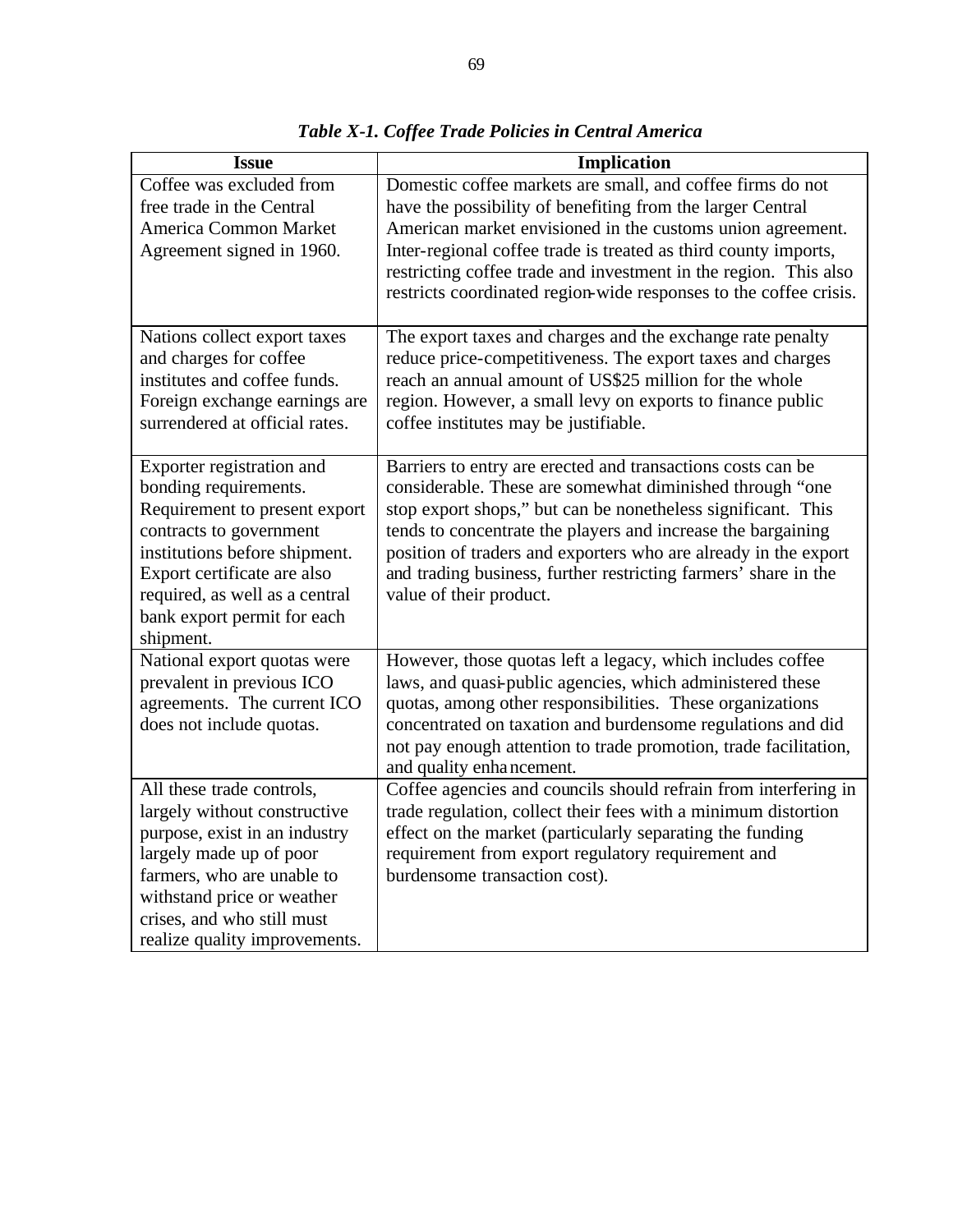## **XI. SUMMARY AND CONCLUSIONS**

199. Central American coffee producing countries are at crossroads. Coffee prices in 2002 are at record lows. Persistent global over-production and stagnant consumption has led to accumulation of inventories and competition between origins has intensified. Coffee prices have plummeted below costs of production for many coffee producers and this is causing hardships for coffee farmers worldwide, including Central America. Indeed, the current coffee crisis seems to be structural in nature: the increase in production of Brazil and Vietnam (two low cost producers) along with higher flexibility in blending coffees by roasters (using steaming methods to disguise quality imperfections) is creating a new environment for Central American countries. At the same time, quality coffees can at times command significant premiums and there are expanding markets for specialty coffees (gourmet, sustainable, fair-trade, organic, etc.).

200. Coffee growers in Central America are facing new challenges. These challenges call for new strategies, the centerpiece of which must be the broad-based sustainable development of their rural economies. The paper deals with the impacts and strategies to deal with the crisis.

201. An initial assessment of the impact of the crisis on Central American countries yields the following observations:

- The impact of the crisis on the macroeconomic situation is not as significant compared to the sector specific impacts. While export revenues have significantly declined (by about 44%), this loss of export revenues accounts for only 1.2% of the GDP. On the other hand, the crisis has contributed to the deterioration of the BOP deficit for Central America which reached 6% of the GDP.
- The crisis is more pronounced in terms of loss of employment, revenues by small farmers and repayment of debt by medium and larger farmers. Employment in the coffee sector is a significant percent of rural labor force, on average around 28% for Central America as a whole, and up to 42% in some countries such as Nicaragua. The loss of permanent employment due to the crisis is estimated to be 54% while the loss in seasonal employment is estimated to be 21%.
- Problems in loan repayments by coffee producers are evident in all Central American countries, particularly in El Salvador and Nicaragua, accentuating problems for some financial institutions.
- While, with the exception of El Salvador, the overall coffee production and yields have been increasing in Central America during the 1990s, there was a decline in both production and yields between 2000 and 2001, which is partly due to low coffee prices.

202. The surveys of coffee producing countries in Central America point out some strengths that these countries have:

• Costs of production have been in line with other major coffee producing countries, but higher compared to some of the most dynamic producers (e.g.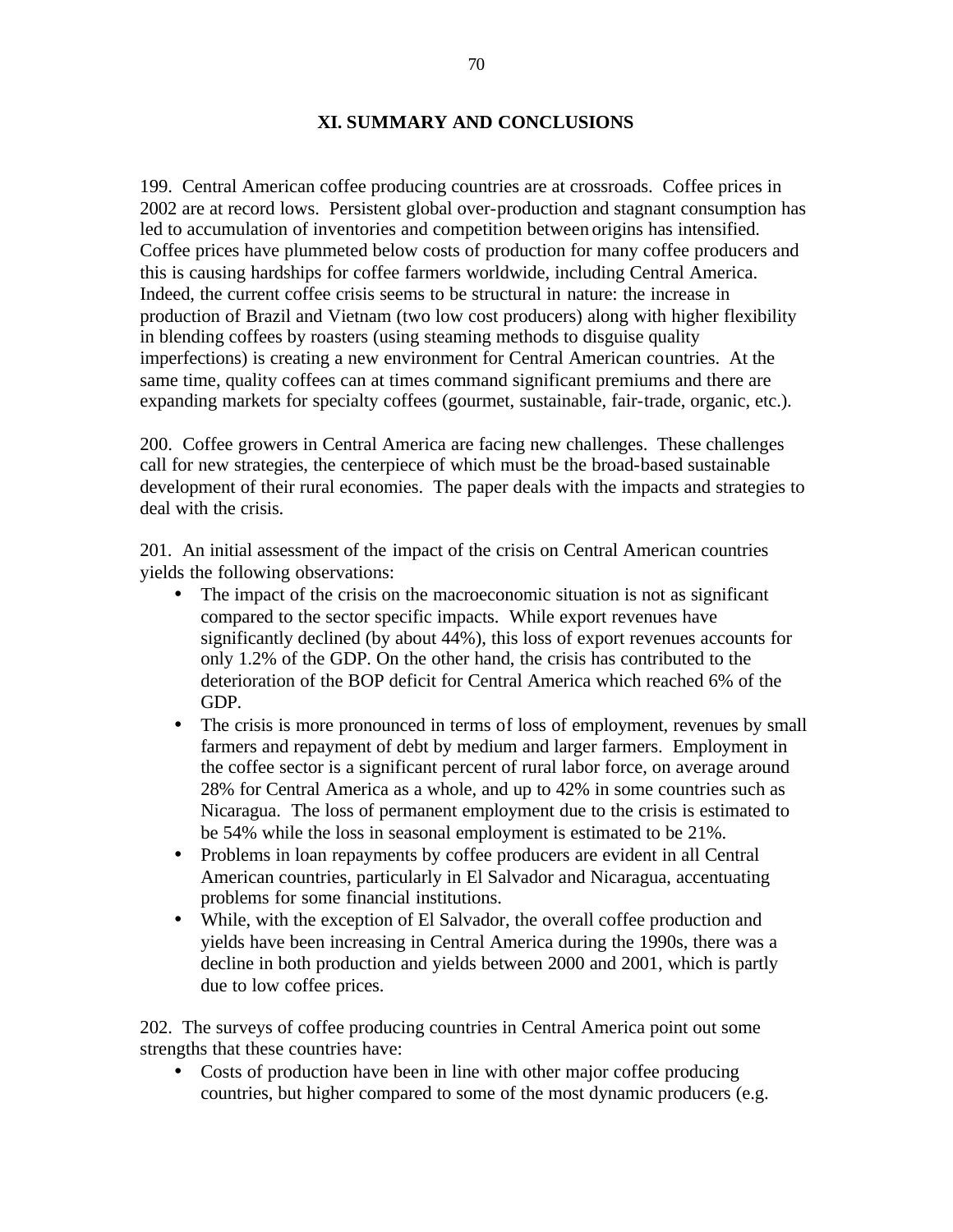Vietnam and India). Costs of production have also been declining during the 1990s in most Central American countries.

- A large percentage of the coffees produced can be classified as high and strictly high (altitude) grown. This indicates the significant potential for improving quality and penetrating niche markets (gourmet and other specialty).
- Central American countries have done a good job so far in penetrating gourmet and niche coffee markets. In particular Costa Rica and Guatemala manage to sell a high proportion of their coffees (about 35-50%) into differentiated and specialty markets. Exports to organic and fair-trade markets is limited (less than 1%) but growing. Other countries, notably Honduras and Nicaragua, have a high potential for selling more into differentiated and specialty markets. And all Central American countries can significantly increase their exports into organic and fair-trade niches.

203. Central American countries have, to a large extent, responded to the coffee crisis, but in a very traditional way. The focus of the responses has mainly, if not exclusively, been to support prices to coffee farmers and to restructure the debt of the segment that enjoys access to formal credit. These programs tend to be regressive in the sense that they tend to benefit proportionally more the larger farmers. Needed structural changes to reposition the coffee sector in these countries, improve marketing of coffee (gourmet and niche markets), improve quality and reduce costs, support for diversification in marginal (non-competitive) areas, have been slow to come. The focus is to keep producers in coffee by supporting prices and solving their debt problems. While this type of solution might mitigate the immediate problem, it does not pave the way for the longer term viability of the coffee sector in these countries.

204. What needs to be done to address the longer term viability of the Central American coffee sector? As it was discussed earlier, the longer term solution lies within the context of sustainable rural economic development of these countries. But there are also some very specific coffee based solutions that can be pursued in parallel. Some of these solutions can already be found applied in certain Central American countries, but more can be done and in a more systematic way.

205. Specific strategies focus on two main areas: solutions for farmers who will be able to stay competitive in coffee and solutions for farmers that will not be able to stay competitive. For the former, solutions focus on improving quality, marketing, and technology. For the latter, solutions will focus on devising strategies to diversify out of coffee. Along with these solutions, there is a need to address the social and environmental issues that arise with the current coffee crisis. Also, solutions to improve competitiveness and introduce diversification programs have implication for the environment and social issues.

206. **Improving competitiveness: coffee quality and marketing.** Central America's advantage in the coffee market lies in having many growing areas with the adequate agroecological conditions to produce high quality coffee. Although certain countries in the region have made progress is exploiting this advantage (notably Costa Rica and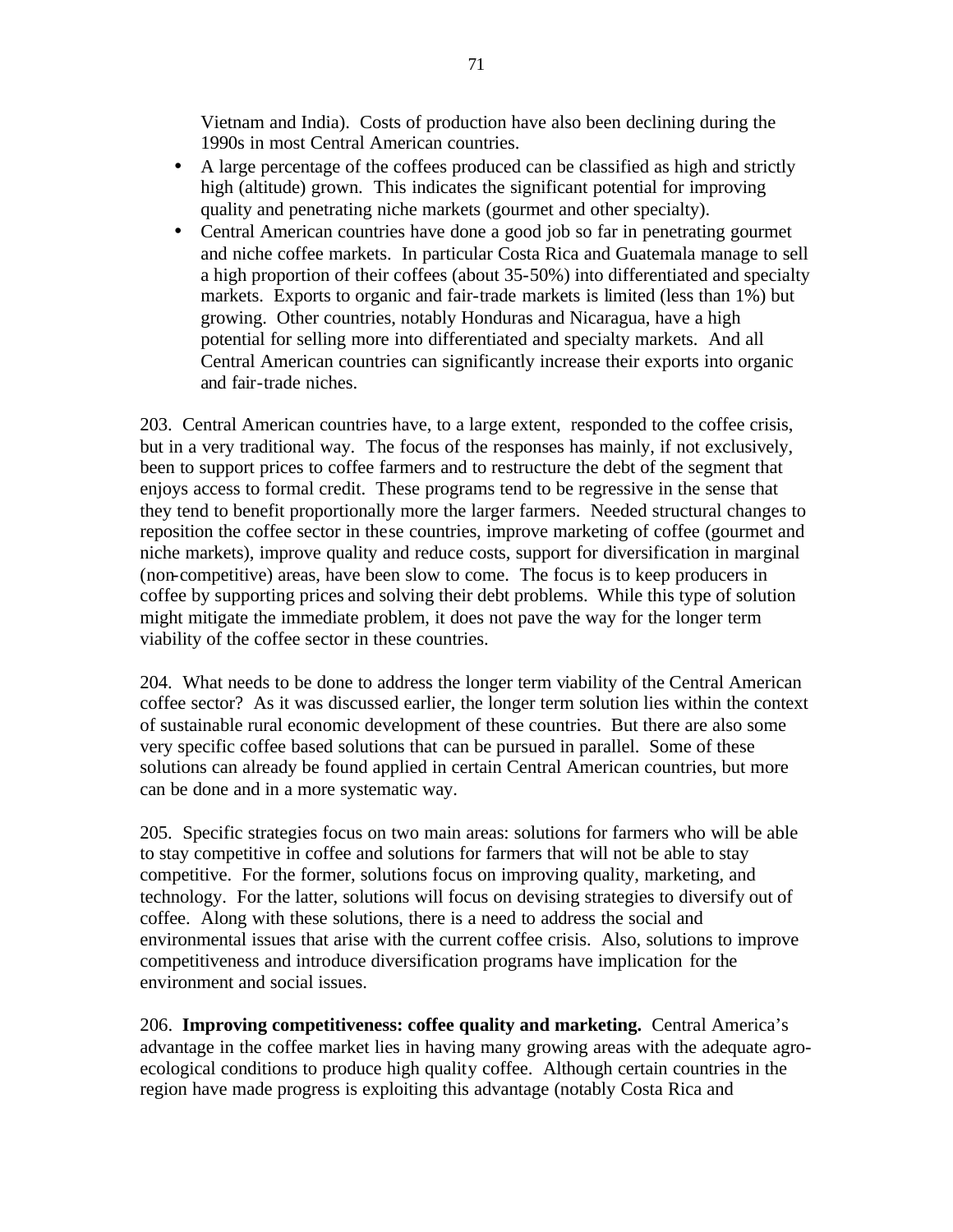Guatemala) others have done little. Overall, the region has significant potential to improve quality and penetrate high quality, specialty market segments for coffee. Quality improvement programs should aim at improving quality in primary production and also in coffee milling (beneficio seco y humedo).

207. Earlier work by IDB/WB/USAID has identified four key elements in a strategy to promote quality. These are:

- Understanding and evaluating coffee quality;
- Identify the key problems that affect quality;
- Defining the alternatives for overcoming these problems; and
- Determining public policies and investments (public and private) that will facilitate the adoption of these alternatives.

208. To be effective, a quality enhancement strategy would need to be comprehensive and be applied throughout the entire coffee production chain—harvest and post harvest. Special focus should be devoted to four areas:

- Identifying and supporting the geographic areas with suitable agro-ecological conditions for quality production;
- Guaranteeing the production of quality beans, by designing and implementing broad coffee bean management and programs aimed at reducing defects; and
- Pursuing value-added and marketing strategies aimed at building partnerships and long-term market links, receiving higher premiums for quality, and accessing high revenue segments of the market.
- Explore some useful promotional strategies such as e-trade and auctions, cup of excellence, campaigns to promote internal consumption and market information systems. Promotional policies should also focus on farmers and try to disseminate information about the environmental benefits of coffee along with best practices.

209. Related to the issue of improving competitiveness is improving the ability to deal with price shocks. The use of risk management instruments can reduce price uncertainty and protect farmers against negative price shocks. This may improve access to credit and increase flexibility in marketing decisions.

## 210. **Devising a diversification strategy for non-competitive coffee farmers.**

Developing a successful strategy for agricultural diversification requires a systems approach, covering both agricultural and business constraints, along with environmental and social issues at the same time. Factors to be addressed should include reliable agricultural support services; research and extension in production, marketing, and promotion; credit; infrastructure; technical assistance and training in business and risk management; and market intelligence and regulation. Although some coffee producers might not be competitive, it is important for the for the government to resist temptation in picking winners or losers. Enabling conditions for diversification are in many circumstances similar to those for promoting increased competitiveness. And both require a broad-based sustainable rural development strategy.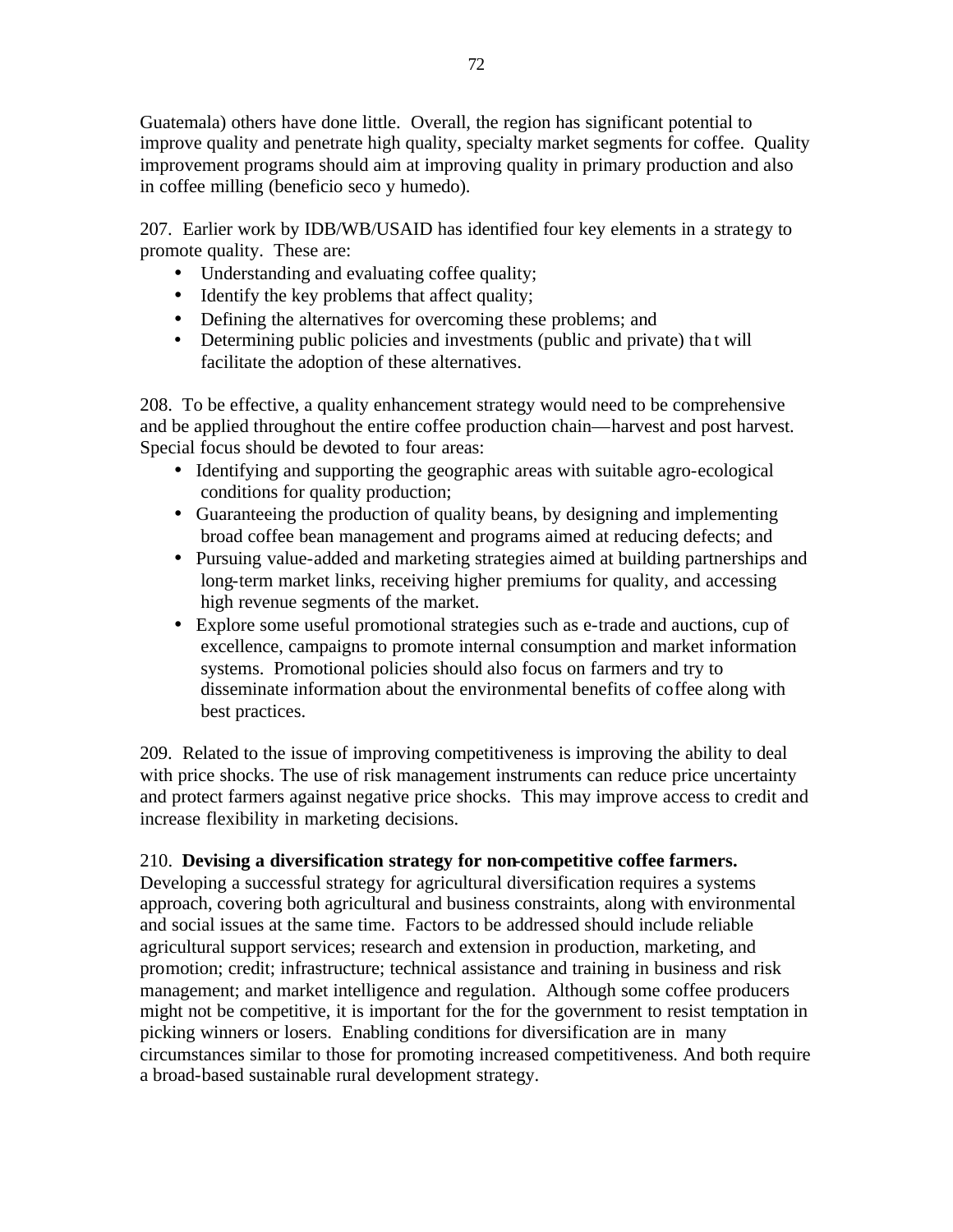211. **Addressing social issues**. Social vulnerability also must be reduced, in both the short and long term. To assist coffee producers, workers, and their families, better social protection is needed (particularly short-term actions such as safety nets and mechanisms to improve food security). To protect small coffee producers who are vulnerable to price shifts, price risk insurance mechanisms and similar instruments should be developed and adopted. More research is needed to assess the income and consumption impacts of the coffee crisis on producers and laborers, and other economic agents directly and indirectly linked to the coffee sector. Such research would quantify the impacts and be used to help identify appropriate strategies, target groups and instruments for social protection

programs designed to address the crisis.

212. **Increasing the environmental awareness of coffee production.** Finally, a sustainable strategy for the coffee sector must consider the environment. Sound environmental management can enhance coffee quality and productivity, profitability, competitiveness, and sustainability of coffee systems. In addition, it can maintain land productivity and provides value-added market opportunities (such as conservation coffees and environmental services). Strategies must work with environmental programs, exploring the potential positive externalities between environmental sustainability and actions to promote coffee quality enhancement and diversification. At a minimum, any coffee quality and diversification strategies to be implemented should not have negative impacts on the environment, especially on biodiversity and water use. Similarly, social impacts of any strategies should be considered. Active partnerships with NGOs, as well as work with research and extension centers with expertise and experience in environmental management, can serve these ends.

213. **Institutional Issues**. Public and private sector coffee institutions in Central America can play a key role in promoting competitiveness of the coffee sector. An important first step will be for a country to define its coffee strategy to respond to the new challenges and changes of the world coffee market. Coordinated measures will reflect a combination of social priorities, economic capacity, and political resolve. These must be harnessed in longer-term programs but that can also produce some tangible results in the short-run. Specific areas and programs that public and private institutions in Central America can promote could include: (a) promoting the production, processing, marketing and promotion of quality coffees; (b) supporting the organization of small farmers; (c) providing effective technical assistance, market information, research and extension to growers; and (d) facilitating partnerships and alliances between local and foreign partners.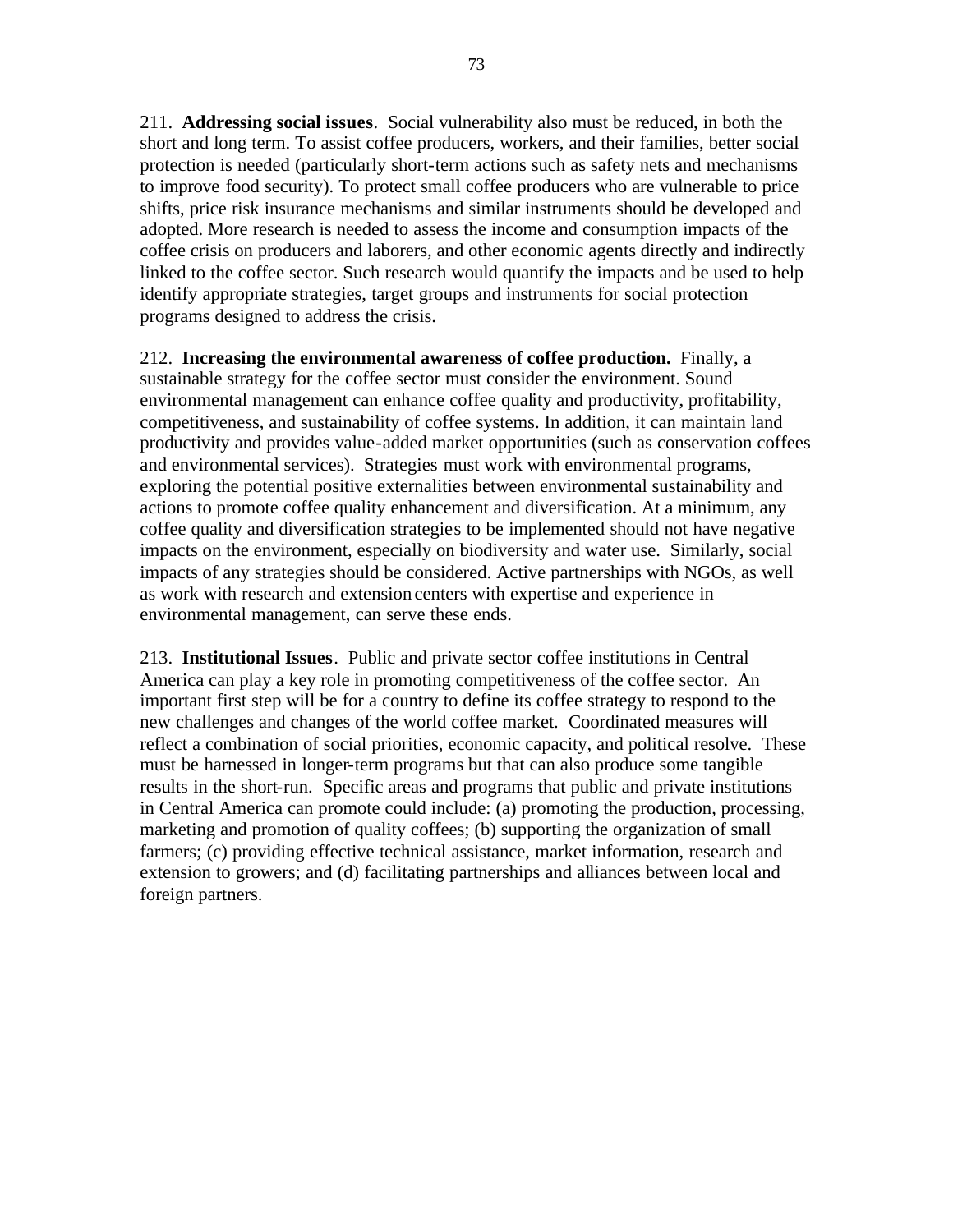## **References**

AGEXPRONT. (2002). "Programa de Diversificacion Agricola a Nivel Nacional", Asociación Gremial de Exportadores de Productos no Tradicionales, Programa Nacional de Recoversion Agrícola, Guatemala, Febrero 2002.

Akiyama Takamasa, and Panos. Varangis. (1990). "The Impact of the International Coffee Agreement on Producing Countries", Th*e World Bank Economic Review*, Vol. 4, No. 2, May, pp. 157-173

Barghouti, Shawki, Carol Timmer, and Paul Siegel. (1990). "Rural Diversification: Lessons from East Asia", World Bank Technical Paper No. 117. The World Bank: Washington, D.C.

Barghouti, Shawki, Lisa Garbas, Dina Umali, editors (1992). "Trends in Agricultural Diversification: Regional Perspectives." World Bank Technical Paper 180. The World Bank: Washington, D.C.

Chemonics International, Inc. (2002) "LAC Bureau: Diversification Options for Coffee Growing Areas in Central America." Submitted to LAC/USAID March 26. *mimeo*

Fleischer, Gerd (2002) "Sustainable Coffee." Rural Development (RDV) Agricultural Technology Notes No. 31. The World Bank: Washington, D.C.

Flores, Margarita, Adrian Bratescu, Jose Octavio Martinez, Jorge Oviedo, and Alicia Acosta. (2002). "Centroamerica: El impcato de la caida de los precios del Café", CEPAL, estudios y perspectivas, México, D.F., abril de 2002.

Giovannucci, Daniele (2000). "Food Quality Issues: Understanding HACCP and Other Quality Management Techniques." In *The Guide to Developing Agricultural Markets and Agroenterprises*., The World Bank. http://wbln0018.worldbank.org/essd/essd.nsf/Agroenterprise/agro\_guide

---------. (2001). Sustainable Coffee Survey of the North American Specialty Coffee Industry. Montreal, Canada: Commission for Environmental Cooperation and Long Beach, Calif.: Specialty Coffee Association of America.

---------, ed. Forthcoming. How Markets Influence Poverty and the Environment: The Transformative Power of Coffee.

Giovannucci, Daniele, and T. Reardon. (1999). Understanding Grades and Standards--- and How to Apply Them. *Perspectives Quarterly* 16 (5)

Giovannucci, Daniele (1999). Market Information Services. In The Guide to Developing Agricultural Markets and Agro-enterprises. Web site of the Rural Development Department, The World Bank.

Giovannuci, Daniele, Panos Varangis and Bryan Lewin (2002) "Who Shall We Blame Today: The International Politics of Coffee." *Tea and Coffee Trade Journal*. Vol. 174, No. 1, January.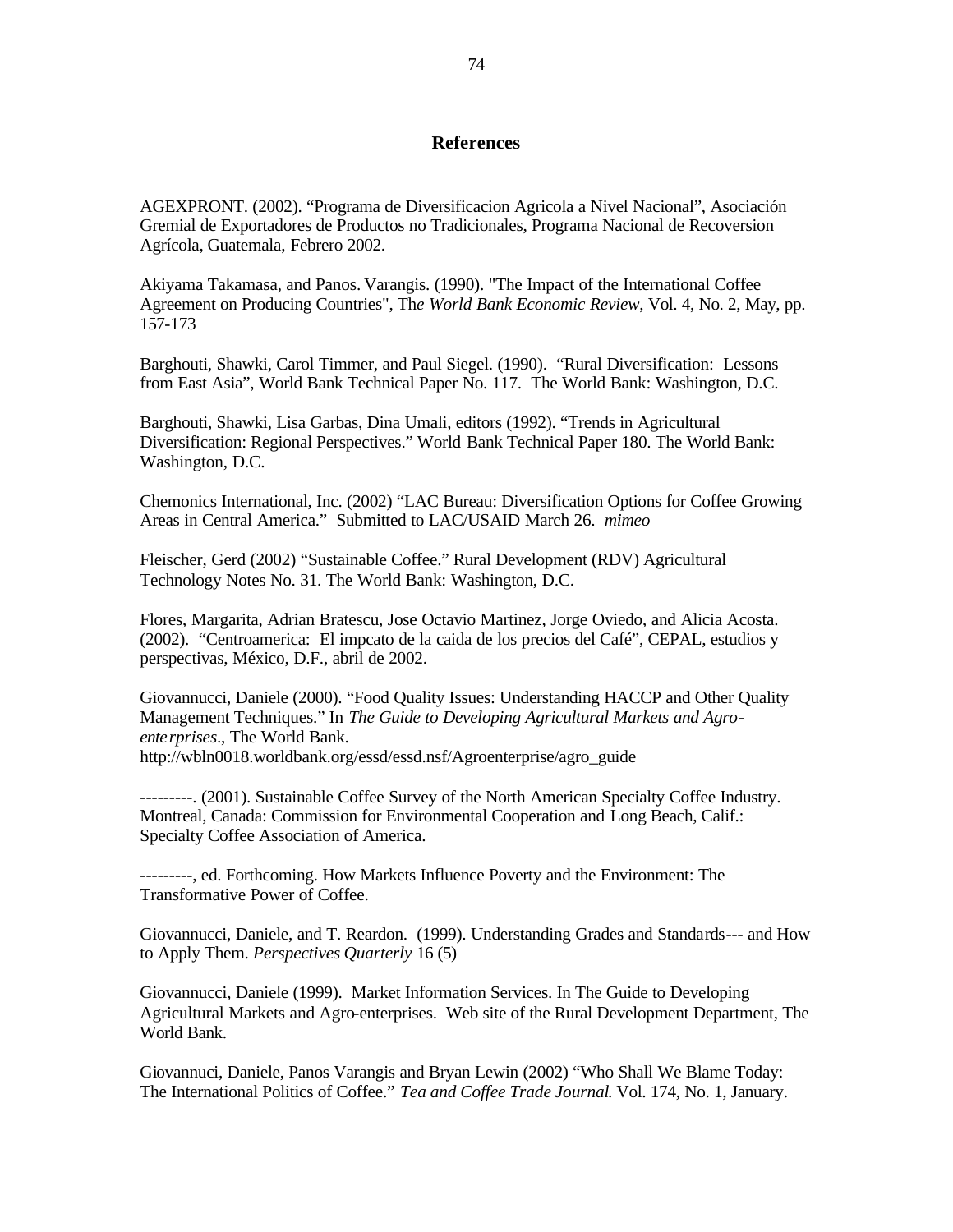Giovanucci, Daniele, P. Brandriss, E. Benes, I-M. Ruthenberg, and P. Agostini (2002) "Engaging Civil Society to Create Sustainable Agricultural Systems: Environmetally-Friendly Coffee in El Salvador and Mexico." Mimeo. The World Bank: Washington, D.C.

Guzman, Julio. (2002) "Impactos Ambientales de la Produccion e Industrializacion de Café", paper prepared for the Inter-American Development Bank by ACDI/VOCA, January 2002, Washington D.C.

Halweil, B. (2002) "Why Your Daily Fix Can Fix More Than Your Head." *Worldwatch*. May/June 2002, p.37-40. Worldwatch Institute: Washington, D.C.

Inter-American Development Bank, USAID, and The World Bank. (2002). Managing the Competitive Transition of the Coffee Sector in Central America. Discussion Document prepared for the Regional Workshop: *The Coffee Crisis and its Impact in Central America: Situation and Lines of Action*, Antigua, Guatemala, April 3-5, 2002.

Instituto Interamericano de Cooperacion para la Agricultura. (2001). "Programa Nacional de Frutas, Estructuras de Costos e Ingresos de los Cultivos", San Salvador, El Salvador, mayo.

Jaffee, Steve (1993) Exporting High-Value Food Commodities: Success Stories from Developing Countries. World Bank Discussion Paper 198. The World Bank: Washington, D.C.

Jaramillo, Felipe. (1991). "Policy Responses to the Collapse of World Coffee Prices: the cases of El Salvador, Costa Rica and Mexico", Discussion Paper, Latin American Region (LAC), The World Bank, Washington, D.C.

LMC. (2002). "Coffee in Crisis", a multi-client study, February.

Pagliola, S. and I.M. Ruthenberg (forthcoming) "Selling Biodiversity in a Coffee Cup: Shadegrown Coffee and Conservation in Mesoamerica." In *Selling Forest Environmental Services: Market-Based Mechanisms for Conservation*. Edited by S. Pagliola, J. Bishop, and N. Landell-Mills. Earthscan: London.

Rice, R.A. and J.R. Ward (1996) "Coffee, Conservation, and Commerce in the Western Hemisphere." Natural Resources Defense Council and Smithsonian Migratory Bird Center: Washington, D.C.

Rice and McLean (1999) *Sustainable Coffee at the Crossroads*. Consumer's Choice Council: Washington, D.C.

Siegel, Paul and Jeff Alwang (1999) An Asset-Based Approach to Social Risk Management: A Conceptual Framework. Social Protection Discussion Paper 9926. The World Bank: Washington, D.C.

Siegel, Paul, Tom Johnson, Jeff Alwang (1992) "Diversification of Production Agriculture Across Individual States: A Comment." *Journal of Production Agriculture*. 6(3):445-447.

Skees Jerry, Panos Varangis, Donald Larson, and Paul Siegel (2002). "Can Financial Markets be Tapped to Help Poor People Cope with Weather Risks?". Policy Research Working Paper No. 2812. The World Bank: Washington, D.C.